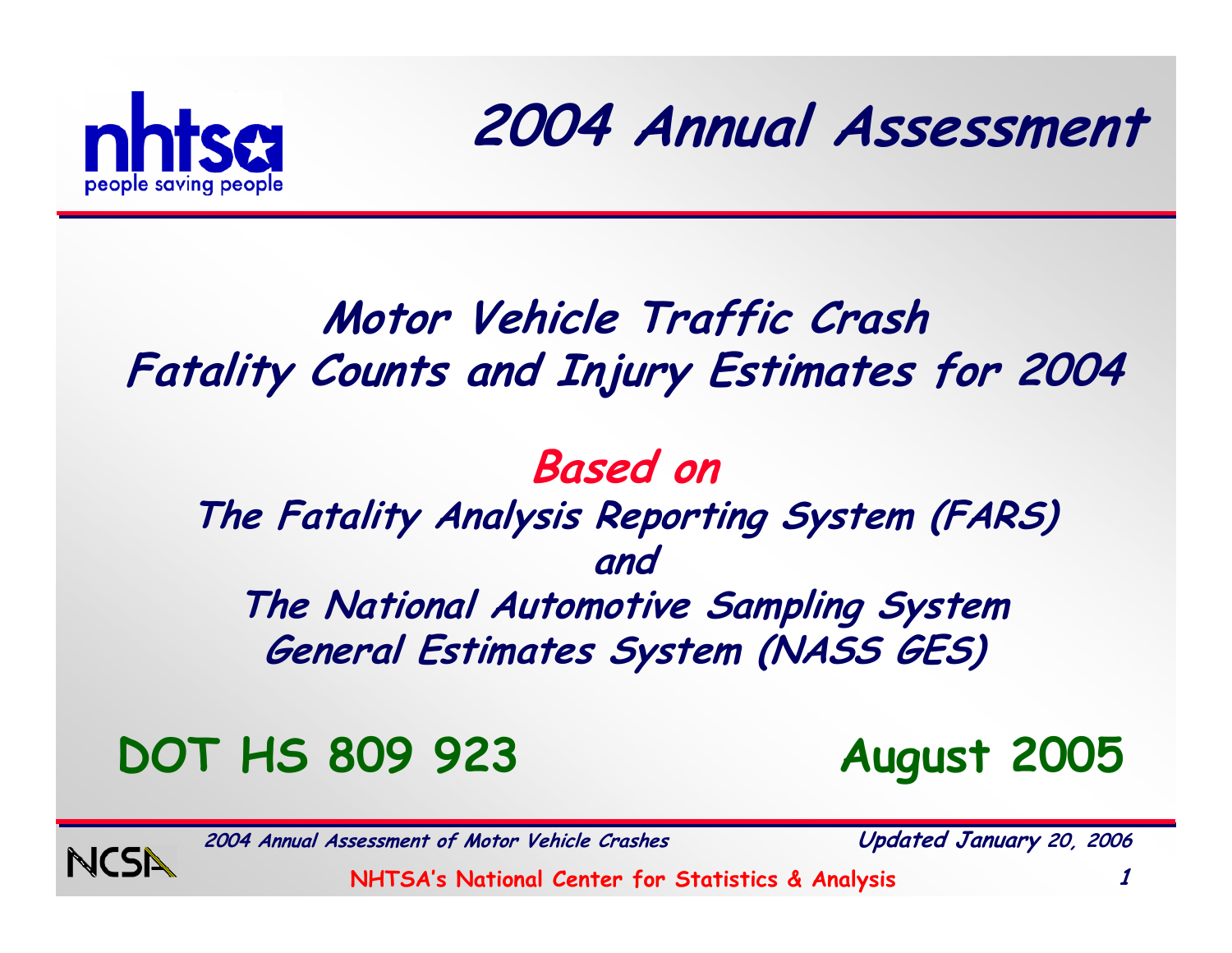

#### **2004 Annual Assessment**

**This presentation supersedes the presentation released on September 6th 2005.**

**The data and statements relating to fatality rates are updated based on the latest available exposure data from the Federal Highway Administration.**

**Some edits were made to the following slides: 9-13, 34-38, 61, 120, 131.**

**This report updates the 2004 Projections released in April 2005, which were based on a statistical procedure using incomplete/partial data.** 

**This report also compares fatality counts and injury estimates resulting from motor vehicle traffic crashes occurring in 2004 with counts and estimates from final 2003 files.** 

**Counts and estimates are based on Fatality Analysis Reporting System (FARS) and NASS General Estimates System (GES) files, as indicated in the sources listed on page 4.** 

**The fatality counts for 2004 will be updated based on final FARS files released next year. Data from 2003 are final and will not be updated again.**



**2004 Annual Assessment of Motor Vehicle Crashes Updated January 20, 2006**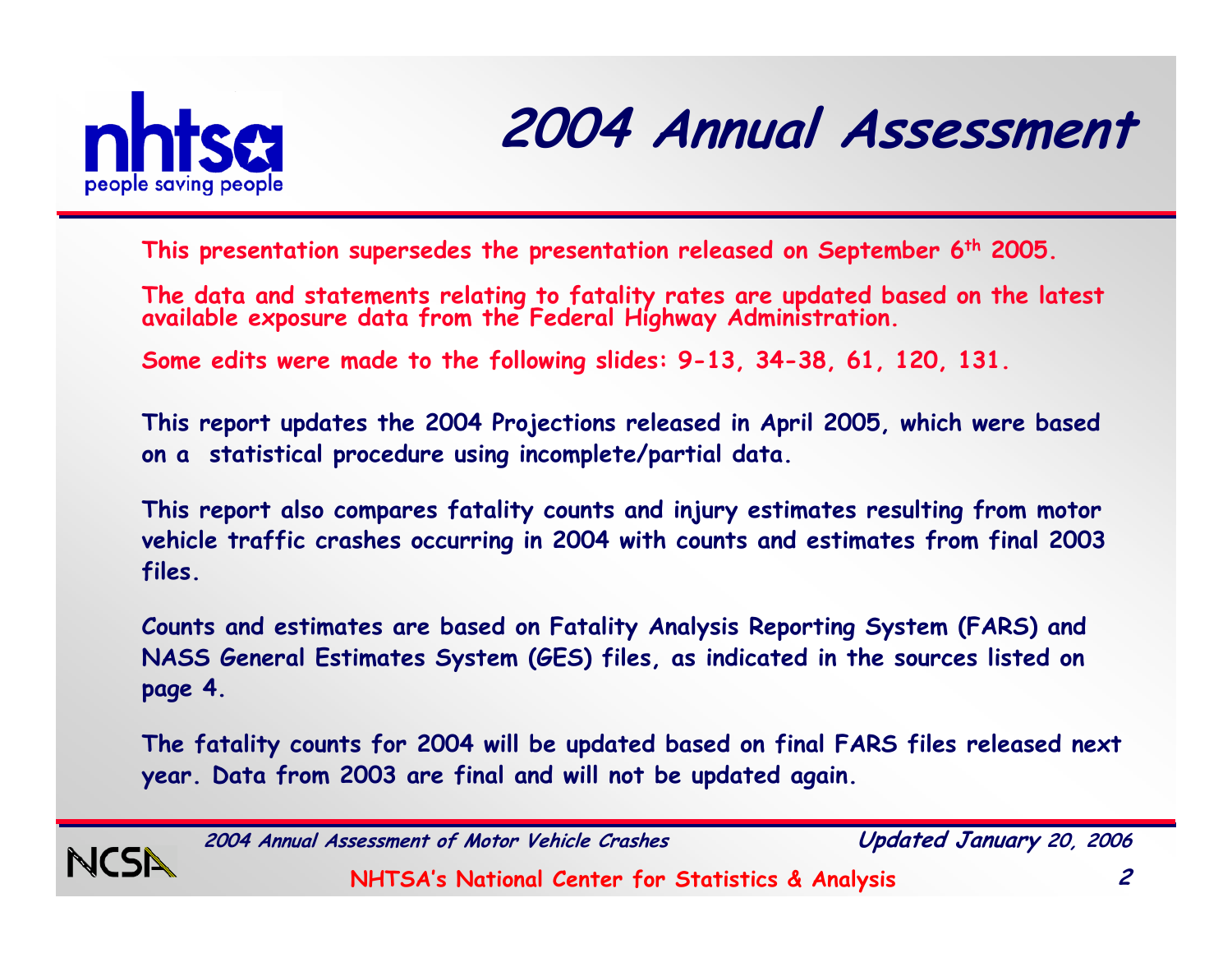

#### **2004 Annual Assessment**

**Since the fatality counts from FARS data are based on a census of fatal traffic crashes, the fatality data contained in the following tables are not subject to sampling error.**

**However, the injury estimates from NASS GES data are based on a nationally representative sample of policereported crashes and hence are subject to sampling errors.**

**The changes in injury data between 2003 and 2004 that are statistically significant (where applicable) are indicated in the respective tables with a foot note.**



**2004 Annual Assessment of Motor Vehicle Crashes Updated January 20, 2006**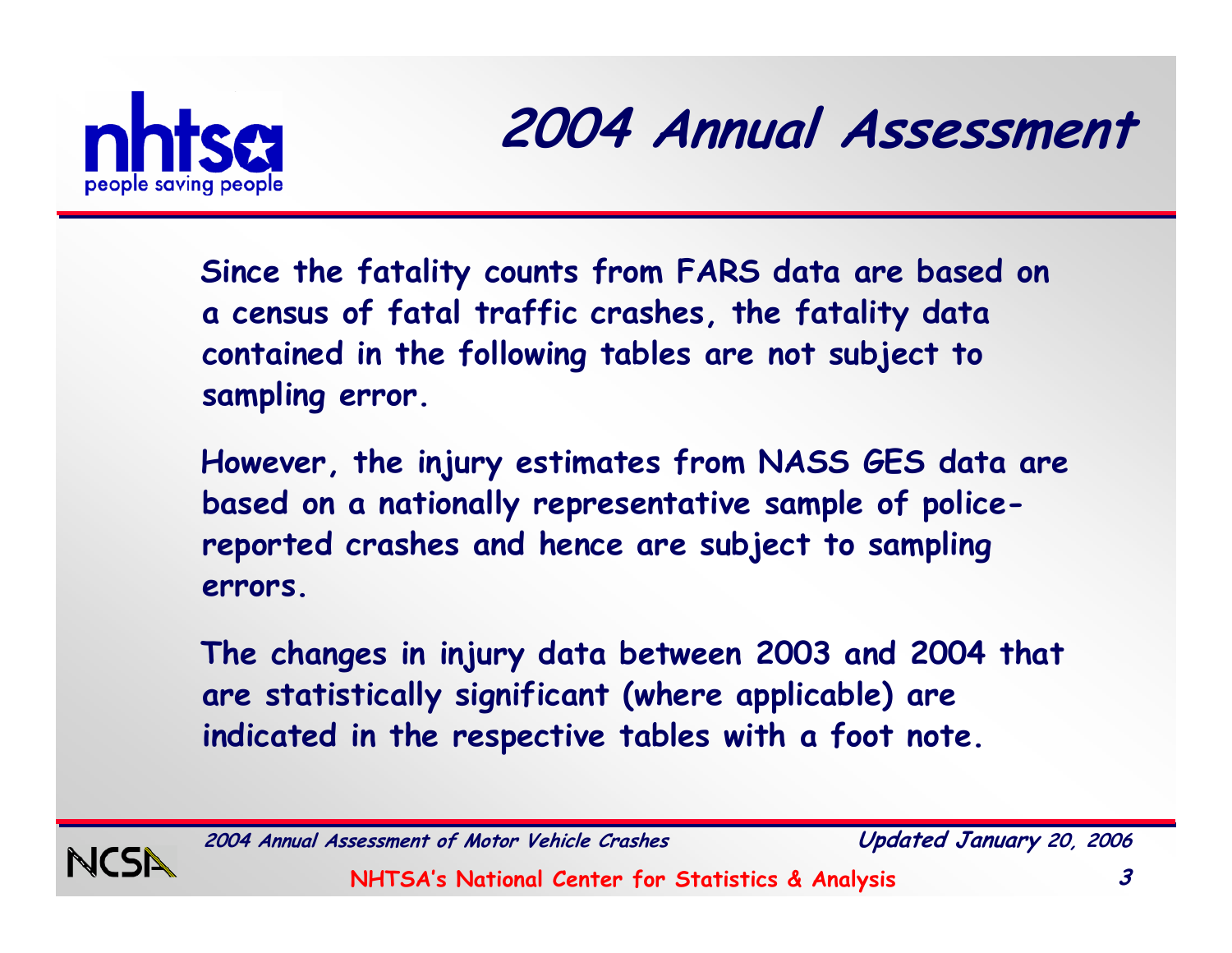

#### **Data Sources**

- **Crash Data**
	- ♦ **Fatality Analysis Reporting System (FARS)** 
		- $\circ$ **2003 (and prior years) Final File**
		- ° **2004 Annual Report File**
	- ♦ **NASS General Estimates System (GES)**
		- $\circ$ **2004 (and prior years) Annual File**
- **Exposure Data** 
	- ♦ **Vehicle Miles of Travel (VMT)**
		- $\circ$ **Federal Highway Administration (FHWA)**
		- **2004 & Prior Years – Annual Highway Statistics Publication**
	- ♦ **Registered Vehicles**
		- °**Based on NHTSA's Projections, R.L.Polk & FHWA**
	- ♦ **Population Estimates (based on 2000 Census)** 
		- ° **Census Bureau**

**2004 Annual Assessment of Motor Vehicle Crashes Updated January 20, 2006**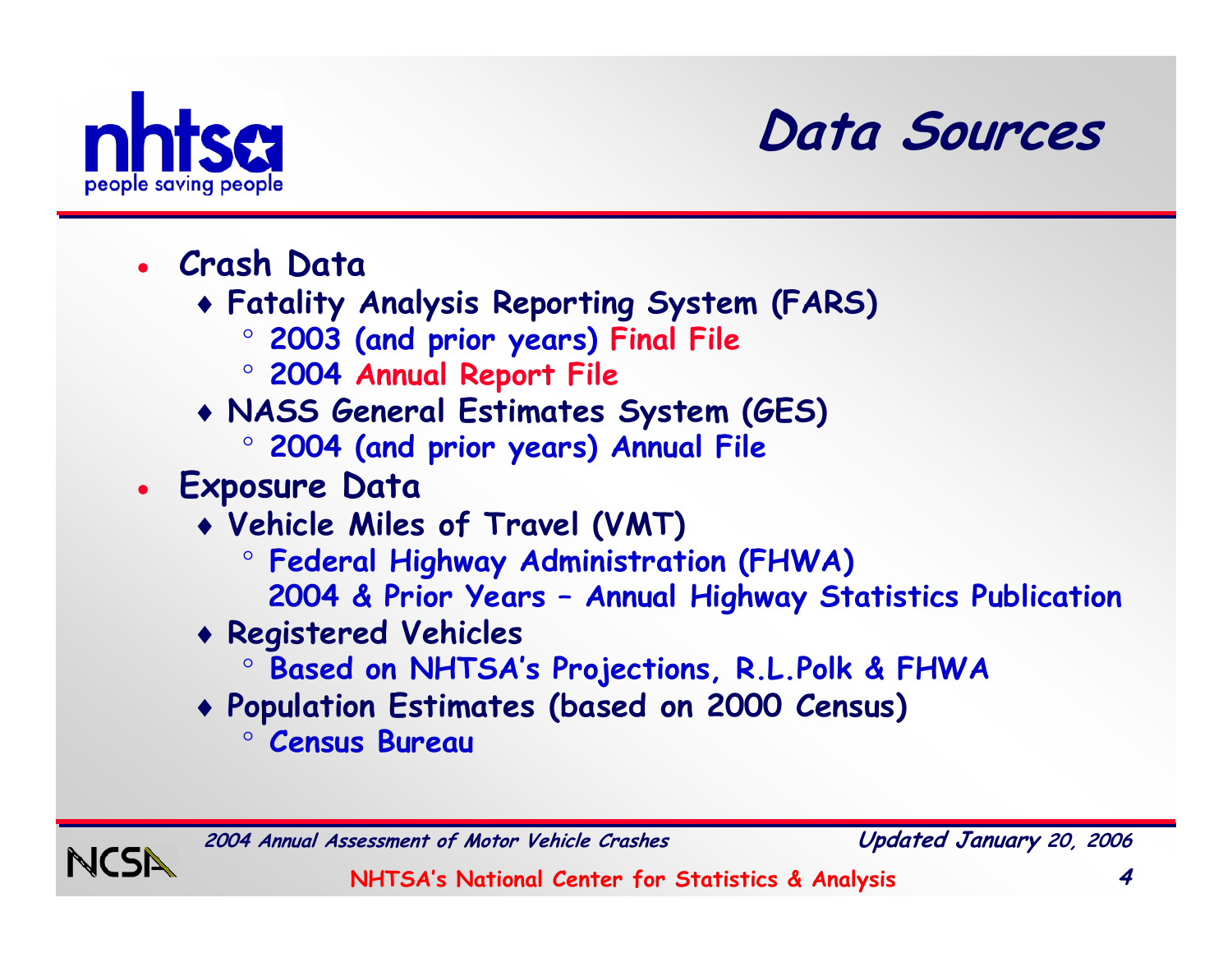

NCSN

#### **2004 Annual Assessment - Contents -**

| <b>Highlights</b>                                                  | <br>Page | 6          |
|--------------------------------------------------------------------|----------|------------|
| Comparison of 2004 to 2003 Data & Long Term Trends                 | <br>Page | 28         |
| <b>Fatalities by State</b>                                         | <br>Page | 39         |
| Fatalities and Injuries by Person Role and Vehicle Characteristics | <br>Page | 43         |
| <b>Agency Priorities</b>                                           | <br>Page | 58         |
| <b>Alcohol</b>                                                     | <br>Page | 59         |
| <b>Safety Belts</b>                                                | <br>Page | 85         |
| Rollovers                                                          | <br>Page | 92         |
| <b>Vehicle Compatibility</b>                                       | <br>Page | 105        |
| <b>Other Focus Areas</b>                                           | <br>Page | <b>114</b> |
| Motorcycles                                                        | <br>Page | <b>115</b> |
| <b>Large Trucks</b>                                                | <br>Page | 128        |
| <b>Speeding</b>                                                    | <br>Page | 136        |
| <b>Intersection Related &amp; Roadway Departure</b>                | <br>Page | 139        |
| <b>Non-Occupants</b>                                               | <br>Page | 141        |
| <b>Children &amp; Youth</b>                                        | <br>Page | 144        |
| <b>Young Drivers</b>                                               | <br>Page | 155        |

**2004 Annual Assessment of Motor Vehicle Crashes Updated January 20, 2006**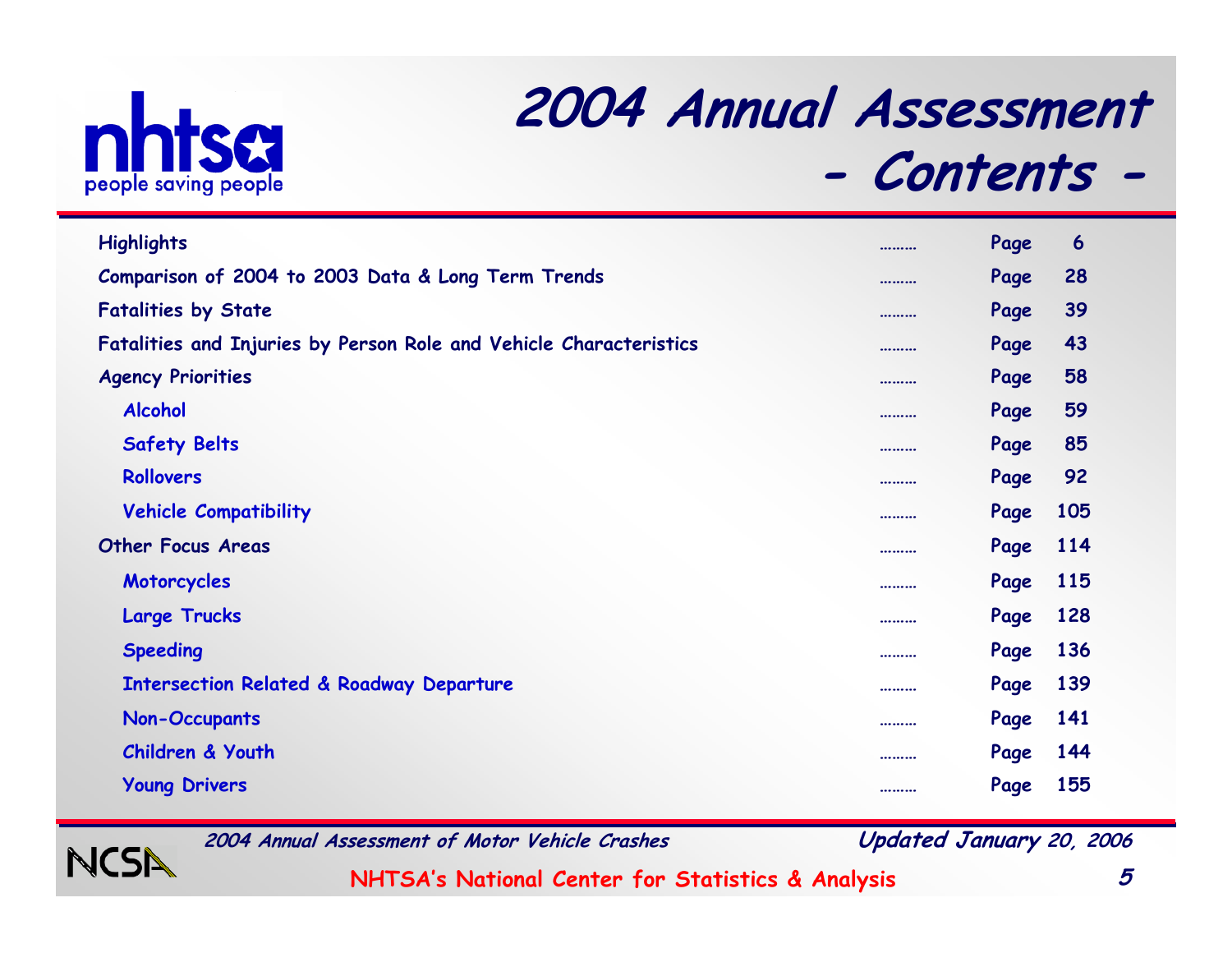

# **2004 Annual Assessment Highlights**



**2004 Annual Assessment of Motor Vehicle Crashes Updated January 20, 2006**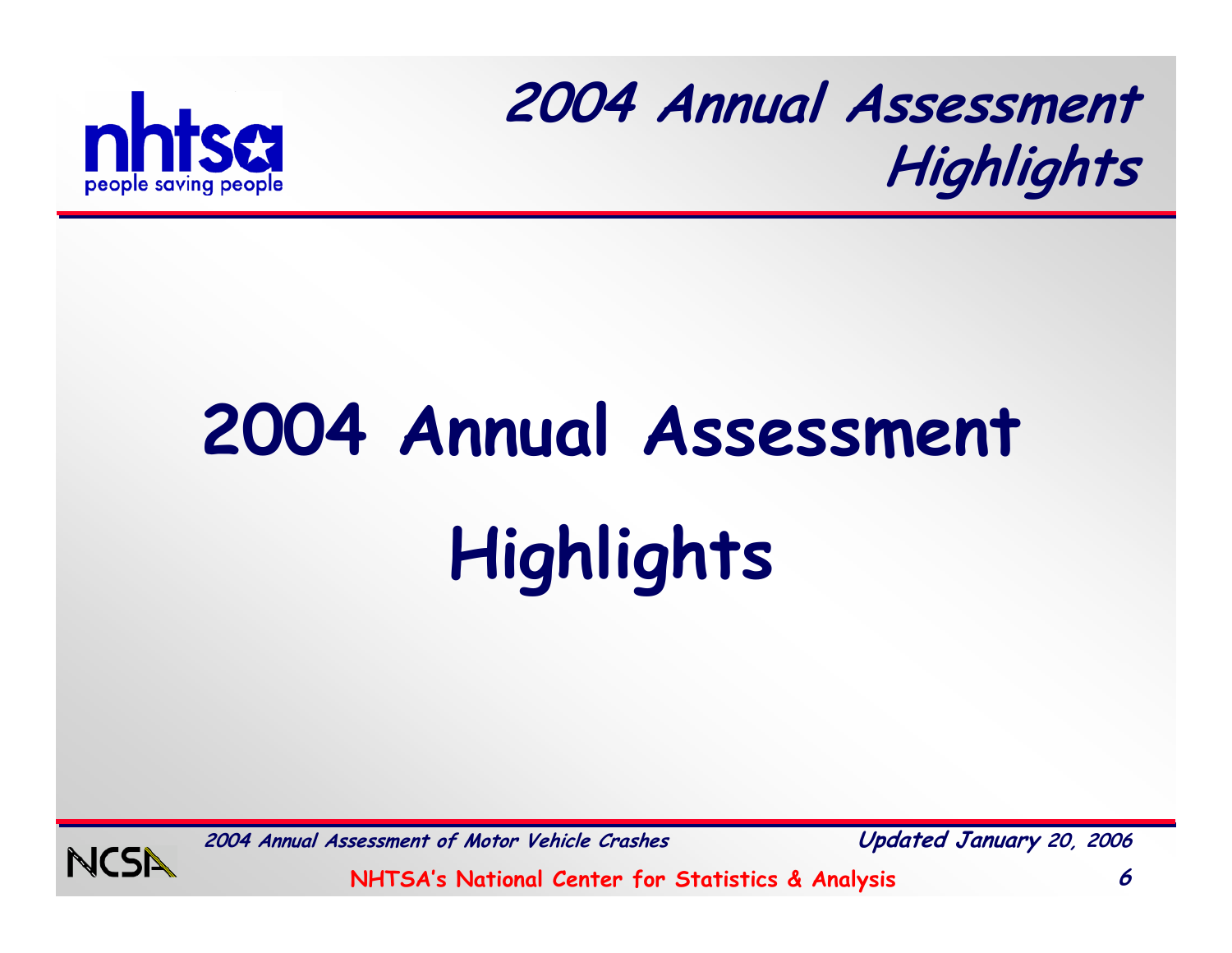

# **The Number of Persons Killed and Injured in Motor Vehicle Crashes in 2004 dropped from 2003, Killed by 0.6% and Injured by 3.5%**



**2004 Annual Assessment of Motor Vehicle Crashes Updated January 20, 2006**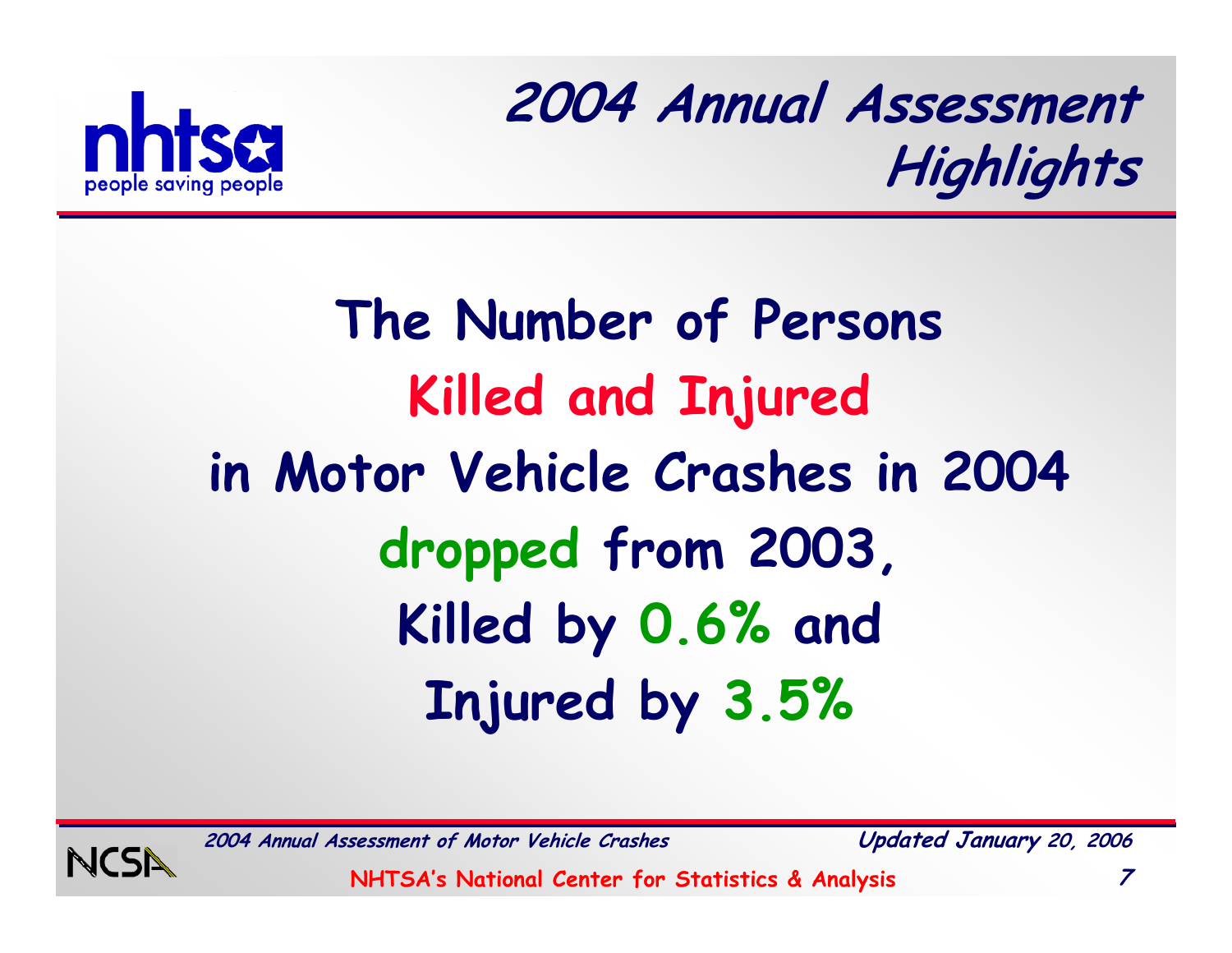

#### **Persons Killed and Injured**

|                       | Year         |           | $\%$    |
|-----------------------|--------------|-----------|---------|
|                       | 2004<br>2003 |           | Change  |
| <b>Persons Killed</b> | 42,884       | 42,636    | $-0.6%$ |
| Persons Injured       | 2,889,000    | 2,788,000 | $-3.5%$ |

**\*Changes in Persons Injured are statistically significant at 95% confidence intervals. Sources: FARS, NASS GES**



**2004 Annual Assessment of Motor Vehicle Crashes Updated January 20, 2006**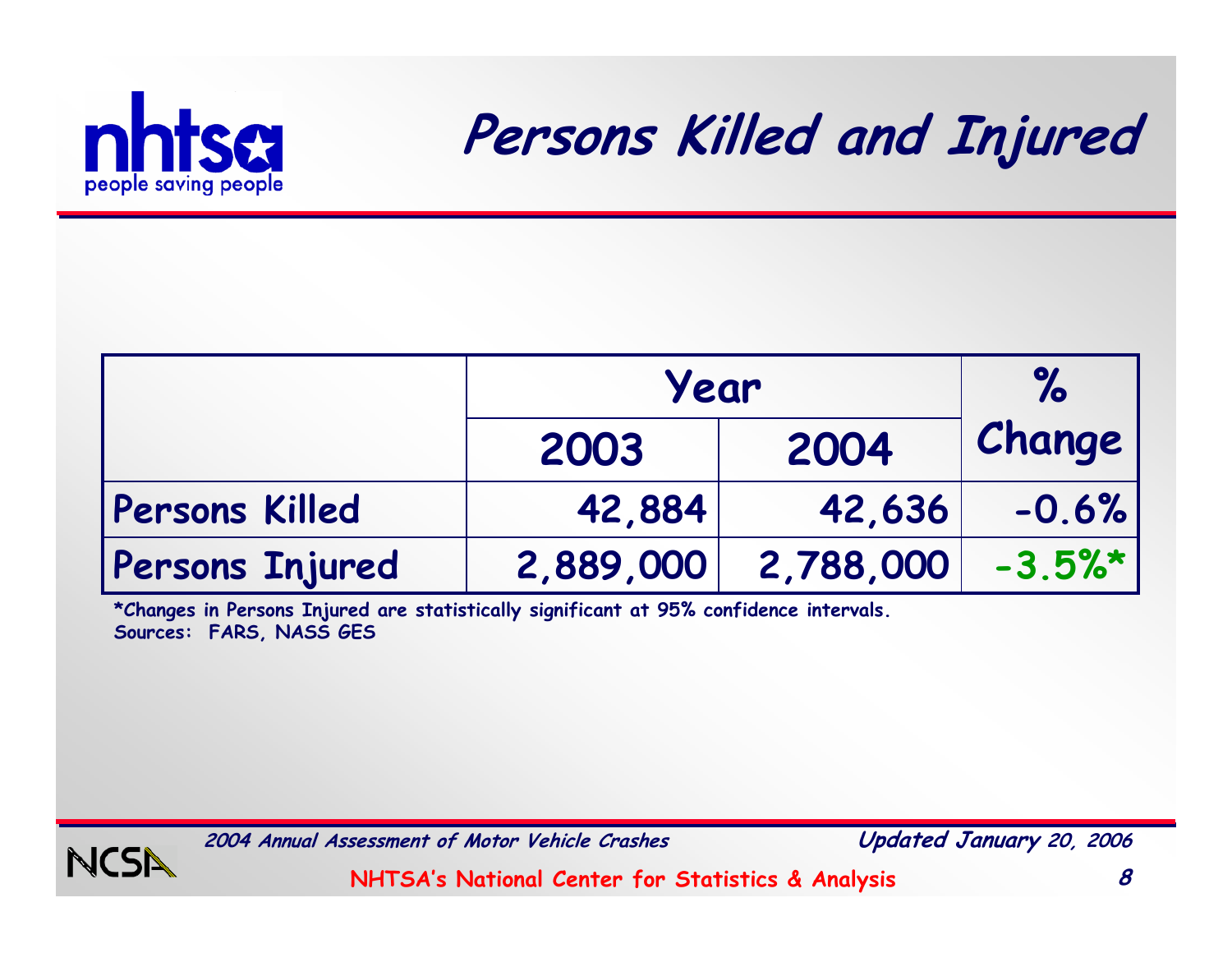

# **The Motor Vehicle Crash Fatality Rate Per 100 Million VMT declined 2.7%, to the lowest since record keeping began 30 years ago**

**2004 Annual Assessment of Motor Vehicle Crashes Updated January 20, 2006**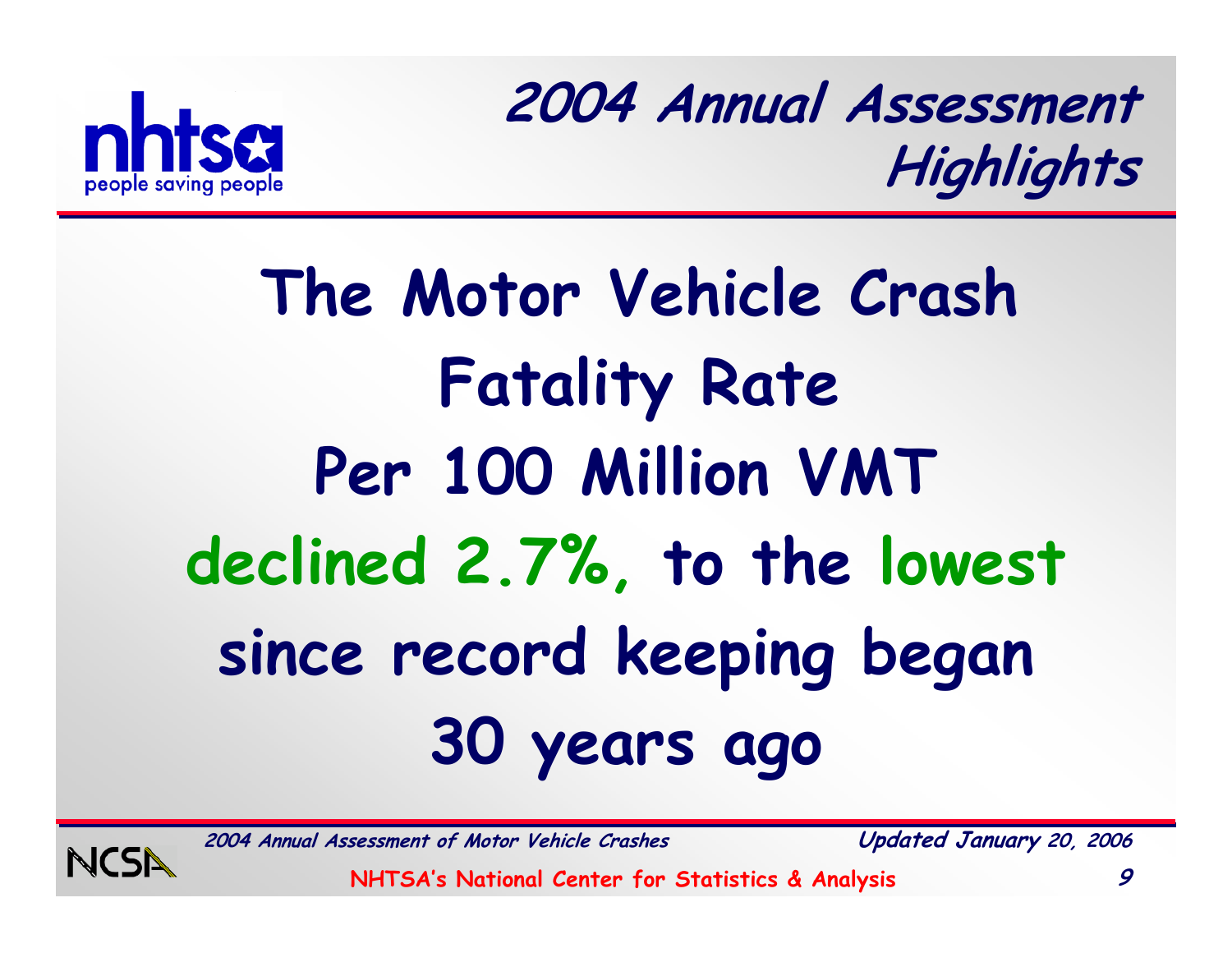

**Exposure Data and Rates**

|                         | Year      | $\%$      |         |
|-------------------------|-----------|-----------|---------|
| <b>Exposure Measure</b> | 2003      | 2004      | Change  |
| Vehicle Miles Traveled* | 2,890,450 | 2,962,513 | $+2.5%$ |
| Fatality Rate/100M VMT  | 1.48      | 1.44      | $-2.7%$ |

\*FHWA's 2004 Highway Statistics

**Sources: FARS, FHWA**



**2004 Annual Assessment of Motor Vehicle Crashes Updated January 20, 2006**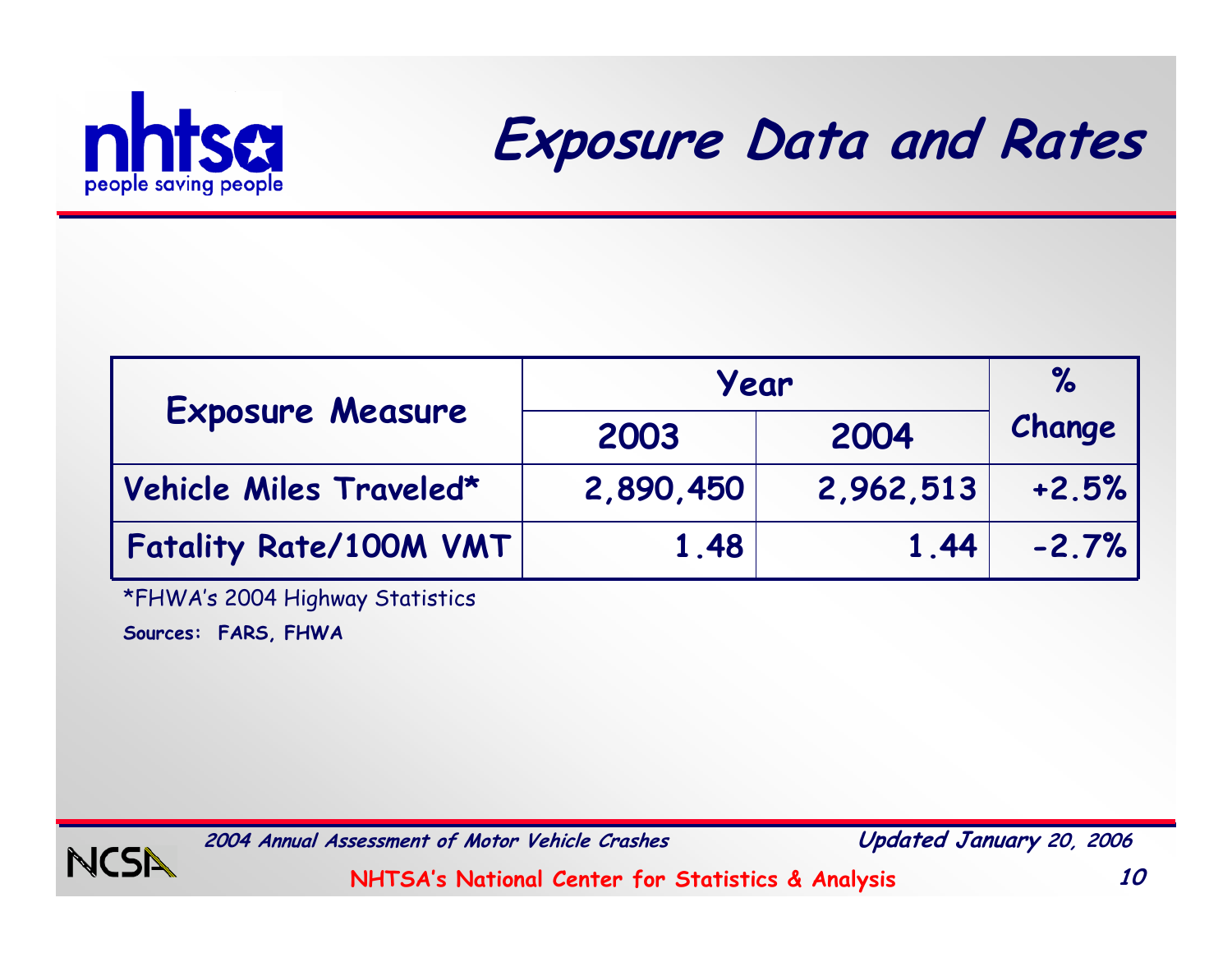

**NCS** 

#### **Fatality Rate Per 100 Million VMT, by Year**



**Sources: FARS, FHWA**

**2004 Annual Assessment of Motor Vehicle Crashes Updated January 20, 2006**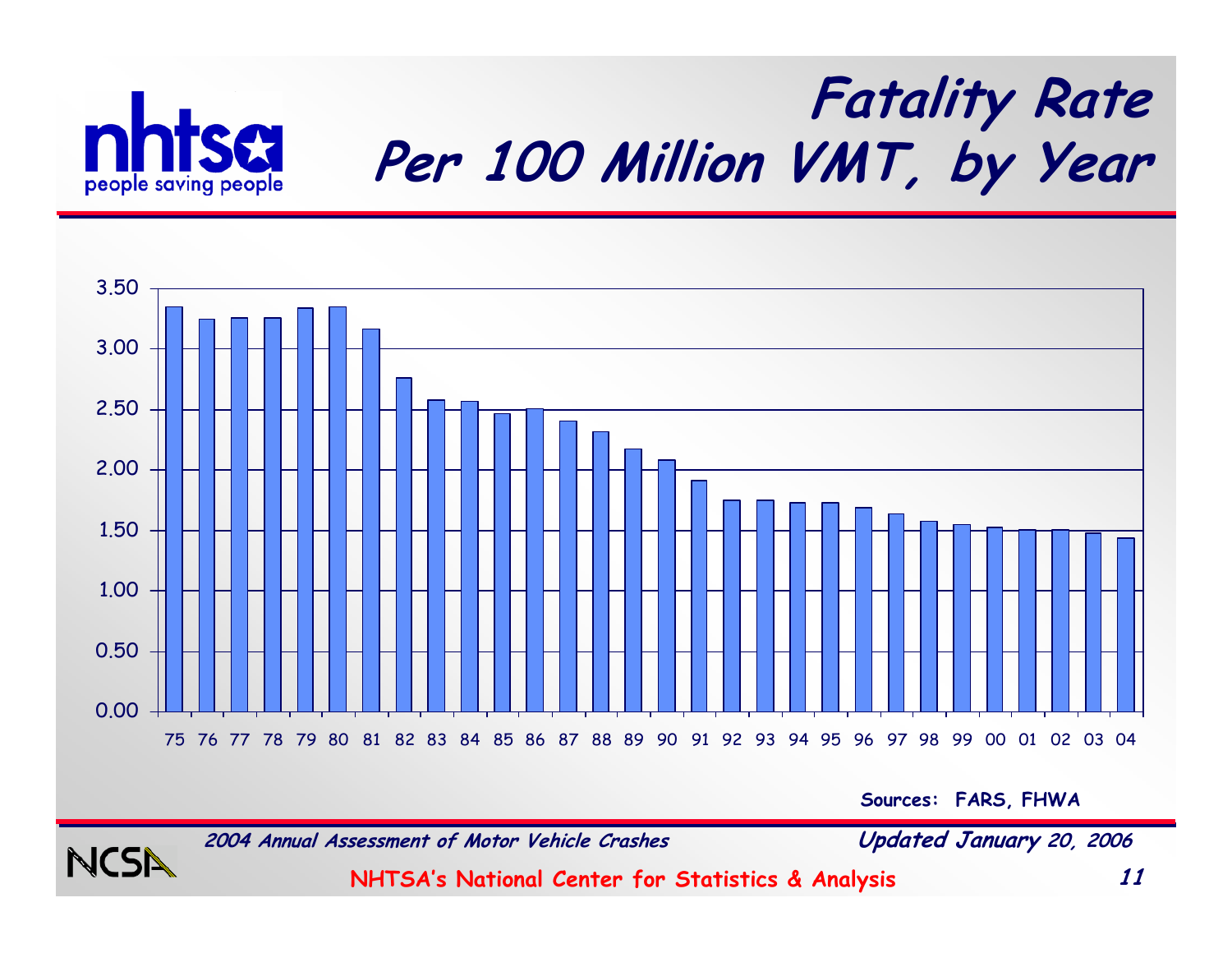

#### **Had**

# **the 2004 Fatality Rate / 100M VMT Remained at the 2003 Level, an Additional 1,209 People Would have Died**



**2004 Annual Assessment of Motor Vehicle Crashes Updated January 20, 2006**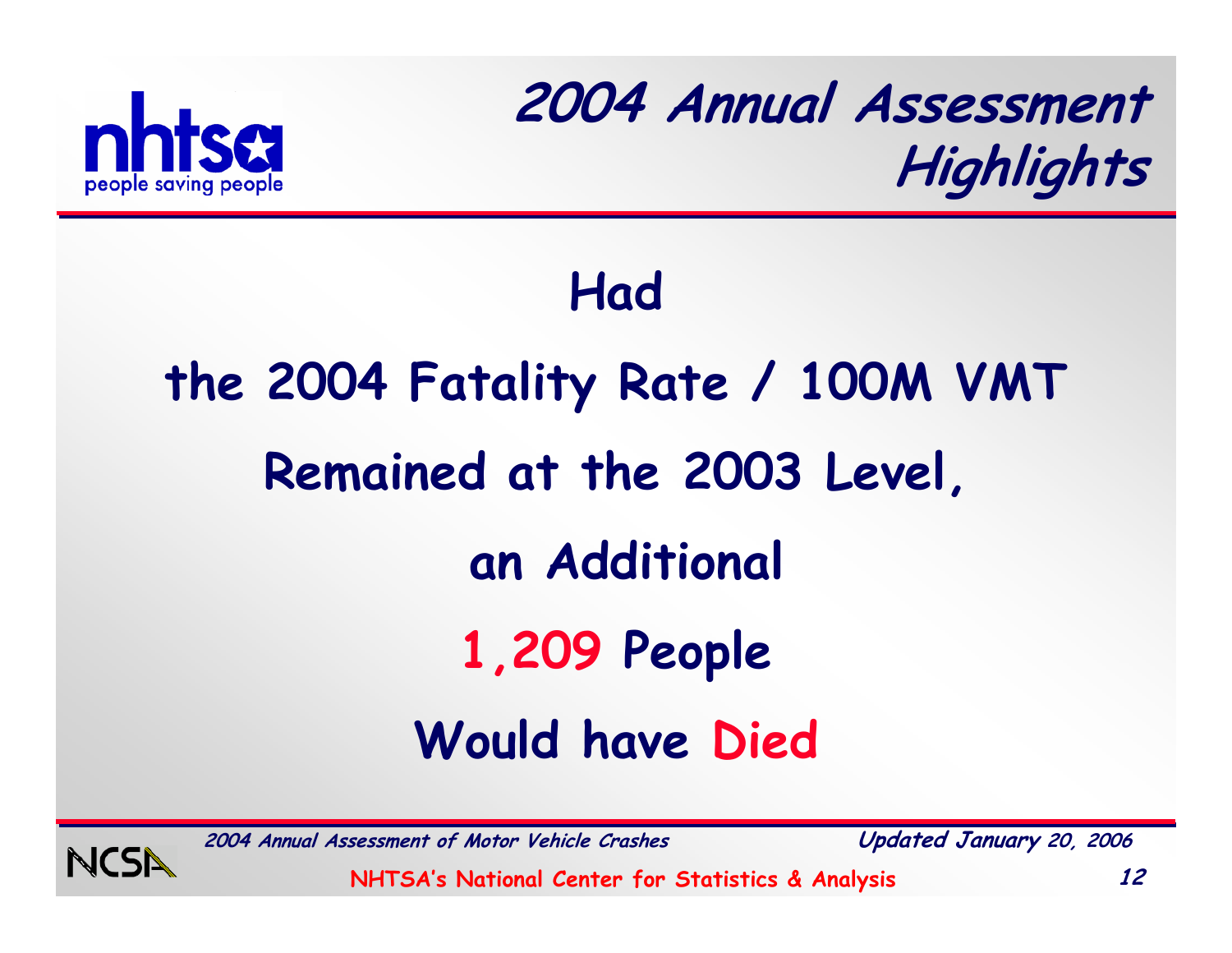



|                                                  | Year      |           |  |
|--------------------------------------------------|-----------|-----------|--|
| <b>Exposure Measure</b>                          | 2003      | 2004      |  |
| Vehicle Miles Traveled*                          | 2,890,450 | 2,962,513 |  |
| <b>Fatalities</b>                                | 42,884    | 42,636    |  |
| Rate/100M VMT                                    | 1.48      | 1.44      |  |
| <b>Estimated Fatalities in 2004 at 2003 Rate</b> |           | 43,845    |  |
| <b>Lives Saved in 2004</b>                       |           | 1,209     |  |

\*FHWA's Highway Statistics 2004 **Sources: FARS, FHWA**



**2004 Annual Assessment of Motor Vehicle Crashes Updated January 20, 2006**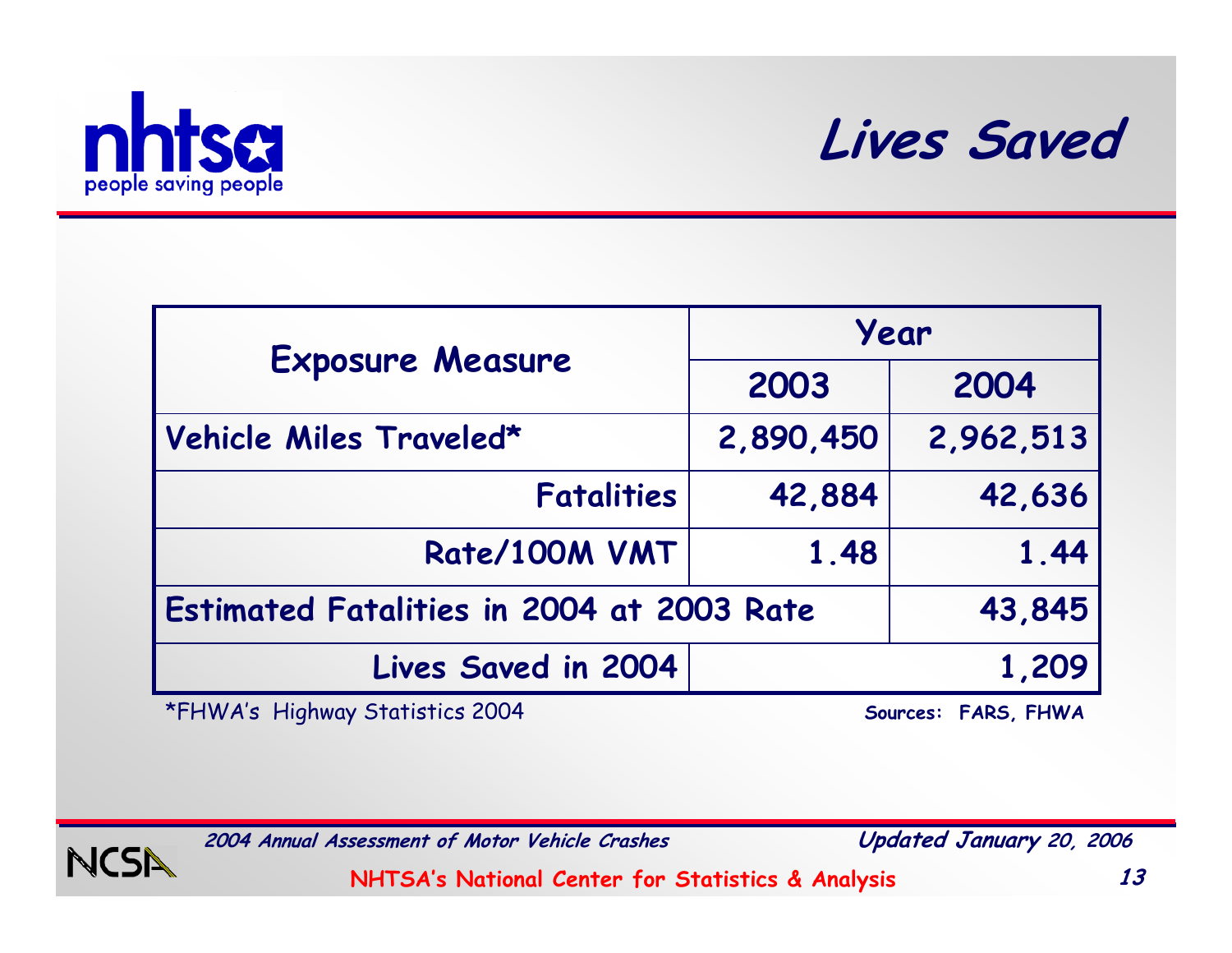

**27 States, The District of Columbia and Puerto Rico had Decreases in Total Number of Fatalities Largest Absolute Decreases: Texas: –238 Michigan: –124 California: -104 Highest Percentage Decreases: District of Columbia: -36% Rhode Island: -20%Minnesota, Nebraska and Montana: -13%**

**2004 Annual Assessment of Motor Vehicle Crashes Updated January 20, 2006**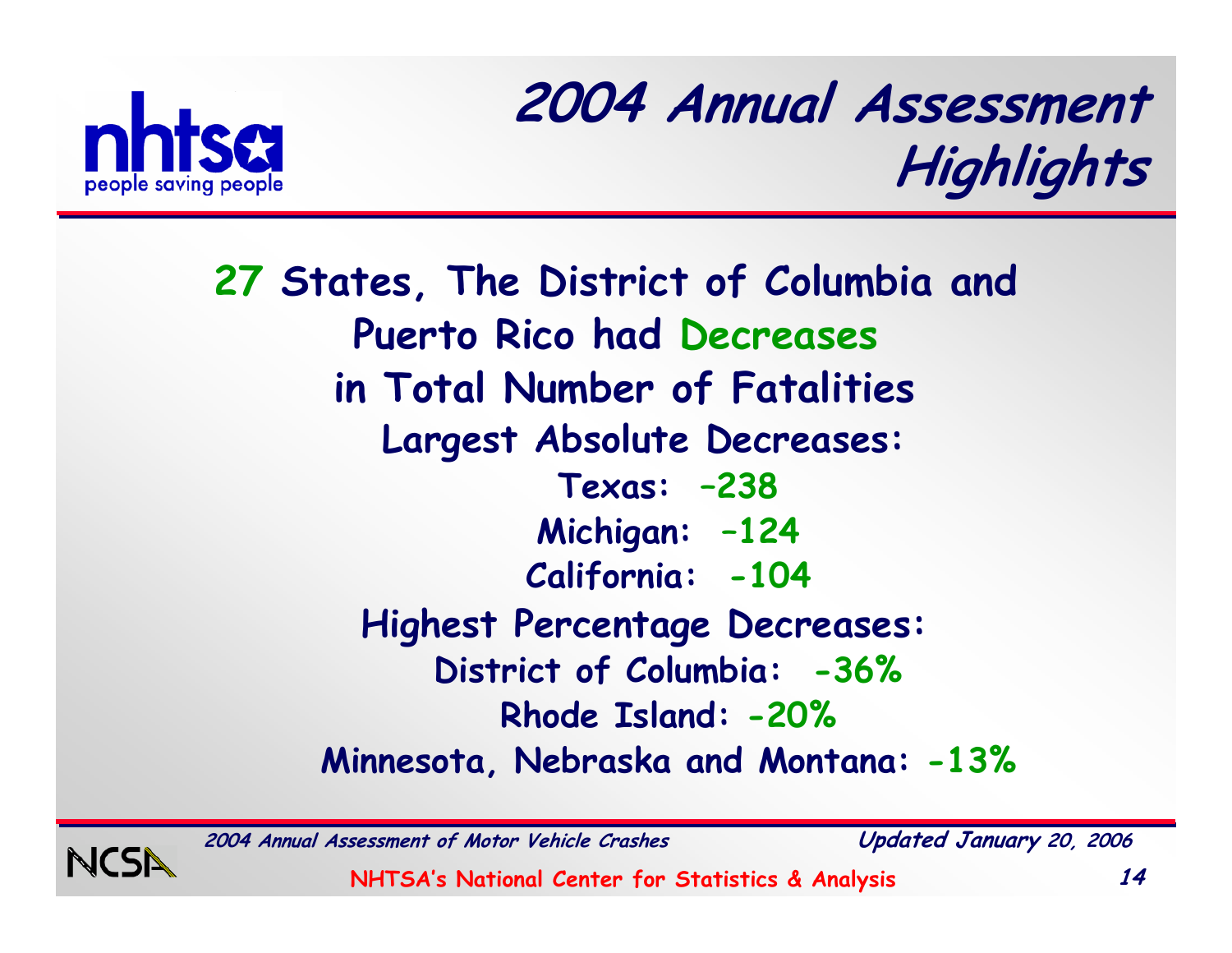

# **Motor Vehicle Occupant and Non-Occupant Fatalities Declined However, Motorcycle Rider fatalities Increased for the 7th year in a Row**



**2004 Annual Assessment of Motor Vehicle Crashes Updated January 20, 2006**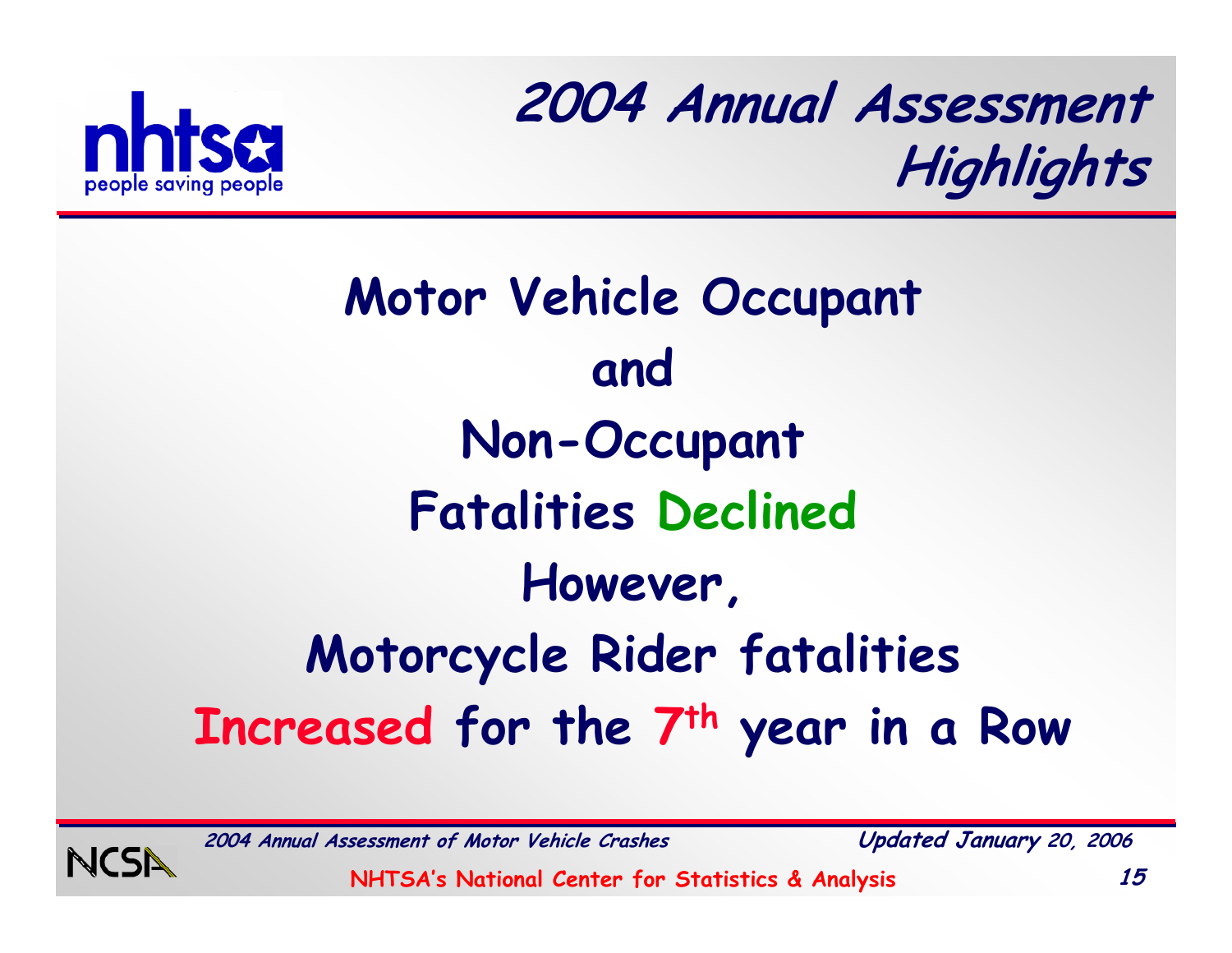

#### **Persons Killed in Motor Vehicle Crashes, by Role**

| Role                 | 2003   | 2004   | Change | % Change |
|----------------------|--------|--------|--------|----------|
| <b>Occupants</b>     | 33,627 | 33,134 | $-493$ | $-1.5%$  |
| Motorcycle Riders    | 3,714  | 4,008  | $+294$ | $+7.9%$  |
| <b>Non-Occupants</b> | 5,543  | 5,494  | $-49$  | $-0.9%$  |
| <b>TOTAL</b>         | 42,884 | 42,636 | $-248$ | $-0.6%$  |

**Source: FARS**



**2004 Annual Assessment of Motor Vehicle Crashes Updated January 20, 2006**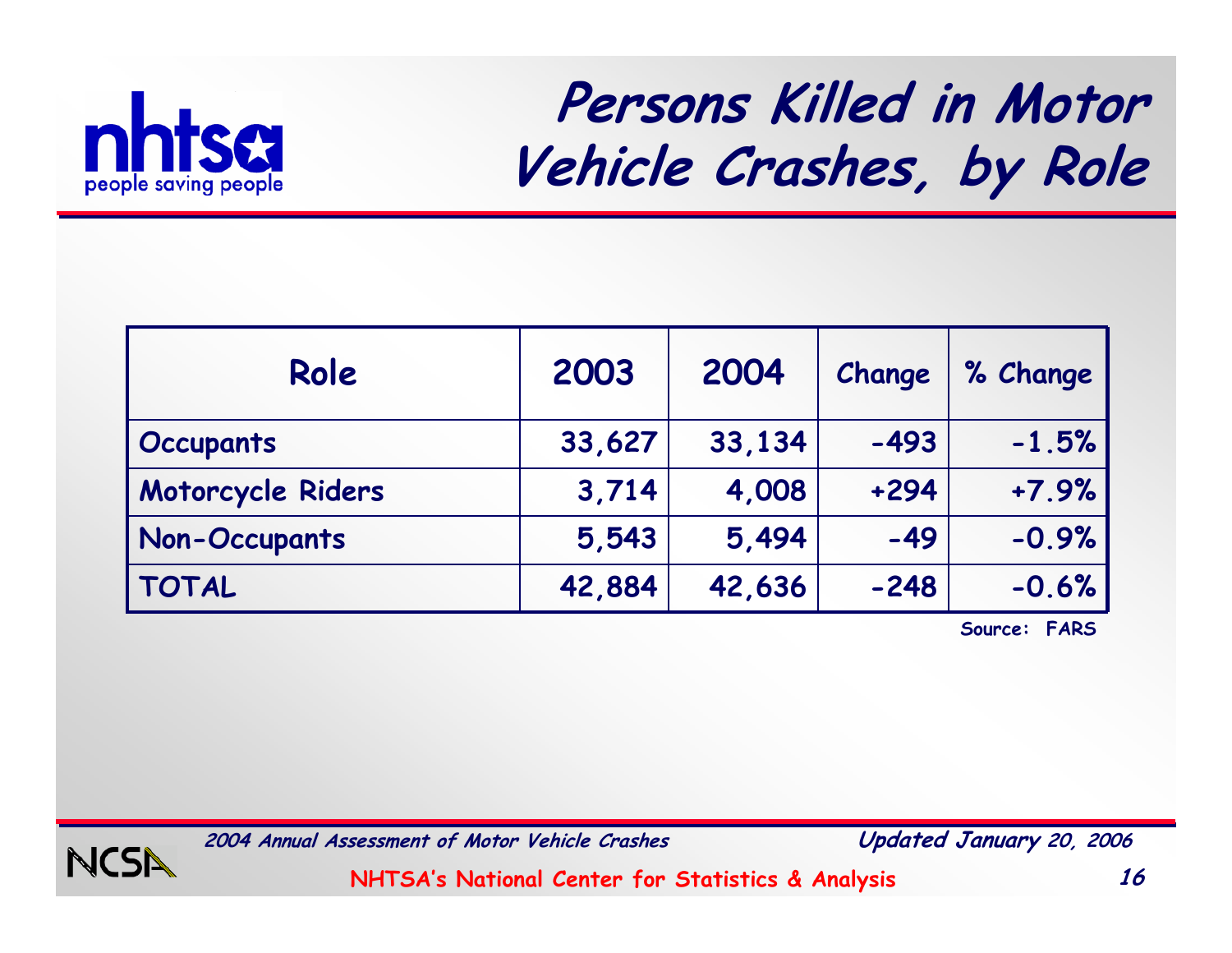

### **The 578 Drop in Passenger Vehicle Occupant Fatalities Is the Largest Drop Both in Terms of Number and Percent Since 1992**



**2004 Annual Assessment of Motor Vehicle Crashes Updated January 20, 2006**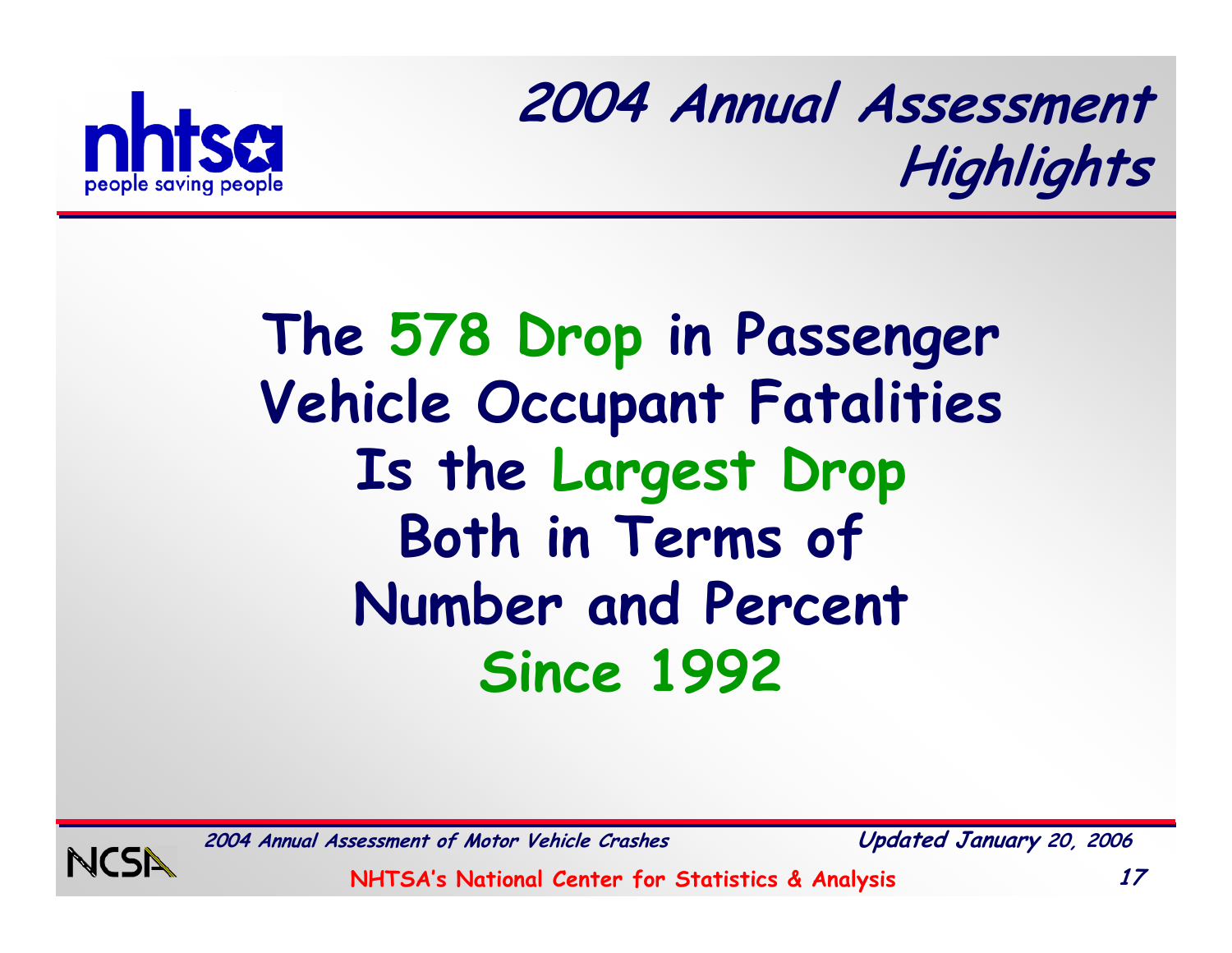

**NCSN** 

### **Passenger Vehicle Occupant Fatalities, by Year**



**2004 Annual Assessment of Motor Vehicle Crashes Updated January 20, 2006**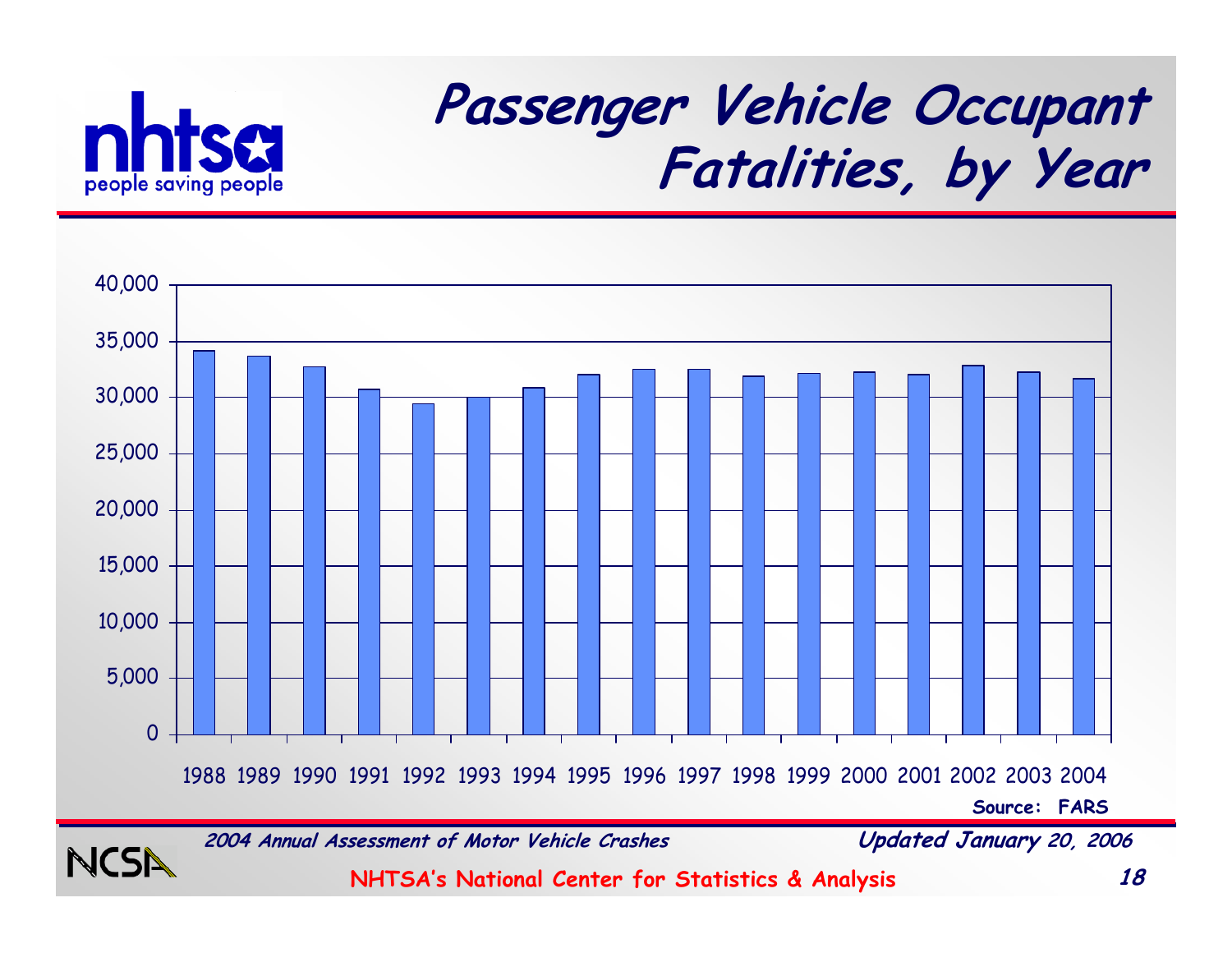

### **Total Alcohol-Related Fatalities Declined (2.4%) to the Lowest Level Since 1999**

# **High BAC Fatalities Declined by 1.8%**



**2004 Annual Assessment of Motor Vehicle Crashes Updated January 20, 2006**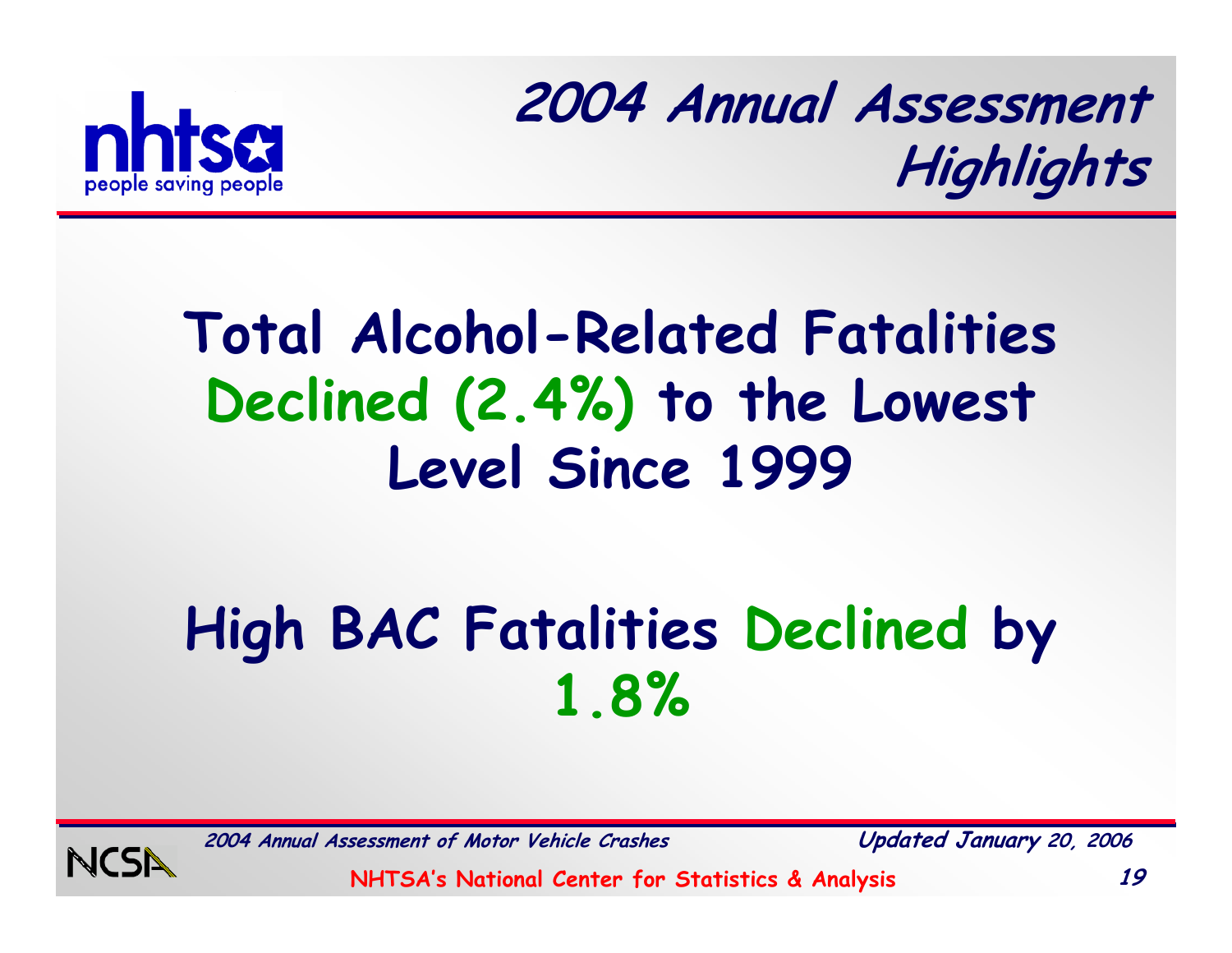

#### **Persons Killed by Highest BAC in Crash**

|                               | Year   |        | $\%$    |
|-------------------------------|--------|--------|---------|
| <b>Highest BAC in Crash</b>   | 2003   | 2004   | Change  |
| <b>Total Alcohol-Related</b>  | 17,105 | 16,694 | $-2.4%$ |
| $.01 \leq Max$ BAC $\leq .07$ | 2,427  | 2,285  | $-5.9%$ |
| $Max BAC > = .08$             | 14,678 | 14,409 | $-1.8%$ |

**Source: FARS**



**2004 Annual Assessment of Motor Vehicle Crashes Updated January 20, 2006**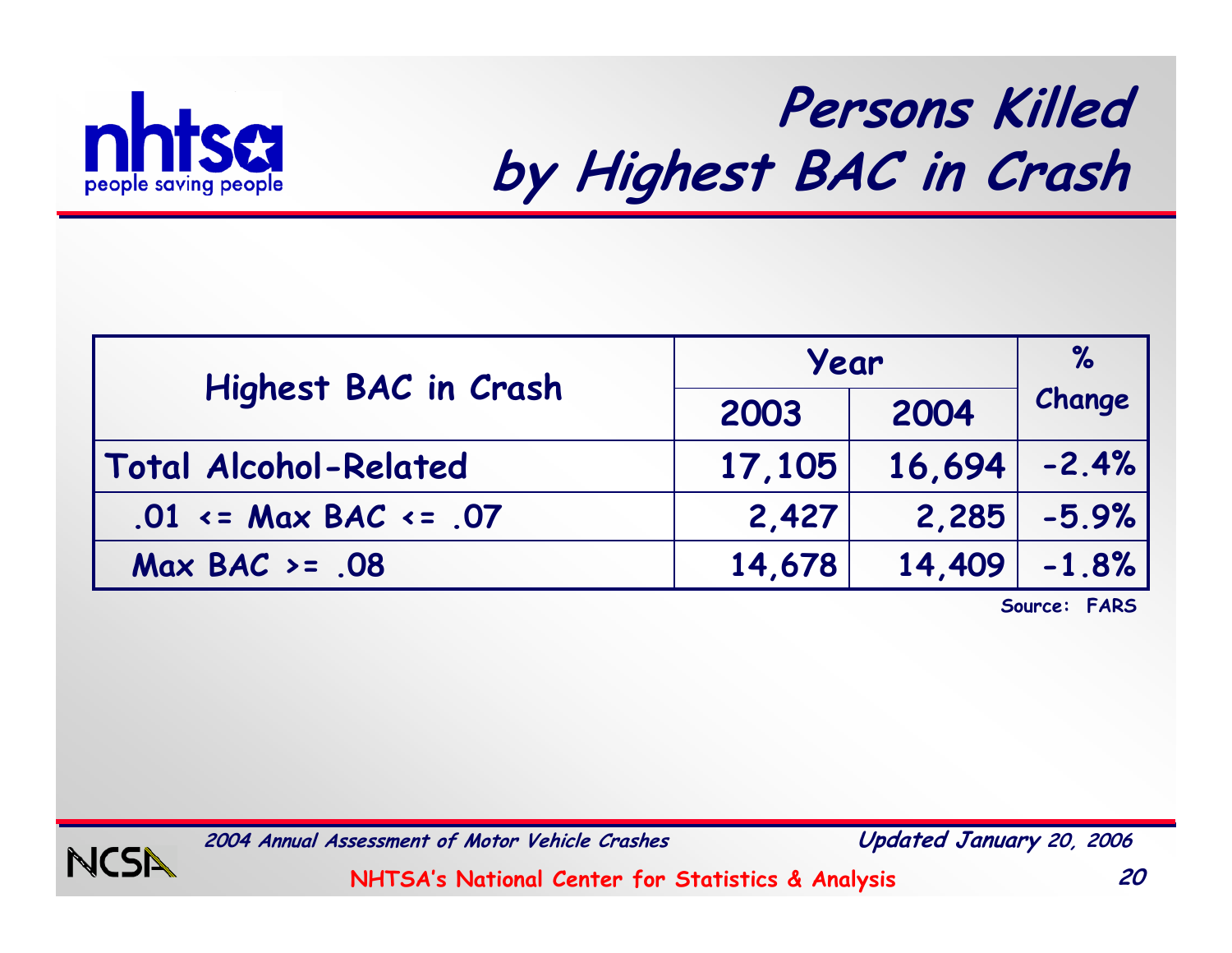



**2004 Annual Assessment of Motor Vehicle Crashes Updated January 20, 2006**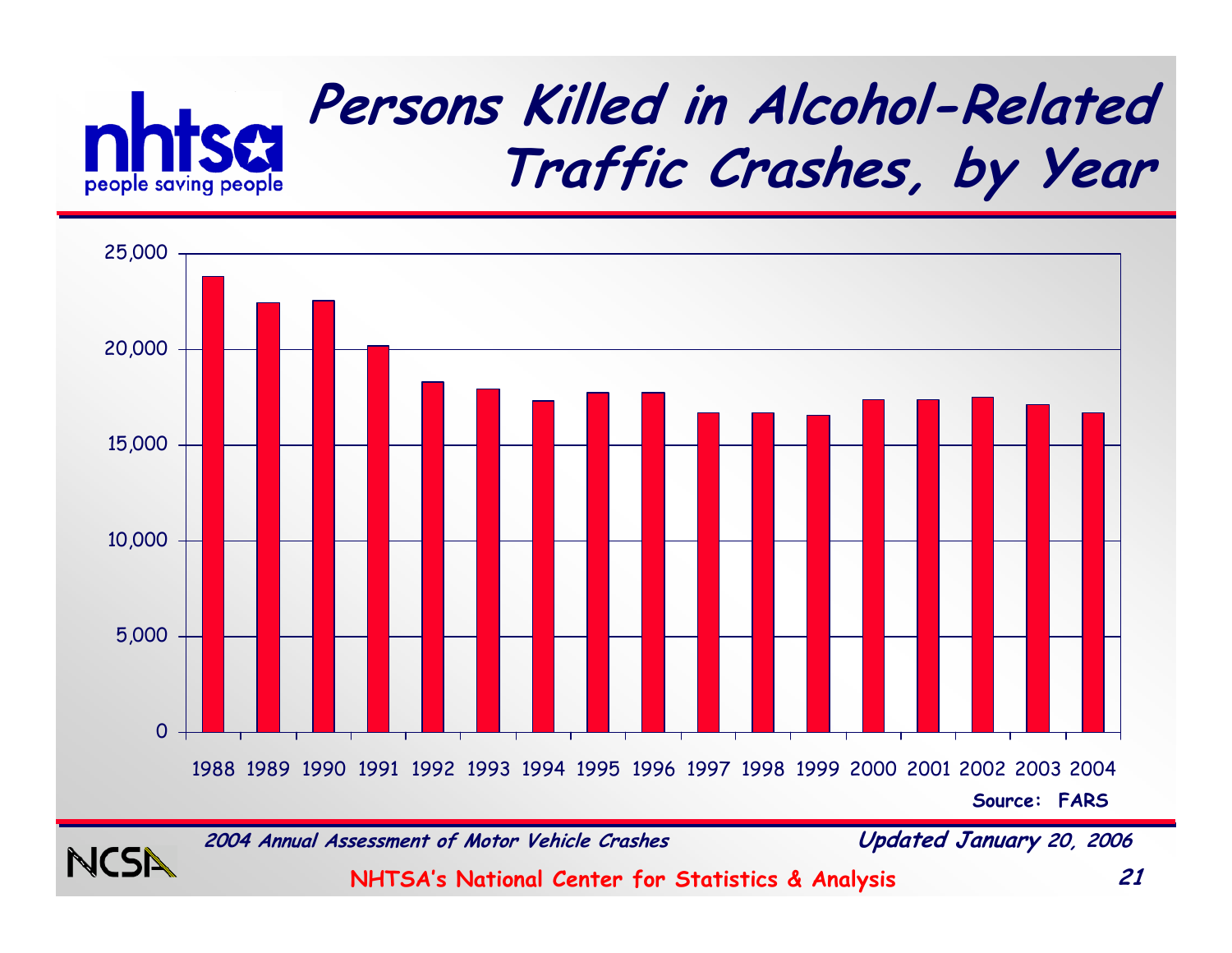

# **The Percentage of Unrestrained Passenger Vehicle Occupants Killed in Crashes Declined again Which may reflect the Increasing Use of Safety Belts**



**2004 Annual Assessment of Motor Vehicle Crashes Updated January 20, 2006**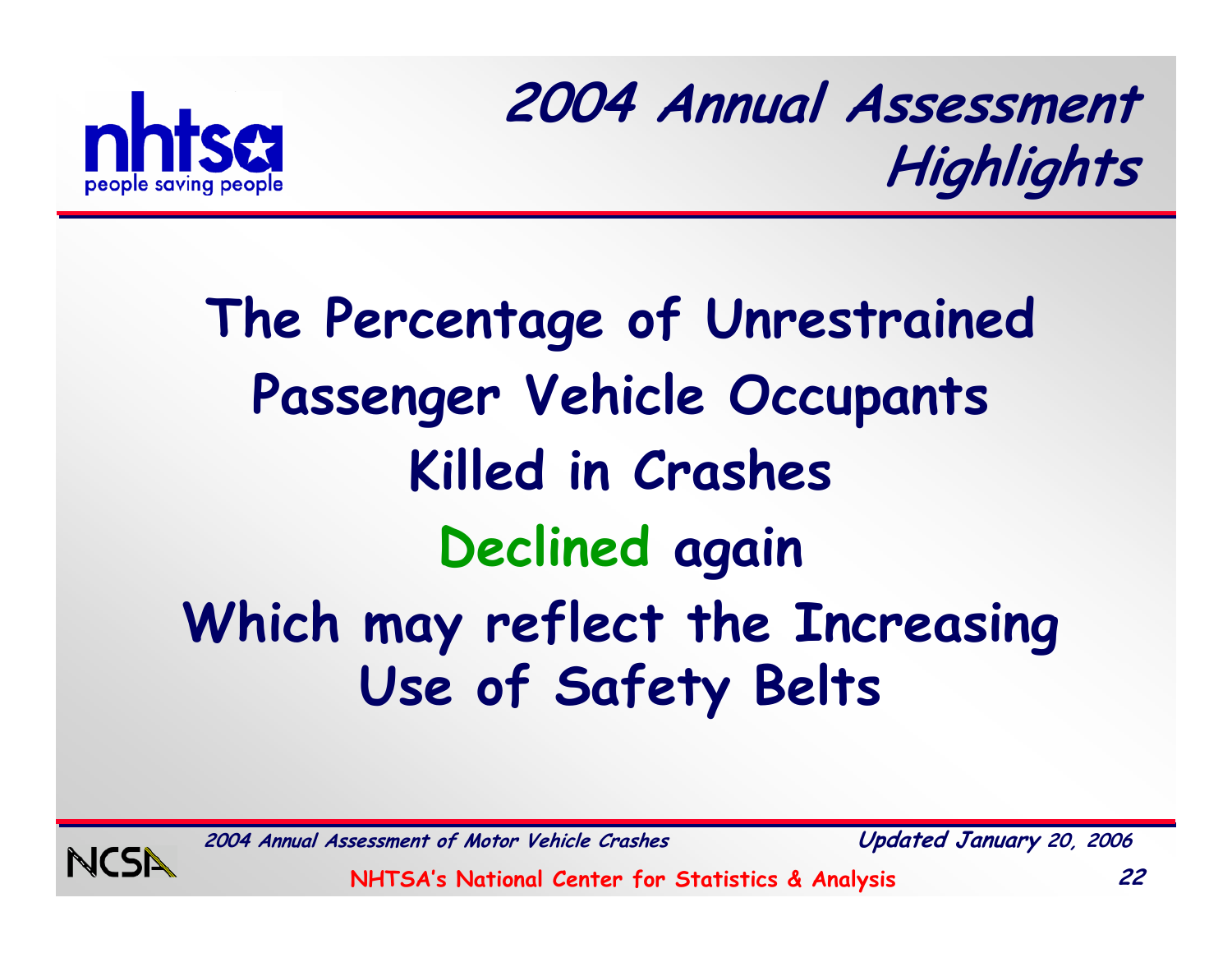

#### **Passenger Vehicle Occupant Fatalities (All Ages), by Restraint Use\***

| <b>Restraint Use</b>      | Year   |  |                 |     |
|---------------------------|--------|--|-----------------|-----|
|                           | 2003   |  | 2004            |     |
| Persons Killed            | 32,271 |  | 31,693          |     |
| Restraint Used**          | 14,075 |  | $ 44\% $ 14,118 | 45% |
| <b>Restraint Not Used</b> | 18,196 |  | 56% 17,575      | 55% |

\*Occupant Fatalities whose restraint use was unknown were distributed proportionally to the known use categories. Restraint use was unknown for 8% of passenger vehicle occupant fatalities in 2003 and 7% in 2004. \*\* Restraint Used = Use of any type of restraint, e.g., lap belt, lap/shoulder belt, child safety seat, etc.

**Source: FARS**



**2004 Annual Assessment of Motor Vehicle Crashes Updated January 20, 2006**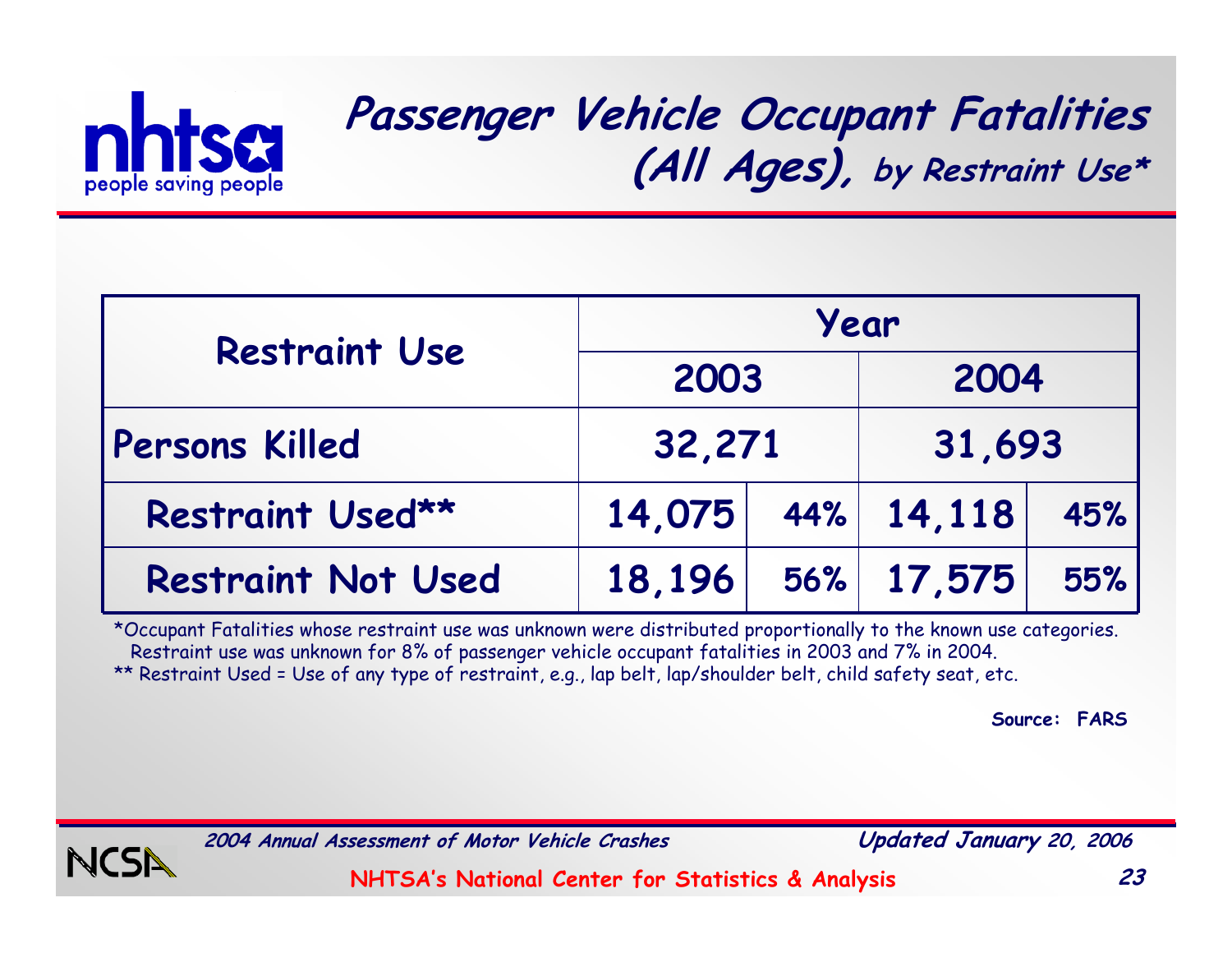

- ¾ **The Number of Passenger Vehicle Occupants Killed in Rollover Crashes Increased by 1.1%**
- ¾ **The Passenger Vehicle Occupant Fatality Rate per 100,000 Registered Vehicles in Rollover Crashes Declined by 1.9%**



**2004 Annual Assessment of Motor Vehicle Crashes Updated January 20, 2006**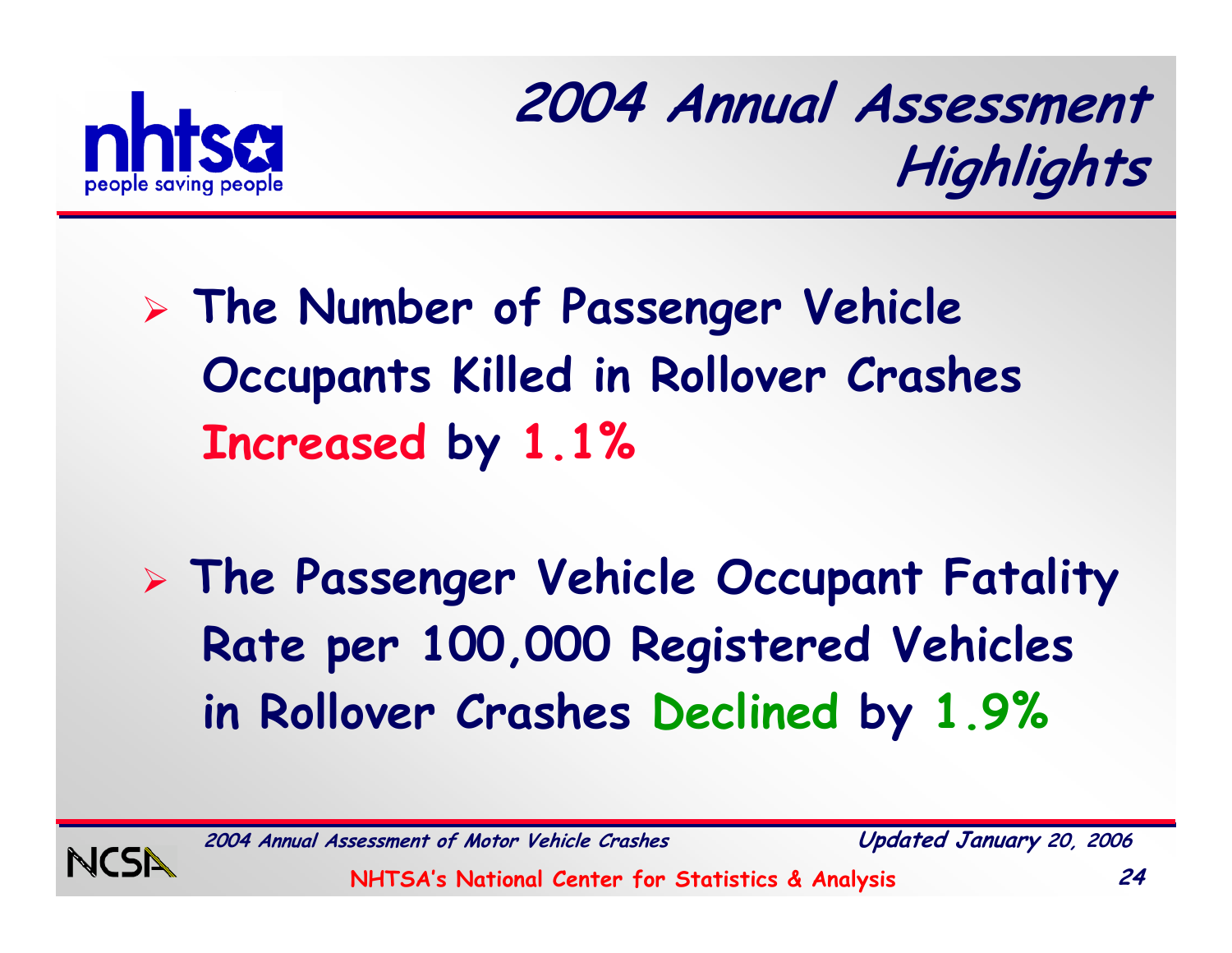

**Passenger Vehicle Occupant Fatalities and Fatality Rate\* in Rollover Crashes**

|                   |      |                     | 2003   2004   % Change |
|-------------------|------|---------------------|------------------------|
| <b>Fatalities</b> |      | $10,442$   $10,553$ | $+1.1%$                |
| Fatality Rate*    | 4.82 | 4.73                | $-1.9%$                |

**\*Rate per 100,000 Registered Vehicles Sources: FARS, R.L Polk**



**2004 Annual Assessment of Motor Vehicle Crashes Updated January 20, 2006**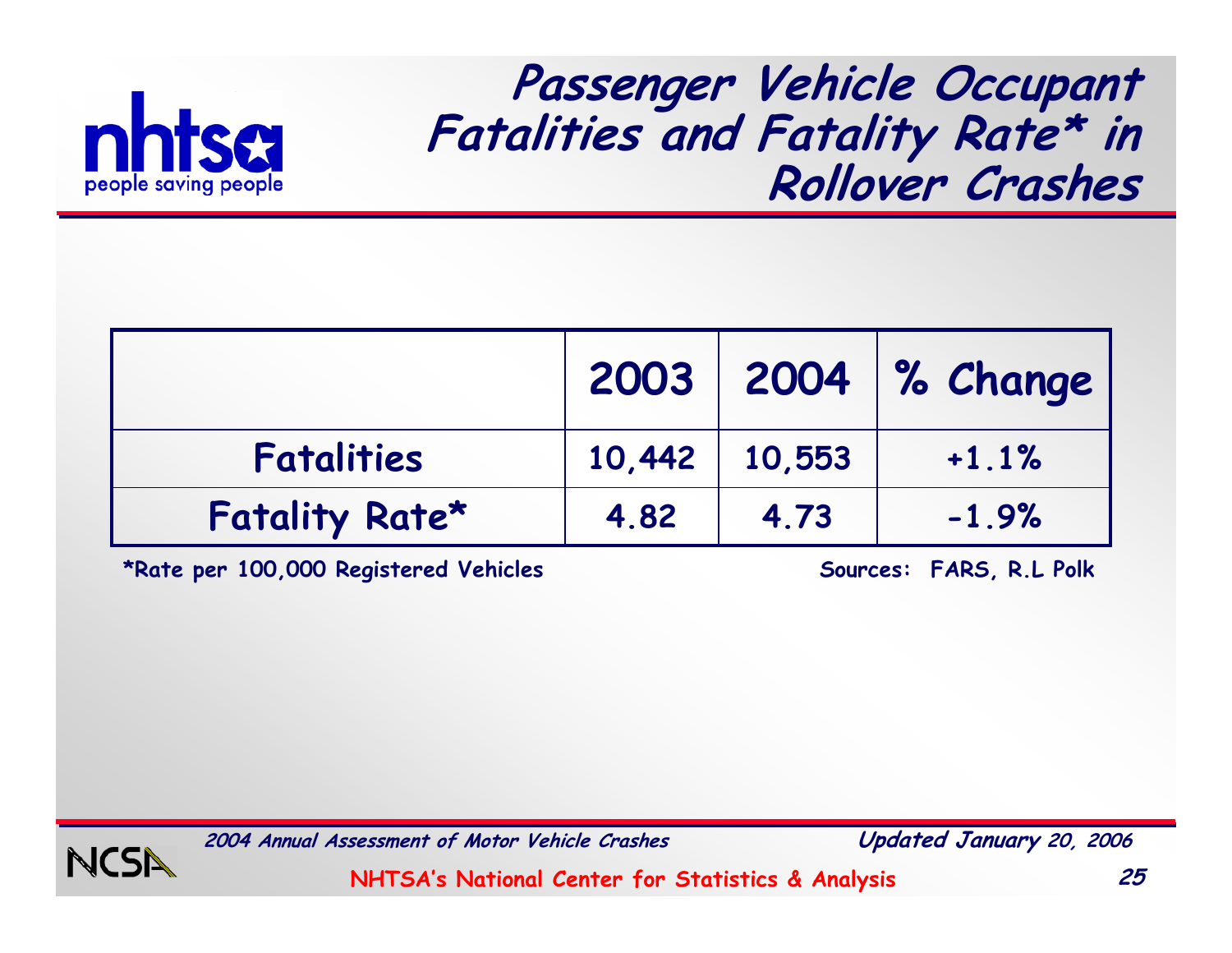

#### **The Number of Fatalities Increased for** ¾ **Children 0 – 3 years by 3.2%** ¾ **Children 4 – 7 years by 2.7%**

#### **The Number of Fatalities for Children 8 – 15 years remained essentially unchanged**



**2004 Annual Assessment of Motor Vehicle Crashes Updated January 20, 2006**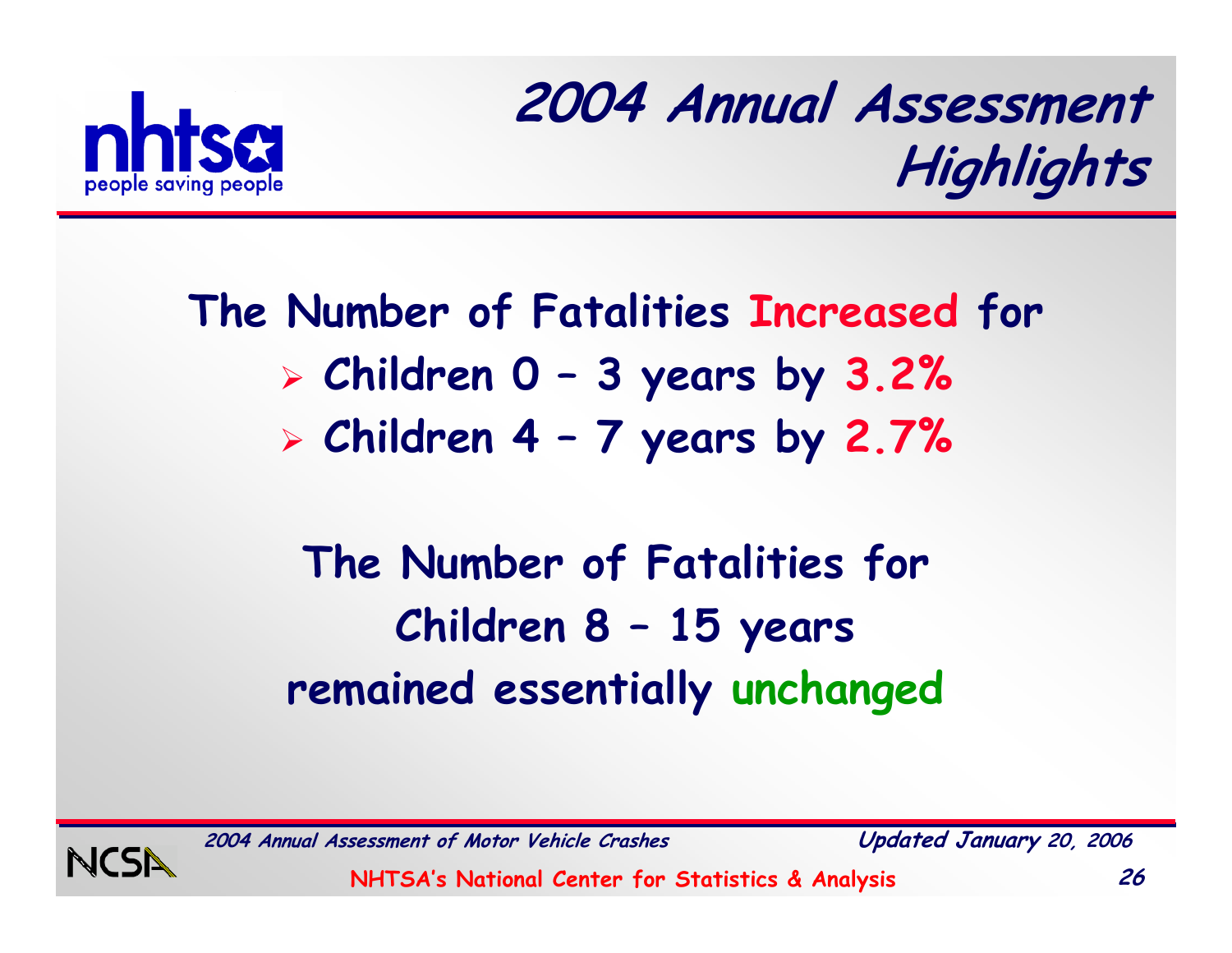

**Children, Ages 0 – 15, Killed in Motor Vehicle Crashes, by Age Group**

|                | Year  |       |         |  | $\%$ |
|----------------|-------|-------|---------|--|------|
| Age Group      | 2003  | 2004  | Change  |  |      |
| $ 0 - 3$ Years | 494   | 510   | $+3.2%$ |  |      |
| $4 - 7$ Years  | 474   | 487   | $+2.7%$ |  |      |
| 8 - 15 Years   | 1,611 | 1,608 | $-0.2%$ |  |      |

**Source: FARS**



**2004 Annual Assessment of Motor Vehicle Crashes Updated January 20, 2006**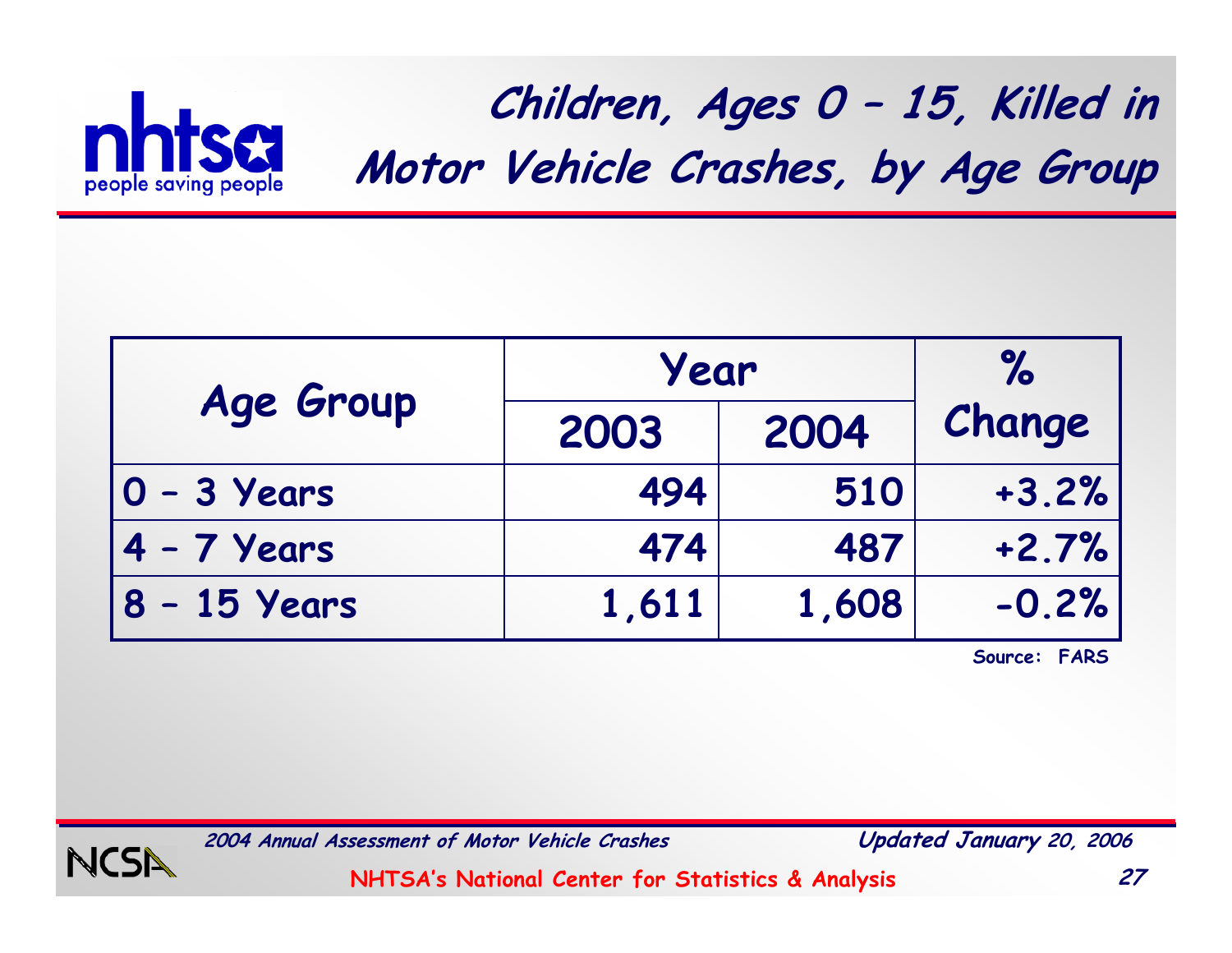



# **Comparison of 2004 Data to 2003 Data and Long Term Trends**



**2004 Annual Assessment of Motor Vehicle Crashes Updated January 20, 2006**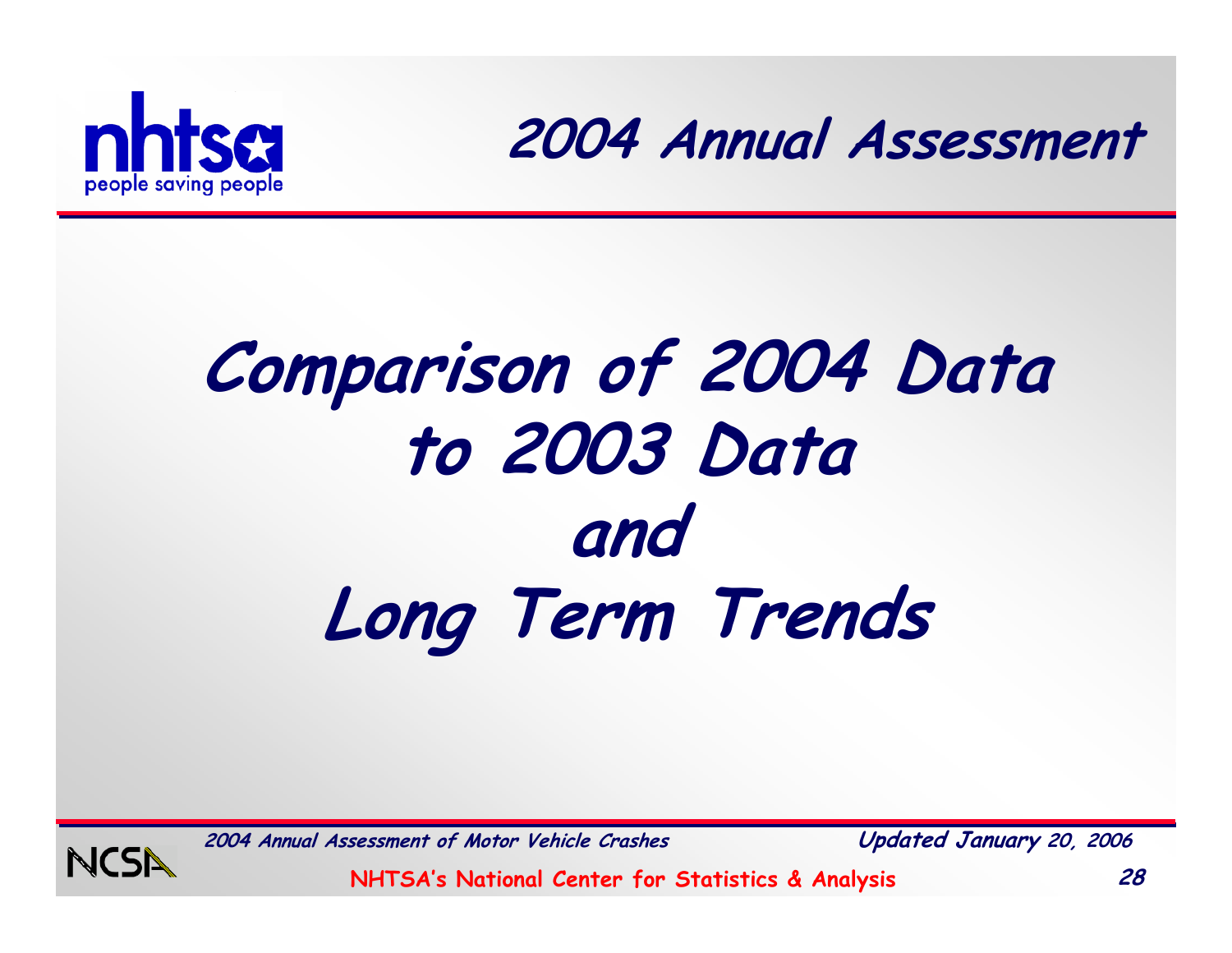



- ¾ **248 fewer persons died in Motor Vehicle Traffic Crashes as compared to 2003 – <sup>a</sup> decline of 0.6%**
- ¾ **The Number of Persons Injured dropped by 3.5%\***
- ¾ **The Number of Non-Fatal crashes declined by 2.3%\***

**\***Statistically significant at 95% confidence Intervals



**2004 Annual Assessment of Motor Vehicle Crashes Updated January 20, 2006**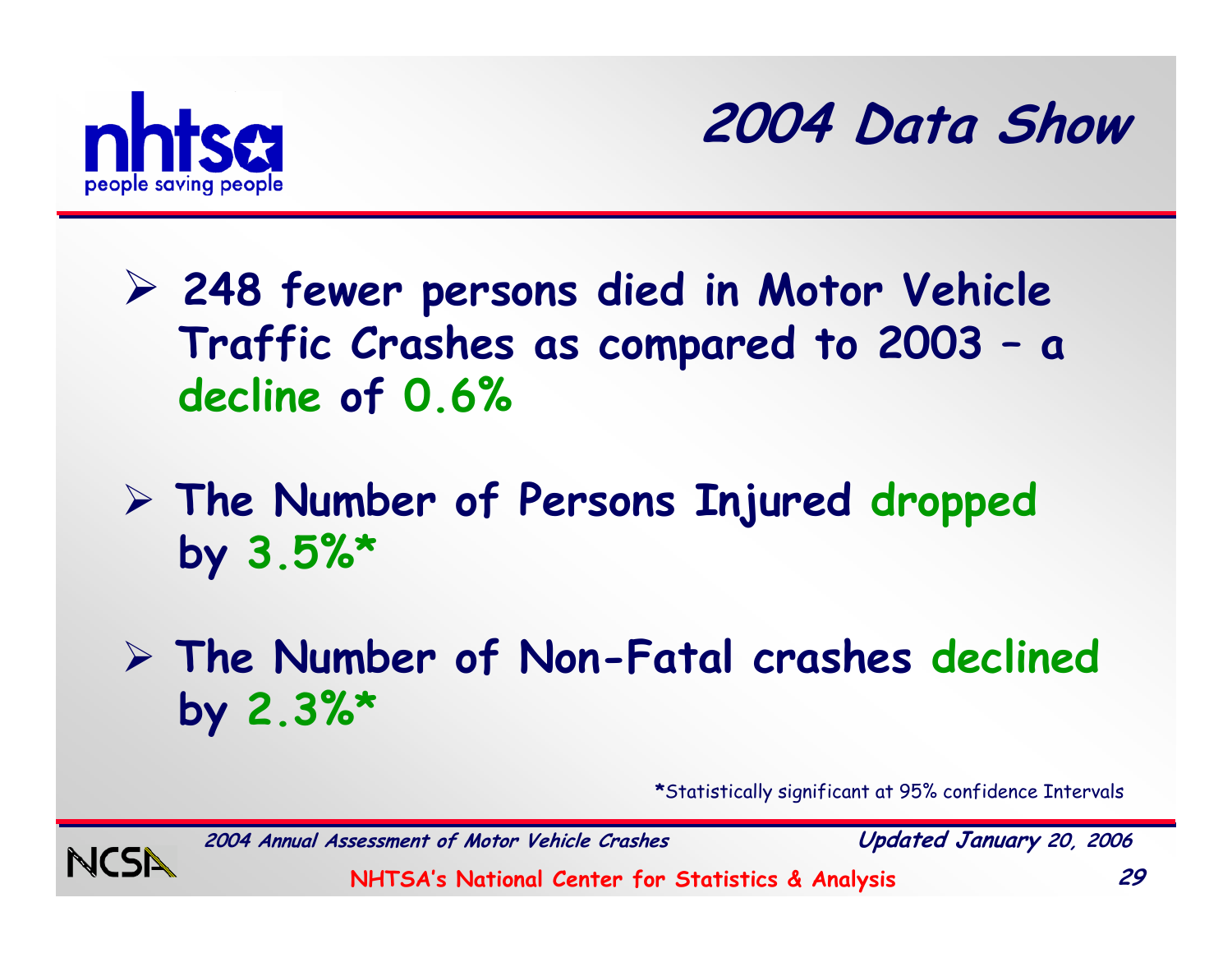

#### **Persons Killed and Injured and Number of Crashes**

|                         | Year      |           |          |
|-------------------------|-----------|-----------|----------|
|                         | 2003      | 2004      | % Change |
| <b>Persons Killed</b>   | 42,884    | 42,636    | $-0.6%$  |
| Persons Injured         | 2,889,000 | 2,788,000 | $-3.5%$  |
|                         |           |           |          |
| <b>Fatal Crashes</b>    | 38,477    | 38,253    | $-0.6%$  |
| <b>Nonfatal Crashes</b> | 6,289,000 | 6,143,000 | $-2.3%$  |
| <b>Injury Crashes</b>   | 1,925,000 | 1,862,000 | $-3.3%$  |
| Property-Damage-Only    | 4,365,000 | 4,281,000 | $-1.9%$  |

**\*Changes in Persons Injured and Nonfatal Crashes are statistically significant at 95% confidence intervals. Sources: FARS, NASS GES**



**2004 Annual Assessment of Motor Vehicle Crashes Updated January 20, 2006**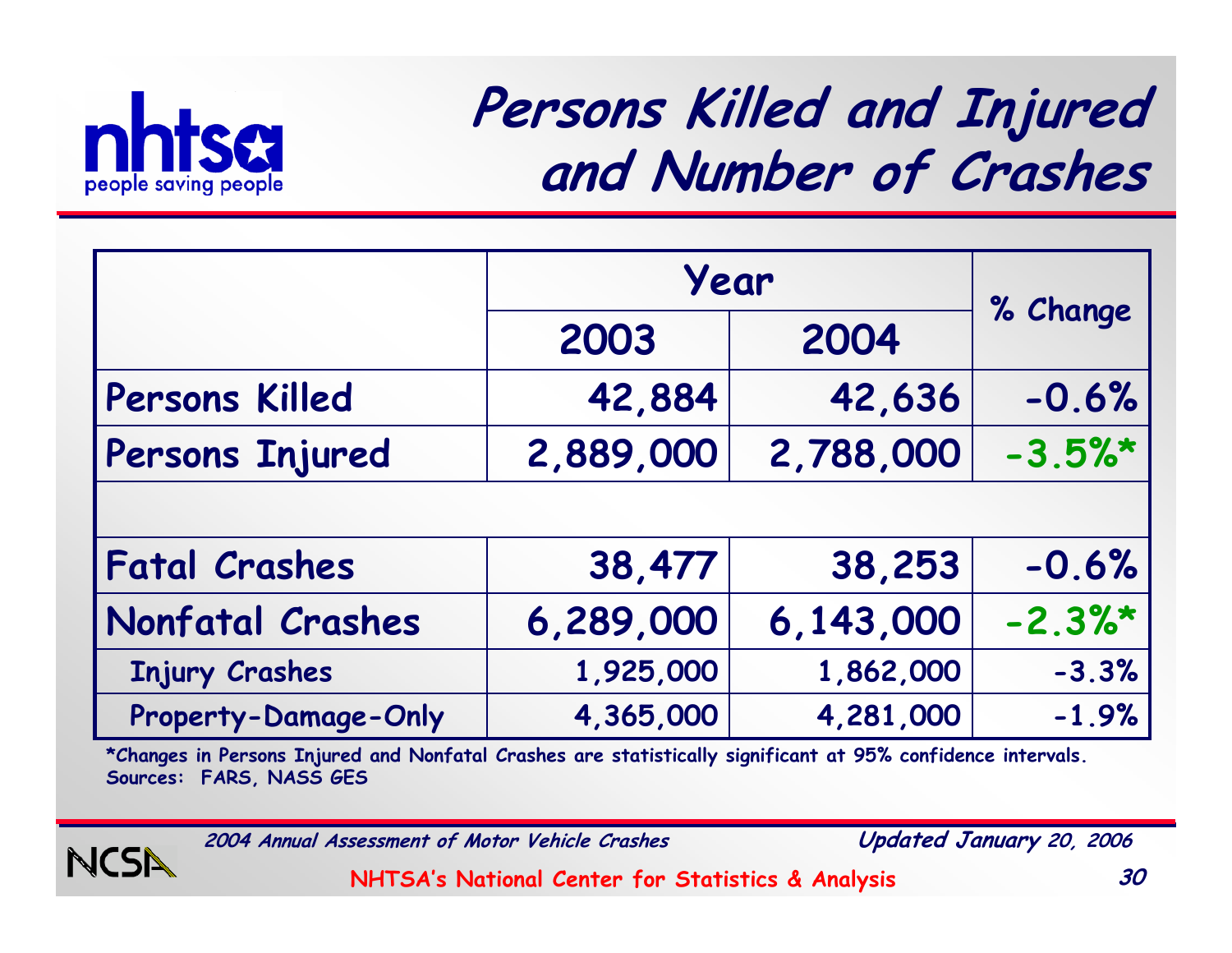

NCSI

#### **Persons Killed in Traffic Crashes by Year**



**Source: FARS**

**2004 Annual Assessment of Motor Vehicle Crashes Updated January 20, 2006**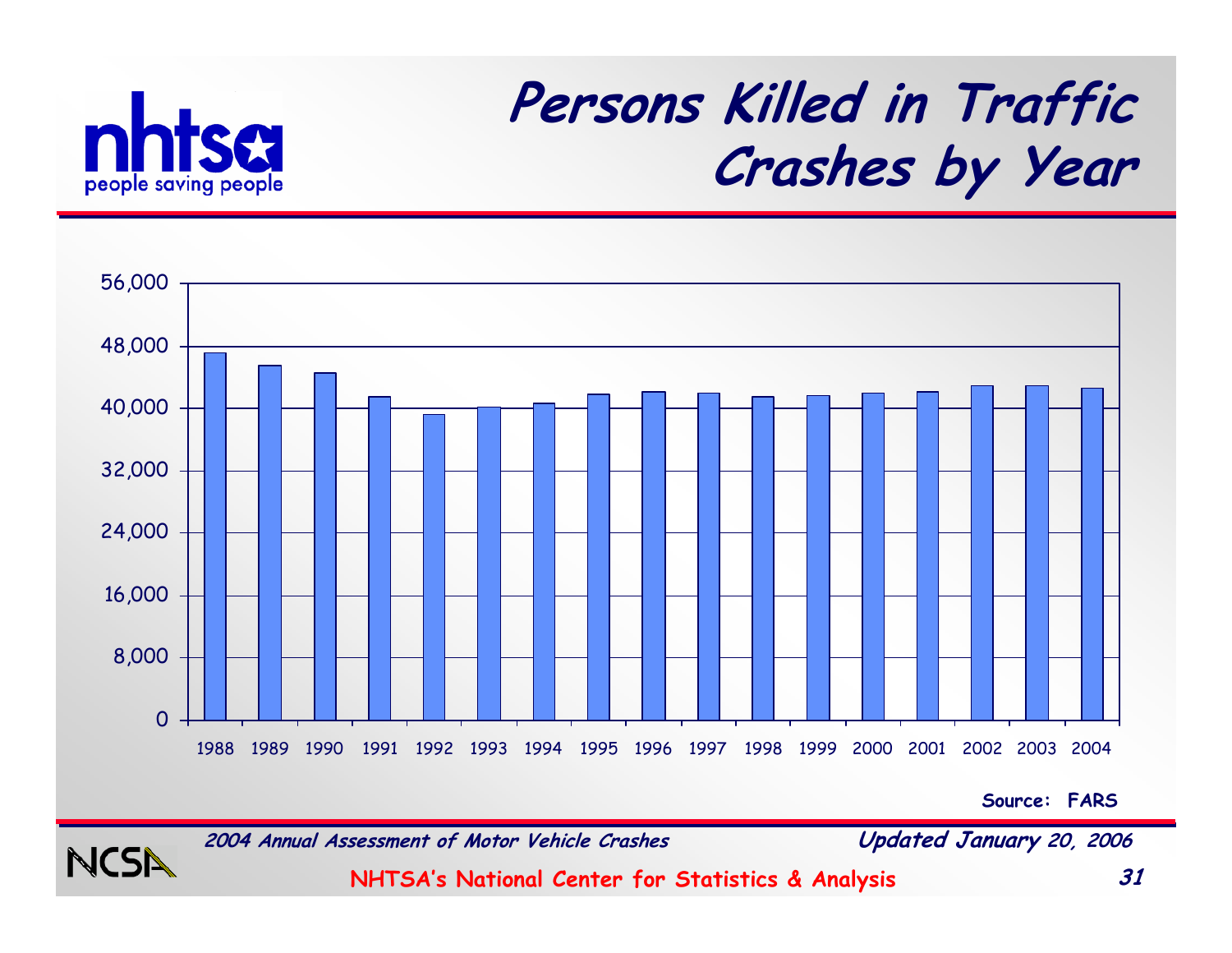

#### **Non-Fatal Crashes and Persons Injured, by Year**

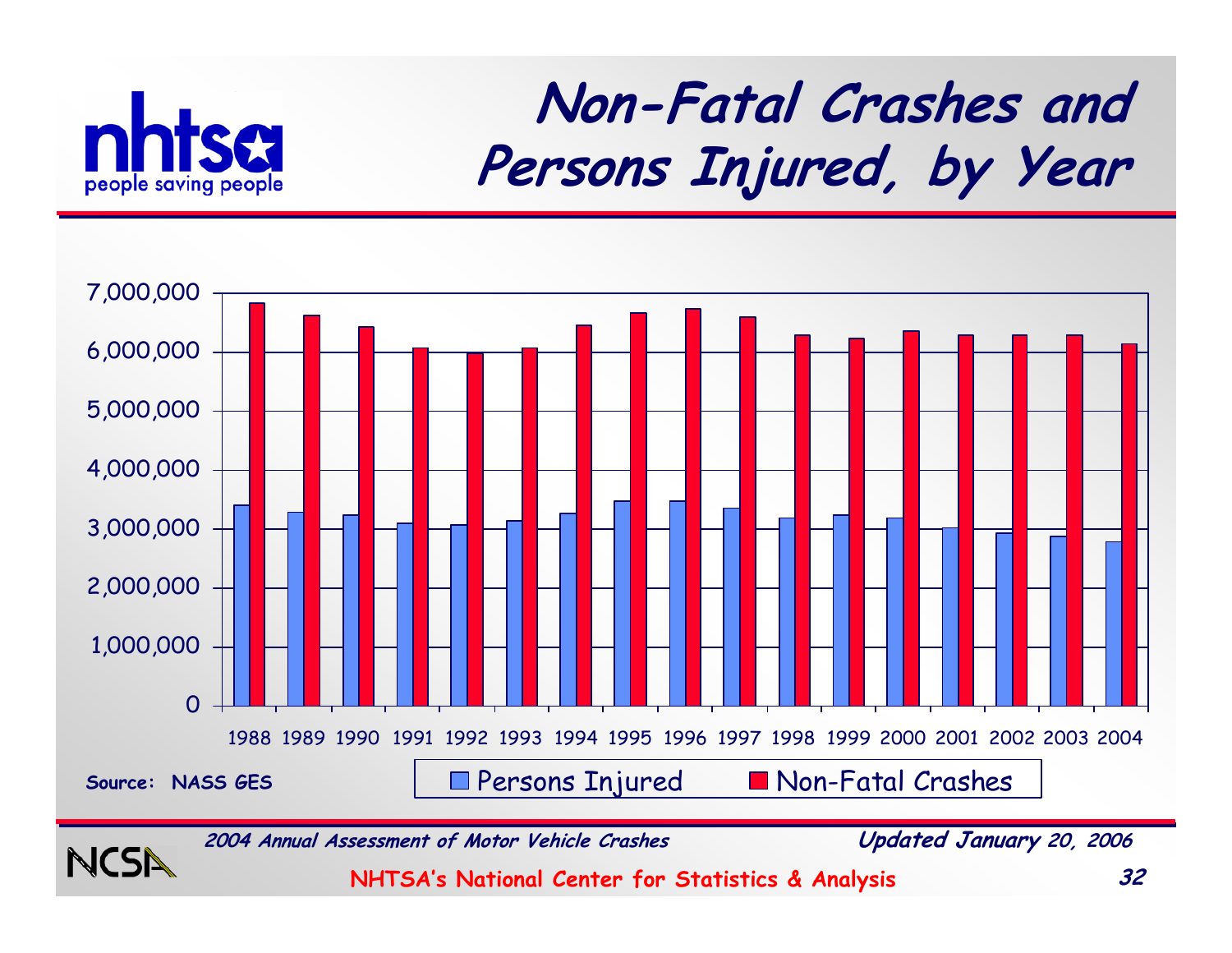



#### ¾ **Measures of Exposure**

#### **Vehicle Miles of Travel Registered Vehicles Total U.S. Population**

**All Increased**



**2004 Annual Assessment of Motor Vehicle Crashes Updated January 20, 2006**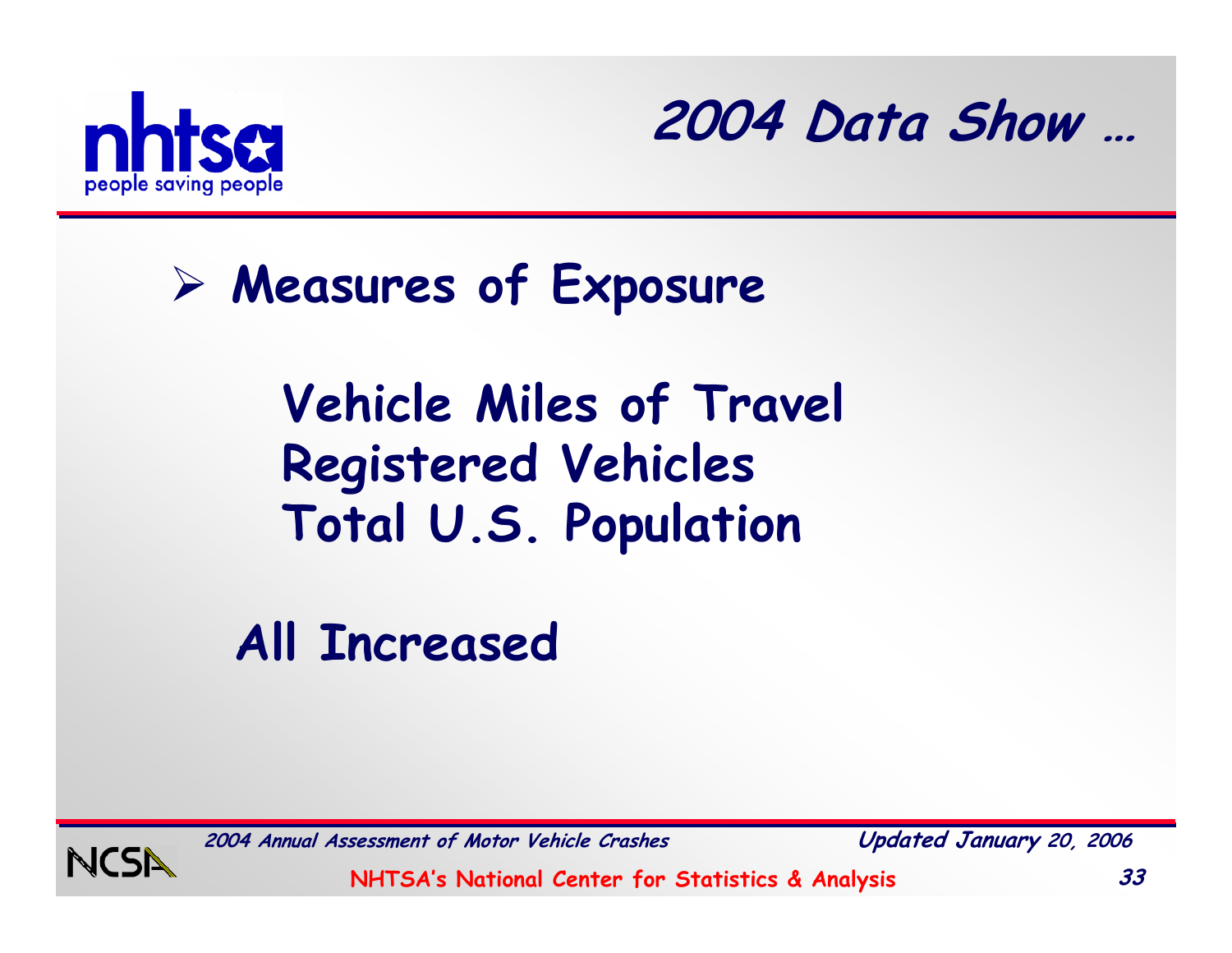



| <b>Exposure Measure</b>                      | Year        | $\%$          |         |
|----------------------------------------------|-------------|---------------|---------|
|                                              | 2003        | 2004          | Change  |
| <b>Vehicle Miles</b><br>Traveled (millions)* | 2,890,450   | 2,962,513     | $+2.5%$ |
| Registered<br>Vehicles**                     | 230,788,209 | 237,961,437   | $+3.1%$ |
| Population                                   | 290,788,976 | 293, 655, 404 | $+1.0%$ |

\*FHWA's 2004 Highway Statistics

\*\*Based on NHTSA's Projections

NCSN

Sources: R.L. Polk, FHWA, Census Bureau

**2004 Annual Assessment of Motor Vehicle Crashes Updated January 20, 2006**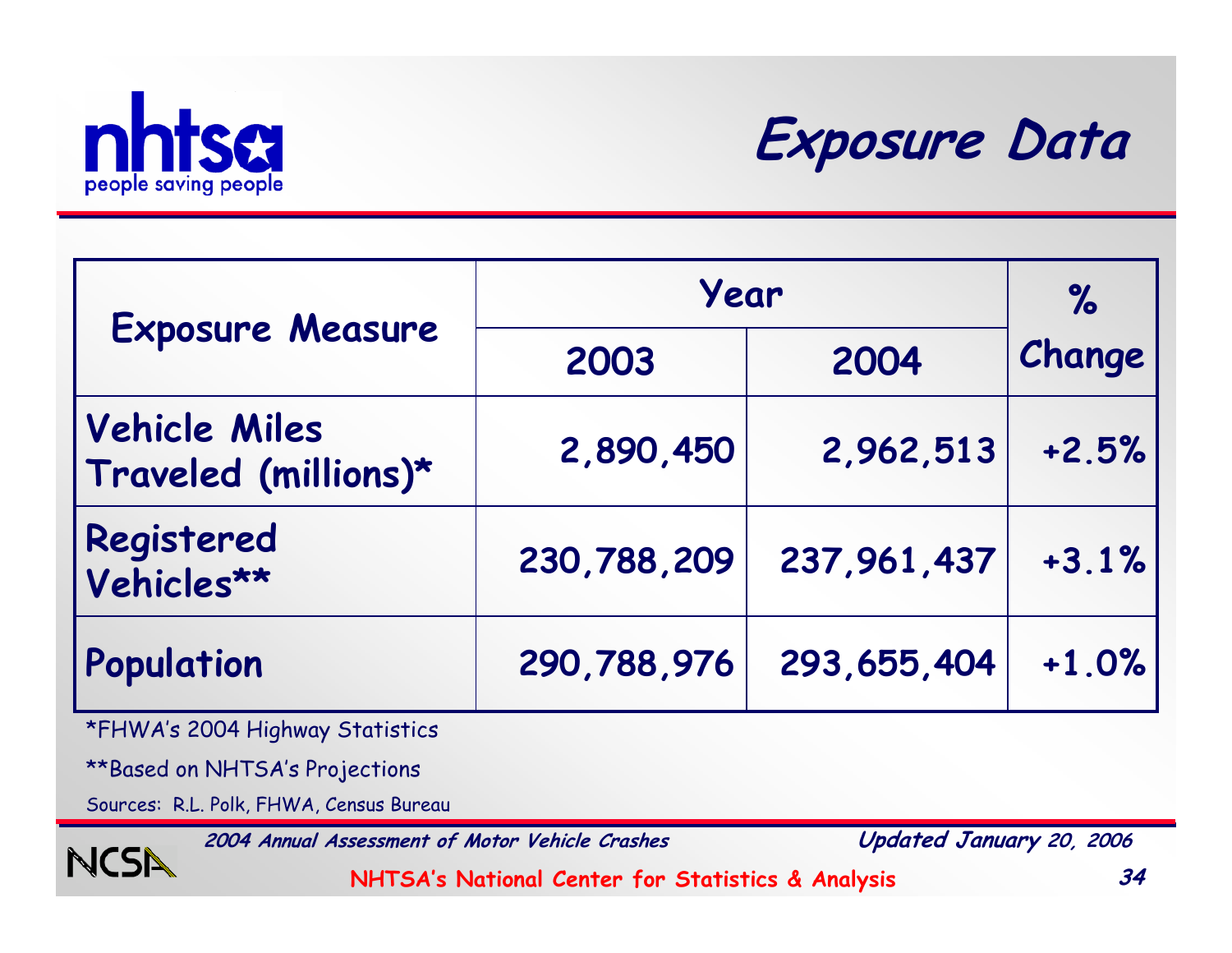



#### ¾ **Fatalities per 100 million VMT declined 2.7% and remained below 1.50 for the second consecutive year**

#### ¾ **Other Fatality and Injury Rates also continued to decline**



**2004 Annual Assessment of Motor Vehicle Crashes Updated January 20, 2006**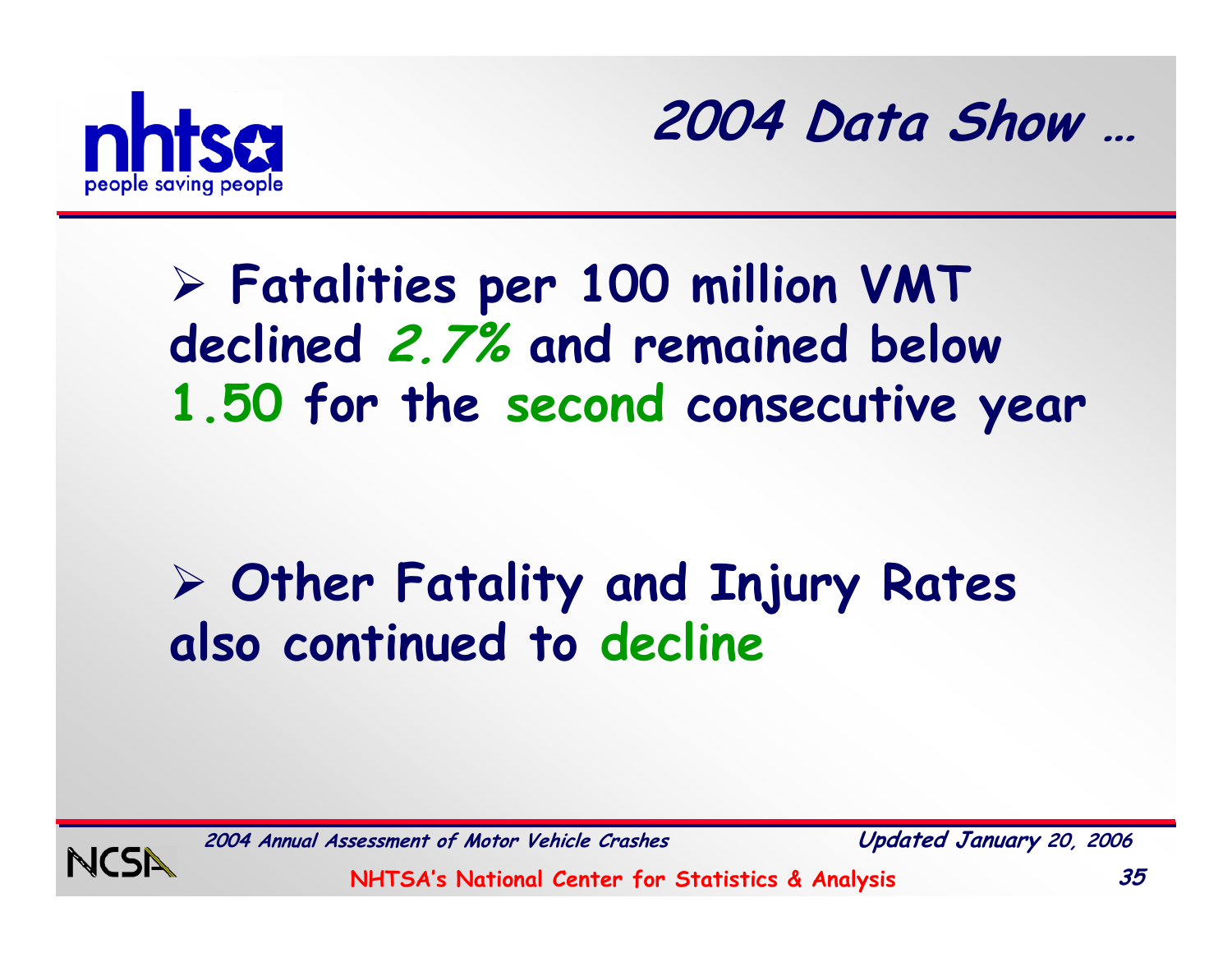

**NCSN** 

### **Motor Vehicle Crash Fatality and Injury Rates**

|                       | Year  | $\%$  |         |  |  |  |  |
|-----------------------|-------|-------|---------|--|--|--|--|
| Rate<br>2003          |       | 2004  | Change  |  |  |  |  |
| <b>Persons Killed</b> |       |       |         |  |  |  |  |
| <b>/100M VMT</b>      | 1.48  | 1.44  | $-2.7%$ |  |  |  |  |
| /100K Reg. Vehicles*  | 18.59 | 17.92 | $-3.6%$ |  |  |  |  |
| /100K Population      | 14.75 | 14.52 | $-1.6%$ |  |  |  |  |
| Persons Injured       |       |       |         |  |  |  |  |
| <b>/100M VMT</b>      | 100   | 94    | $-6.0%$ |  |  |  |  |
| /100K Reg. Vehicles*  | 1,252 | 1,172 | $-6.4%$ |  |  |  |  |
| /100K Population      | 993   | 950   | $-4.3%$ |  |  |  |  |

\*Reg. Vehicles Based on NHTSA's Adjustments to FHWA data Sources: FARS, NASS GES, FHWA, and Census Bureau

**2004 Annual Assessment of Motor Vehicle Crashes Updated January 20, 2006**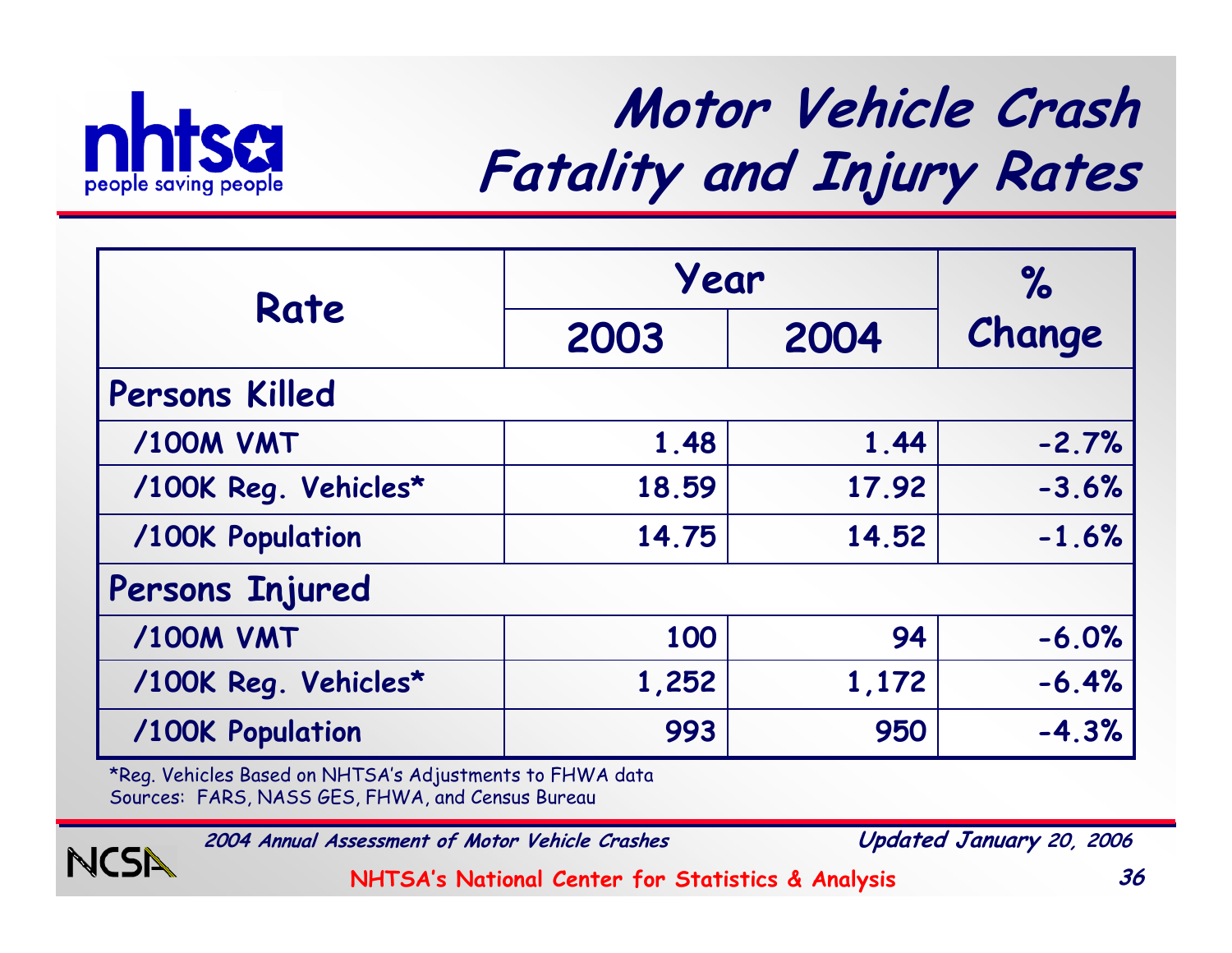

#### **Fatality Rate Per 100 Million VMT, by Year**



**Sources: FARS / FHWA VMT**

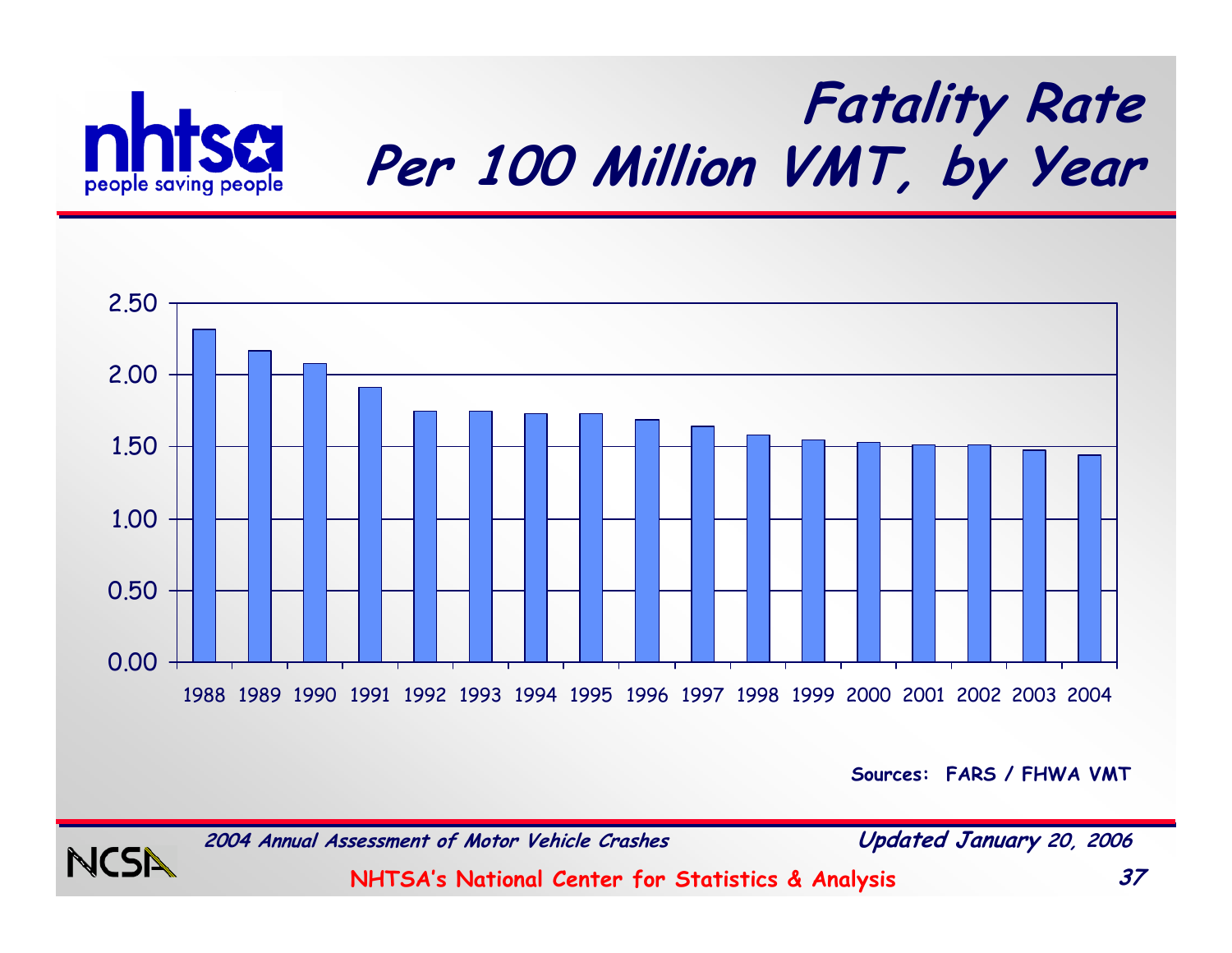

**NCSI** 

#### **Injury Rate Per 100 Million VMT, by Year**



**2004 Annual Assessment of Motor Vehicle Crashes Updated January 20, 2006**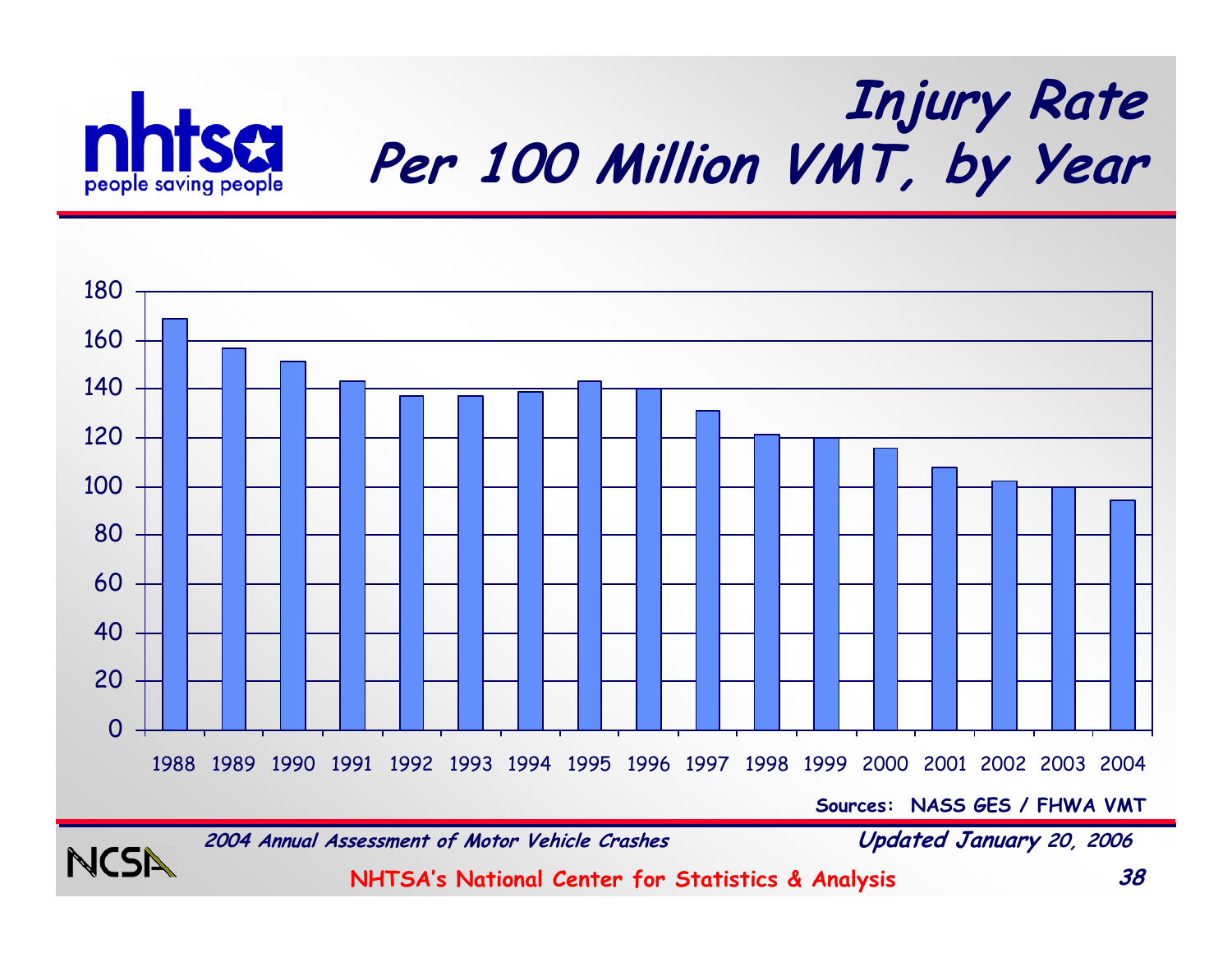



- **27 States, The District of Columbia and Puerto Rico had Decreases in the Total Number of Fatalities**
	- ♦ **Largest Absolute Decreases**
		- ° **Texas: –238**
		- ° **Michigan: –124**
		- ° **California: -104**
	- ♦ **Highest Percentage Decreases**
		- ° **District of Columbia: -36%**
		- ° **Rhode Island: -20%**
		- ° **Minnesota, Nebraska, Montana: -13%**

**2004 Annual Assessment of Motor Vehicle Crashes Updated January 20, 2006**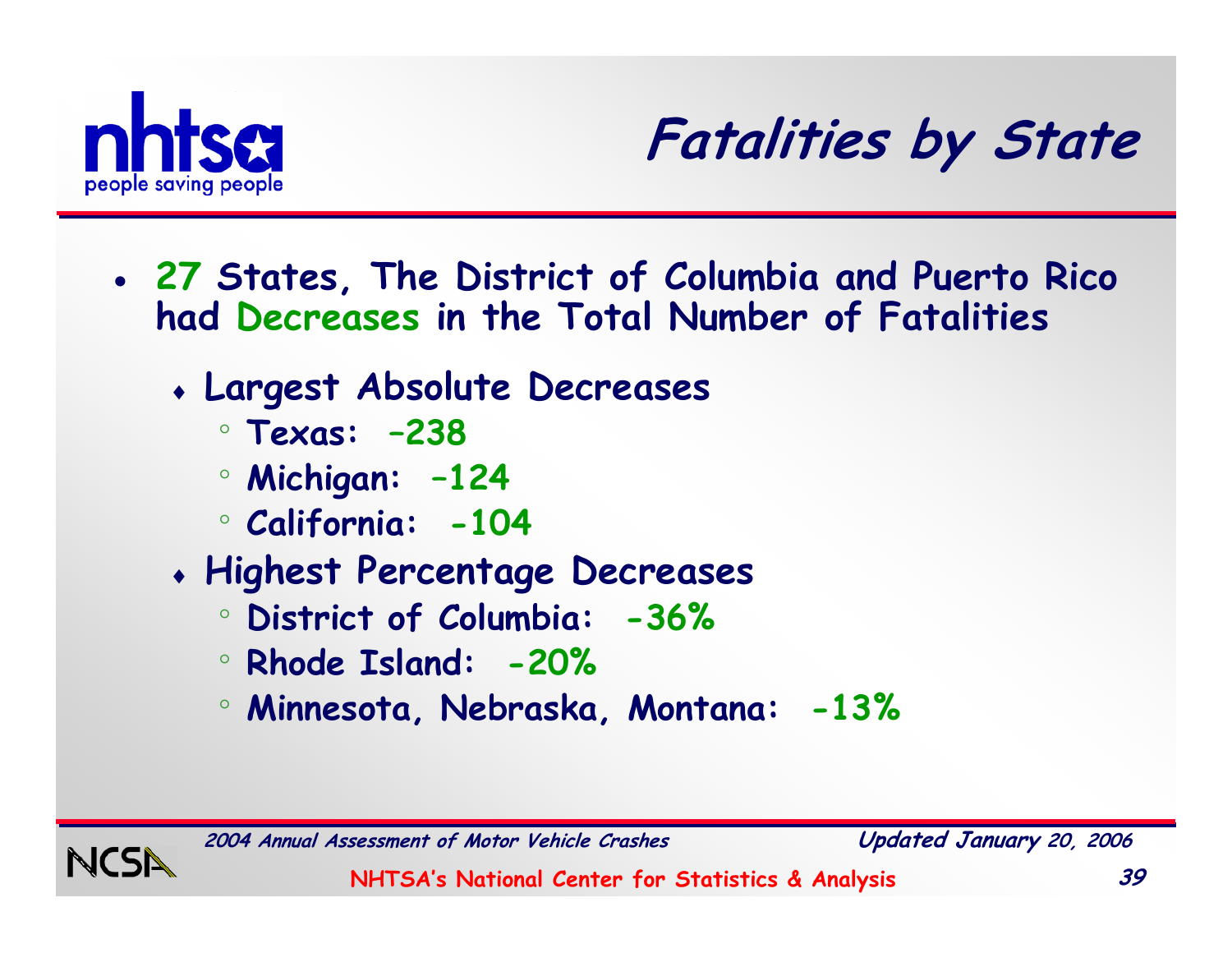

**Number of Persons Killed in Motor Vehicle Traffic Crashes, By State**

| <b>State</b>     | 2003  | 2004  | %<br>Change | <b>State</b>    | 2003  | 2004  | $\%$<br>Change |
|------------------|-------|-------|-------------|-----------------|-------|-------|----------------|
| Alabama          | 1,004 | 1,154 | $+15%$      | Florida         | 3,169 | 3,244 | $+2.4%$        |
| Alaska           | 98    | 101   | $+3.1%$     | Georgia         | 1,603 | 1,634 | $+1.9%$        |
| Arizona          | 1,118 | 1,150 | $+2.9%$     | Hawaii          | 133   | 142   | $+6.8%$        |
| Arkansas         | 640   | 704   | $+10%$      | <b>Idaho</b>    | 293   | 260   | $-11%$         |
| California       | 4,224 | 4,120 | $-2.5%$     | <b>Illinois</b> | 1,454 | 1,356 | $-6.7%$        |
| Colorado         | 642   | 665   | $+3.6%$     | <b>Indiana</b>  | 833   | 947   | $+14%$         |
| Connecticut      | 298   | 291   | $-2.3%$     | <b>Towa</b>     | 443   | 390   | $-12%$         |
| <b>Delaware</b>  | 142   | 134   | $-5.6%$     | <b>Kansas</b>   | 469   | 461   | $-1.7%$        |
| Dist of Columbia | 67    | 43    | $-36%$      | <b>Kentucky</b> | 928   | 964   | $+3.9%$        |

**Source: FARS**



**2004 Annual Assessment of Motor Vehicle Crashes Updated January 20, 2006**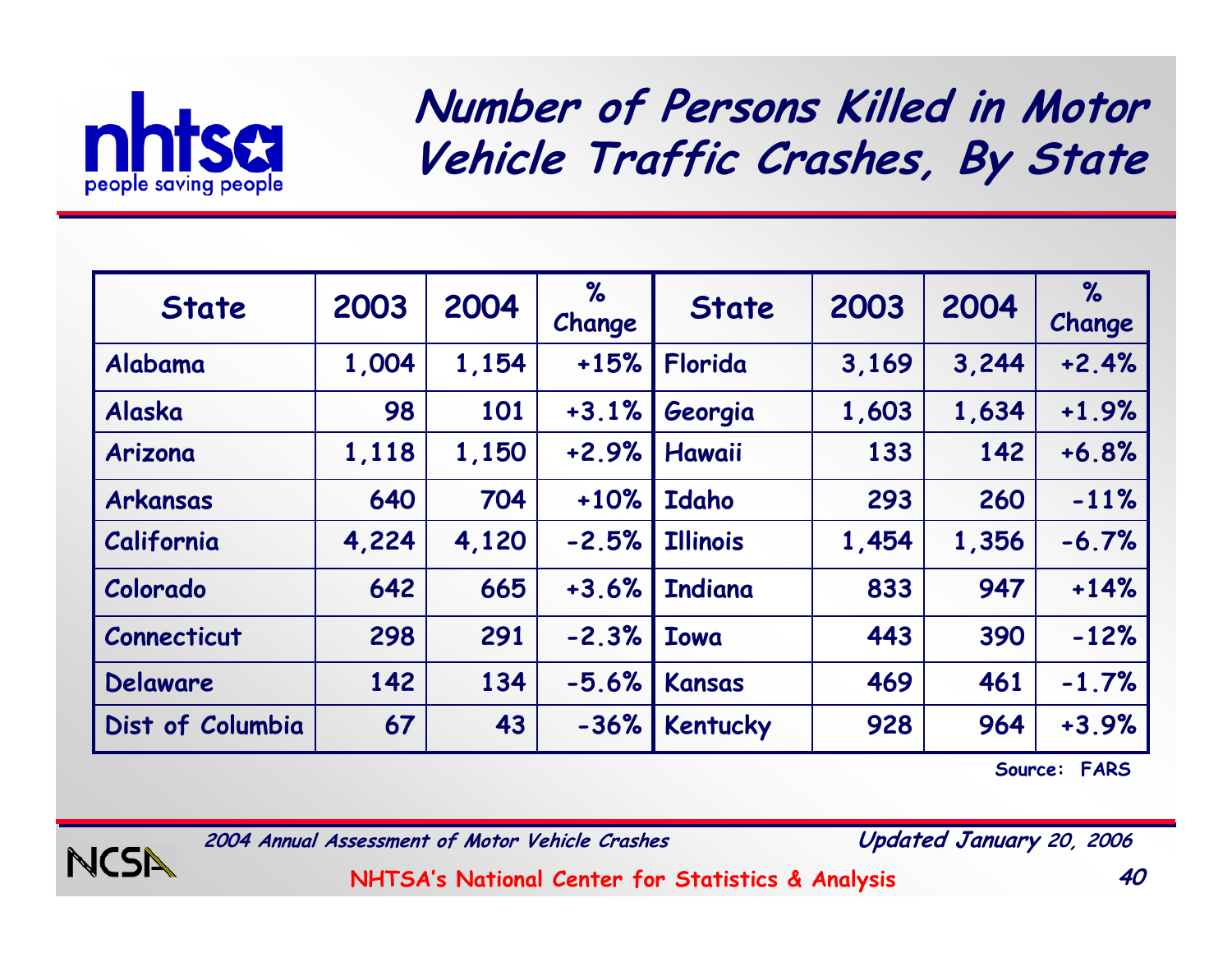

**Number of Persons Killed in Motor Vehicle Traffic Crashes, By State**

| <b>State</b>       | 2003  | 2004  | %<br>Change | <b>State</b>         | 2003  | 2004  | $\%$<br>Change |
|--------------------|-------|-------|-------------|----------------------|-------|-------|----------------|
| Louisiana          | 940   | 904   | $-3.8%$     | Nebraska             | 293   | 254   | $-13%$         |
| Maine              | 207   | 194   | $-6.3%$     | Nevada               | 368   | 395   | $+7.3%$        |
| Maryland           | 650   | 643   | $-1.1%$     | <b>New Hampshire</b> | 127   | 171   | $+35%$         |
| Massachusetts      | 462   | 476   | $+3.0%$     | <b>New Jersey</b>    | 733   | 731   | $-0.3%$        |
| Michigan           | 1,283 | 1,159 | $-9.7%$     | <b>New Mexico</b>    | 439   | 521   | $+19%$         |
| Minnesota          | 655   | 567   | $-13%$      | <b>New York</b>      | 1,493 | 1,493 | 0%             |
| <b>Mississippi</b> | 872   | 900   | $+3.2%$     | North Carolina       | 1,553 | 1,557 | $+0.3%$        |
| Missouri           | 1,232 | 1,130 | $-8.3%$     | North Dakota         | 105   | 100   | $-4.8%$        |
| Montana            | 262   | 229   | $-13%$      | Ohio                 | 1,274 | 1,286 | $+0.9%$        |

**Source: FARS**



**2004 Annual Assessment of Motor Vehicle Crashes Updated January 20, 2006**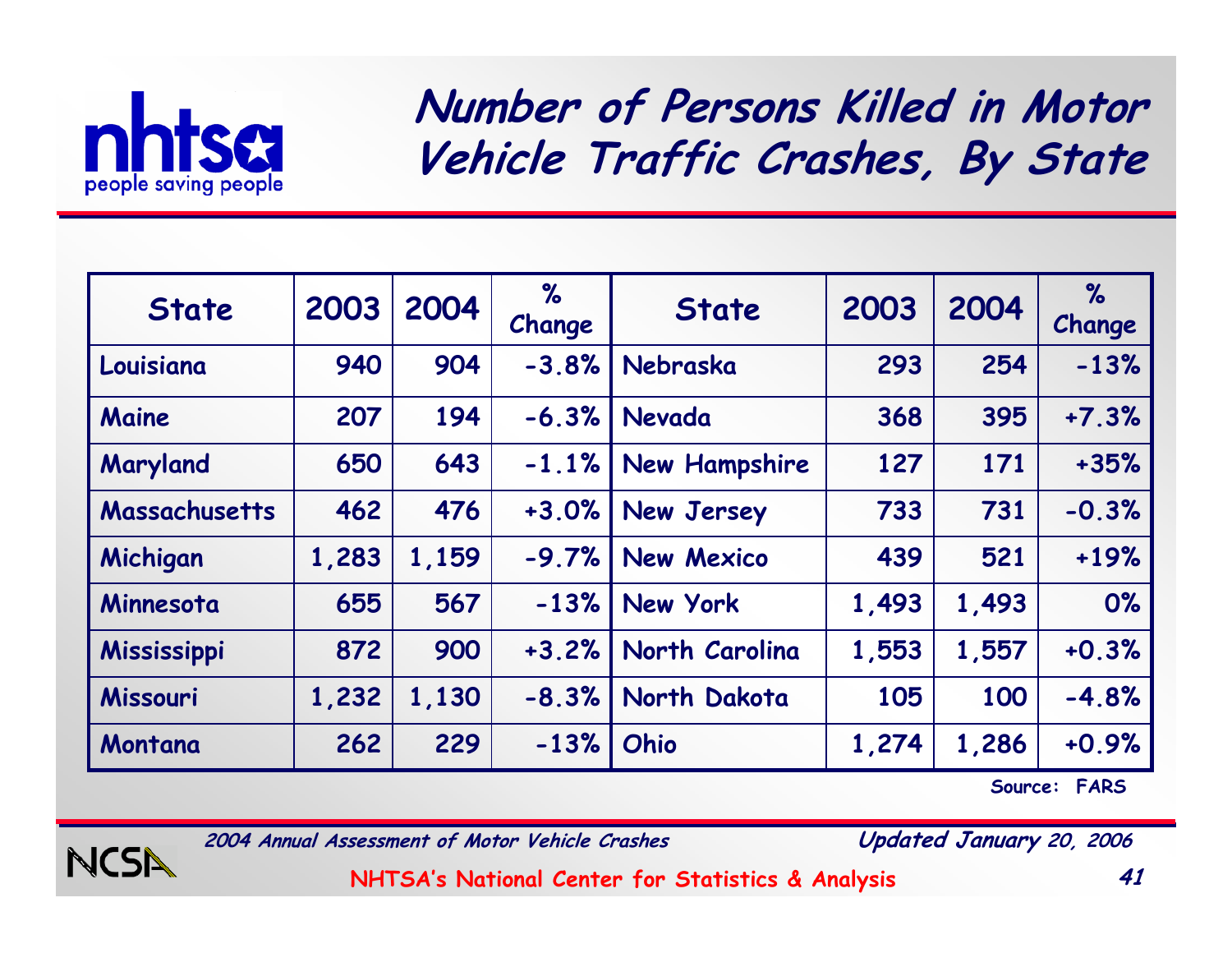

NCSI

**Number of Persons Killed in Motor Vehicle Traffic Crashes, By State**

| <b>State</b>           | 2003  | 2004  | %<br>Change | <b>State</b>         | 2003   | 2004   | $\%$<br>Change |
|------------------------|-------|-------|-------------|----------------------|--------|--------|----------------|
| Oklahoma               | 671   | 774   | $+15%$      | Utah                 | 309    | 296    | $-4.2%$        |
| Oregon                 | 512   | 456   | $-11%$      | Vermont              | 69     | 98     | $+42%$         |
| Pennsylvania           | 1,577 | 1,490 | $-5.5%$     | Virginia             | 943    | 925    | $-1.9%$        |
| <b>Rhode Island</b>    | 104   | 83    | $-20%$      | Washington           | 600    | 563    | $-6.2%$        |
| South Carolina         | 969   | 1,046 | $+7.9%$     | <b>West Virginia</b> | 394    | 411    | $+4.3%$        |
| South Dakota           | 203   | 197   | $-3.0%$     | <b>Wisconsin</b>     | 848    | 792    | $-6.6%$        |
| Tennessee              | 1,193 | 1,288 | $+8.0%$     | Wyoming              | 165    | 164    | $-0.6%$        |
| Texas                  | 3,821 | 3,583 | $-6.2%$     | <b>National</b>      | 42,884 | 42,636 | $-0.6%$        |
| <b>FARS</b><br>Source: |       |       |             | <b>Puerto Rico</b>   | 495    | 494    | $-0.2%$        |

**2004 Annual Assessment of Motor Vehicle Crashes Updated January 20, 2006**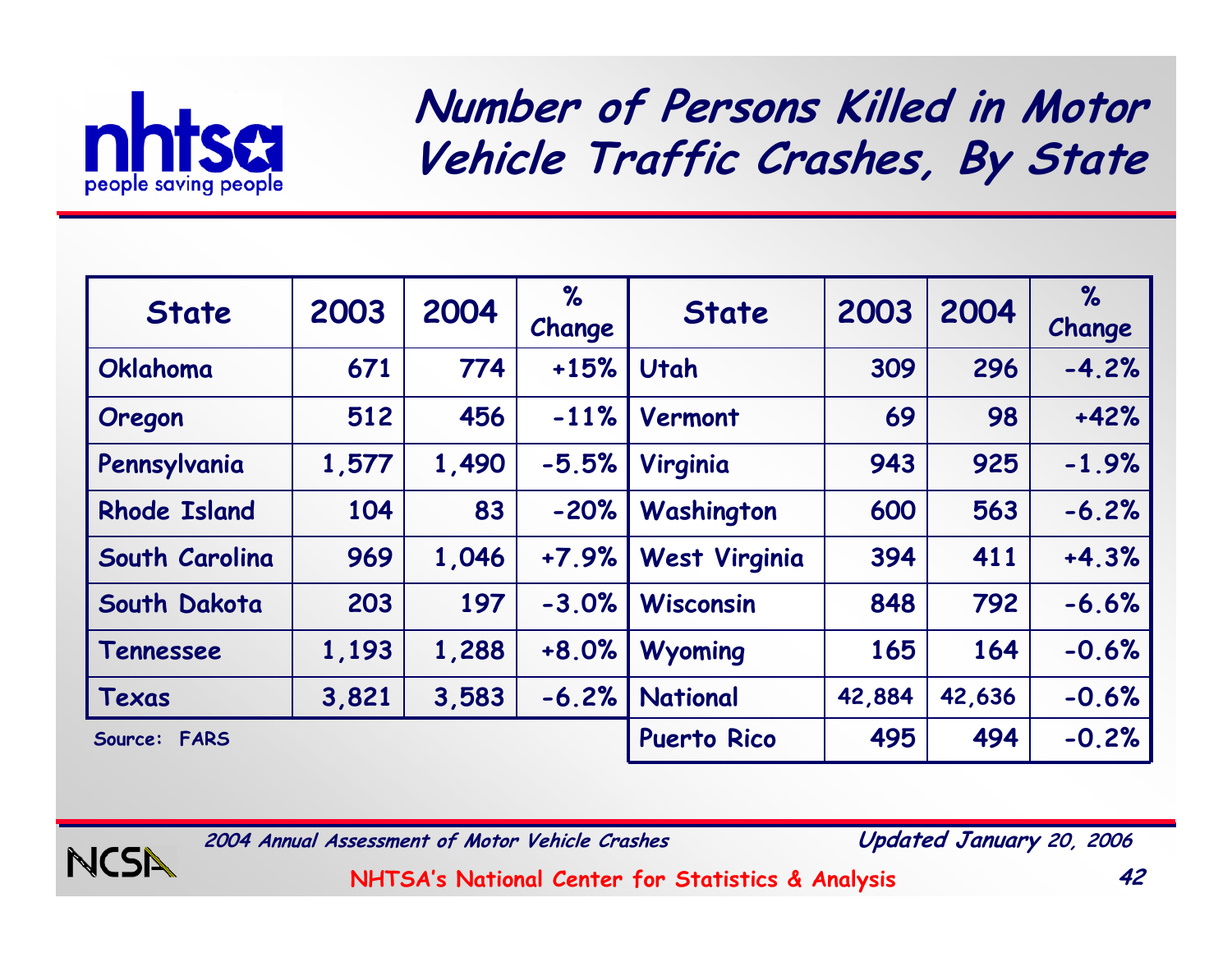



# **Fatalities and Injuries by Person Role and Vehicle Characteristics**



**2004 Annual Assessment of Motor Vehicle Crashes Updated January 20, 2006**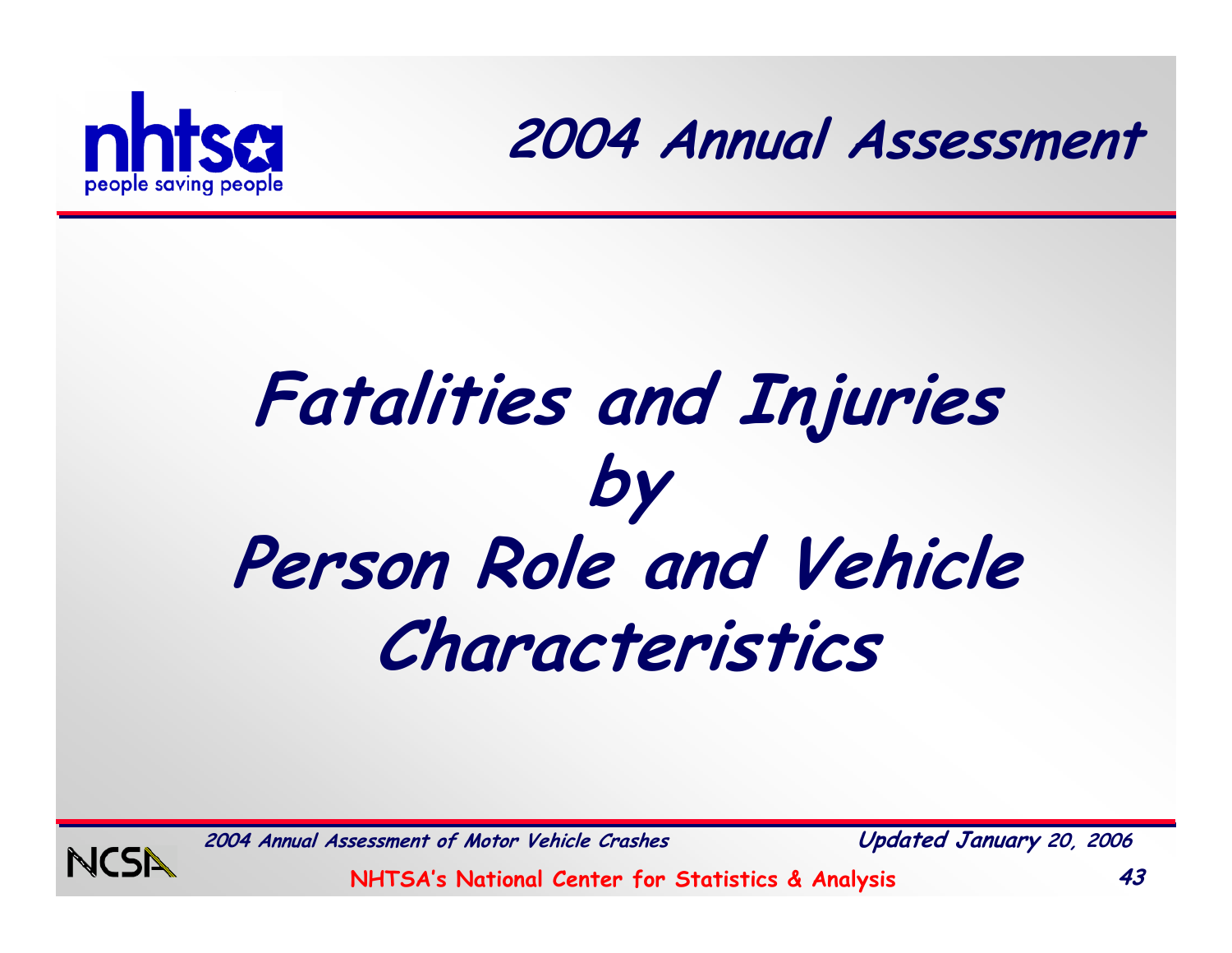

**2004 Annual Assessment**

#### **Motor Vehicle Occupant and Non-Occupant Fatalities Declined**

**Occupants: –1.5% Non-Occupants: -0.9%**

#### **Motorcycle Rider Fatalities Increased 7.9%**



**2004 Annual Assessment of Motor Vehicle Crashes Updated January 20, 2006**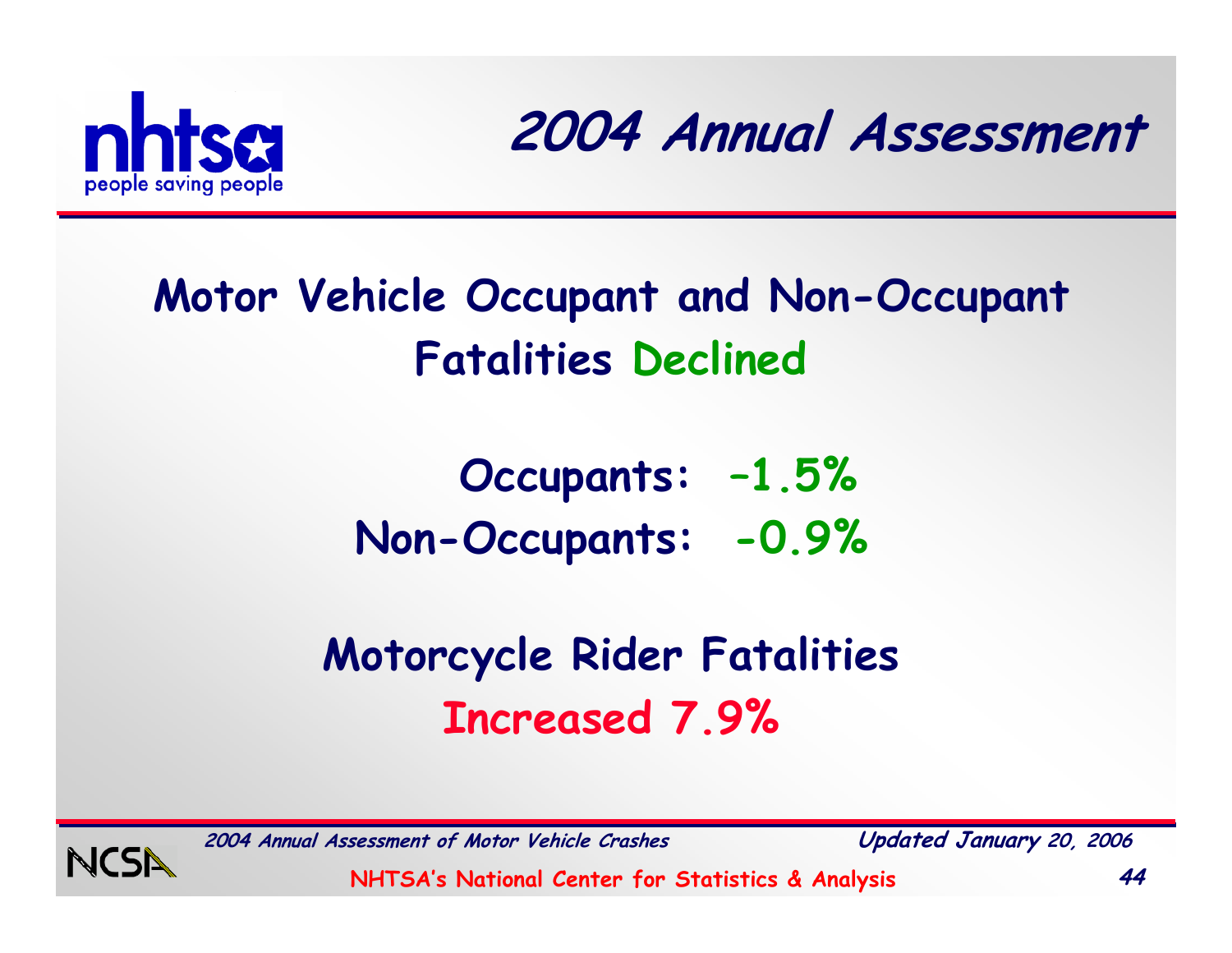

NCSN

#### **Persons Killed in Motor Vehicle Crashes, by Role**

| Role                 | Year   |        |        |          |  |
|----------------------|--------|--------|--------|----------|--|
|                      | 2003   | 2004   | Change | % Change |  |
| Occupants*           | 33,627 | 33,134 | $-493$ | $-1.5%$  |  |
| <b>Drivers</b>       | 23,352 | 23,063 | $-289$ | $-1.2%$  |  |
| Passengers           | 10,171 | 9,991  | $-180$ | $-1.8%$  |  |
| Motorcycle Riders    | 3,714  | 4,008  | $+294$ | $+7.9%$  |  |
| <b>Non-Occupants</b> | 5,543  | 5,494  | $-49$  | $-0.9%$  |  |
| Pedestrians          | 4,774  | 4,641  | $-133$ | $-2.8%$  |  |
| Pedalcyclists        | 629    | 725    | $+96$  | $+15%$   |  |
| Other**              | 140    | 128    | $-12$  | $-8.6%$  |  |
| <b>TOTAL</b>         | 42,884 | 42,636 | $-248$ | $-0.6%$  |  |

**\*Includes unknown occupants of motor vehicles in transport. Source: FARS**

**\*\*Includes occupants of motor vehicles not in transport and of non-motor vehicle transport devices.**

**2004 Annual Assessment of Motor Vehicle Crashes Updated January 20, 2006**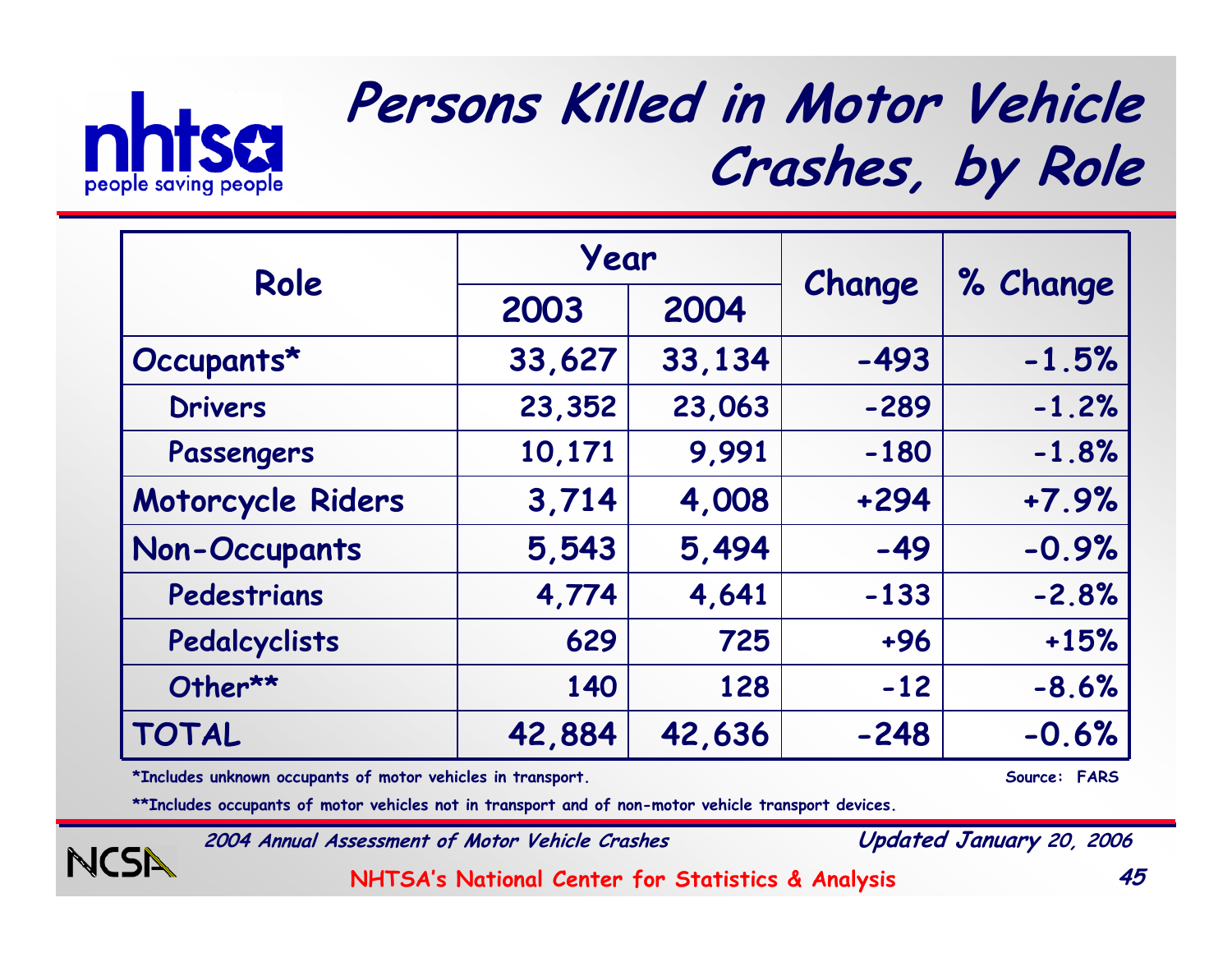

NCSN

#### **Persons Injured in Motor Vehicle Crashes, by Role**

| Role                 | Year      |           |           |
|----------------------|-----------|-----------|-----------|
|                      | 2003      | 2004      | % Change  |
| <b>Occupants</b>     | 2,697,000 | 2,594,000 | $-3.8%$ * |
| <b>Drivers</b>       | 1,840,000 | 1,782,000 | $-3.2%$   |
| Passengers           | 857,000   | 811,000   | $-5.4%$   |
| Motorcycle Riders    | 67,000    | 76,000    | $+13\%$ * |
| <b>Non-Occupants</b> | 124,000   | 118,000   | $-4.8%$   |
| Pedestrians          | 70,000    | 68,000    | $-2.9%$   |
| Pedalcyclists        | 46,000    | 41,000    | $-11%$    |
| Other**              | 8,000     | 9,000     | $+13%$    |
| <b>TOTAL</b>         | 2,889,000 | 2,788,000 | $-3.5%$   |

Note: Totals may not add due to rounding. Percentages computed after rounding. **Source: NASS GES** \*Changes in Occupants and Motorcycle Riders injured are statistically significant at 95% confidence intervals. \*\*Includes occupants of motor vehicles not in transport and of non-motor vehicle transport devices.

**2004 Annual Assessment of Motor Vehicle Crashes Updated January 20, 2006**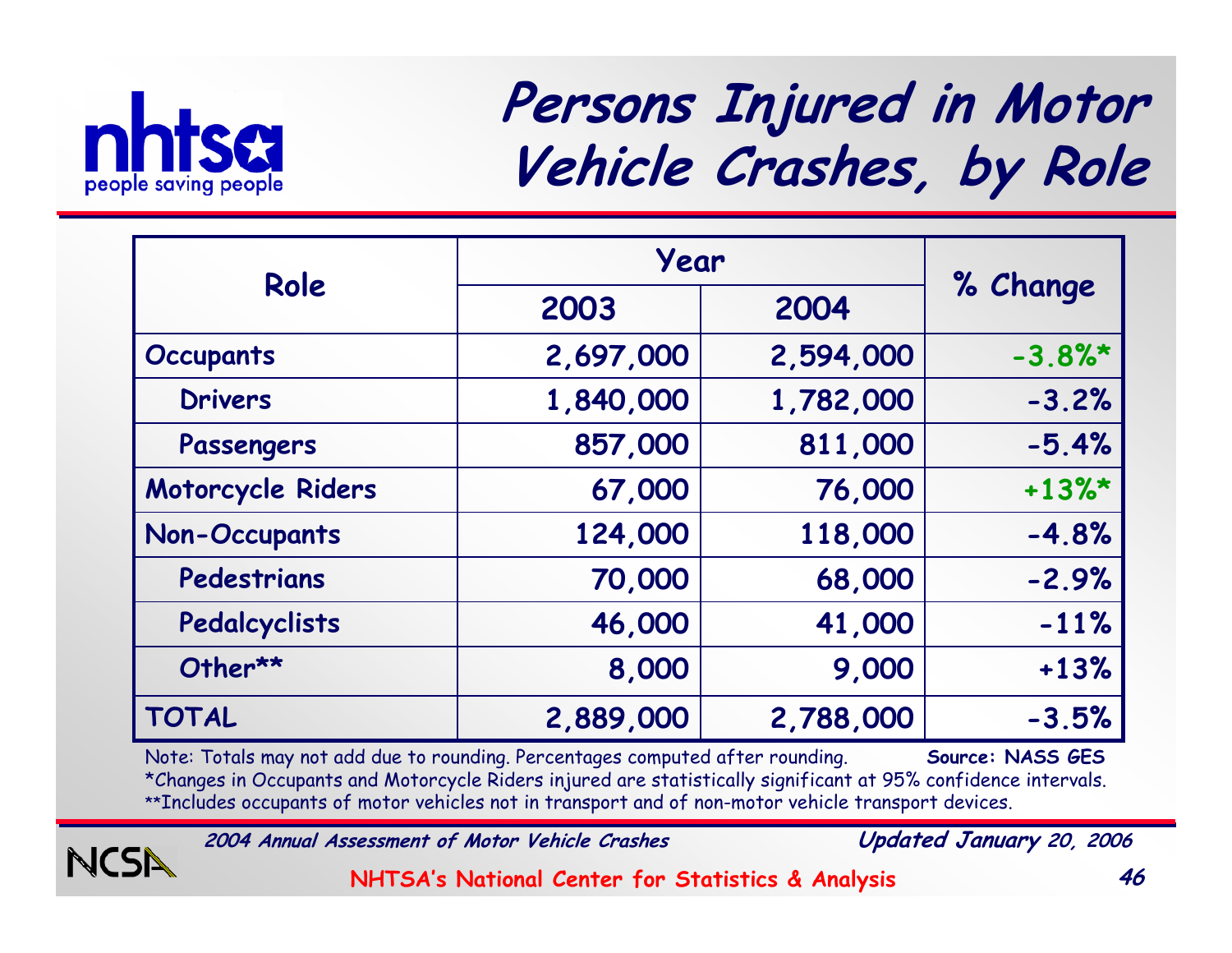



- ¾ **Occupant Fatalities in Passenger Cars declined by 3.2%**
- ¾ **Occupant Fatalities in LTV's increased by 0.4%**
	- ¾ **Increased in SUVs by 5.6%**
- ¾ **Occupant Fatalities in Large Trucks increased by 4.8%**



**2004 Annual Assessment of Motor Vehicle Crashes Updated January 20, 2006**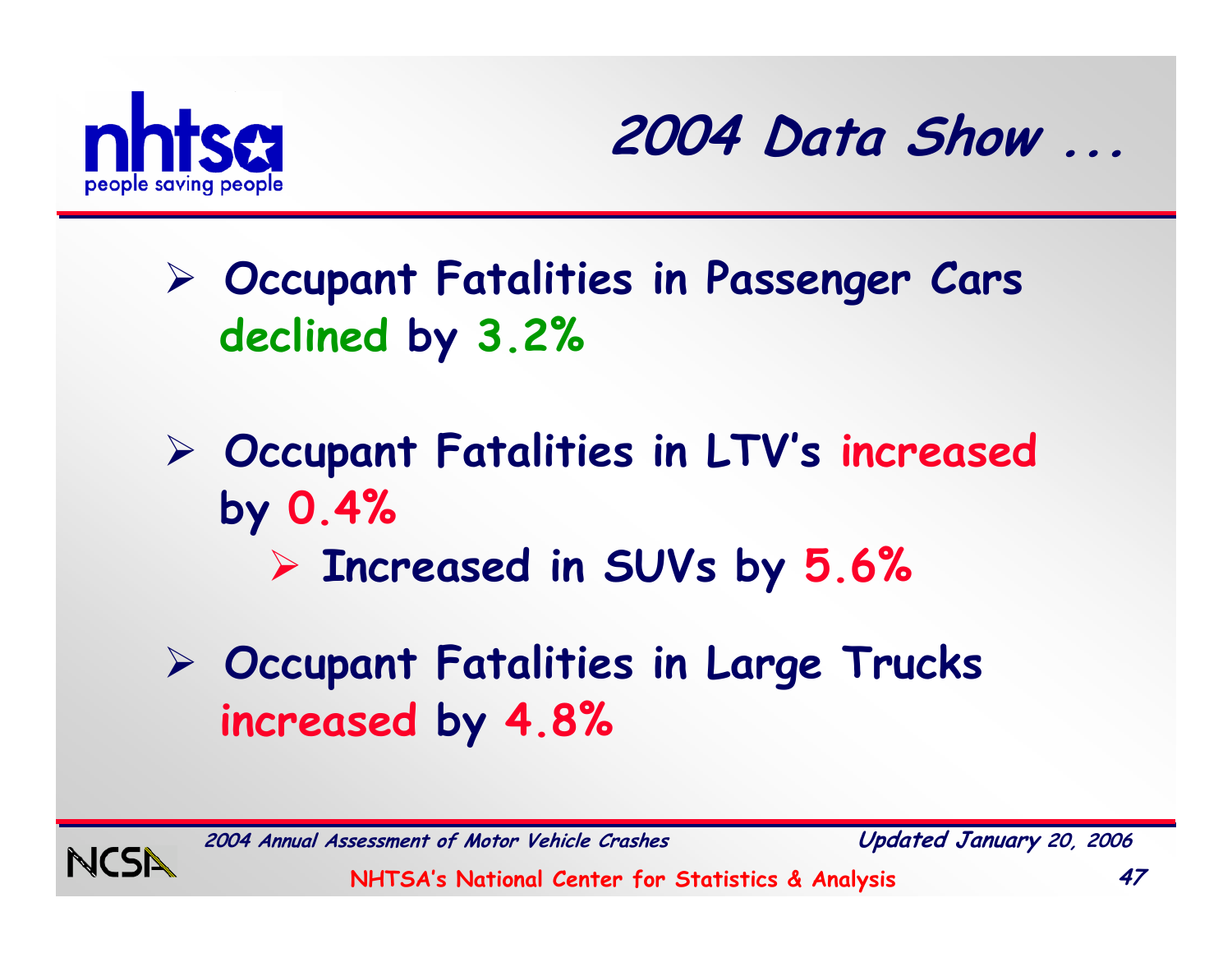

NCSN

#### **Occupants Killed in Motor Vehicle Crashes, by Type of Vehicle**

|                             |        | Year   |        | $\%$    |
|-----------------------------|--------|--------|--------|---------|
| Type of Vehicle             | 2003   | 2004   | Change | Change  |
| Passenger Vehicles          | 32,271 | 31,693 | $-578$ | $-1.8%$ |
| Passenger Cars              | 19,725 | 19,091 | $-634$ | $-3.2%$ |
| LTVs*                       | 12,546 | 12,602 | $+56$  | $+0.4%$ |
| Vans                        | 2,080  | 2,036  | $-44$  | $-2.1%$ |
| <b>SUVs</b>                 | 4,483  | 4,735  | $+252$ | $+5.6%$ |
| <b>Pickup Trucks</b>        | 5,957  | 5,801  | $-156$ | $-2.6%$ |
| <b>Large Trucks</b>         | 726    | 761    | $+35$  | $+4.8%$ |
| Other Vehicles**            | 518    | 556    | $+38$  | $+7.3%$ |
| <b>Unknown Vehicle Type</b> | 112    | 124    | $+12$  | $+11%$  |

\*LTV = Pickup Truck, Van, Sport Utility Vehicle and other/unknown LTVs **Source: FARS** \*\*Includes vehicle occupant fatalities in buses and other, e.g., farm equipment, construction equipment, etc., vehicle types. Excludes motorcycle riders.

**2004 Annual Assessment of Motor Vehicle Crashes Updated January 20, 2006**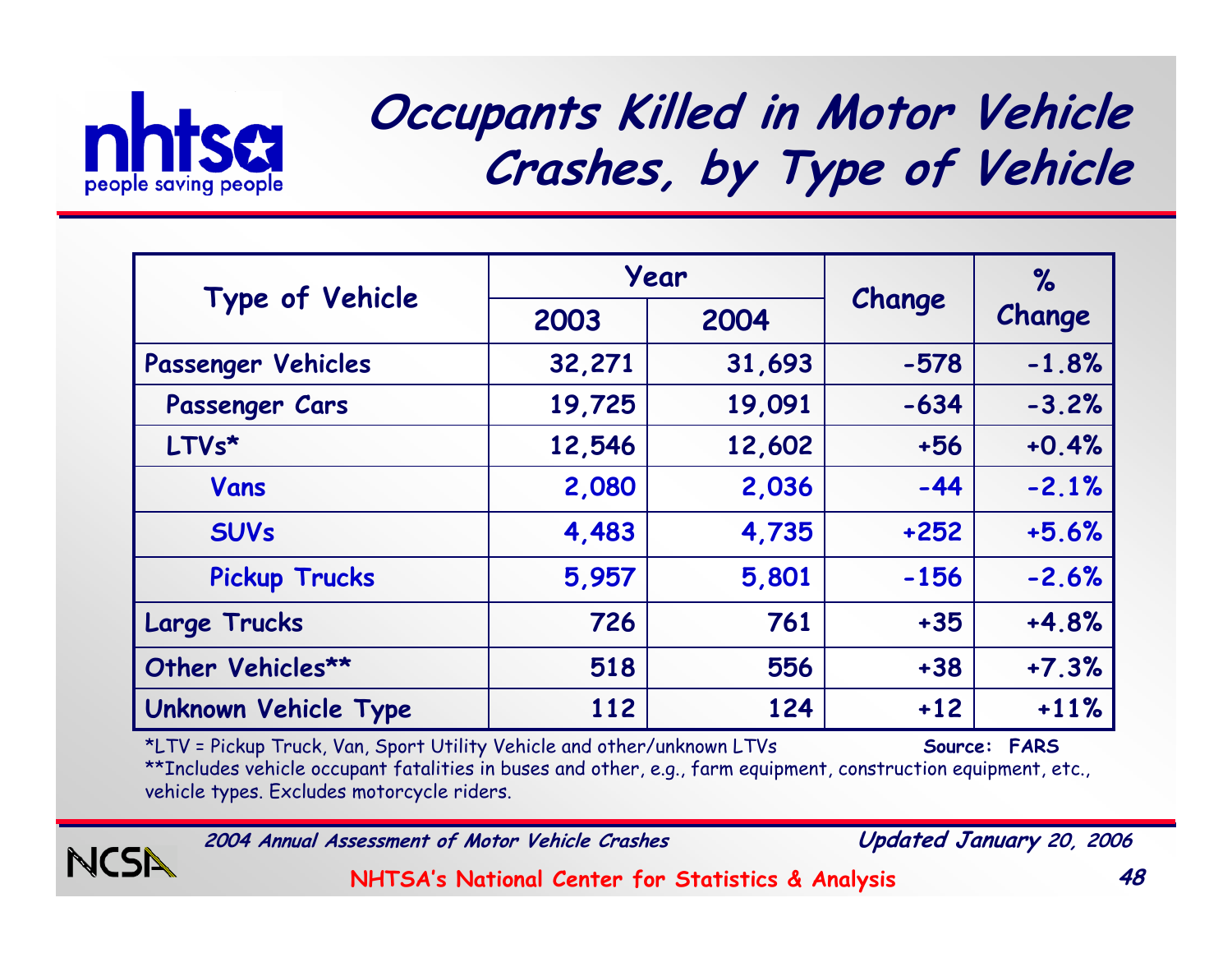

#### **Occupants Injured in Motor Vehicle Crashes, by Type of Vehicle**

|                      | Year      |           |           |
|----------------------|-----------|-----------|-----------|
| Type of Vehicle      | 2003      | 2004      | % Change  |
| Passenger Vehicles   | 2,646,000 | 2,543,000 | $-3.9%$   |
| Passenger Cars       | 1,756,000 | 1,643,000 | $-6.4%$   |
| $LTVs**$             | 889,000   | 900,000   | $+1.2%$   |
| Vans                 | 203,000   | 211,000   | $+3.9%$   |
| <b>SUVs</b>          | 338,000   | 364,000   | $+7.7%$ * |
| <b>Pickup Trucks</b> | 333,000   | 309,000   | $-7.2%$ * |
| Large Trucks         | 27,000    | 27,000    | 0%        |
| Other Vehicles***    | 25,000    | 24,000    | $-4.0%$   |

Note: Totals may not add due to rounding. Percentages computed after rounding. **Source: NASS GES** \*Changes in Passenger Cars, SUVs and Pickup Trucks are statistically significant at 95% confidence intervals \*\*LTV = Pickup Truck, Van, Sport Utility Vehicle and other/unknown LTVs \*\*\*Includes vehicle occupants injured in buses and other vehicle types. Excludes motorcycle riders.

**2004 Annual Assessment of Motor Vehicle Crashes Updated January 20, 2006**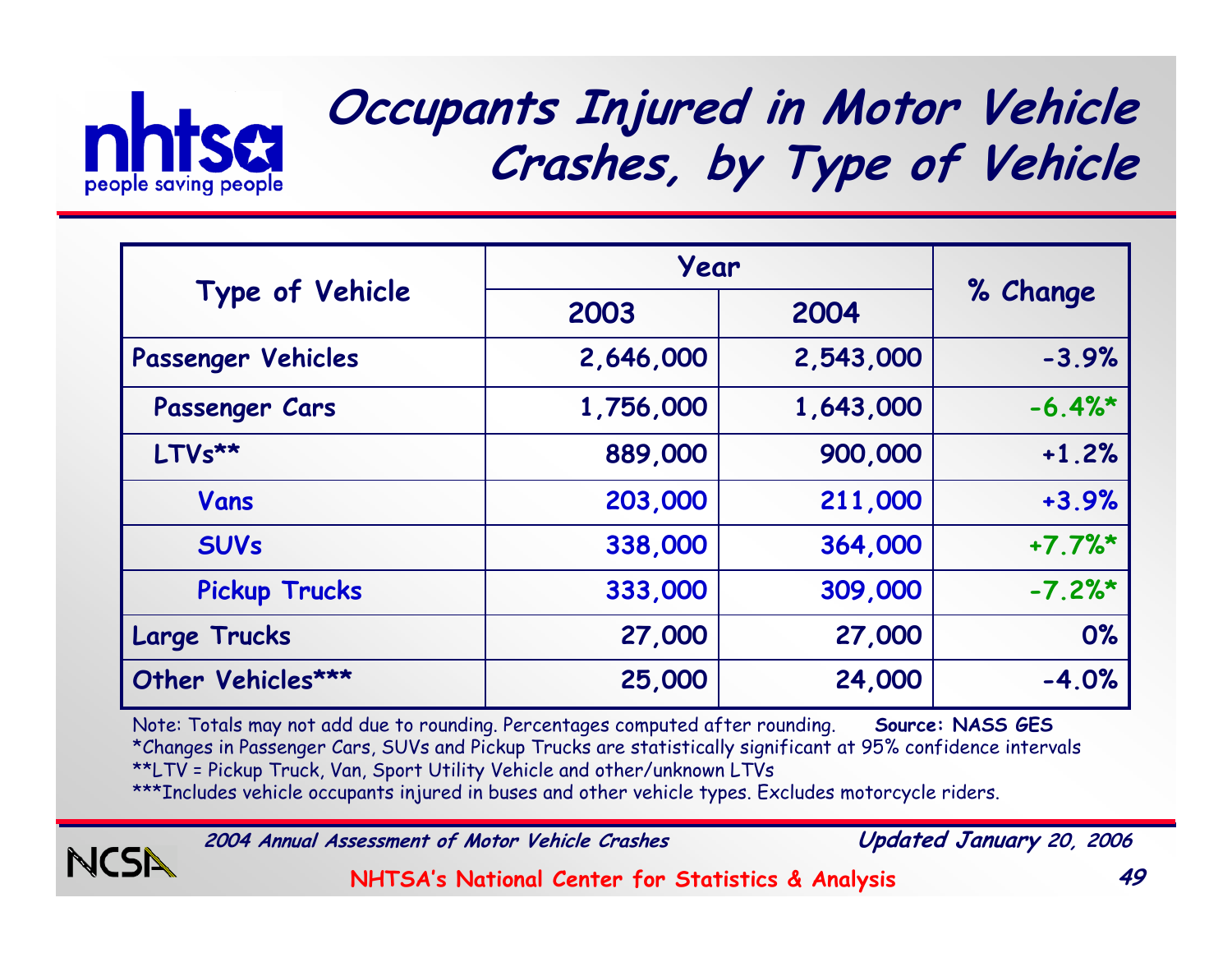

### **Occupants Killed in Passenger Vehicles, by Year**



**Source: FARS**



**2004 Annual Assessment of Motor Vehicle Crashes Updated January 20, 2006**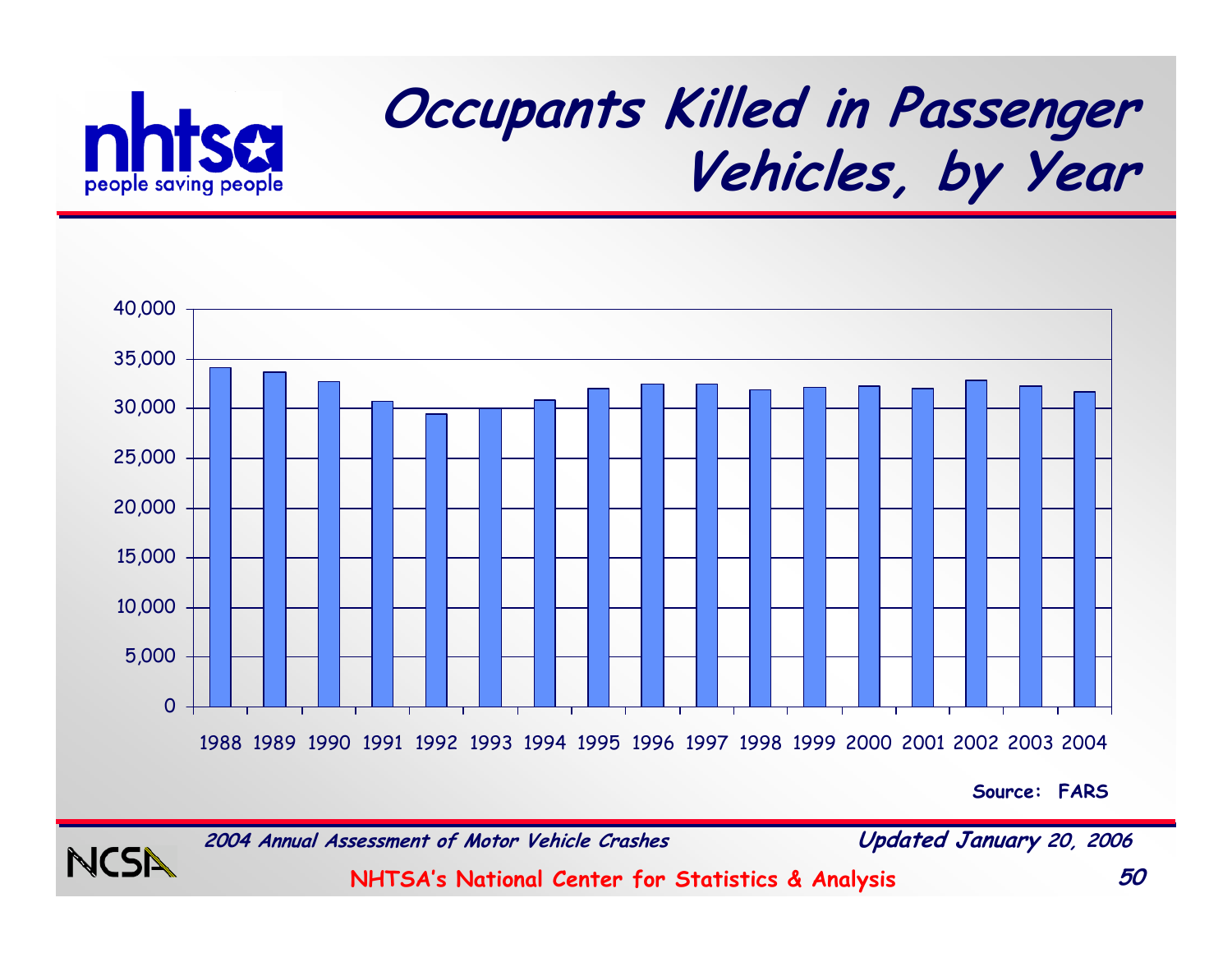

#### **2004 Annual Assessment Shows**

#### ¾ **The number of registered vehicles increased for all types of passenger vehicles.**

¾ **Among all types of passenger vehicles, SUVs had the largest increase (11%) in registrations.**



**2004 Annual Assessment of Motor Vehicle Crashes Updated January 20, 2006**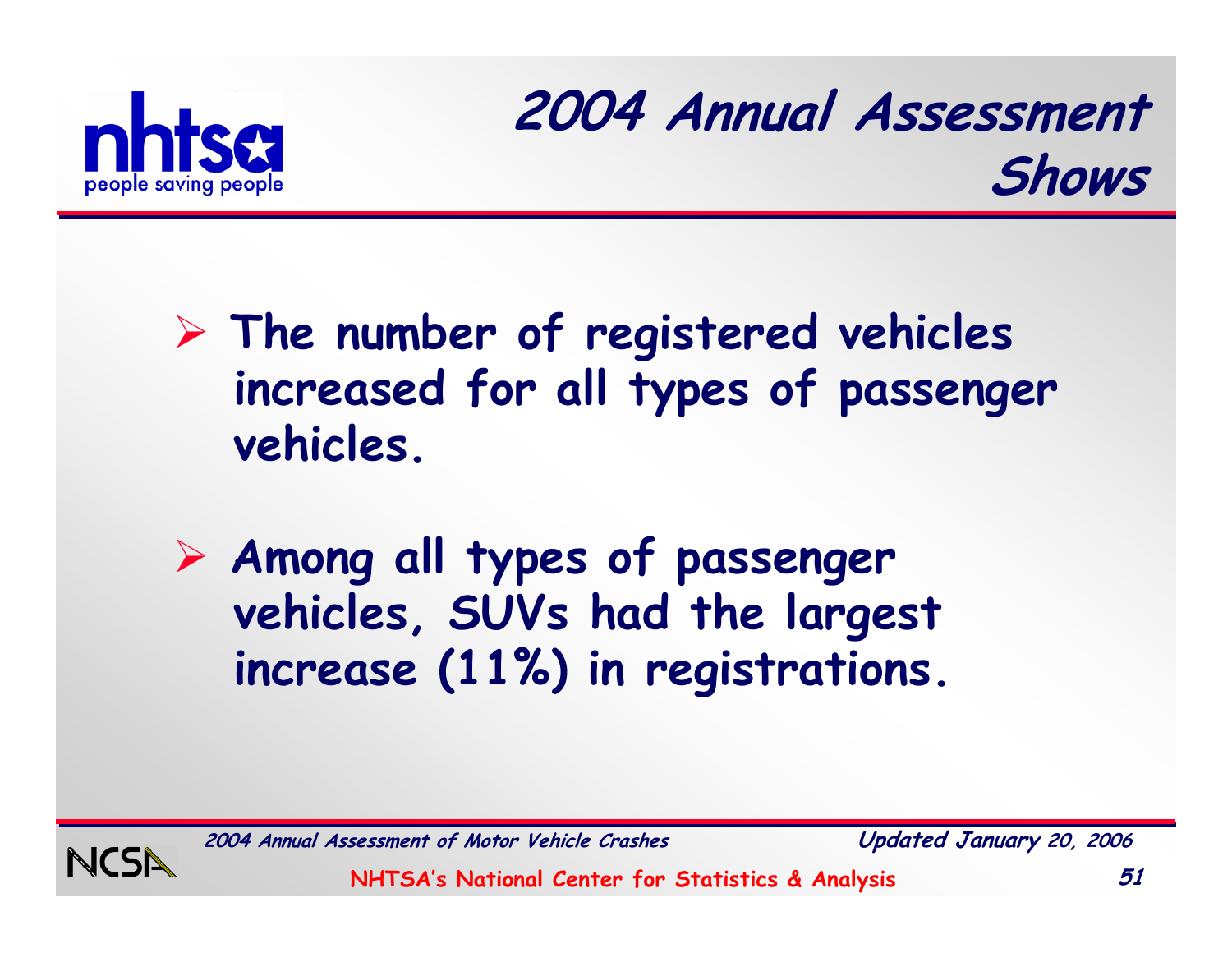

## **Registered Passenger Vehicles, by Vehicle Type**

| Type of Vehicle              | 2003         | 2004          | % Change |
|------------------------------|--------------|---------------|----------|
| Passenger Vehicles*          | 216,729,606  | 223, 213, 958 | $+3.0%$  |
| Passenger Cars               | 131,549,941  | 133, 275, 377 | $+1.3%$  |
| <b>Light Trucks and Vans</b> | 85,179,665   | 89,938,581    | $+5.6%$  |
| Vans                         | 18,555,362   | 18,931,753    | $+2.0%$  |
| <b>SUVs</b>                  | 28, 354, 796 | 31,415,143    | $+11%$   |
| <b>Pickup Trucks</b>         | 37,288,653   | 38,557,291    | $+3.4%$  |

**\*Includes Other Light Trucks Source: R.L.Polk**



**2004 Annual Assessment of Motor Vehicle Crashes Updated January 20, 2006**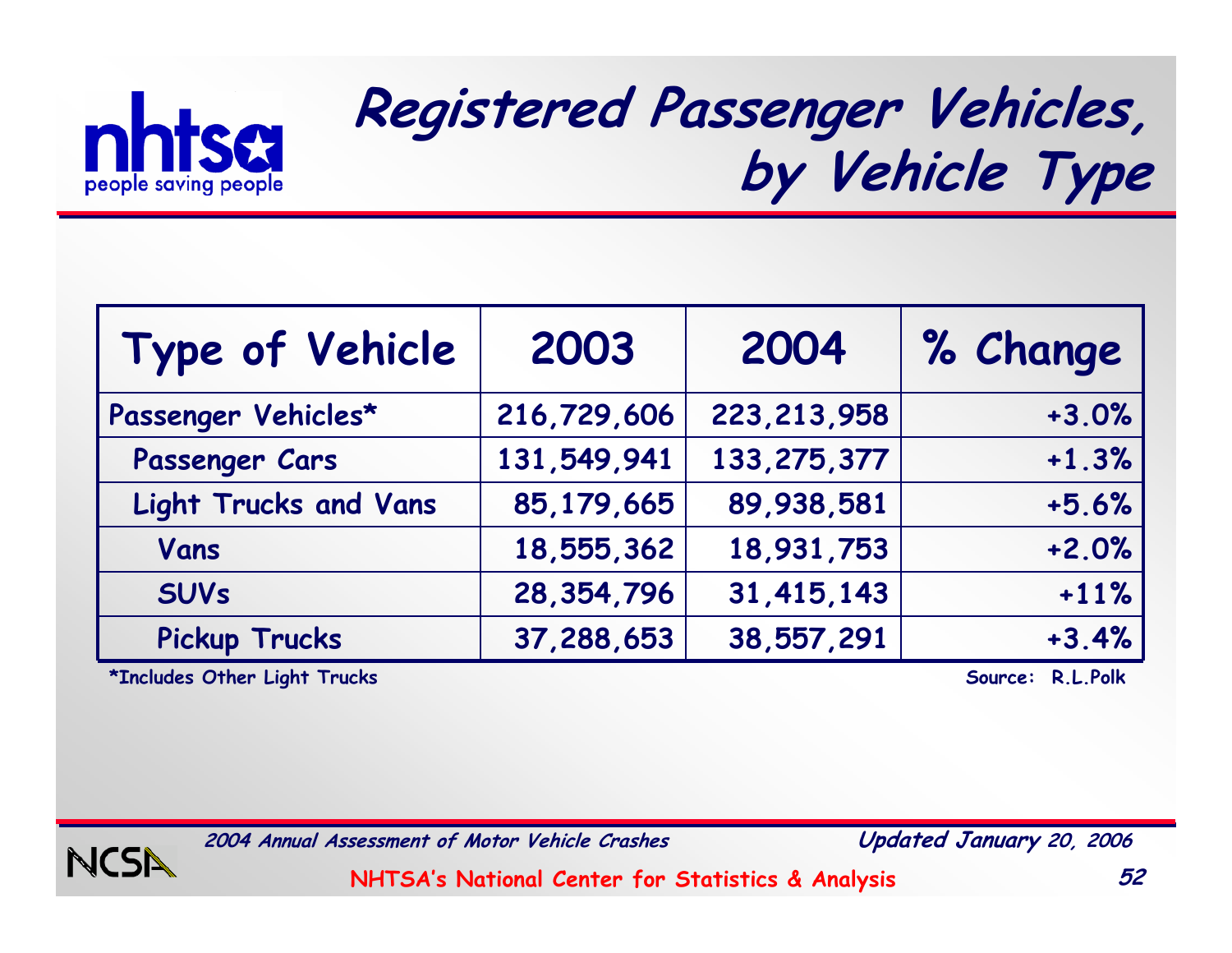



# ¾ **LTV Registrations continue to Increase at a faster rate than Registrations of Passengers Cars**



**2004 Annual Assessment of Motor Vehicle Crashes Updated January 20, 2006**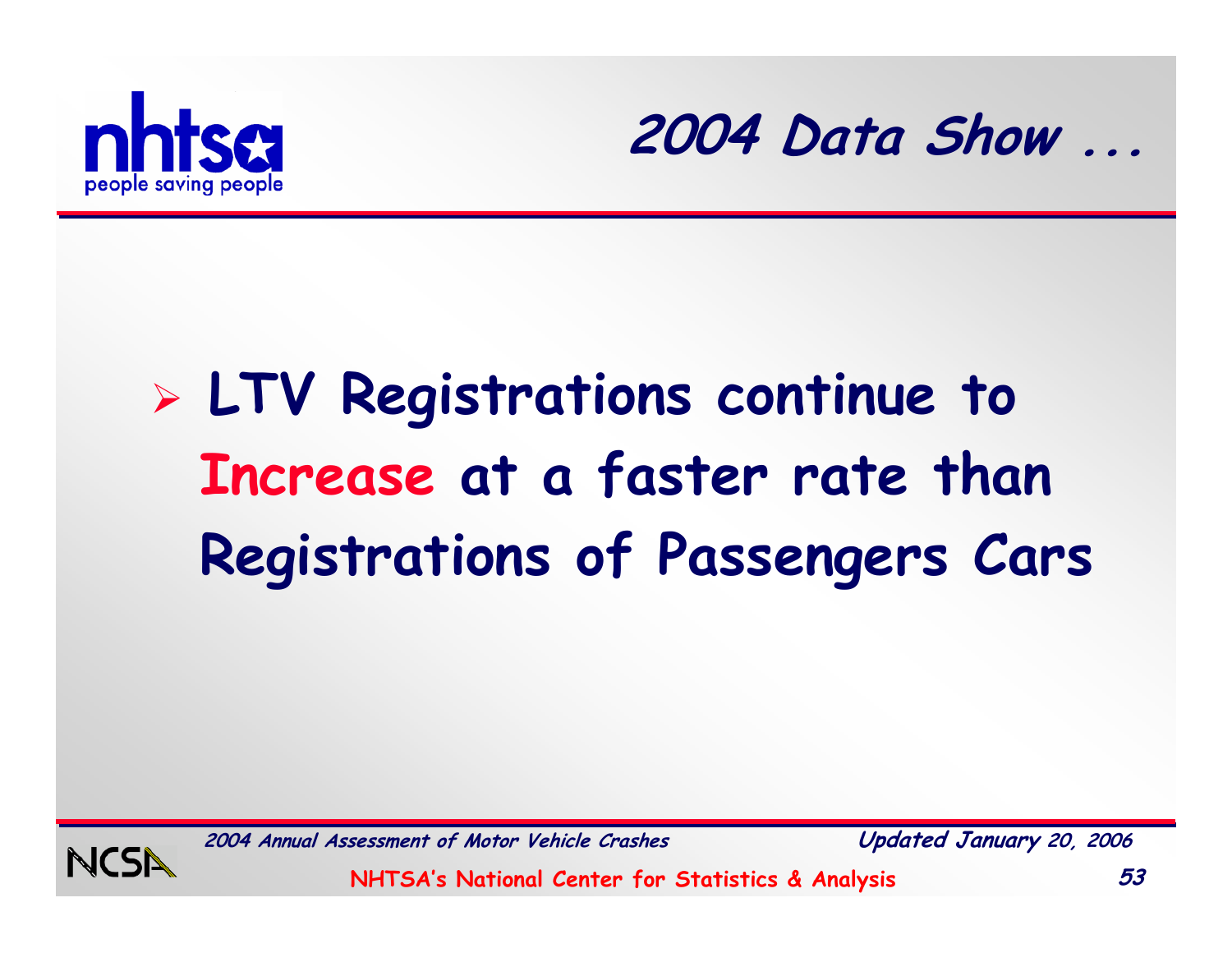

## **Passenger Vehicle Registrations by Year**



**2004 Annual Assessment of Motor Vehicle Crashes Updated January 20, 2006 NHTSA's National Center for Statistics & Analysis 54 \*Light Trucks include SUVs, Vans, Pickup Trucks and Other/Unknown Light Trucks Source: R.L. Polk**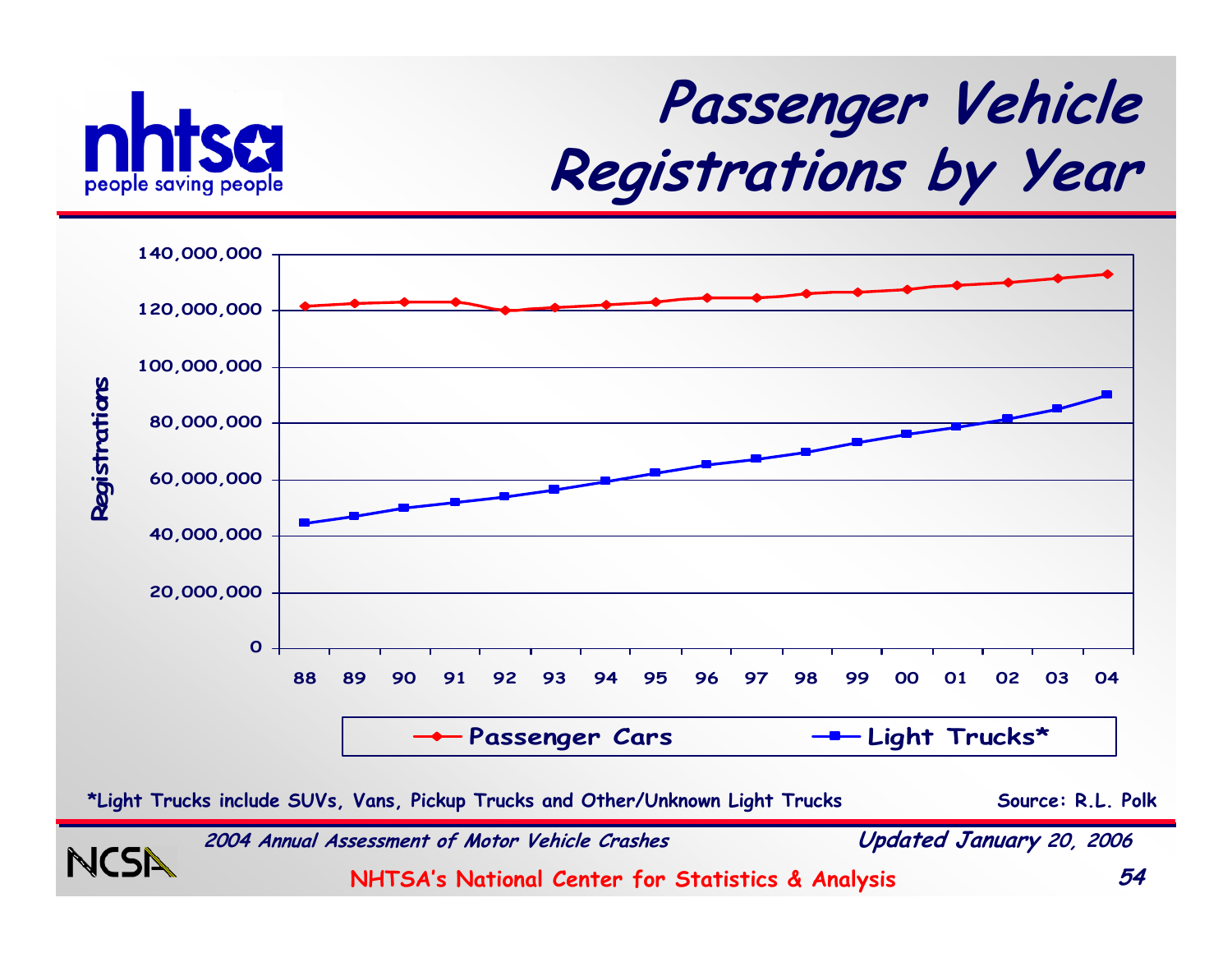



## ¾ **The Passenger Vehicle Occupant Fatality Rate per 100,000 Registered Vehicles Declined for all types of Vehicles**



**2004 Annual Assessment of Motor Vehicle Crashes Updated January 20, 2006**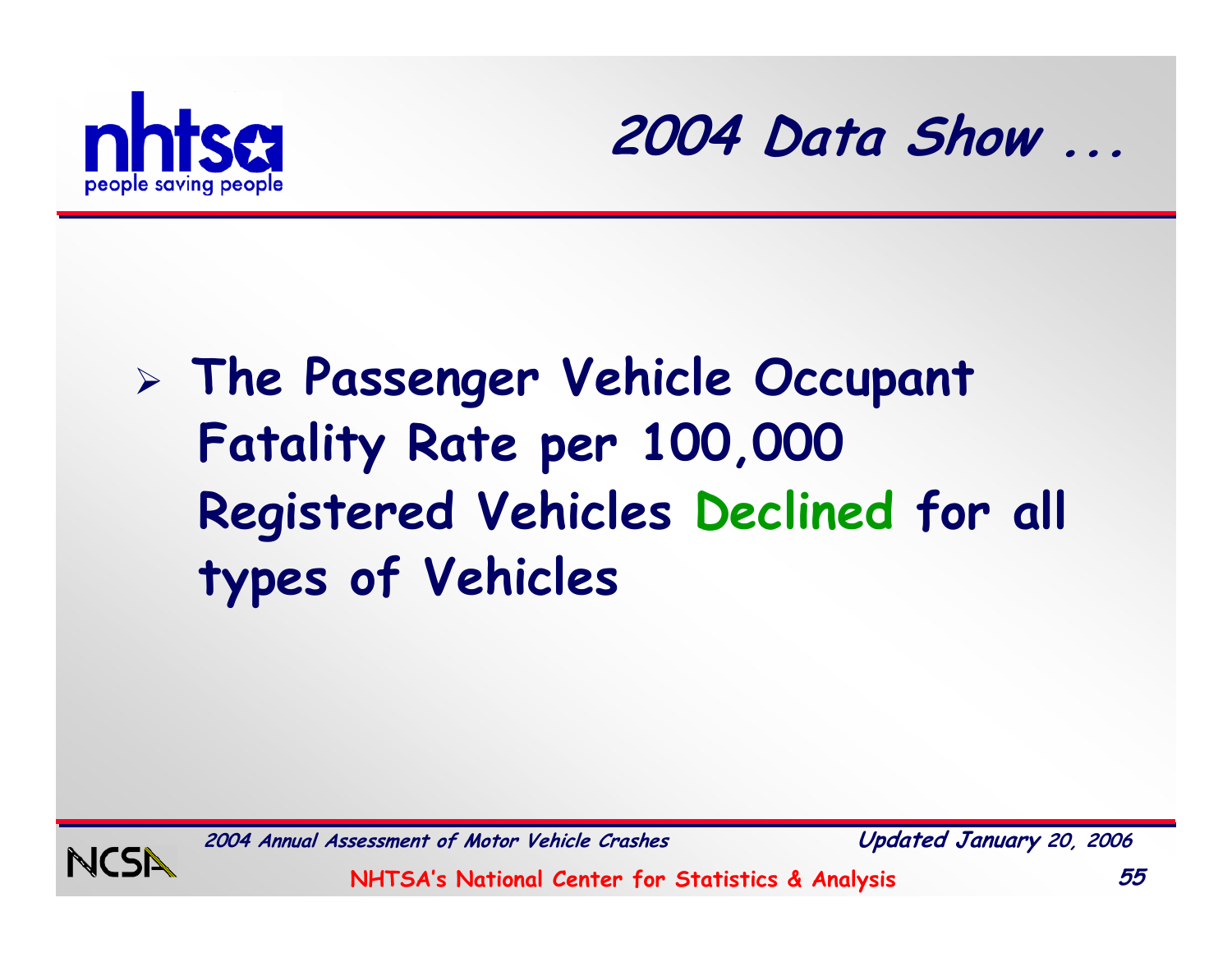

**Passenger Vehicle Occupant Fatality Rate\*, by Type of Vehicle**

| Type of Vehicle              | 2003  | 2004  | $\%$ Change |
|------------------------------|-------|-------|-------------|
| All Passenger Vehicles**     | 14.89 | 14.20 | $-4.6%$     |
| Passenger Cars               | 14.99 | 14.32 | $-4.5%$     |
| <b>Light Trucks and Vans</b> | 14.73 | 14.01 | $-4.9%$     |
| Vans                         | 11.21 | 10.75 | $-4.1%$     |
| <b>SUVs</b>                  | 15.81 | 15.07 | $-4.7%$     |
| <b>Pickup Trucks</b>         | 15.98 | 15.05 | $-5.8%$     |

\*Rate per 100,000 Registered Vehicles \*\***Includes Other Light Trucks Sources: FARS, R.L Polk** 

NCSI

**2004 Annual Assessment of Motor Vehicle Crashes Updated January 20, 2006**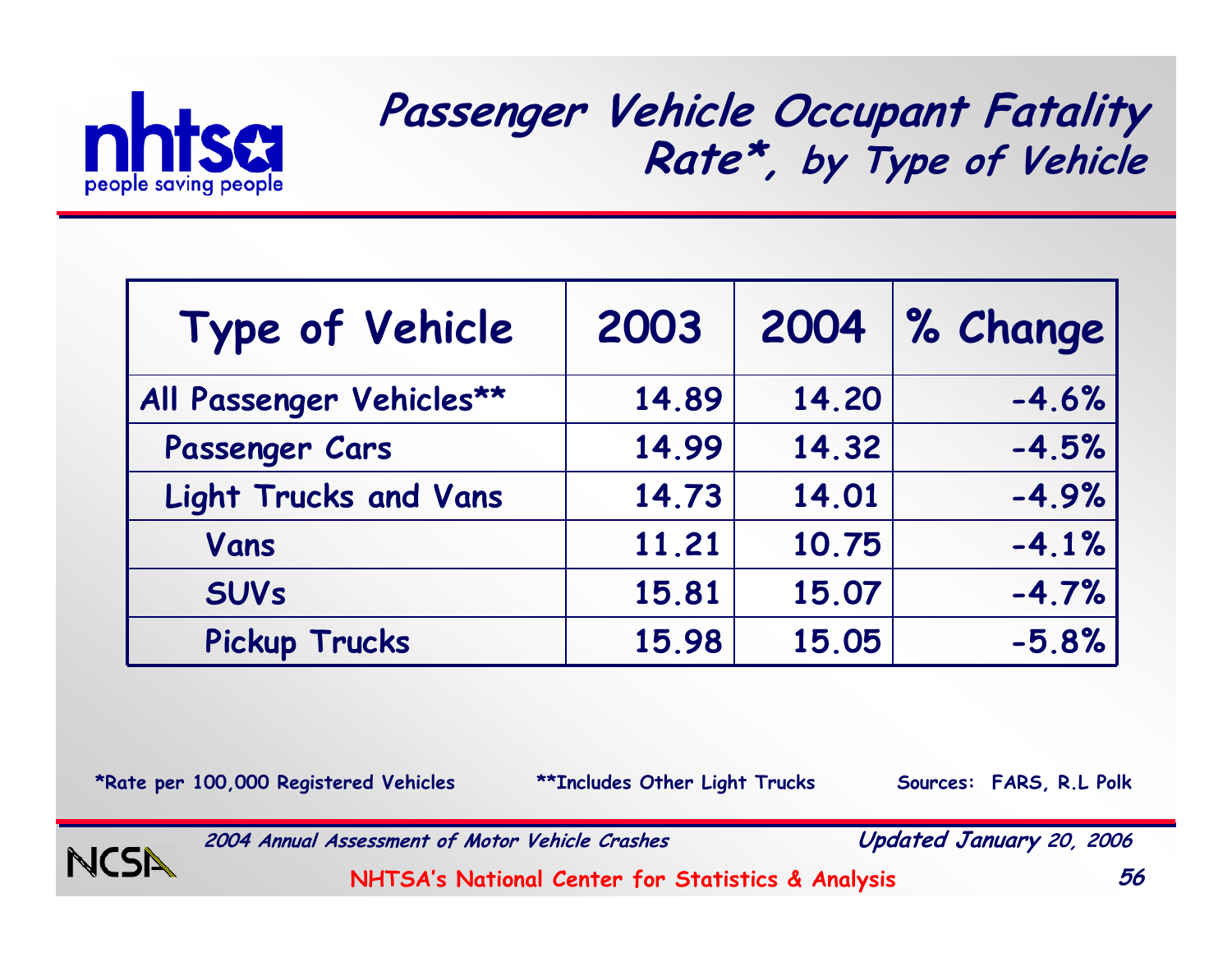

#### **Passenger Vehicle Occupant Fatality Rate\*, by Type of Vehicle and Year**



**\*Rate per 100,000 Registered Vehicles**

**Sources: FARS, R.L. Polk**



**2004 Annual Assessment of Motor Vehicle Crashes Updated January 20, 2006**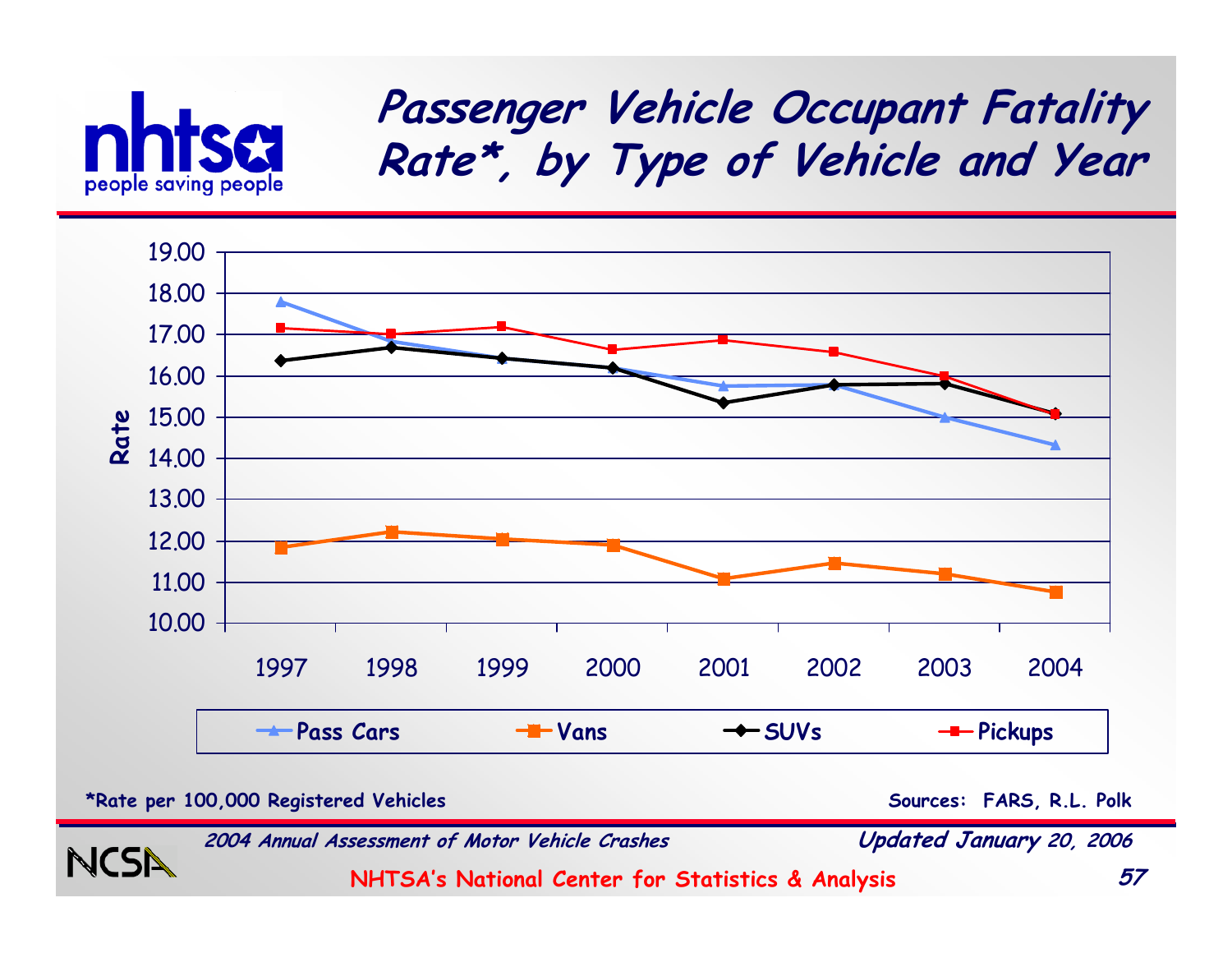

**2004 Annual Assessment**

### **AGENCY PRIORITIES**

## **Alcohol Safety Belts Rollovers Vehicle Compatibility**



**2004 Annual Assessment of Motor Vehicle Crashes Updated January 20, 2006**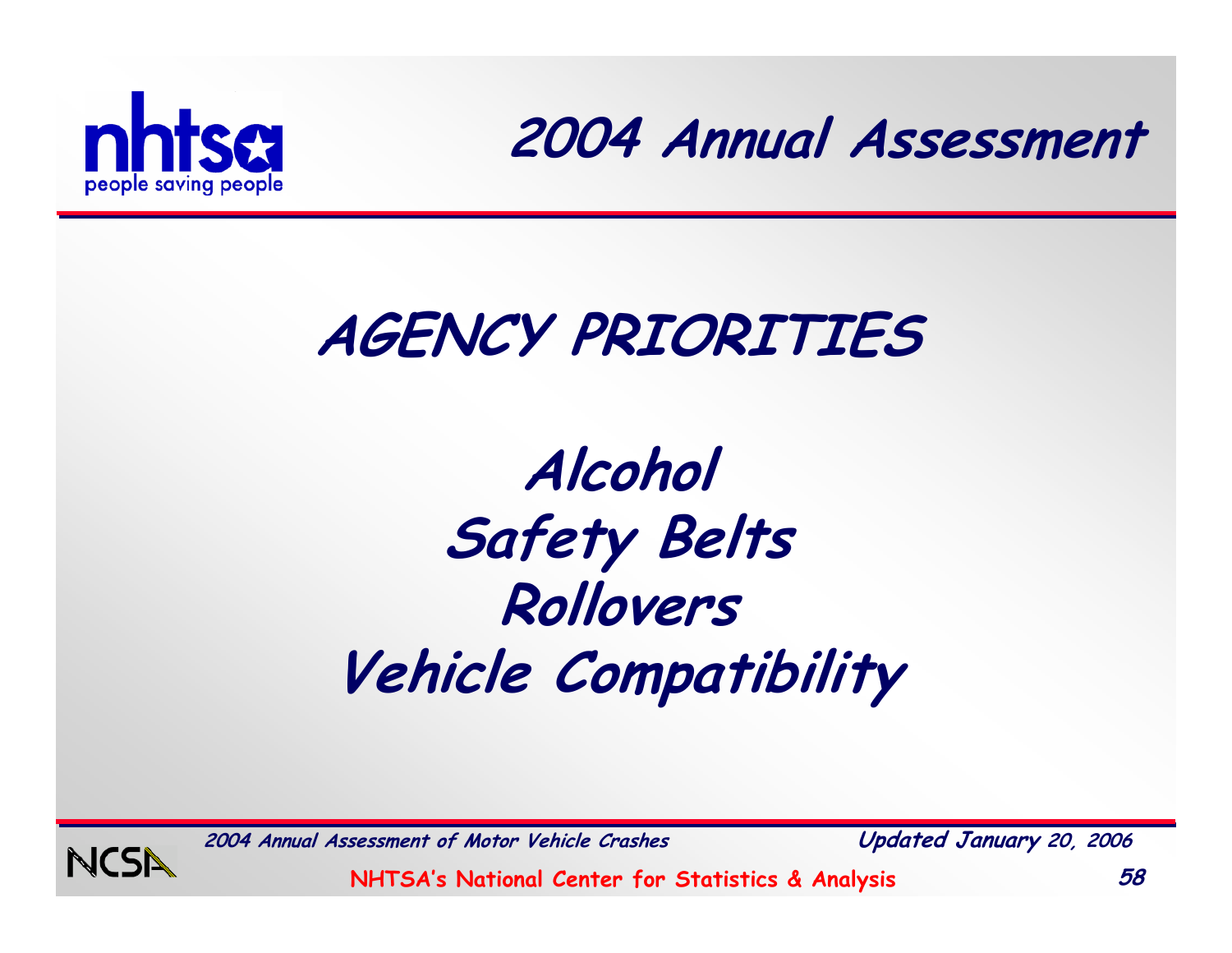



#### **Total Alcohol-Related Fatalities and Fatalities at Max BAC >= .08 g/dl are at Their Lowest Levels since 1999**

**2004 Annual Assessment of Motor Vehicle Crashes Updated January 20, 2006**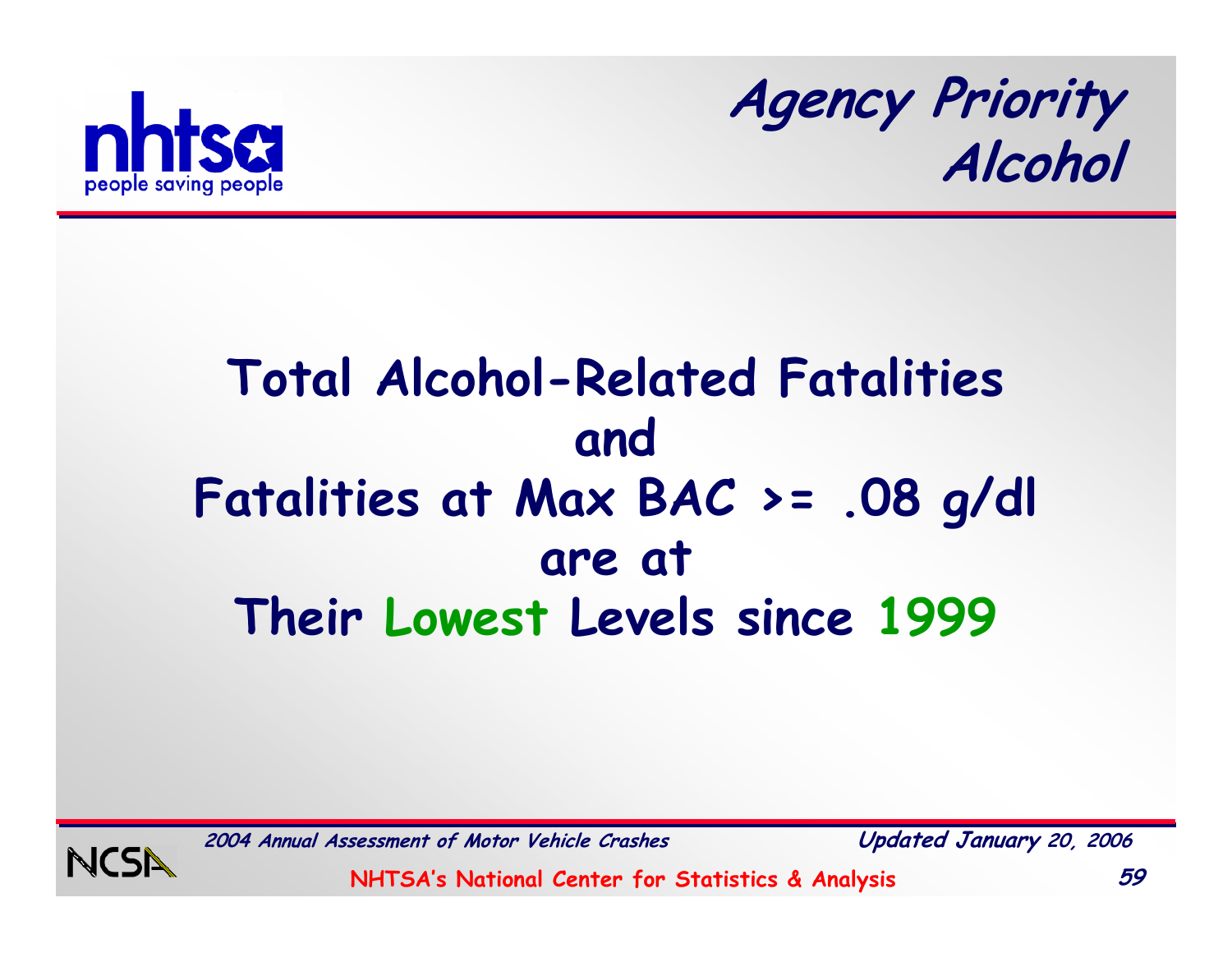

**Agency Priority Alcohol**

## **Fatalities at Max BAC>= .08 g/dl Declined at a lower Rate (-1.8%) Than fatalities at .00 > BAC >=.07 g/dl (-5.9%)**



**2004 Annual Assessment of Motor Vehicle Crashes Updated January 20, 2006**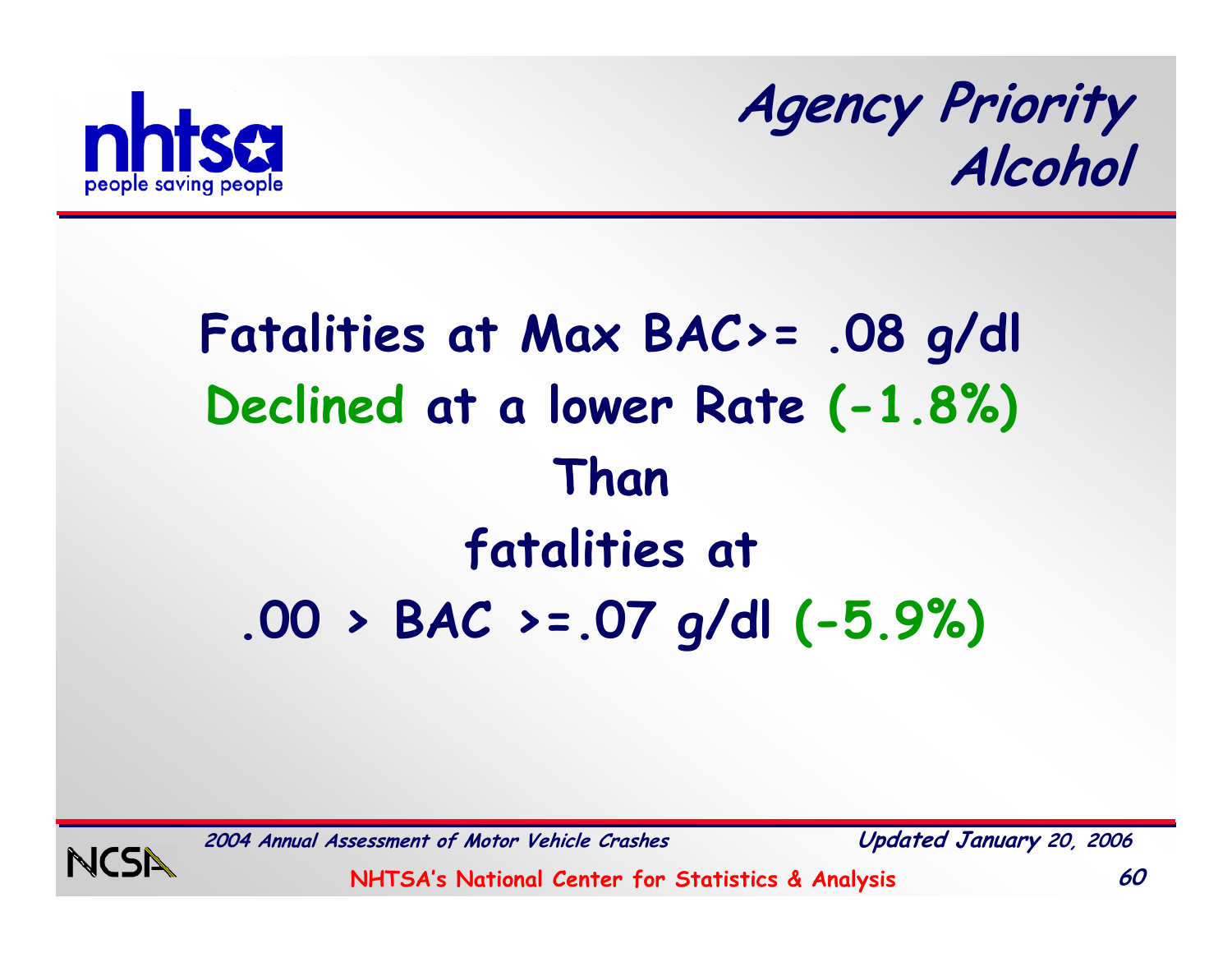

#### **Persons Killed by Highest BAC in Crash**

|                                       | Year   | $\%$   |         |
|---------------------------------------|--------|--------|---------|
| Highest BAC in Crash                  | 2003   | 2004   | Change  |
| Total Alcohol-Related*                | 17,105 | 16,694 | $-2.4%$ |
| Alcohol Fatalities/100M VMT           | 0.59   | 0.56   |         |
| % All Fatalities                      | 40%    | 39%    |         |
| $.01 \leq Max BAC \leq .07$           | 2,427  | 2,285  | $-5.9%$ |
| $.01 \leq Max BAC \leq .04$           | 1,255  | 1,143  | $-8.9%$ |
| $.05 \leq Max BAC \leq .07$           | 1,172  | 1,142  | $-2.6%$ |
| Max BAC $>= .08$                      | 14,678 | 14,409 | $-1.8%$ |
| $Max BAC > = .08$ Fatalities/100M VMT | 0.51   | 0.49   |         |

**\*Total may not add due to rounding. Sources: FARS / FHWA VMT**



**2004 Annual Assessment of Motor Vehicle Crashes Updated January 20, 2006**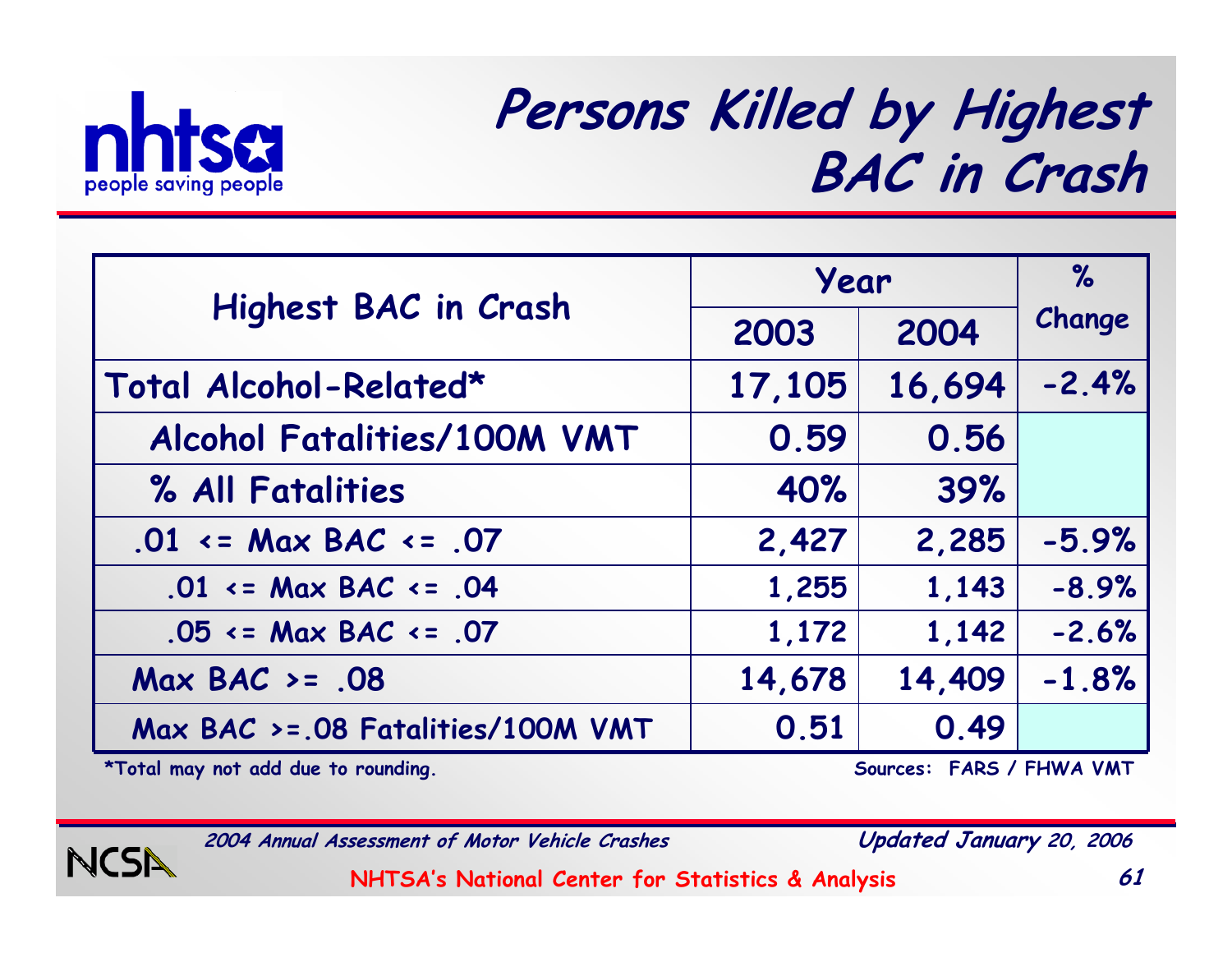

#### **Persons Killed in Alcohol-Related Traffic Crashes, by Year**

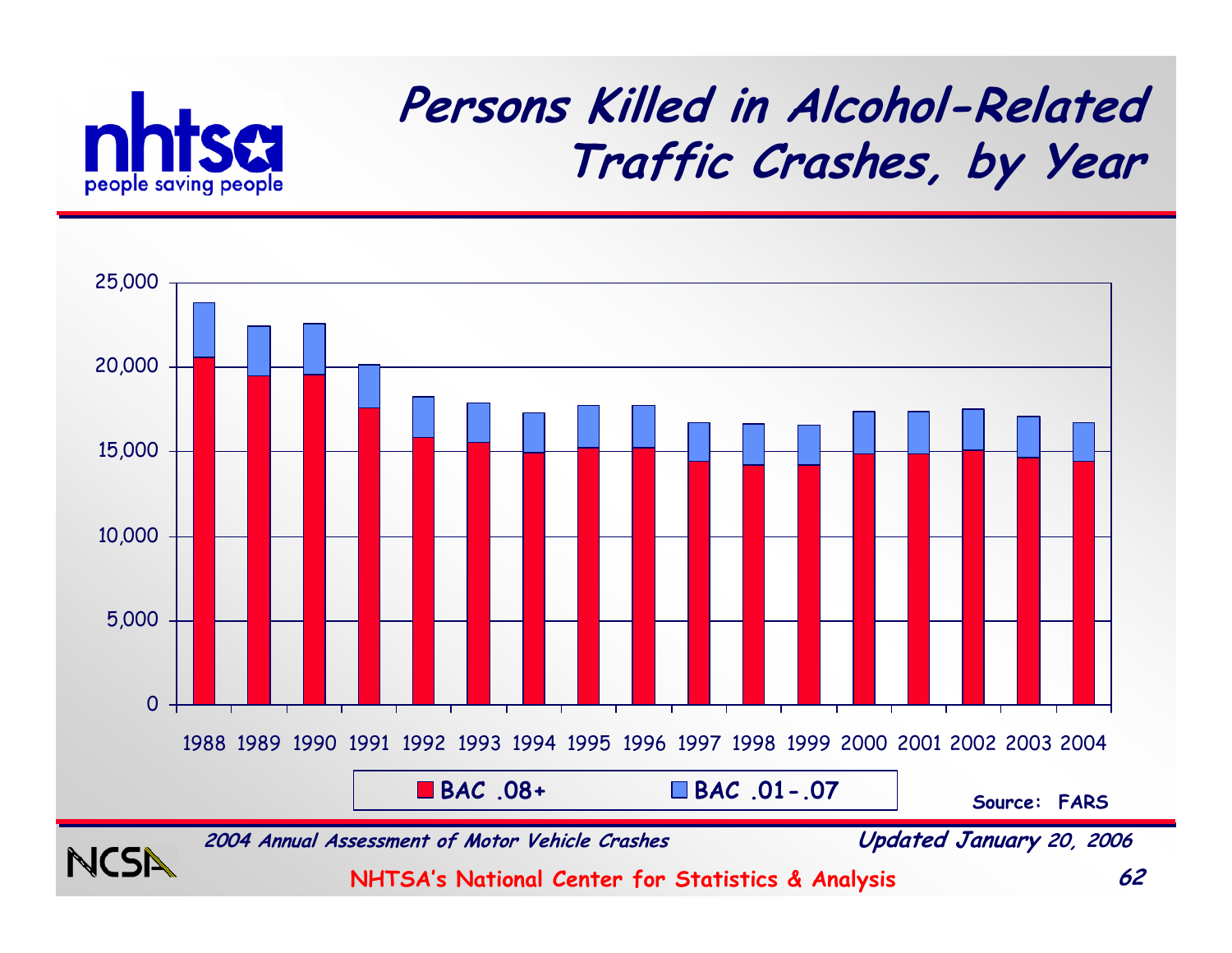

**Alcohol- Related Fatalities by State**

- **32 States and the District of Columbia had Decreases in the number of Alcohol-Related Fatalities**
- **31 States and the District of Columbia had Decreases in the number of Fatalities in Crashes where the Max BAC was greater than or equal to .08 g/dl**



**2004 Annual Assessment of Motor Vehicle Crashes Updated January 20, 2006**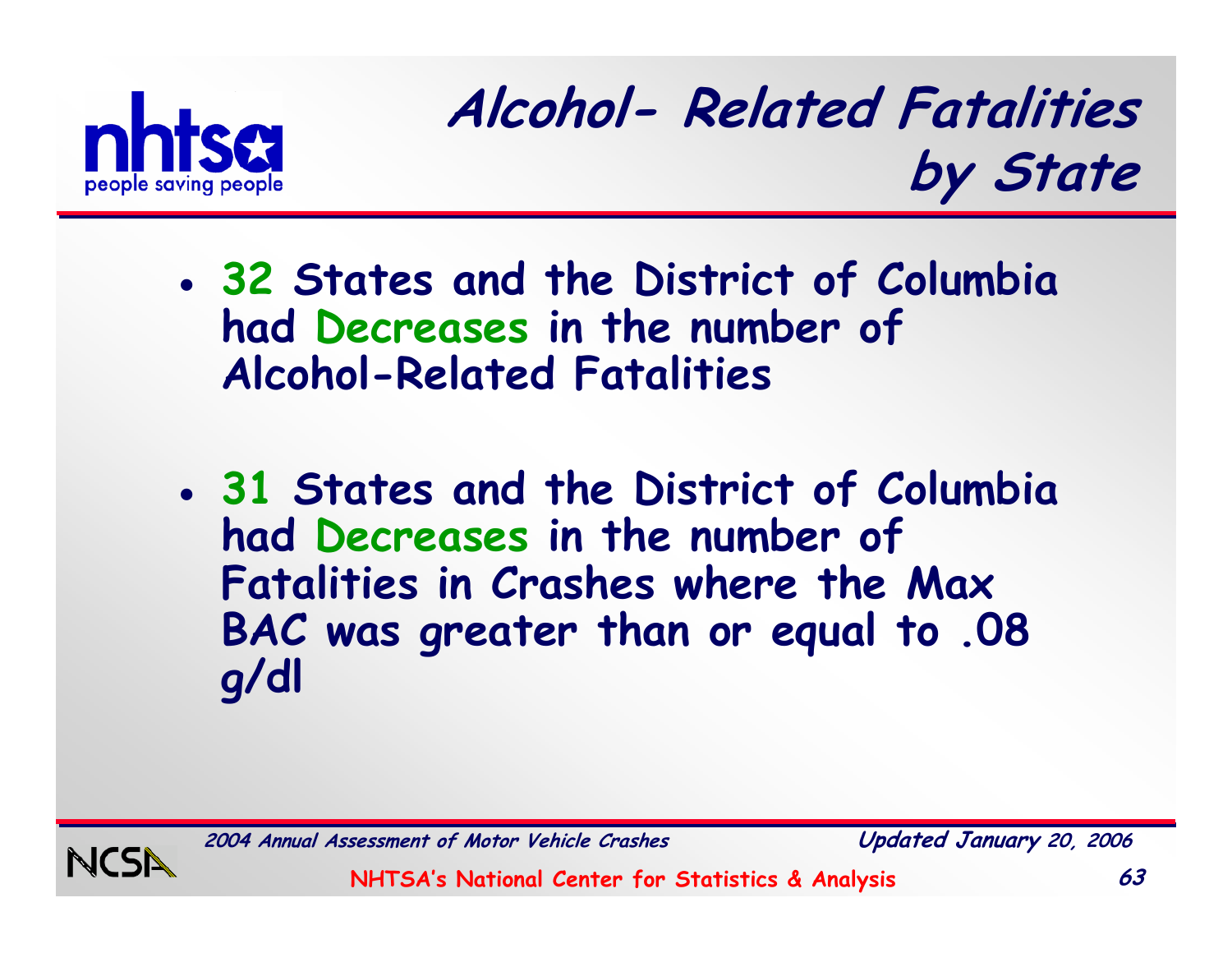

## **Alcohol Related Fatalities by State**

|                      | 2003      |               | 2004      |               | 2003 to 2004   |               |
|----------------------|-----------|---------------|-----------|---------------|----------------|---------------|
| <b>State</b>         |           |               |           |               | Change         |               |
|                      | Total A/R | $BAC = .08 +$ | Total A/R | $BAC = .08 +$ | Total A/R      | $BAC = .08 +$ |
| Alabama              | 414       | 361           | 442       | 394           | 28             | 33            |
| Alaska               | 37        | 33            | 31        | 30            | $-6$           | $-3$          |
| Arizona              | 471       | 411           | 435       | 376           | $-36$          | $-35$         |
| Arkansas             | 252       | 201           | 276       | 236           | 24             | 35            |
| California           | 1,629     | 1,377         | 1,643     | 1,367         | 14             | $-10$         |
| Colorado             | 252       | 228           | 259       | 225           | $\overline{7}$ | $-3$          |
| Connecticut          | 137       | 119           | 127       | 112           | $-10$          | $-7$          |
| Delaware             | 61        | 51            | 51        | 48            | $-10$          | $-3$          |
| District of Columbia | 35        | 31            | 18        | 12            | $-17$          | $-19$         |
| Florida              | 1,287     | 1,101         | 1,222     | 1,053         | $-65$          | $-48$         |
| Georgia              | 483       | 416           | 525       | 450           | 42             | 34            |

**A/R=Alcohol Related (BAC =.01+) Source: FARS**

**NCSA** 

**2004 Annual Assessment of Motor Vehicle Crashes Updated January 20, 2006**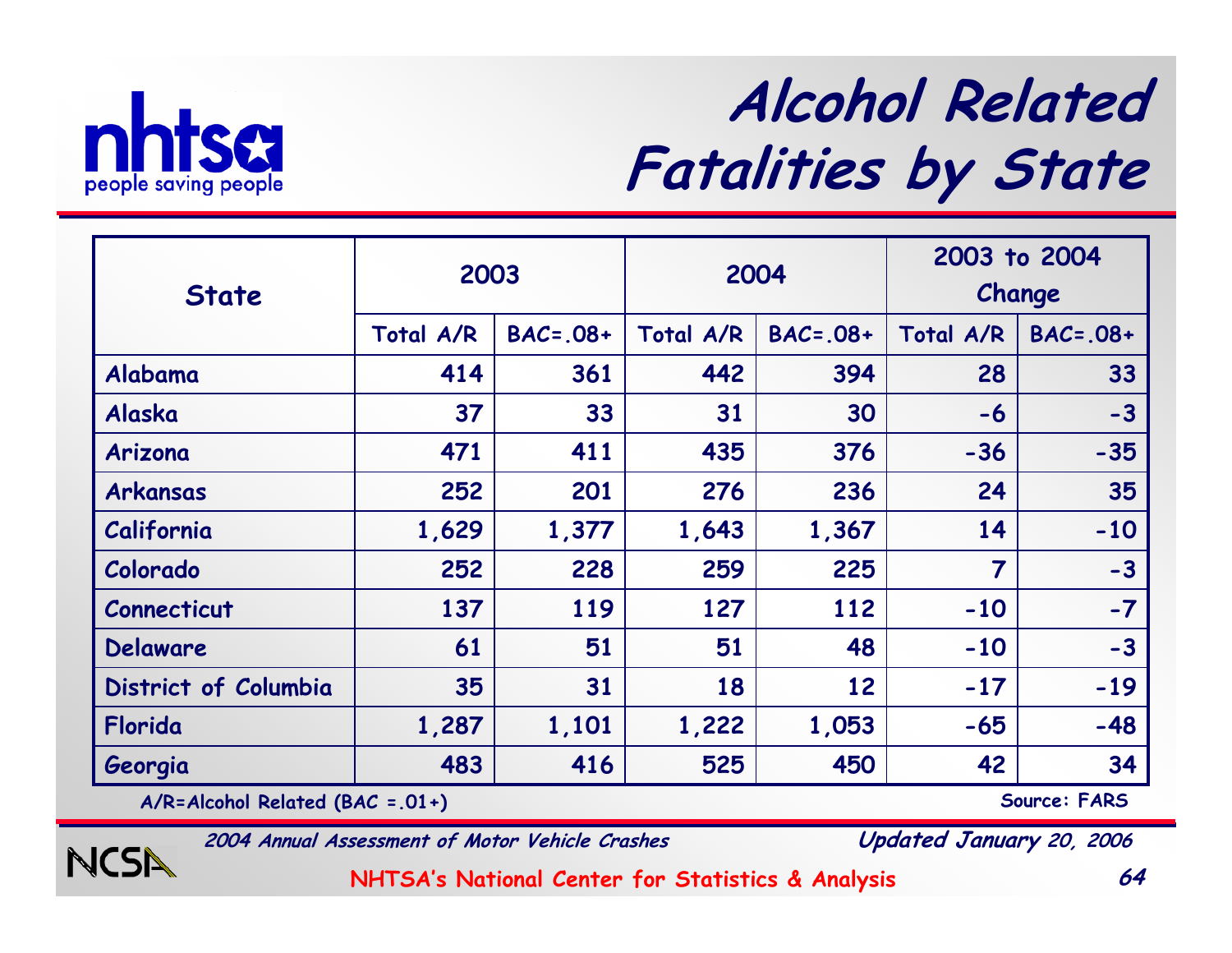

**NCSA** 

## **Alcohol Related Fatalities by State**

|                                      |           | 2003          | 2004      |               | 2003 to 2004 |              |
|--------------------------------------|-----------|---------------|-----------|---------------|--------------|--------------|
| <b>State</b>                         |           |               |           |               | Change       |              |
|                                      | Total A/R | $BAC = .08 +$ | Total A/R | $BAC = .08 +$ | Total A/R    | $BAC=.08+$   |
| Hawaii                               | 71        | 52            | 65        | 52            | $-6$         | $\mathbf 0$  |
| Idaho                                | 106       | 89            | 93        | 81            | $-13$        | $-8$         |
| <b>Illinois</b>                      | 637       | 540           | 604       | 517           | $-33$        | $-23$        |
| <b>Indiana</b>                       | 261       | 223           | 299       | 254           | 38           | 31           |
| <b>Iowa</b>                          | 145       | 119           | 110       | 91            | $-35$        | $-28$        |
| Kansas                               | 199       | 172           | 148       | 121           | $-51$        | $-51$        |
| Kentucky                             | 277       | 242           | 308       | 269           | 31           | 27           |
| Louisiana                            | 410       | 370           | 414       | 345           | 4            | $-25$        |
| Maine                                | 75        | 69            | 70        | 58            | $-5$         | $-11$        |
| Maryland                             | 287       | 215           | 286       | 231           | $-1$         | 16           |
| Massachusetts                        | 215       | 172           | 203       | 181           | $-12$        | 9            |
| $A/R = Alcohol$ Related (BAC = .01+) |           |               |           |               |              | Source: FARS |

**2004 Annual Assessment of Motor Vehicle Crashes Updated January 20, 2006**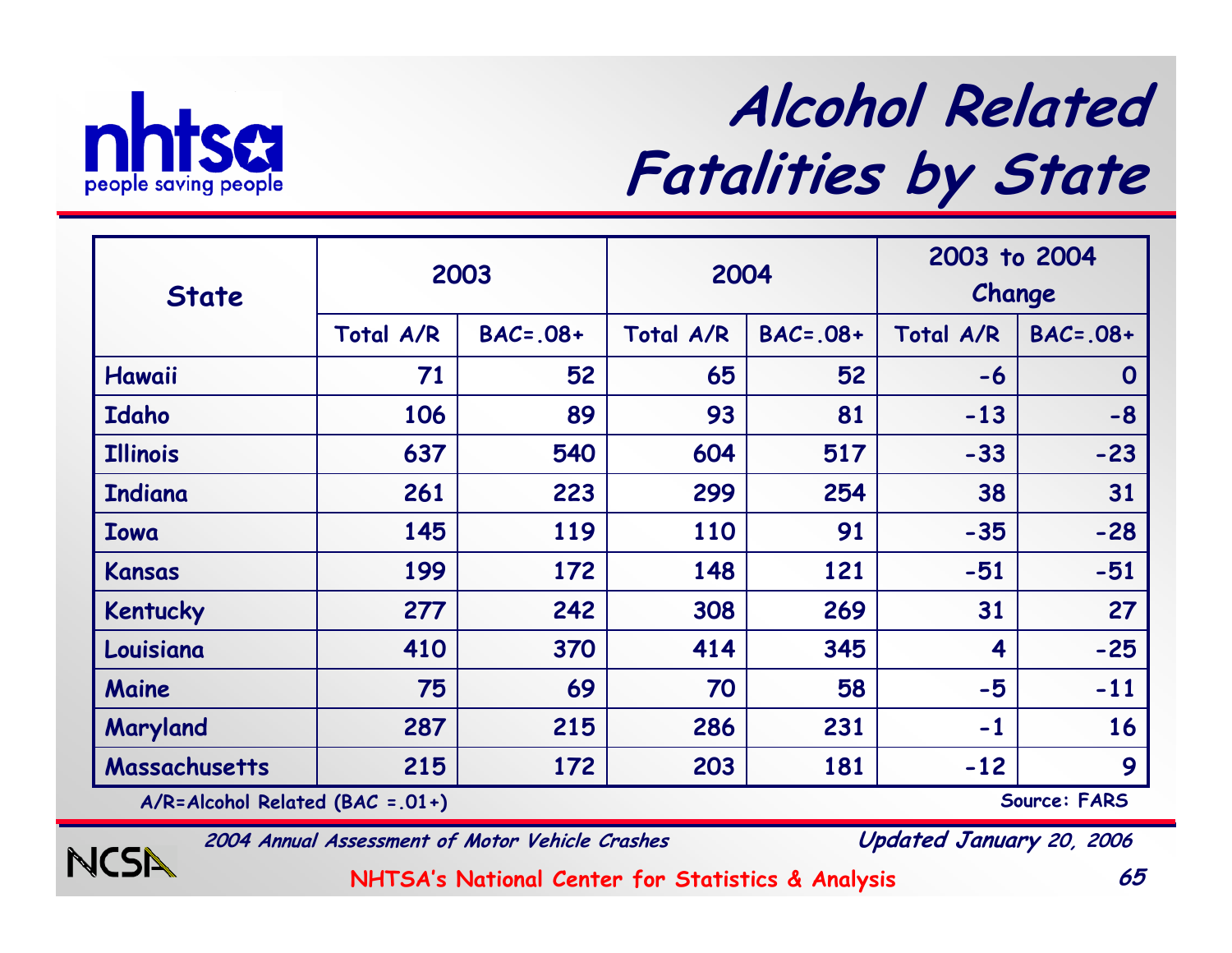

## **Alcohol Related Fatalities by State**

| <b>State</b>         |           | 2003          | 2003 to 2004<br>2004<br>Change |               |           |                   |
|----------------------|-----------|---------------|--------------------------------|---------------|-----------|-------------------|
|                      |           |               |                                |               |           |                   |
|                      | Total A/R | $BAC = .08 +$ | Total A/R                      | $BAC = .08 +$ | Total A/R | $BAC = .08 +$     |
| Michigan             | 485       | 396           | 430                            | 367           | $-55$     | $-29$             |
| Minnesota            | 266       | 223           | 184                            | 170           | $-82$     | $-53$             |
| Mississippi          | 321       | 291           | 341                            | 317           | 20        | 26                |
| Missouri             | 493       | 414           | 449                            | 388           | $-44$     | $-26$             |
| Montana              | 127       | 108           | 106                            | 100           | $-21$     | $-8$              |
| Nebraska             | 121       | 99            | 92                             | 78            | $-29$     | $-21$             |
| Nevada               | 180       | 156           | 152                            | 133           | $-28$     | $-23$             |
| <b>New Hampshire</b> | 51        | 42            | 59                             | 51            | 8         | 9                 |
| <b>New Jersey</b>    | 279       | 238           | 270                            | 227           | $-9$      | $-11$             |
| <b>New Mexico</b>    | 206       | 176           | 211                            | 185           | 5         | 9                 |
| New York             | 540       | 470           | 587                            | 494           | 47        | 24<br><b>PANA</b> |

**A/R=Alcohol Related (BAC =.01+) Source: FARS**

NCSN

**2004 Annual Assessment of Motor Vehicle Crashes Updated January 20, 2006**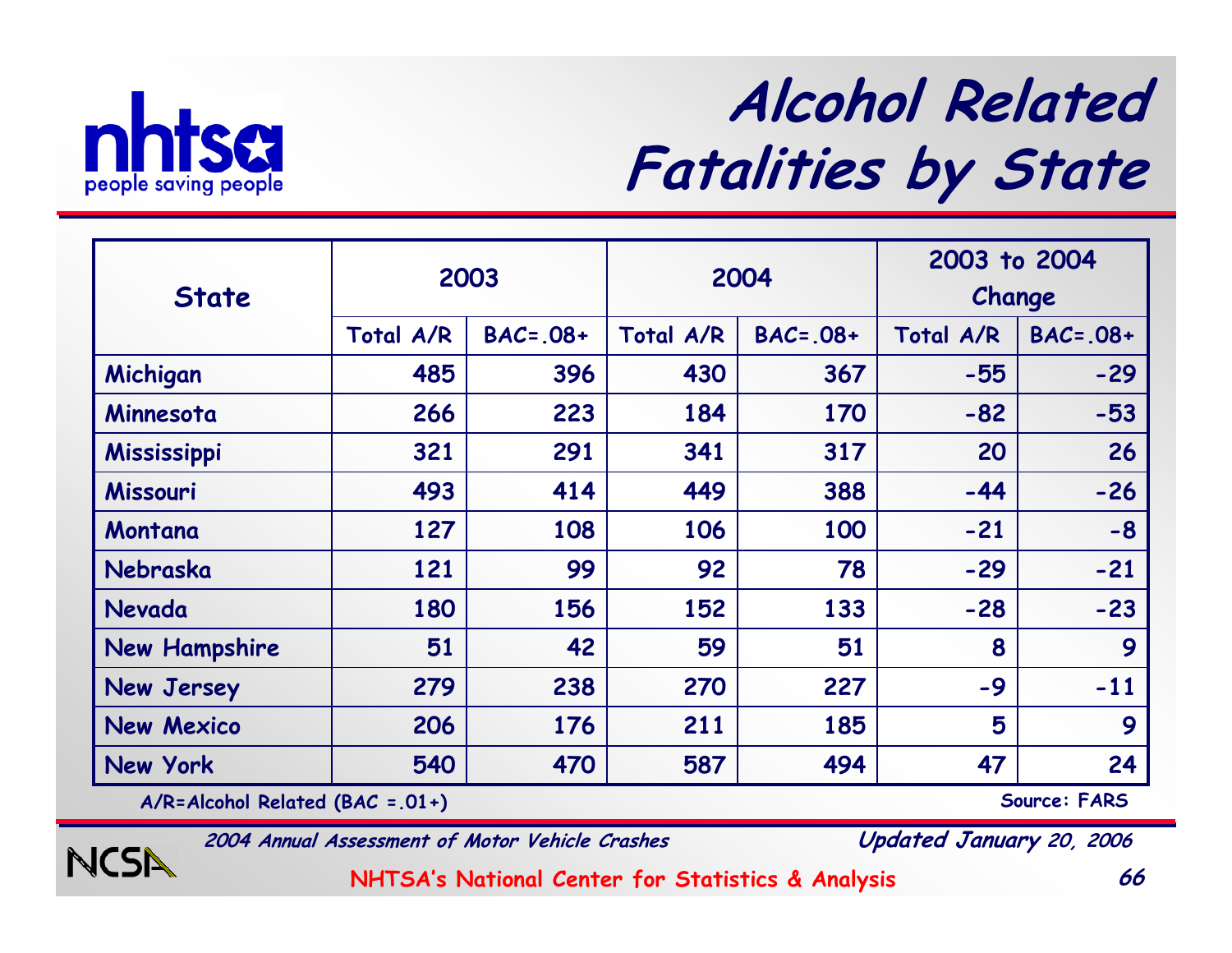

NCSN

## **Alcohol Related Fatalities by State**

| <b>State</b>                                         | 2003      |               | 2004      |               | 2003 to 2004 |               |
|------------------------------------------------------|-----------|---------------|-----------|---------------|--------------|---------------|
|                                                      |           |               |           |               |              | Change        |
|                                                      | Total A/R | $BAC = .08 +$ | Total A/R | $BAC = .08 +$ | Total A/R    | $BAC = .08 +$ |
| North Carolina                                       | 528       | 452           | 553       | 496           | 25           | 44            |
| North Dakota                                         | 53        | 46            | 39        | 35            | $-14$        | $-11$         |
| Ohio                                                 | 466       | 401           | 492       | 418           | 26           | 17            |
| Oklahoma                                             | 260       | 223           | 278       | 245           | 18           | 22            |
| Oregon                                               | 207       | 176           | 199       | 159           | $-8$         | $-17$         |
| Pennsylvania                                         | 621       | 541           | 614       | 541           | $-7$         | $\mathbf 0$   |
| <b>Rhode Island</b>                                  | 59        | 54            | 42        | 41            | $-17$        | $-13$         |
| South Carolina                                       | 490       | 426           | 464       | 413           | $-26$        | $-13$         |
| South Dakota                                         | 97        | 89            | 86        | 76            | $-11$        | $-13$         |
| Tennessee                                            | 443       | 398           | 519       | 454           | 76           | 56            |
| Texas                                                | 1,771     | 1,551         | 1,642     | 1,417         | $-129$       | $-134$        |
| Source: FARS<br>$A/R = Alcohol$ Related (BAC = .01+) |           |               |           |               |              |               |

**2004 Annual Assessment of Motor Vehicle Crashes Updated January 20, 2006**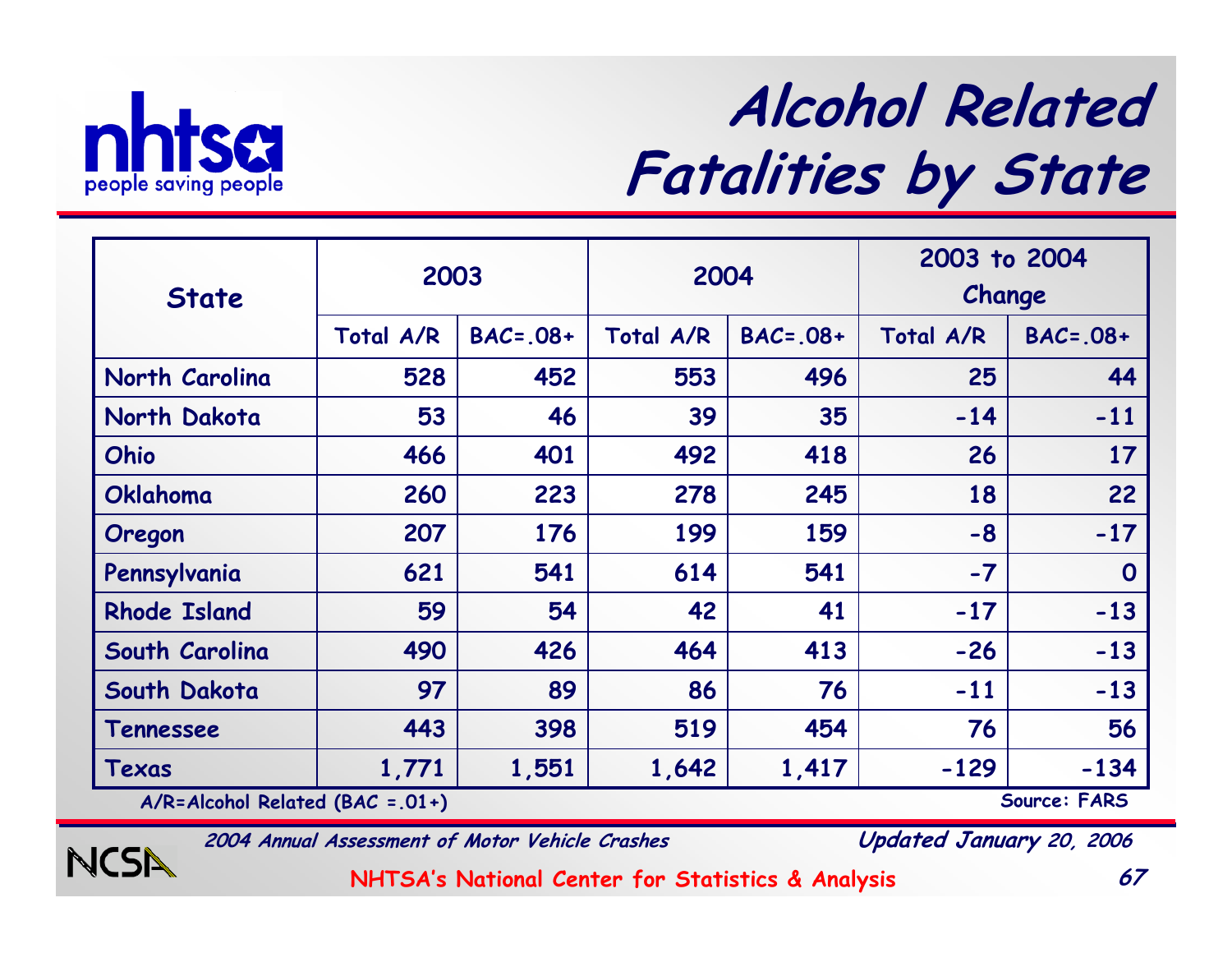

## **Alcohol Related Fatalities by State**

| <b>State</b>         | 2003      |               |           | 2004          | 2003 to 2004<br>Change |               |
|----------------------|-----------|---------------|-----------|---------------|------------------------|---------------|
|                      | Total A/R | $BAC = .08 +$ | Total A/R | $BAC = .08 +$ | Total A/R              | $BAC = .08 +$ |
| Utah                 | 47        | 39            | 72        | 70            | 25                     | 31            |
| Vermont              | 29        | 21            | 32        | 20            | 3                      | $-1$          |
| Virginia             | 367       | 311           | 359       | 307           | $-8$                   | $-4$          |
| Washington           | 261       | 226           | 246       | 223           | $-15$                  | $-3$          |
| <b>West Virginia</b> | 148       | 126           | 136       | 114           | $-12$                  | $-12$         |
| <b>Wisconsin</b>     | 388       | 342           | 358       | 318           | $-30$                  | $-24$         |
| Wyoming              | 63        | 50            | 59        | 54            | $-4$                   | 4             |
| <b>National</b>      | 17,105    | 14,678        | 16,694    | 14,409        | $-411$                 | $-269$        |
| <b>Puerto Rico</b>   | 235       | 185           | 248       | 221           | 13                     | 36            |

**A/R=Alcohol Related (BAC =.01+) Source: FARS**



**2004 Annual Assessment of Motor Vehicle Crashes Updated January 20, 2006**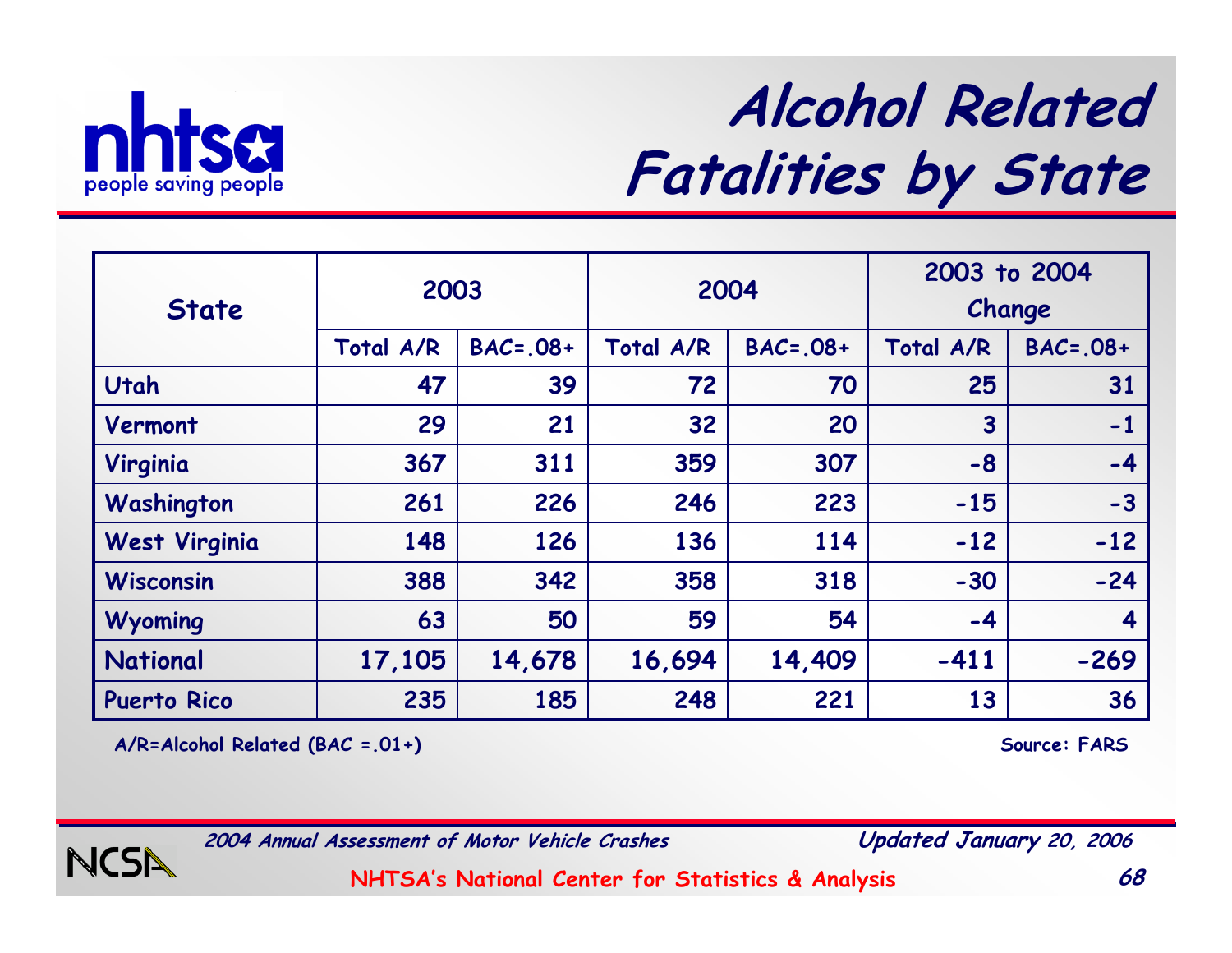



¾ **The number of Occupants and Non-occupants killed in alcohol-related crashes declined** ¾ **Occupants by 2.8%**  ¾ **Non-occupants by 2.5%**

¾ **The largest decline was for pedestrians killed in such crashes (3.1% )**

¾ **The number of Motorcycle Riders killed in alcoholrelated crashes increased by less than 1% when compared with the 7.9% increase in the overall Motorcycle Rider Fatalities**



**2004 Annual Assessment of Motor Vehicle Crashes Updated January 20, 2006**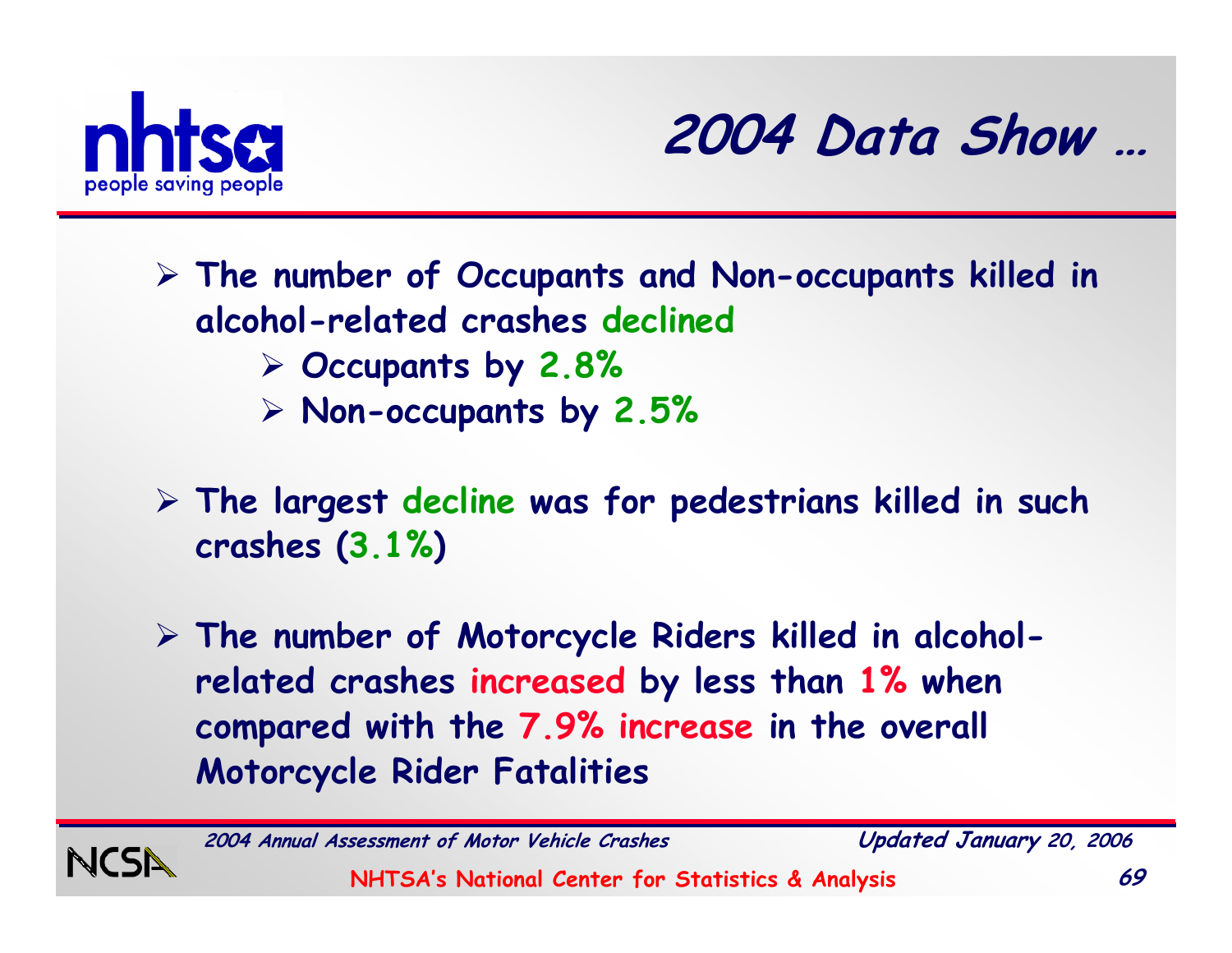

NCSI

#### **Persons Killed in Alcohol-Related Crashes, by Role**

| Role                 | Year   |        | Change | % Change |
|----------------------|--------|--------|--------|----------|
|                      | 2003   | 2004   |        |          |
| Occupants*           | 12,997 | 12,636 | $-361$ | $-2.8%$  |
| <b>Drivers</b>       | 9,445  | 9,185  | $-260$ | $-2.8%$  |
| Passengers           | 3,512  | 3,418  | $-94$  | $-2.7%$  |
| Motorcycle Riders    | 1,547  | 1,560  | $+13$  | $+0.8%$  |
| <b>Non-Occupants</b> | 2,561  | 2,498  | $-63$  | $-2.5%$  |
| Pedestrians          | 2,282  | 2,211  | $-71$  | $-3.1%$  |
| Pedalcyclists        | 235    | 249    | $+14$  | $+6.0%$  |
| Other**              | 44     | 39     | $-5$   | $-11%$   |
| <b>TOTAL</b>         | 17,105 | 16,694 | $-411$ | $-2.4%$  |

**\* Totals include occupants whose seating position was unknown. Source: FARS**

\*\*Includes occupants of motor vehicles not in transport and of non-motor vehicle transport devices.

**2004 Annual Assessment of Motor Vehicle Crashes Updated January 20, 2006**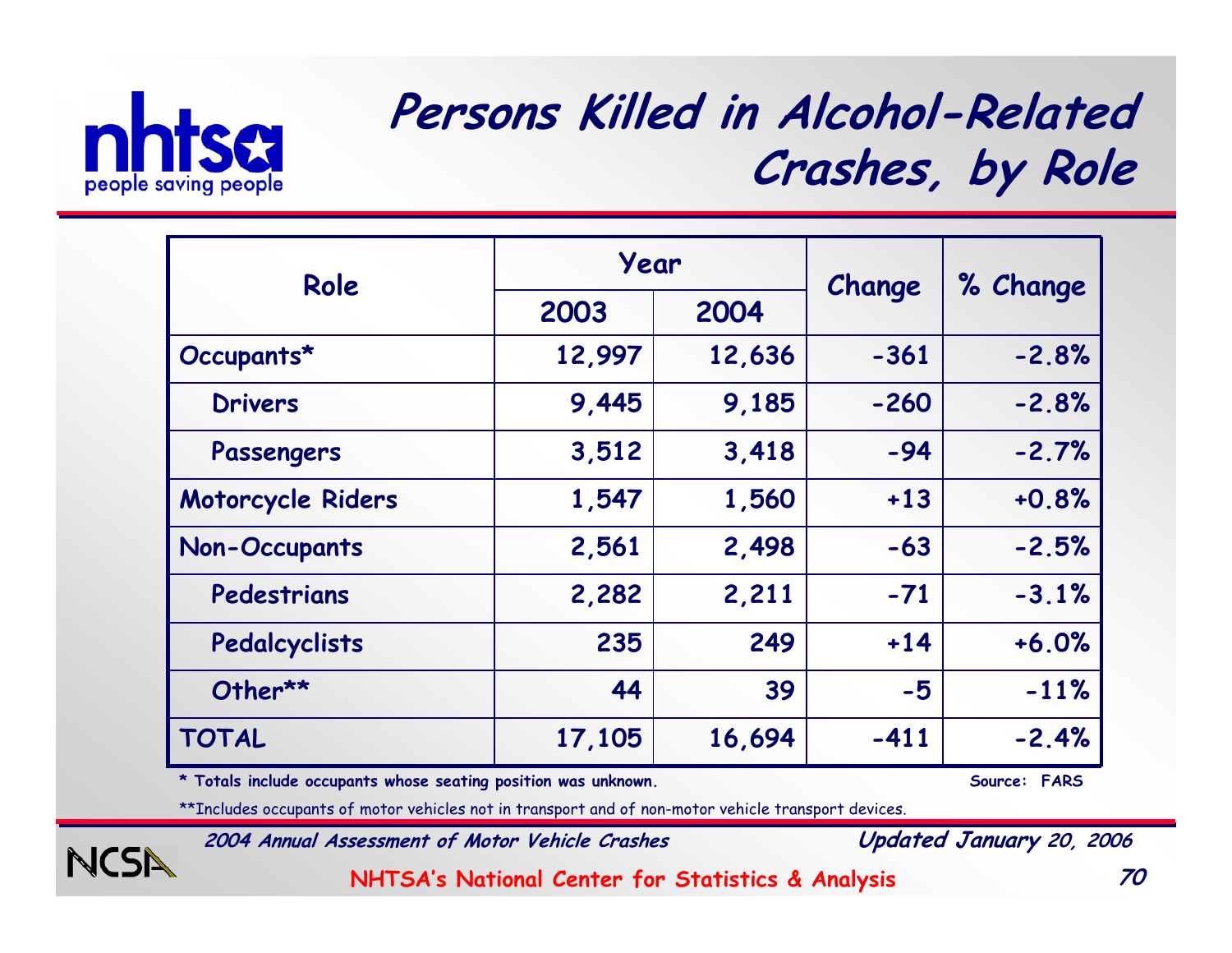

#### **Persons Injured in Alcohol-Related Crashes, by Role**

|                        | Year    |         |           |
|------------------------|---------|---------|-----------|
| Role                   | 2003    | 2004    | % Change  |
| <b>Total Occupants</b> | 254,000 | 226,000 | $-11\%$ * |
| <b>Drivers</b>         | 171,000 | 158,000 | $-7.6%$   |
| Passengers             | 83,000  | 68,000  | $-18%$    |
| Motorcycle Riders      | 6,000   | 9,000   | $+50%$    |
| <b>Non-Occupants</b>   | 15,000  | 13,000  | $-13%$    |
| Pedestrians            | 10,000  | 9,000   | $-10%$    |
| Pedalcyclists          | 4,000   | 3,000   | $-25%$    |
| Other**                | 1,000   | 1,000   | 0%        |
| <b>TOTAL</b>           | 275,000 | 248,000 | $-9.8%$   |

Note: Totals may not add due to rounding. Percentages computed after rounding. **Source: NASS GES** \*Changes in Total Occupants, Drivers and Passengers injured are statistically significant at 95% confidence intervals.

\*\*Includes occupants of motor vehicles not in transport and of non-motor vehicle transport devices.

**2004 Annual Assessment of Motor Vehicle Crashes Updated January 20, 2006**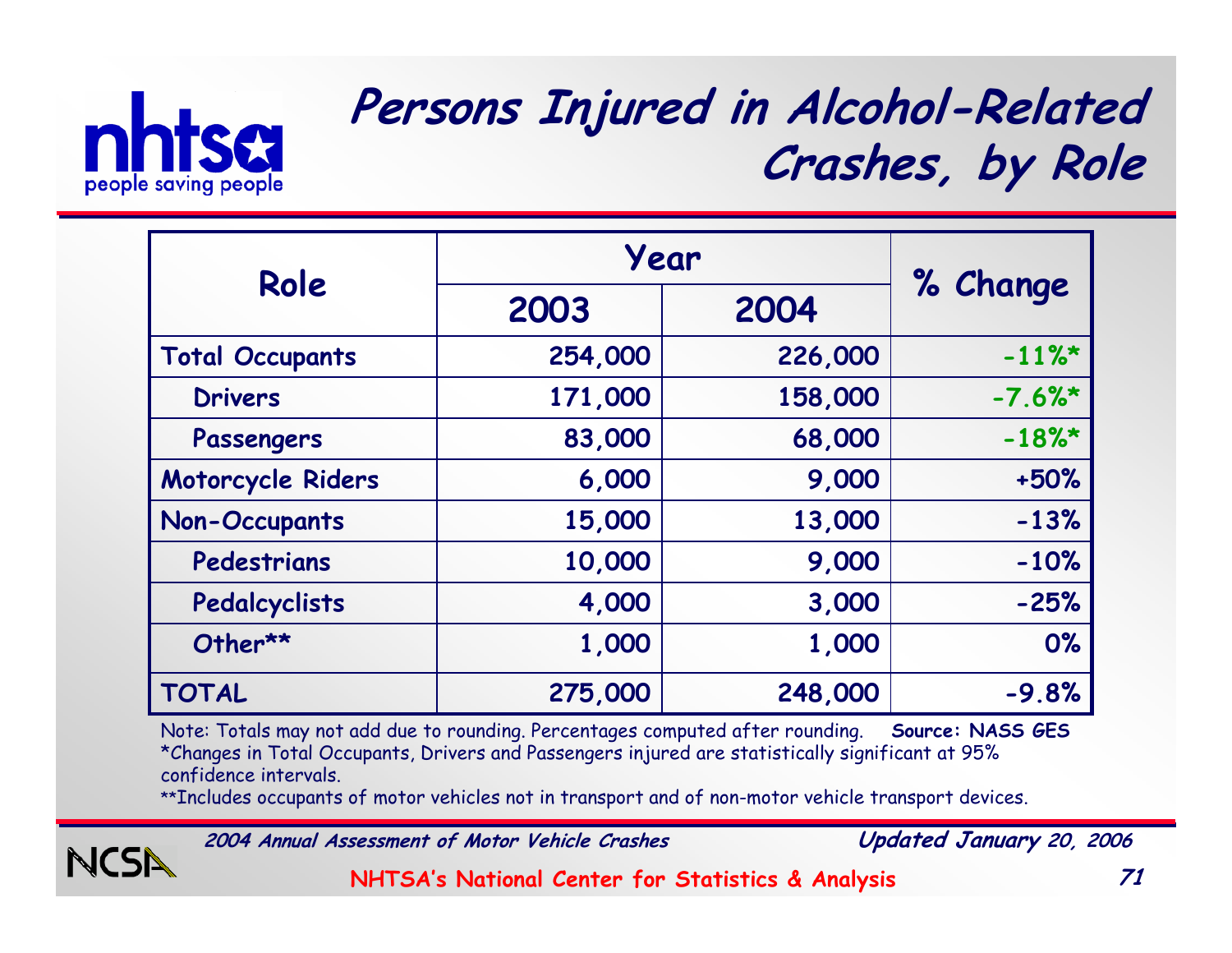



¾ **Occupants of Passenger Cars, Vans and Pickup Trucks killed in alcohol-related crashes Declined**

**However, the number of SUV occupants killed in alcohol-related crashes Increased by 7.8%. SUV Registrations Increased by 11% from 2003**



**2004 Annual Assessment of Motor Vehicle Crashes Updated January 20, 2006**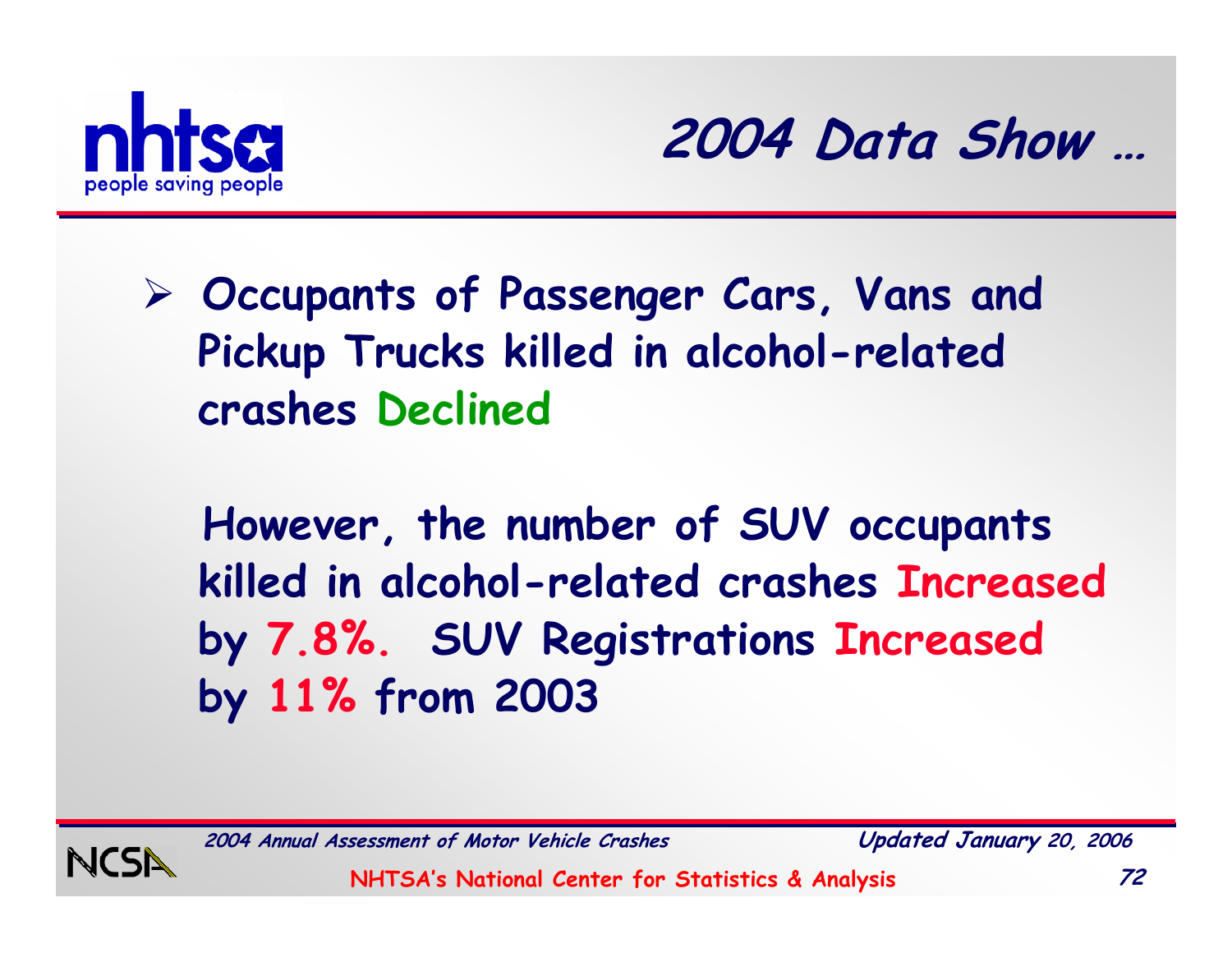

### **Occupants Killed in Alcohol-Related Crashes, by Vehicle Type**

|                                 | Year   | %      |         |
|---------------------------------|--------|--------|---------|
| Type of Vehicle                 | 2003   | 2004   | Change  |
| Motor Vehicle Occupants Killed* | 12,997 | 12,636 | $-2.8%$ |
| Passenger Cars                  | 7,521  | 7,228  | $-3.9%$ |
| Vans                            | 600    | 542    | $-9.7%$ |
| <b>SUVs</b>                     | 1,746  | 1,882  | $+7.8%$ |
| <b>Pickup Trucks</b>            | 2,797  | 2,656  | $-5.0%$ |
| <b>Large Trucks</b>             | 77     | 72     | $-6.5%$ |

\*Includes Buses, Other Vehicles and Vehicles with Unknown Body Type **Source: FARS** 



**2004 Annual Assessment of Motor Vehicle Crashes Updated January 20, 2006**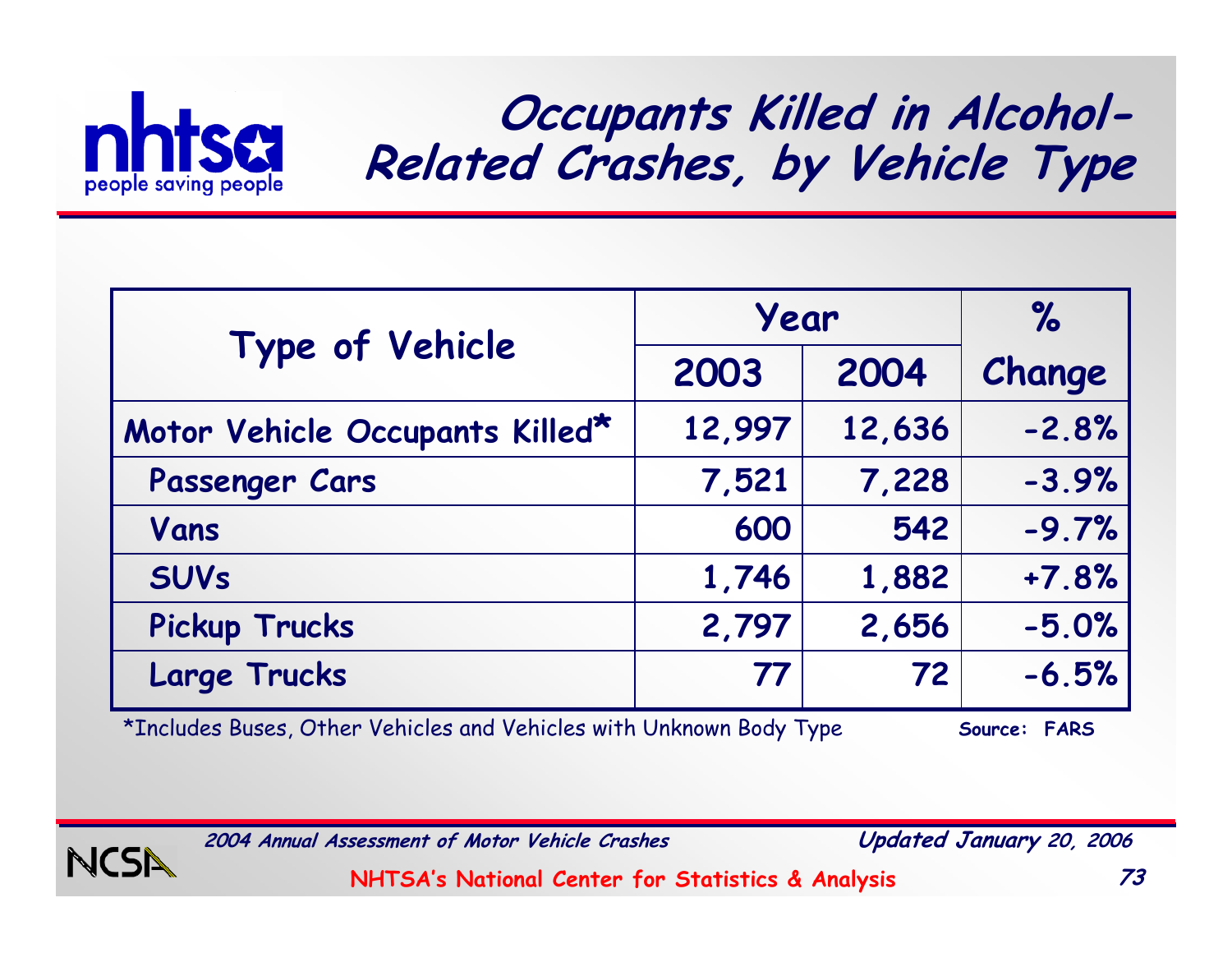

NCSN

**Occupants and Motorcycle Riders Killed in Alcohol-Related Crashes, by Type of Vehicle**



**Source: FARS**

**2004 Annual Assessment of Motor Vehicle Crashes Updated January 20, 2006**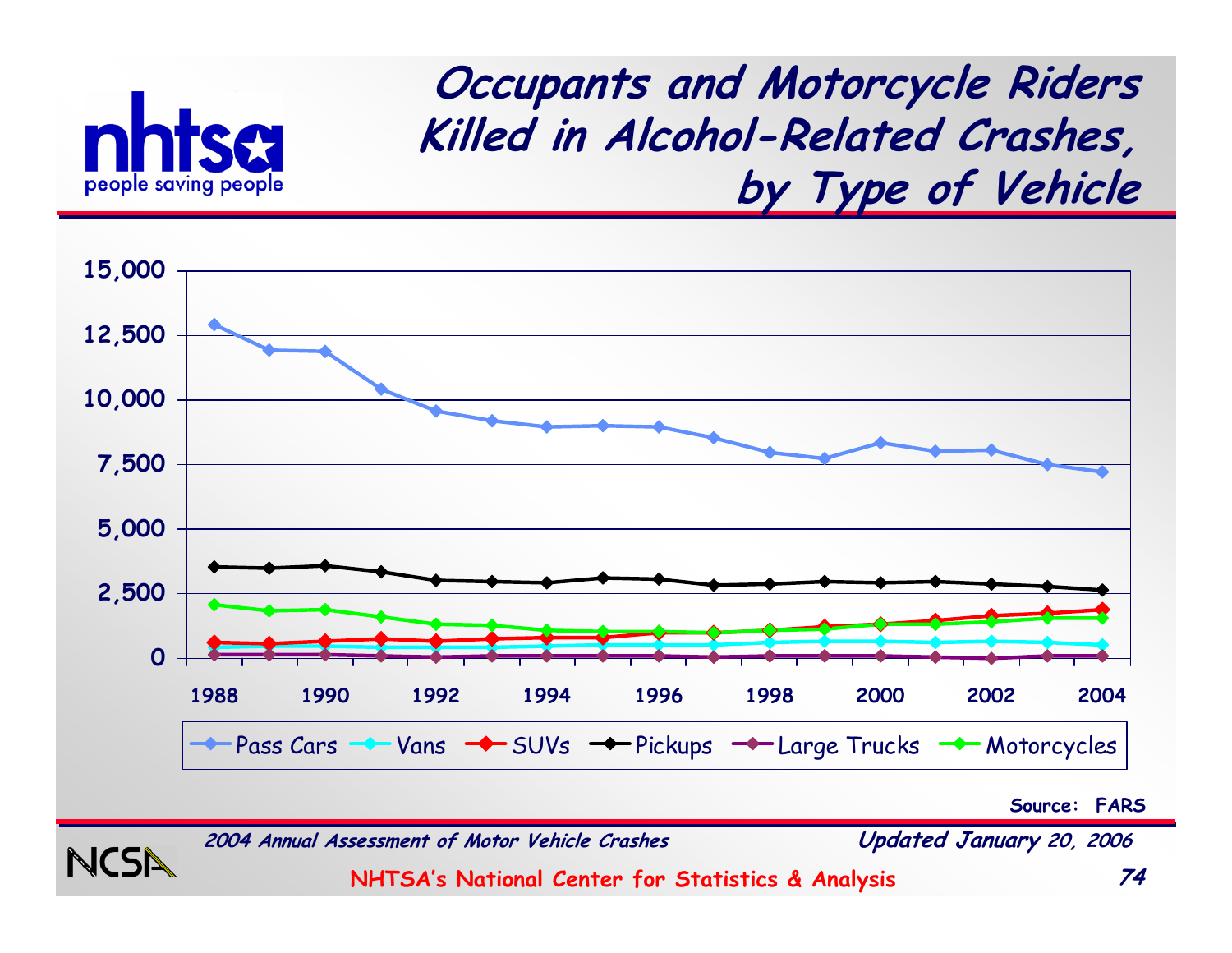

**2004 Data Show ...**

¾**The Number of Alcohol-Involved (BAC > .00) Passenger Car Drivers in Fatal Crashes declined by 4.4%**

¾**However, the number of such drivers of SUVs increased by 7.5% (SUV Registrations increased by 11% from 2003)**



**2004 Annual Assessment of Motor Vehicle Crashes Updated January 20, 2006**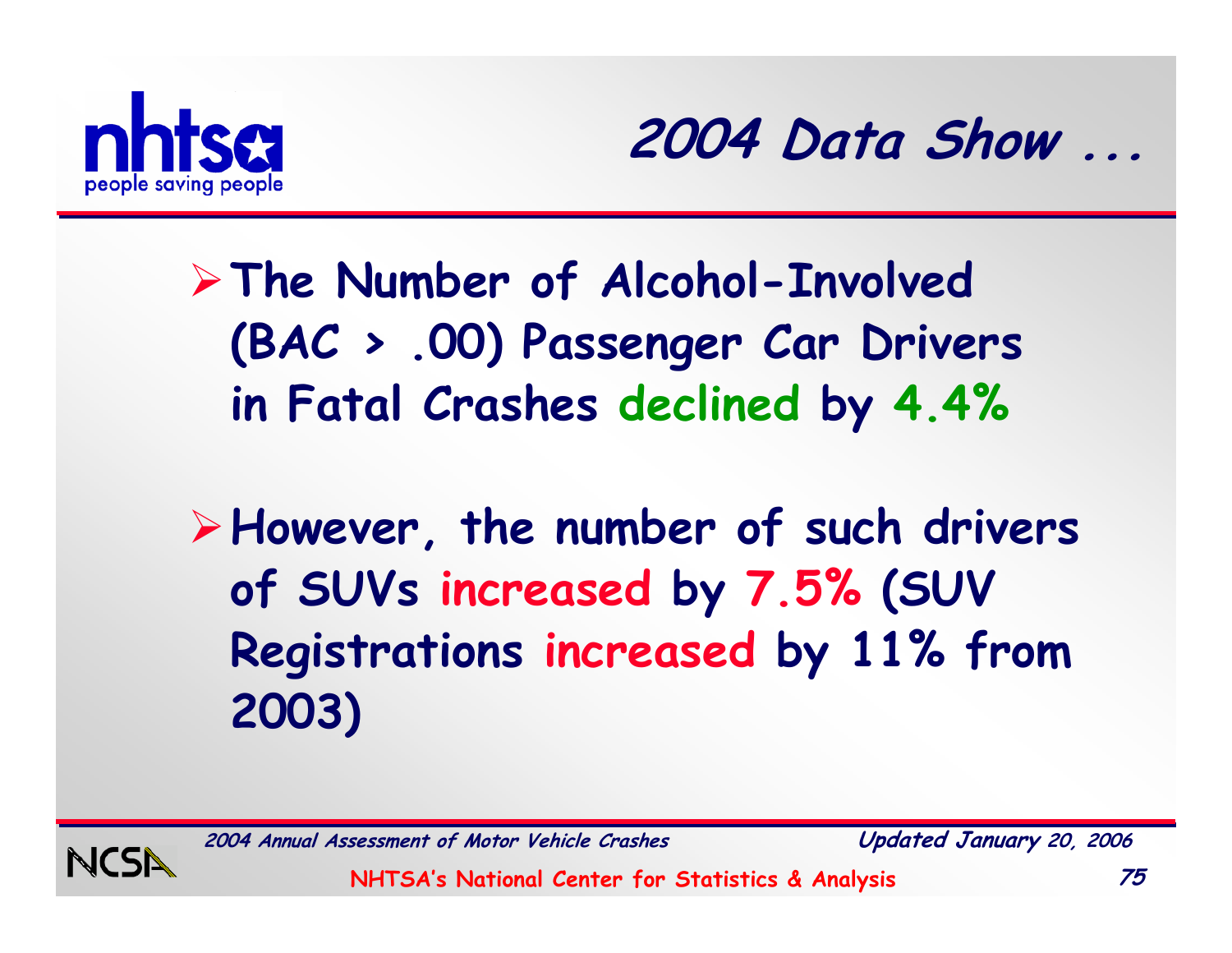

**Alcohol-Involved Drivers and Motorcycle Operators Involved in Fatal Crashes by Vehicle Type**

|                                       | Year   | $\%$   |         |
|---------------------------------------|--------|--------|---------|
| Type of Vehicle                       | 2003   | 2004   | Change  |
| Passenger Cars                        | 6,900  | 6,599  | $-4.4%$ |
| Vans                                  | 597    | 548    | $-8.2%$ |
| <b>SUVs</b>                           | 1,846  | 1,984  | $+7.5%$ |
| <b>Pickup Trucks</b>                  | 3,168  | 2,997  | $-5.4%$ |
| <b>Large Trucks</b>                   | 98     | 100    | $+2.0%$ |
| <b>Buses/Other/Unknown</b>            | 340    | 342    | $+0.6%$ |
| TOTAL (Excludes Motorcycle Operators) | 12,949 | 12,570 | $-2.9%$ |
| Motorcycles                           | 1,381  | 1,382  | $+0.1%$ |

**Source: FARS**



**2004 Annual Assessment of Motor Vehicle Crashes Updated January 20, 2006**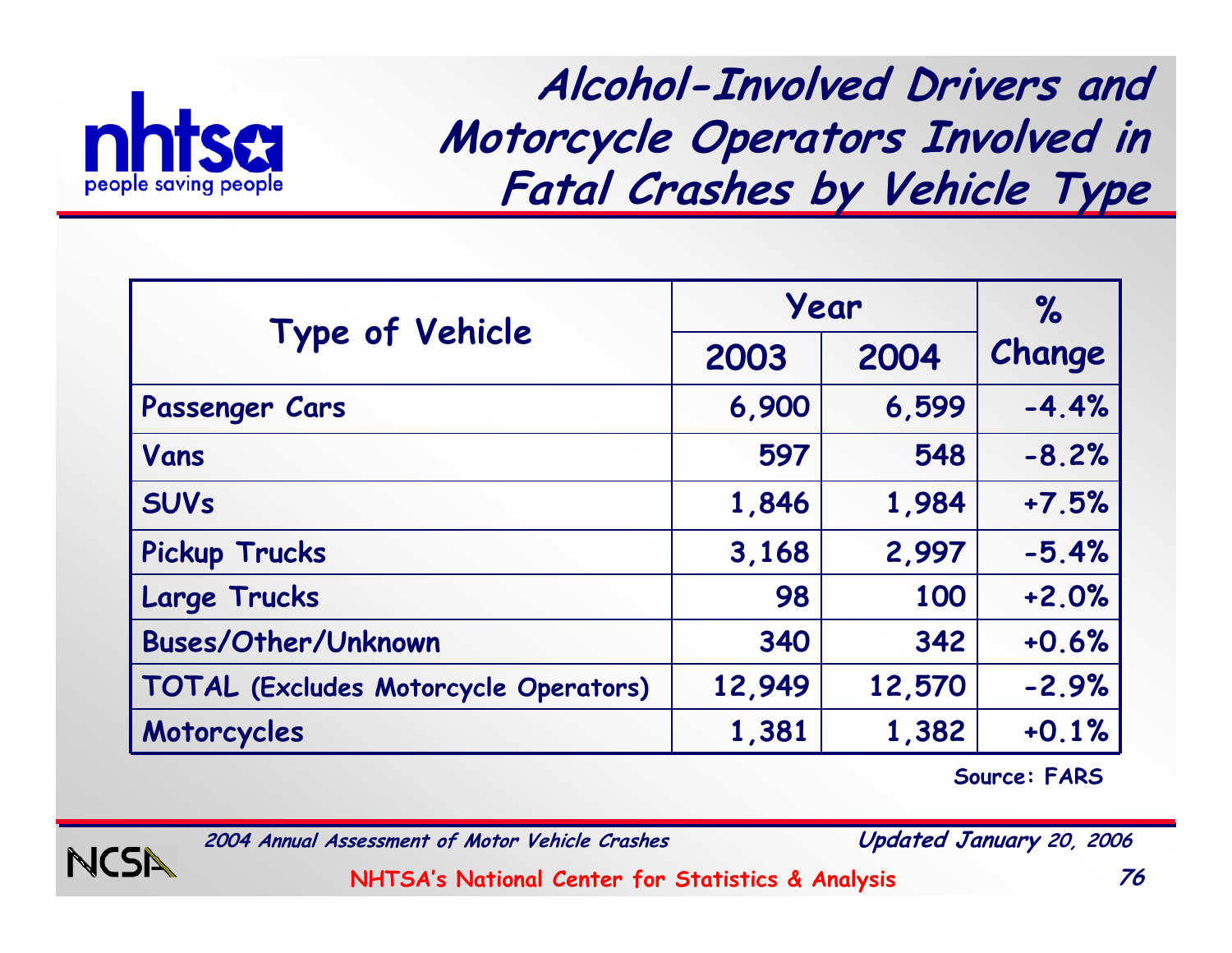

NCSN

**Alcohol-Involved Drivers and Motorcycle Operators in Fatal Crashes, by Vehicle Type**



**Source: FARS**

**2004 Annual Assessment of Motor Vehicle Crashes Updated January 20, 2006**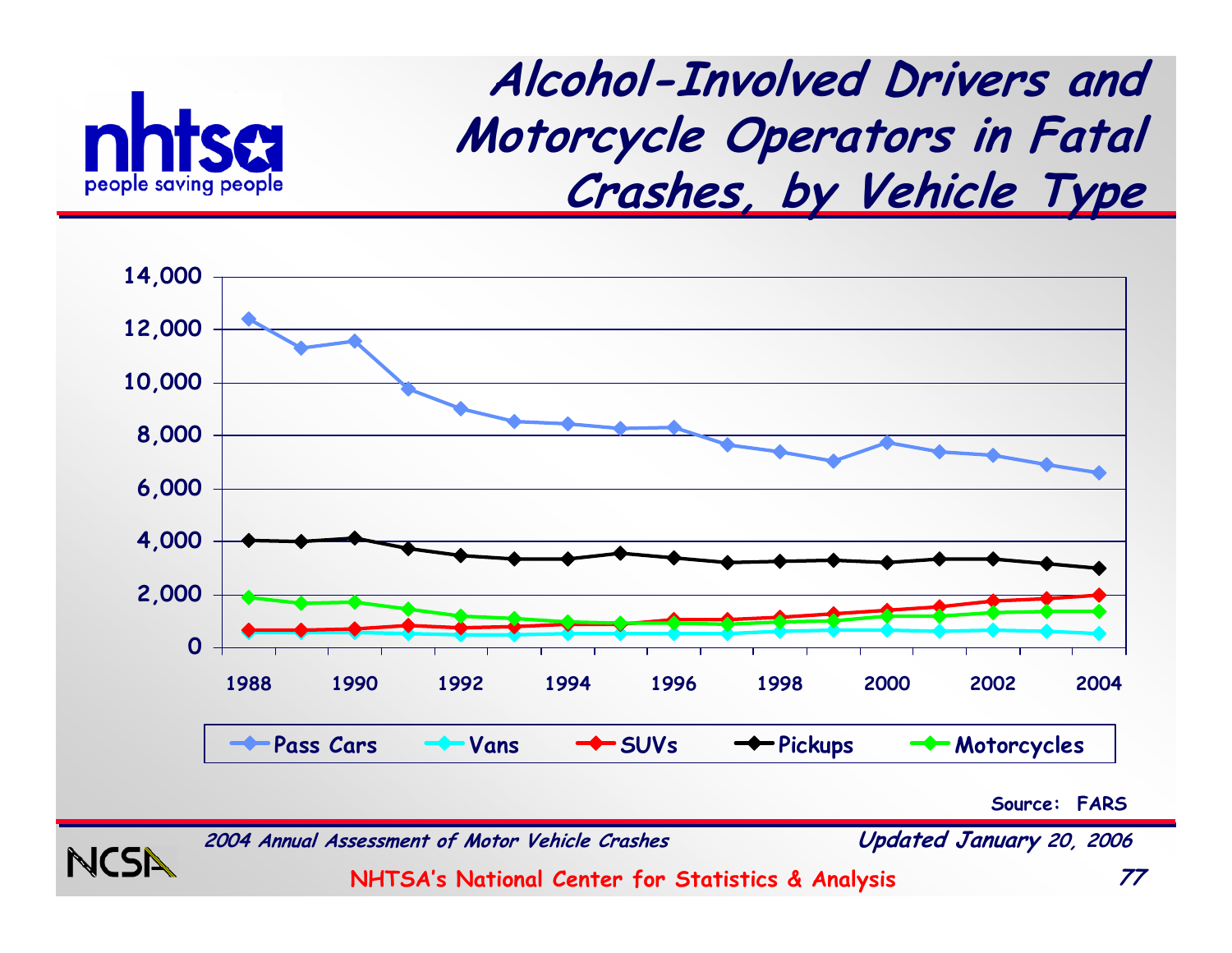



- ¾ **The Median BAC Value for Alcohol-Involved Drivers and Motorcycle Operators continued to be .16 BAC g/dl**
- ¾ **Which means more than half of all alcohol-involved drivers and motorcycle operators had BACs higher than twice the legal limit in most states**



**2004 Annual Assessment of Motor Vehicle Crashes Updated January 20, 2006**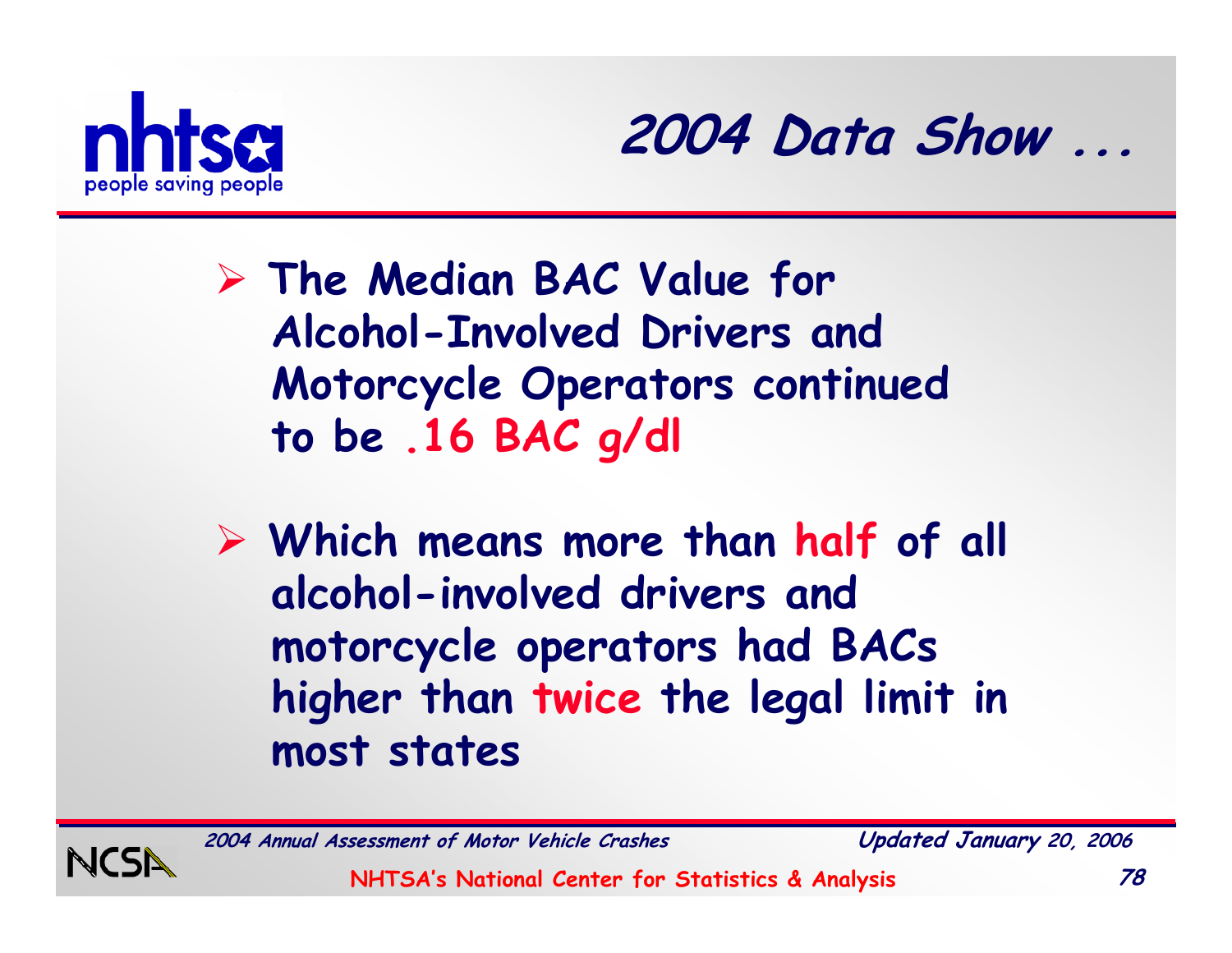

**2004 Annual Assessment of Motor Vehicle Crashes Updated January 20, 2006**

NCSN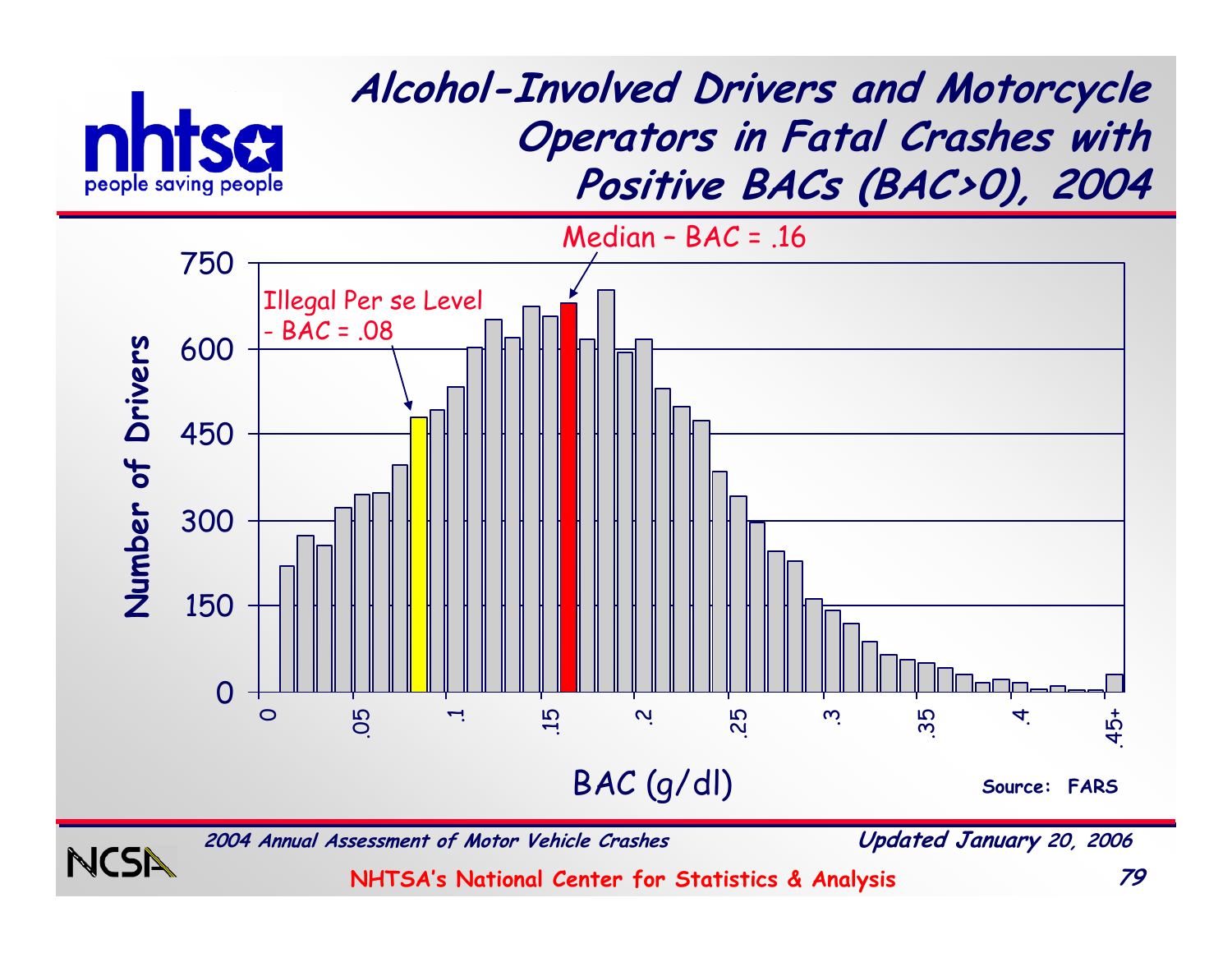

**Alcohol-Involved Drivers and Motorcycle Operators in Fatal Crashes with Positive BACs (BAC>0), by Cumulative BAC Level, 2004**

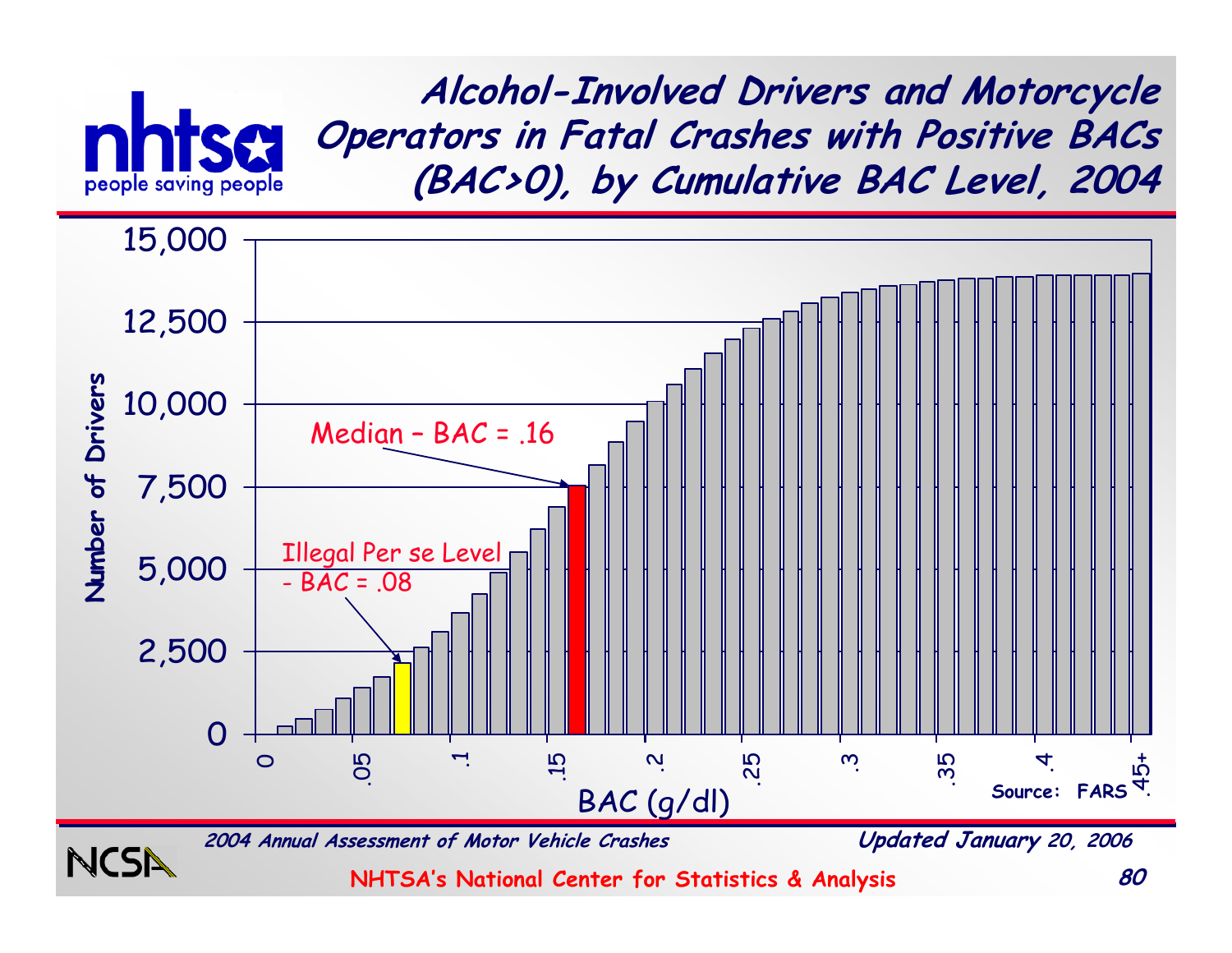



## **The Number of Persons Killed in crashes involving at least one Driver or Motorcycle Operator with a BAC at or above the legal limit of .08 g/dl declined by 1.7%**

**2004 Annual Assessment of Motor Vehicle Crashes Updated January 20, 2006**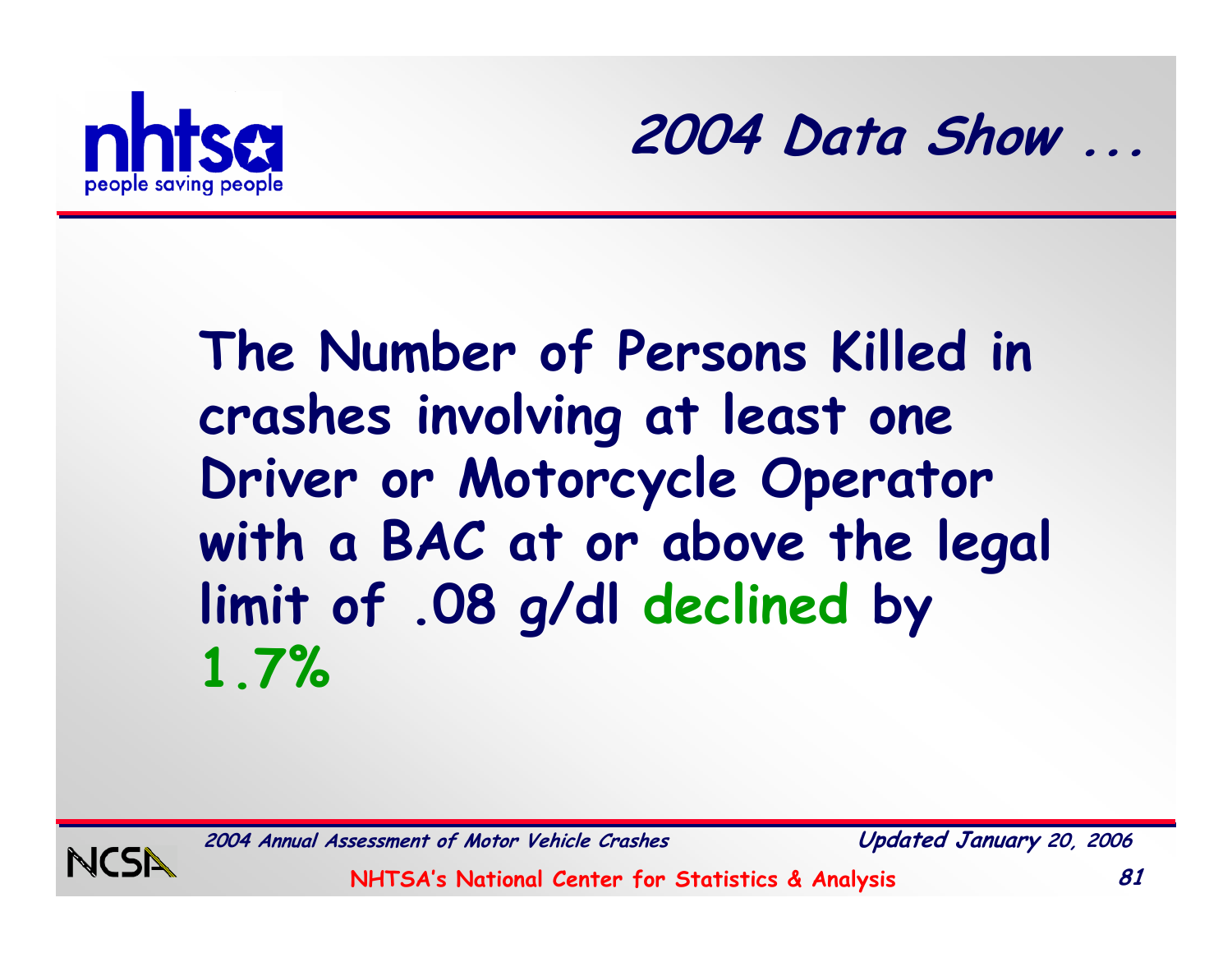

# **Alcohol-Related Fatalities by Role of Person with Alcohol**

| Role of Person with                          | $BAC = .01 +$ |        |         | $BAC = .08 +$ |        |         |
|----------------------------------------------|---------------|--------|---------|---------------|--------|---------|
| <b>Alcohol</b>                               | 2003          | 2004   | %Change | 2003          | 2004   | %Change |
| <b>Driver Only</b>                           | 13,519        | 13,178 | $-2.5%$ | 11,604        | 11,406 | $-1.7%$ |
| Motorcycle Operator Only                     | 1,309         | 1,327  | $+1.4%$ | 1,075         | 1,101  | $+2.4%$ |
| Driver+Motorcycle Operator                   | 99            | 80     | $-19%$  | 52            | 42     | $-19%$  |
| Driver/Motorcycle Operator<br>+ Non Occupant | 498           | 460    | $-7.6%$ | 366           | 324    | $-11%$  |
| Subtotal                                     | 15,423        | 15,045 | $-2.5%$ | 13,096        | 12,874 | $-1.7%$ |
| Non Occupants Only                           | 1,644         | 1,614  | $-1.8%$ | 1,548         | 1,502  | $-2.9%$ |
| Other                                        | 38            | 35     | $-7.9%$ | 35            | 33     | $-5.7%$ |
| Total                                        | 17,105        | 16,694 | $-2.4%$ | 14,678        | 14,409 | $-1.8%$ |

Counts may not add up due to independent rounding. **Source: FARS** Percents are based on unrounded estimates



**2004 Annual Assessment of Motor Vehicle Crashes Updated January 20, 2006**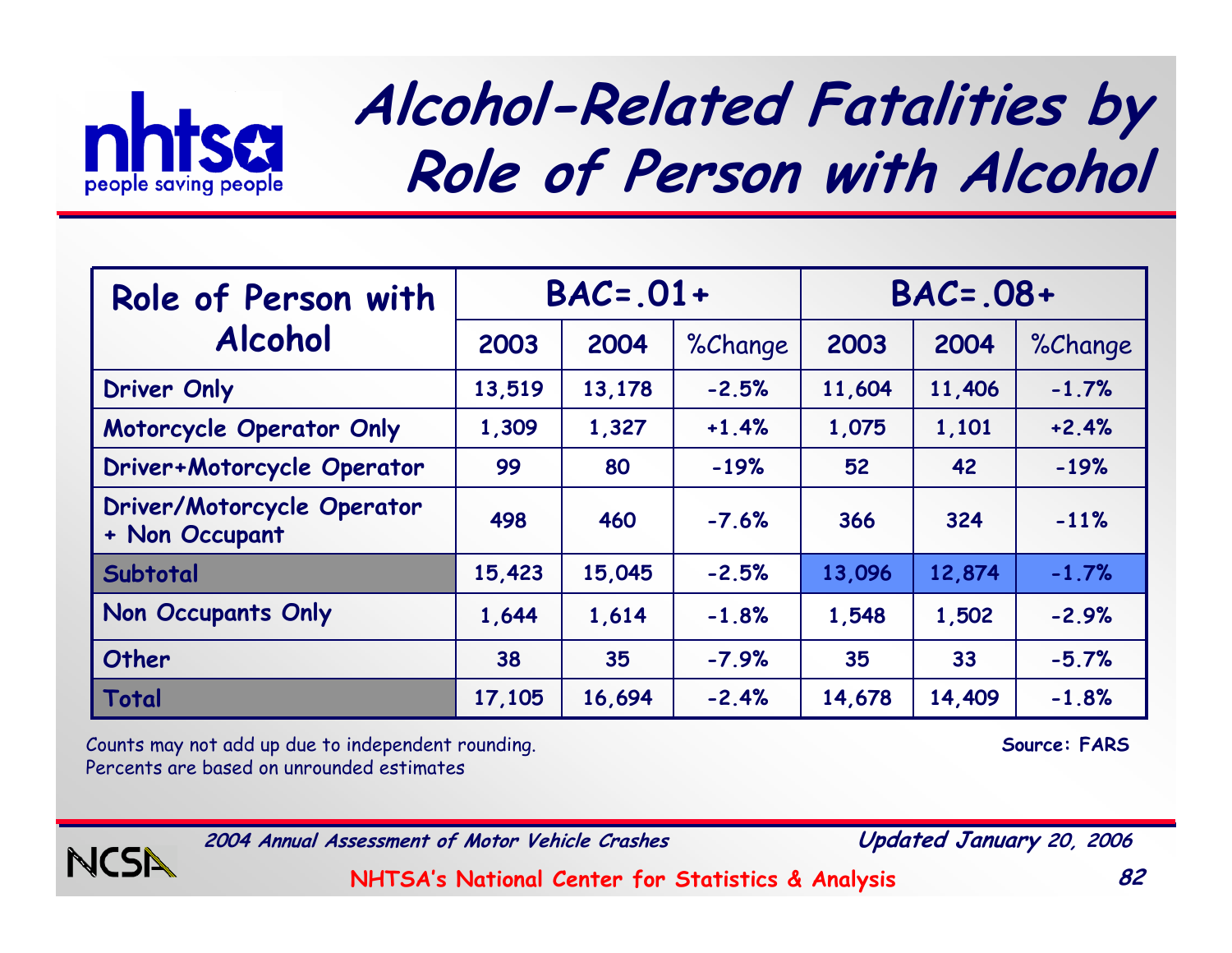

**2004 Data Show ...**

¾ **In 2004, about 1,189 fatalities occurred in crashes involving alcohol-involved driver(s) and motorcycle operators who had at least one previous DWI conviction**

**--- Accounting for 7% of all alcohol-related fatalities and remained unchanged from 2003**

**2004 Annual Assessment of Motor Vehicle Crashes Updated January 20, 2006**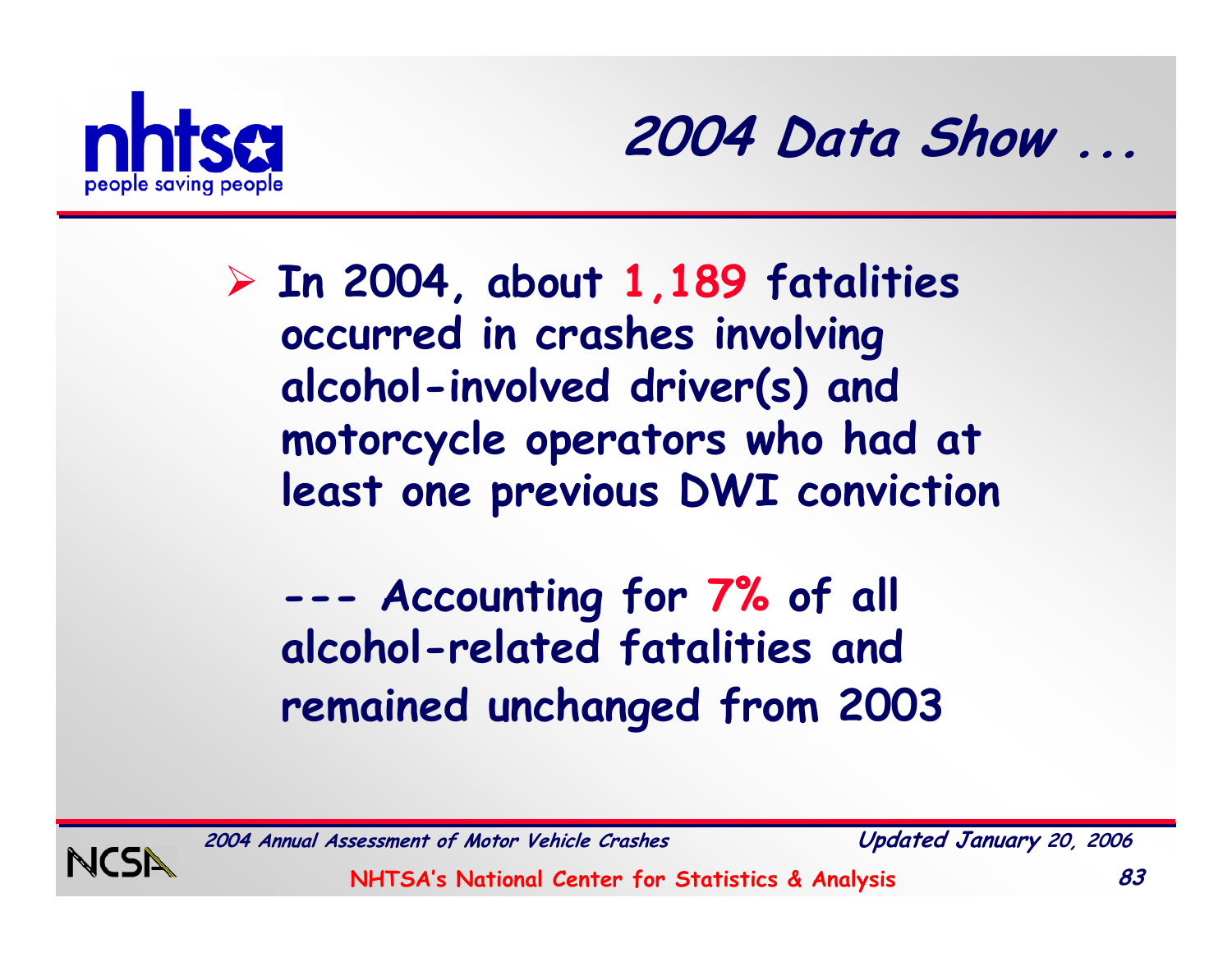

NCSI

**Alcohol-Involved Drivers and Motorcycle Operators in Fatal Crashes with Previous Alcohol Convictions**

|                                                                                                                      | Year  |                        |
|----------------------------------------------------------------------------------------------------------------------|-------|------------------------|
|                                                                                                                      | 2003  | 2004                   |
| Drivers* who were Alcohol-Involved and<br>had previous (within 3 years) Alcohol<br>Conviction(s)                     | 1,111 | 1,039                  |
| Percent of All Alcohol-Involved Drivers*                                                                             | 8%    | 7%                     |
| Number of Fatalities in Crashes in which<br>Drivers* were Alcohol-Involved and had<br>previous Alcohol Conviction(s) | 1,247 | 1,189                  |
| Percent of Alcohol-Related Fatalities                                                                                | 7%    | 7%                     |
| * Includes Motorcycle Operators                                                                                      |       | Source:<br><b>FARS</b> |

**2004 Annual Assessment of Motor Vehicle Crashes Updated January 20, 2006**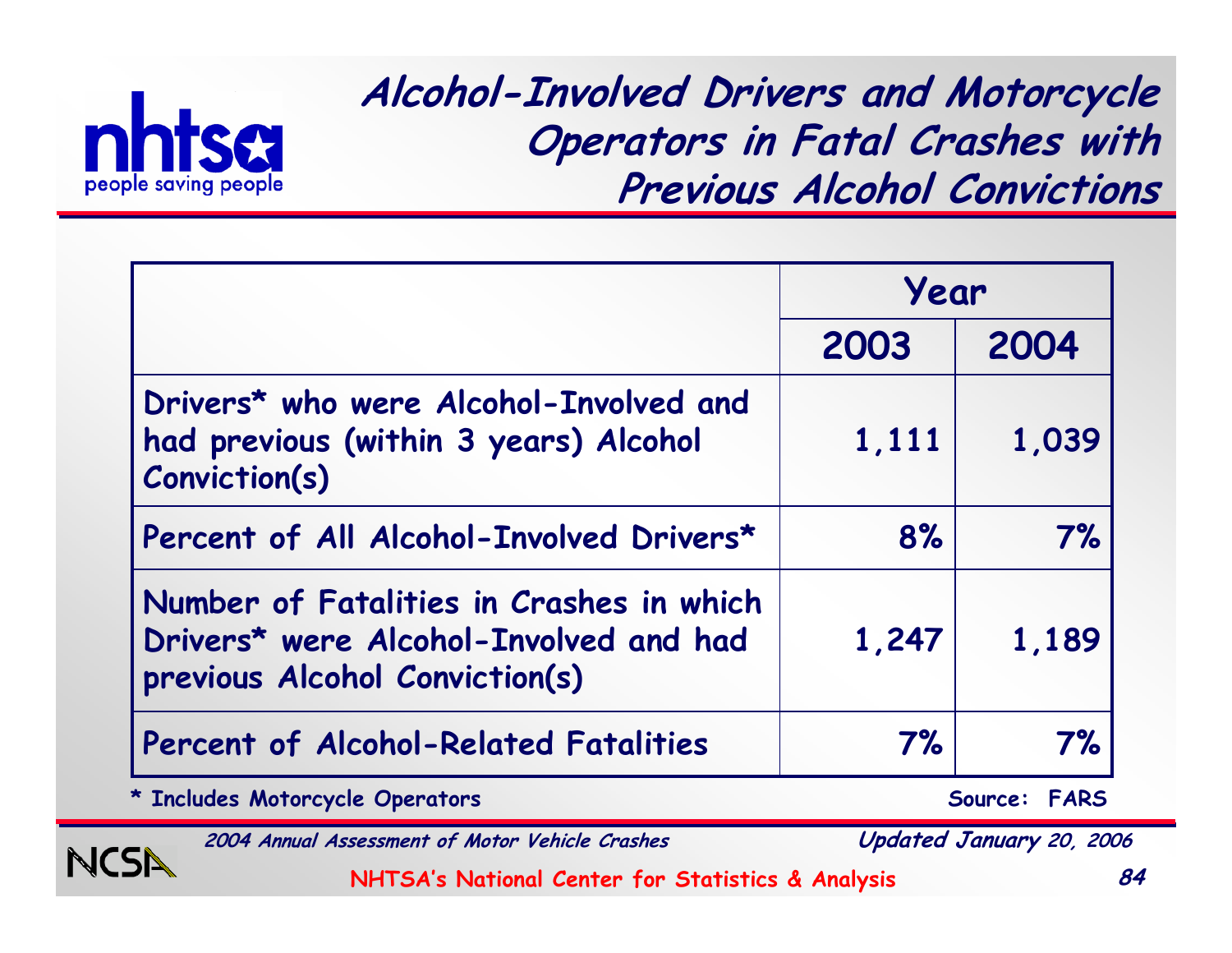

**Agency Priority Safety Belts**

# **The Percentage of Unrestrained Passenger Vehicle Occupants Killed in Crashes Declined again Which May Reflect the Increasing Use of Safety Belts**



**2004 Annual Assessment of Motor Vehicle Crashes Updated January 20, 2006**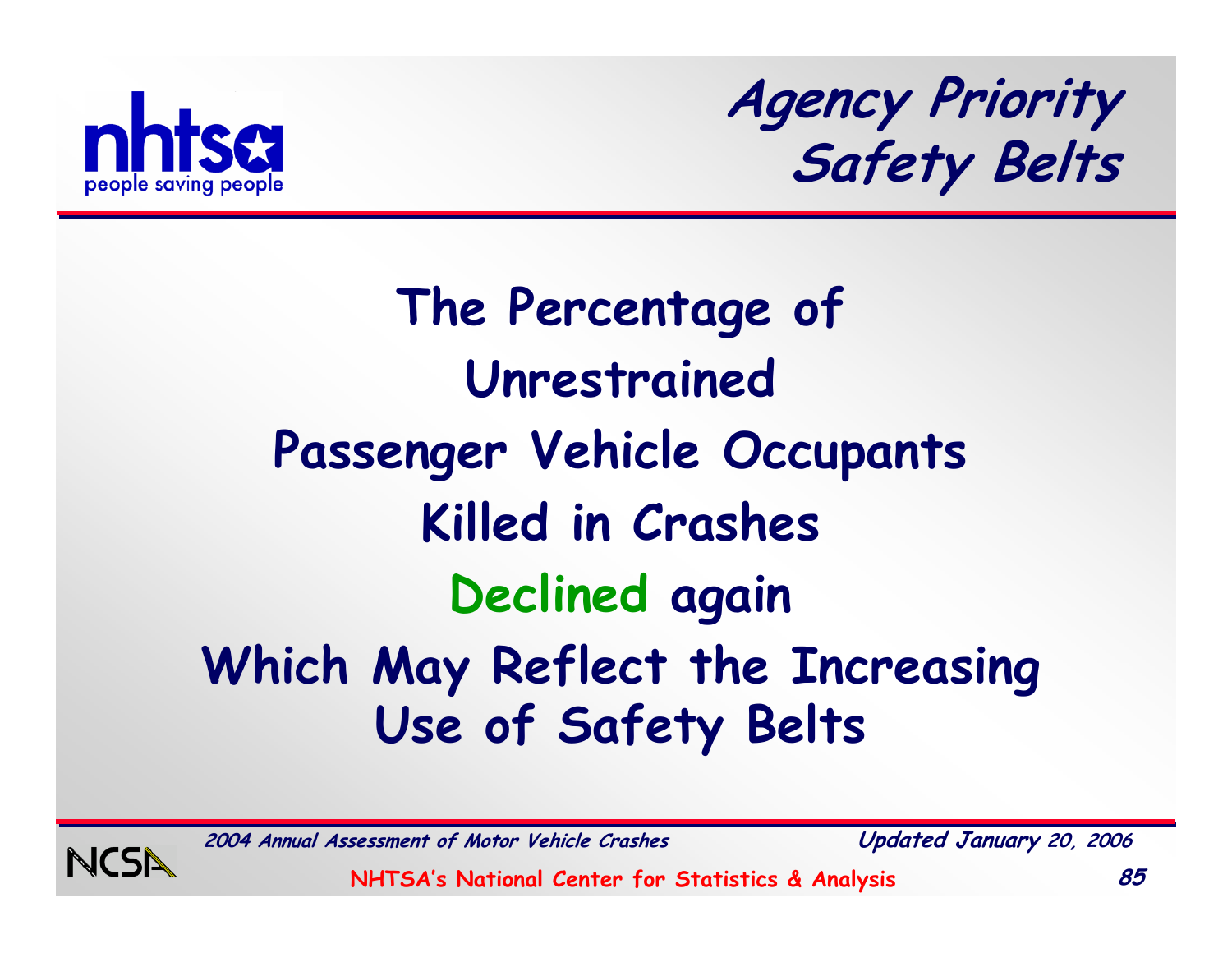

### **Passenger Vehicle Occupant Fatalities (All Ages), by Restraint Use\***

| <b>Restraint Use</b>      | Year   |                     |                   |     |  |
|---------------------------|--------|---------------------|-------------------|-----|--|
|                           | 2003   |                     | 2004              |     |  |
| <b>Occupants Killed</b>   | 32,271 |                     | 31,693            |     |  |
| Restraint Used**          |        | $14.075$ 44% 14,118 |                   | 45% |  |
| <b>Restraint Not Used</b> |        |                     | 18,196 56% 17,575 | 55% |  |

\*Occupant Fatalities whose restraint use was unknown were distributed proportionally to the known use categories. Restraint use was unknown for 8% of passenger vehicle occupant fatalities in 2003 and 7% in 2004. \*\* Restraint Used = Use of any type of restraint, e.g., lap belt, lap/shoulder belt, child safety seat, etc.

**Source: FARS**



**2004 Annual Assessment of Motor Vehicle Crashes Updated January 20, 2006**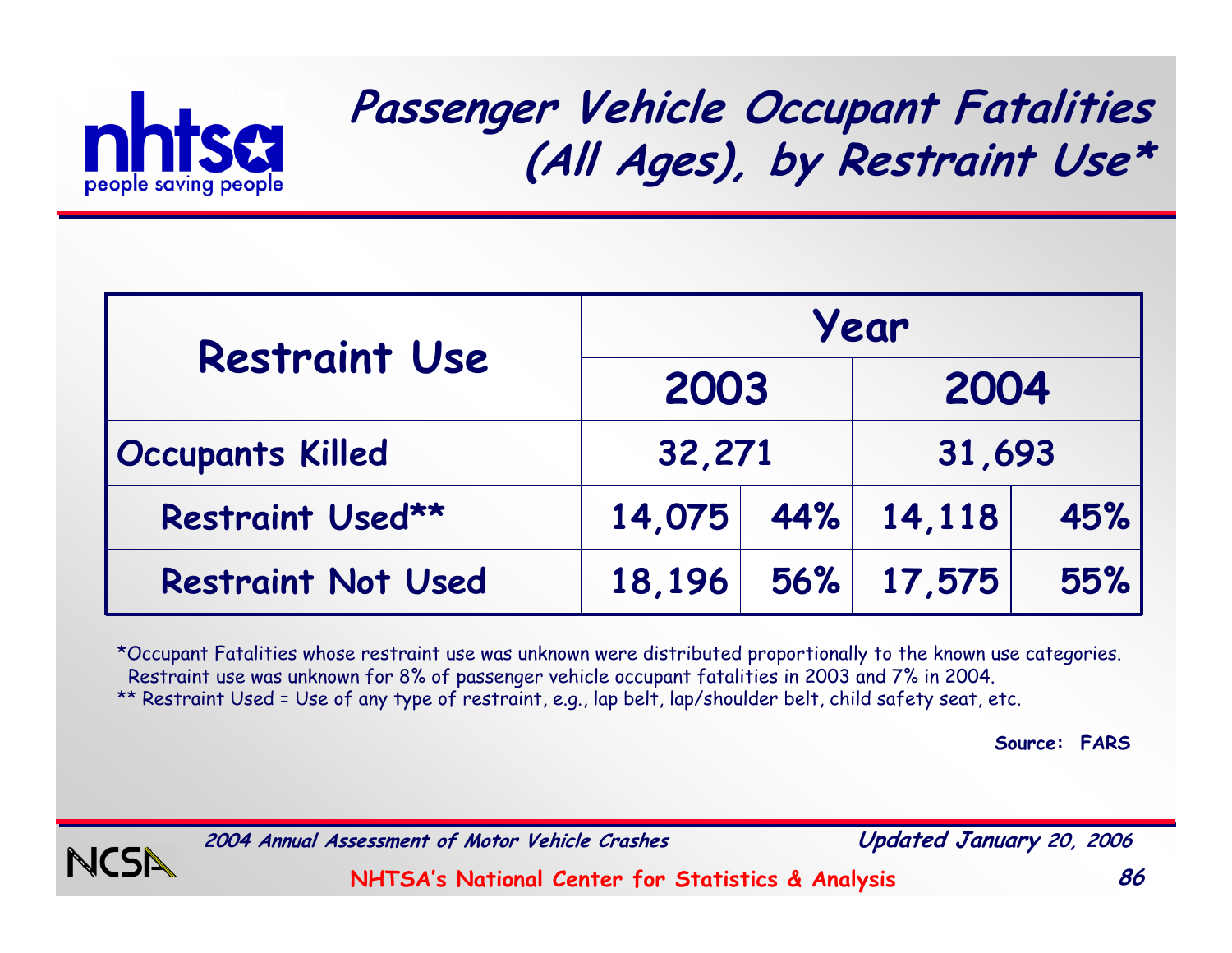

NCSI

**Percent of Total Passenger Vehicle Occupant Fatalities that were Unrestrained, by Year**



**2004 Annual Assessment of Motor Vehicle Crashes Updated January 20, 2006**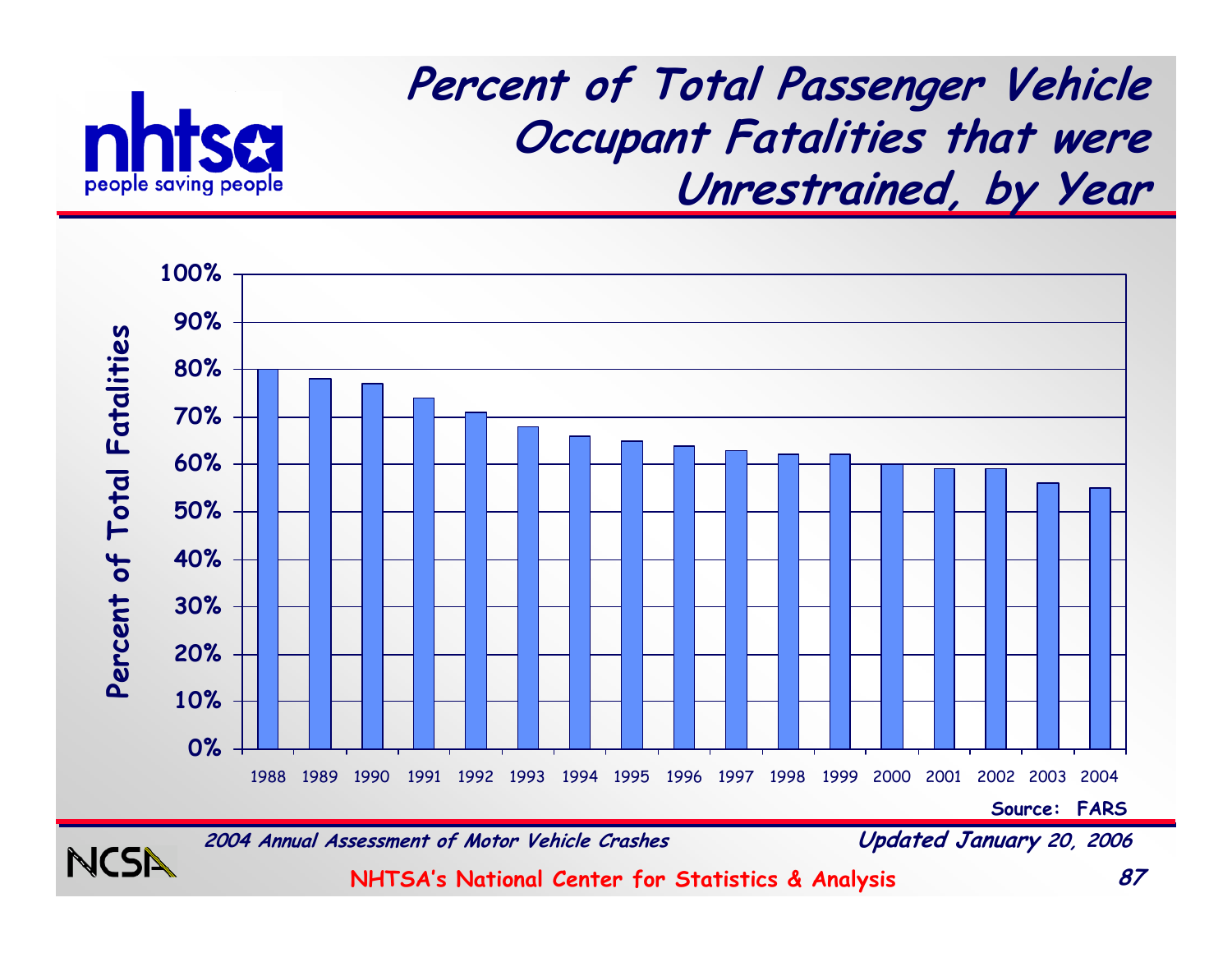



- ¾ **More than 3 of 5 (62%) of teen (ages 16-20) passenger vehicle occupants killed were unrestrained**
- ¾ **This compares to 54% for fatally injured adults 21 years of age or older who were unrestrained**



**2004 Annual Assessment of Motor Vehicle Crashes Updated January 20, 2006**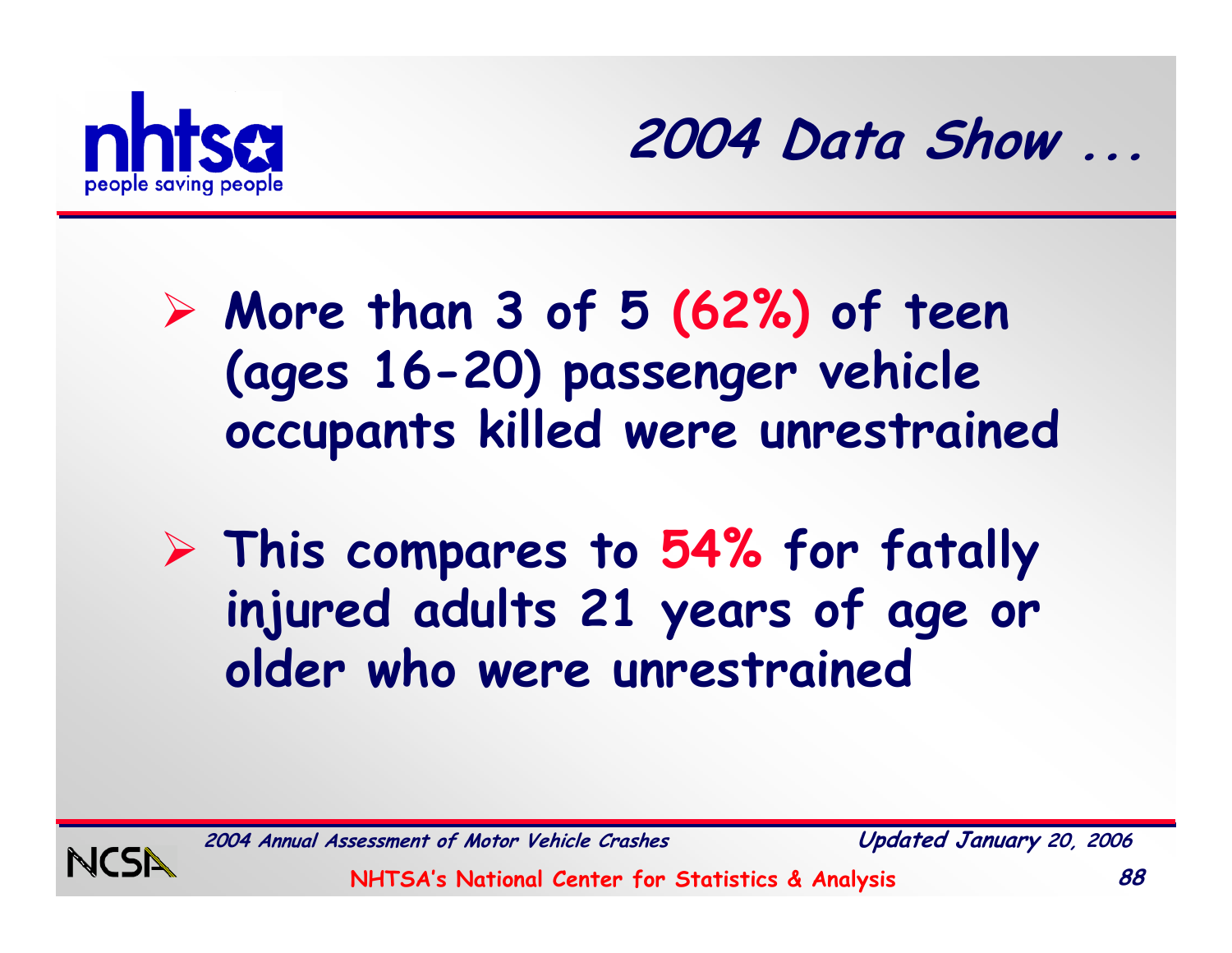

**Passenger Vehicle Occupant Fatalities Teens (16-20) and Adults (21+), by Restraint Use\***

| <b>Restraint Use</b>      | Year   |     |        |     |        |  |
|---------------------------|--------|-----|--------|-----|--------|--|
|                           | 2003   |     | 2004   |     |        |  |
| Ages 16-20                | 5,288  |     | 5,135  |     |        |  |
| Restraint Used**          | 1,962  | 37% | 1,961  | 38% |        |  |
| <b>Restraint Not Used</b> | 3,326  | 63% | 3,174  | 62% |        |  |
| Ages 21 and older         | 25,132 |     |        |     | 24,625 |  |
| Restraint Used**          | 11,294 | 45% | 11,266 | 46% |        |  |
| <b>Restraint Not Used</b> | 13,838 | 55% | 13,359 | 54% |        |  |

\*Occupant Fatalities whose restraint use was unknown were distributed proportionally to the known use categories. Note: Totals may not add due to rounding.

\*\*Restraint Used = Use of any type of restraint, e.g., lap belt, lap/shoulder belt, child safety seat, etc.

**Source: FARS**



**2004 Annual Assessment of Motor Vehicle Crashes Updated January 20, 2006**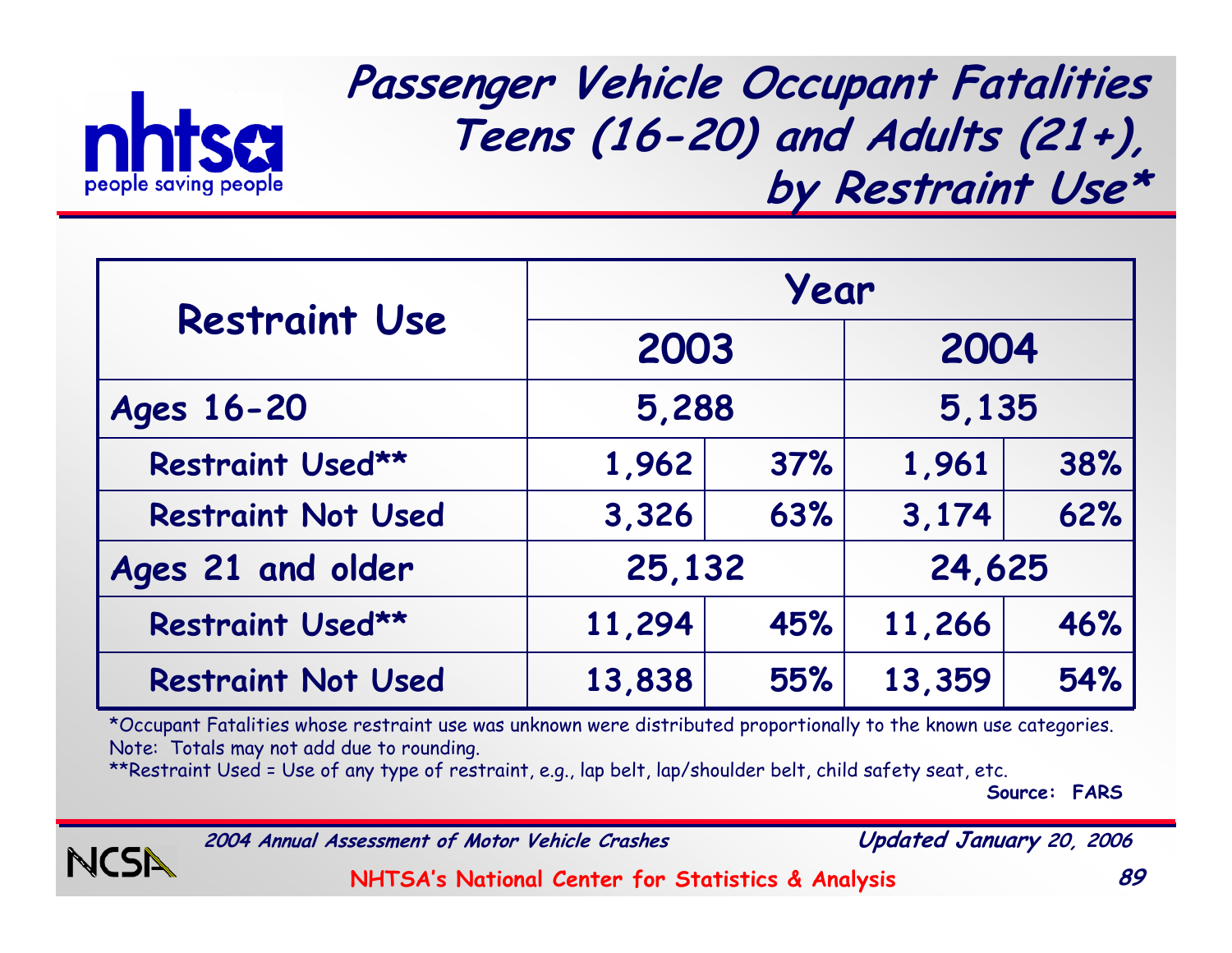



# **The Number of Unrestrained Passenger Vehicle Occupants Killed in Alcohol-Related Crashes Declined**



**2004 Annual Assessment of Motor Vehicle Crashes Updated January 20, 2006**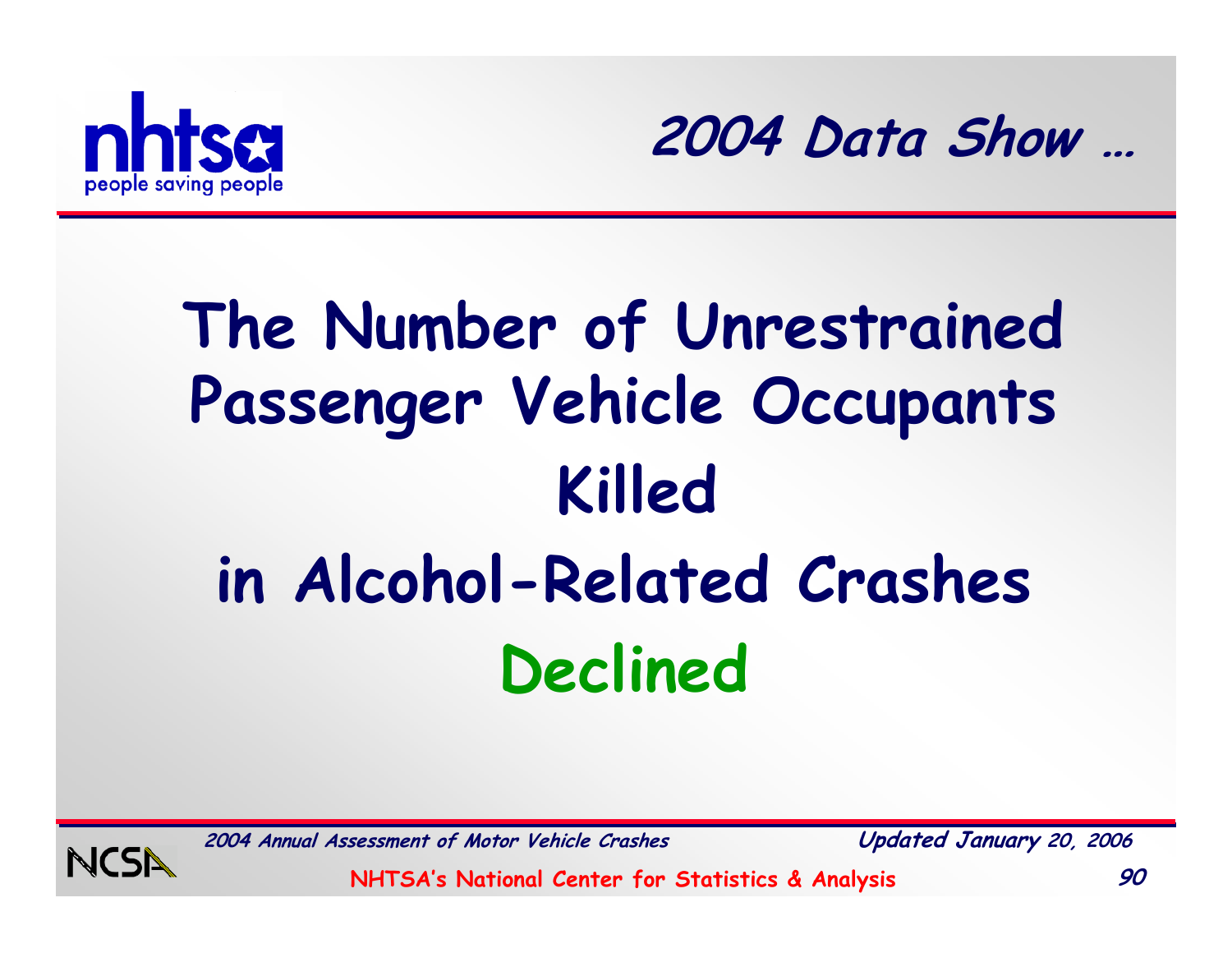

**Passenger Vehicle Occupant Fatalities in Alcohol-Related Crashes, by Restraint Use\***

| <b>Restraint Use</b>      | Year   |     |        |     |  |
|---------------------------|--------|-----|--------|-----|--|
|                           | 2003   |     | 2004   |     |  |
| Total                     | 12,669 |     | 12,319 |     |  |
| Restraint Used**          | 3,805  | 30% | 3,870  | 31% |  |
| <b>Restraint Not Used</b> | 8,864  | 70% | 8,449  | 69% |  |

\*Occupant Fatalities whose restraint use was unknown were distributed proportionally to the known use categories. \*\* Restraint Used = Use of any type of restraint, e.g., lap belt, lap/shoulder belt, child safety seat, etc.

**Source: FARS**



**2004 Annual Assessment of Motor Vehicle Crashes Updated January 20, 2006**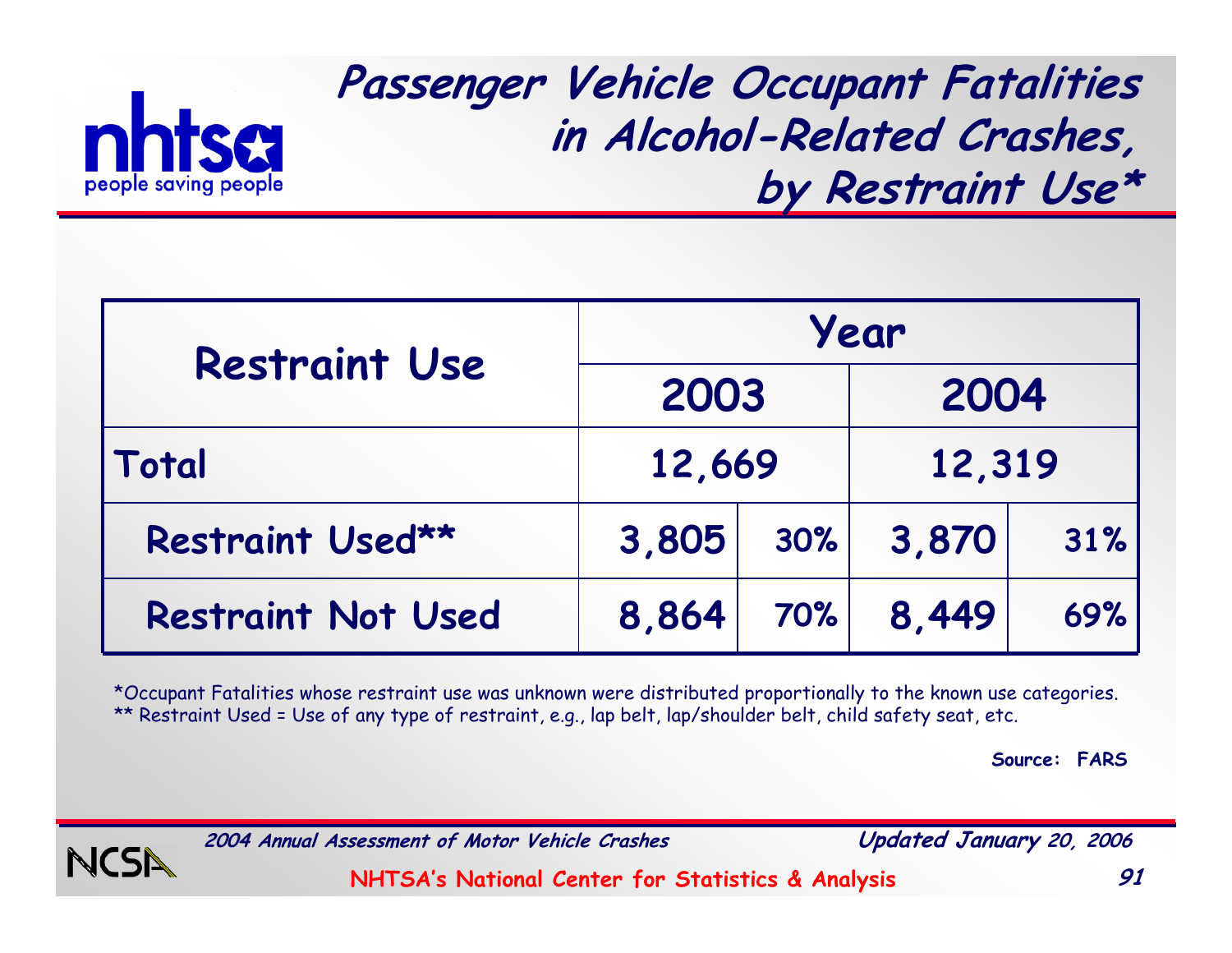

**Agency Priority Rollovers**

- ¾ **The Total Number of Passenger Vehicle Occupants Killed in Rollover Crashes Increased slightly while the number injured declined slightly**
- ¾ **SUVs accounted for most of the increases in fatalities with a 9.7% increase. SUV Registrations increased by 11% from 2003**

**2004 Annual Assessment of Motor Vehicle Crashes Updated January 20, 2006**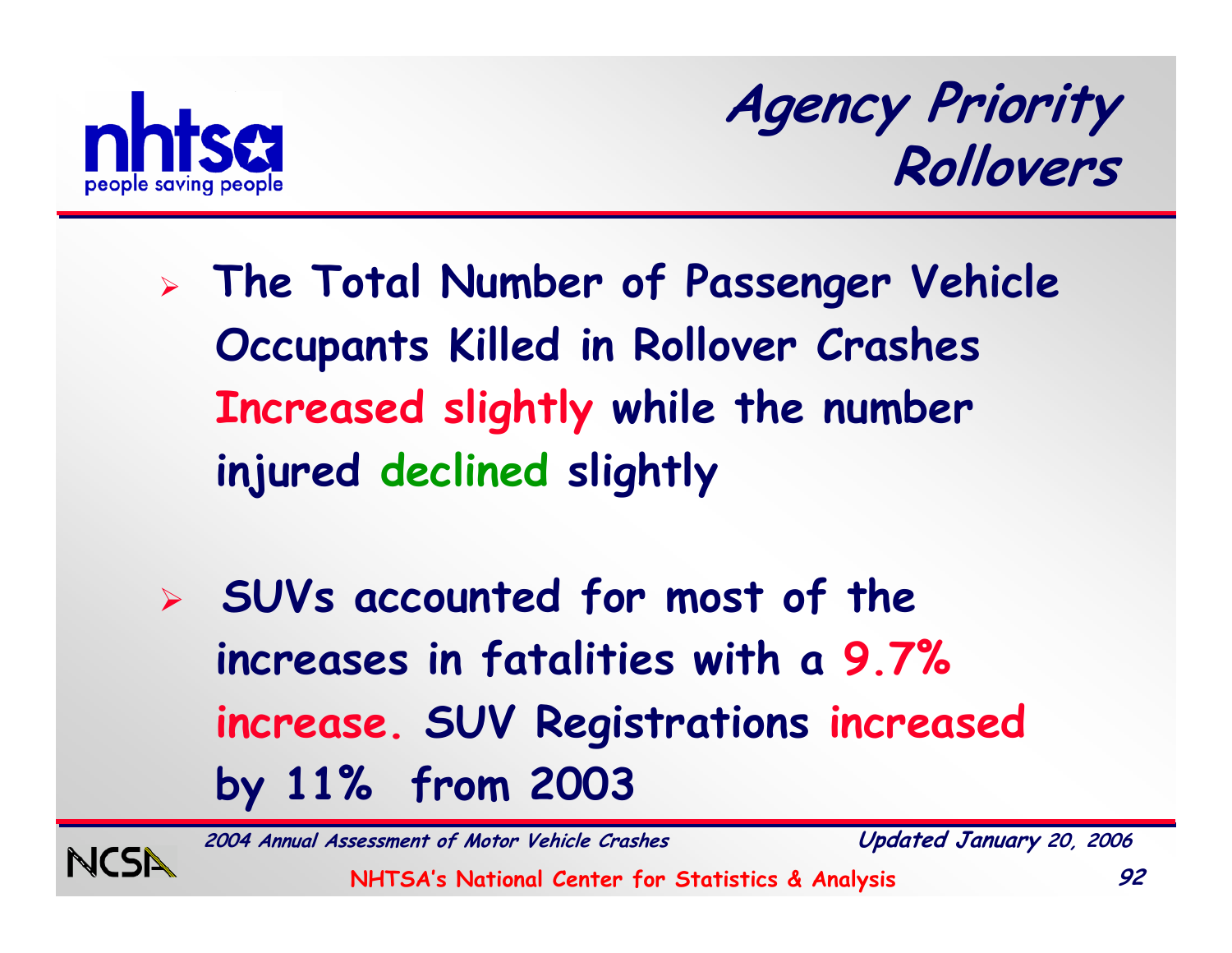

NC

**Passenger Vehicle Occupants Killed and Injured in Rollover Crashes, by Type of Vehicle**

|                      | Year    |         |          |
|----------------------|---------|---------|----------|
| Type of Vehicle      | 2003    | 2004    | % Change |
| Occupants Killed*    | 10,442  | 10,553  | $+1.1%$  |
| Passenger Cars       | 4,464   | 4,334   | $-2.9%$  |
| Vans                 | 728     | 692     | $-4.9%$  |
| <b>SUVs</b>          | 2,661   | 2,920   | $+9.7%$  |
| <b>Pickup Trucks</b> | 2,580   | 2,591   | $+0.4%$  |
| Occupants Injured*   | 229,000 | 226,000 | $-1.3%$  |
| Passenger Cars       | 99,000  | 92,000  | $-7.1%$  |
| Vans                 | 17,000  | 19,000  | $+12%$   |
| <b>SUVs</b>          | 67,000  | 68,000  | $+1.5%$  |
| <b>Pickup Trucks</b> | 44,000  | 45,000  | $+2.3%$  |

Note: Totals for injured may not add due to rounding. Percentages computed after rounding.

\*Total Killed and injured includes Occupants of Other Light Trucks **Sources: FARS, NASS GES**

**2004 Annual Assessment of Motor Vehicle Crashes Updated January 20, 2006**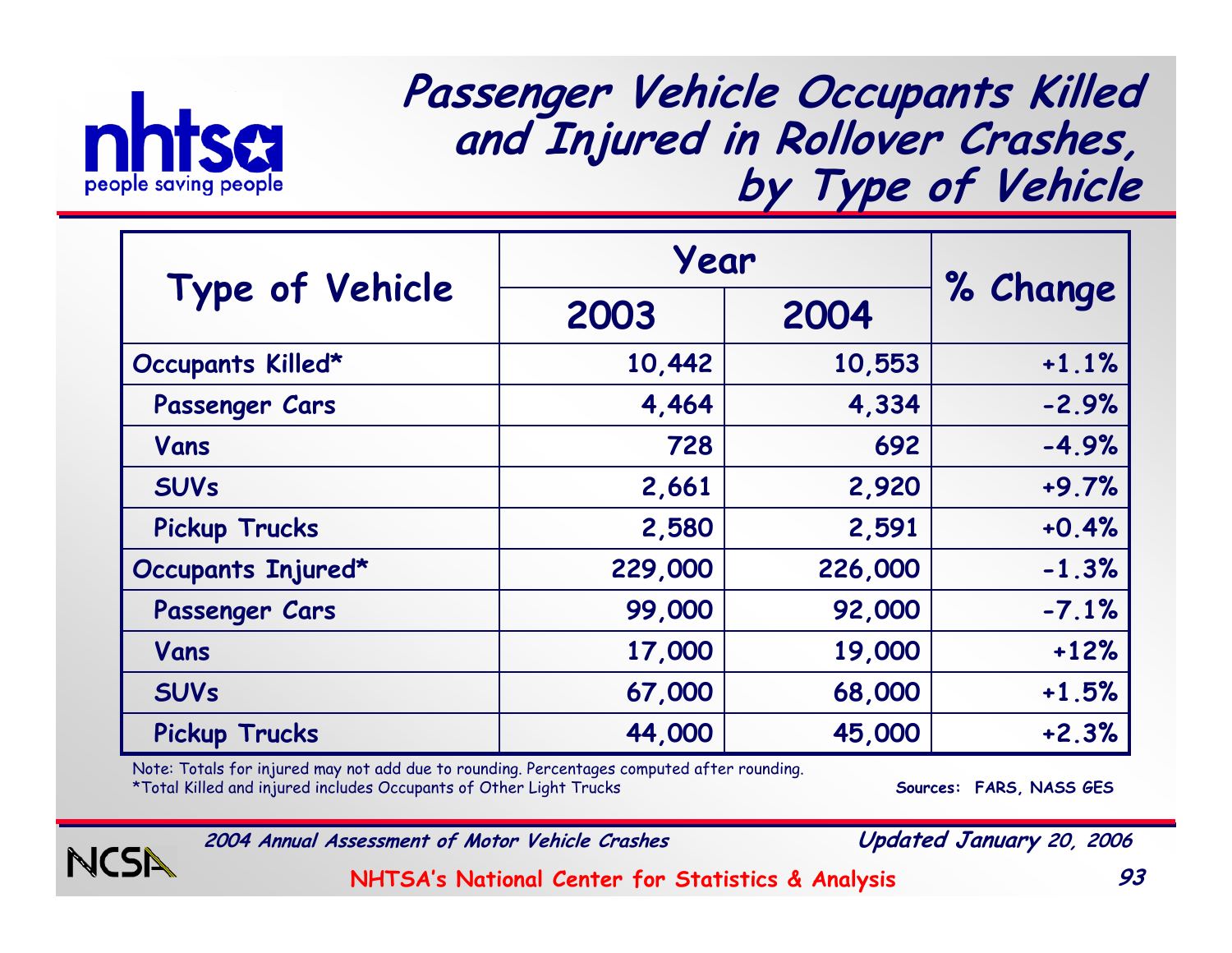

#### **Passenger Vehicle Occupants Killed in Rollover Crashes, by Type of Vehicle and Year**

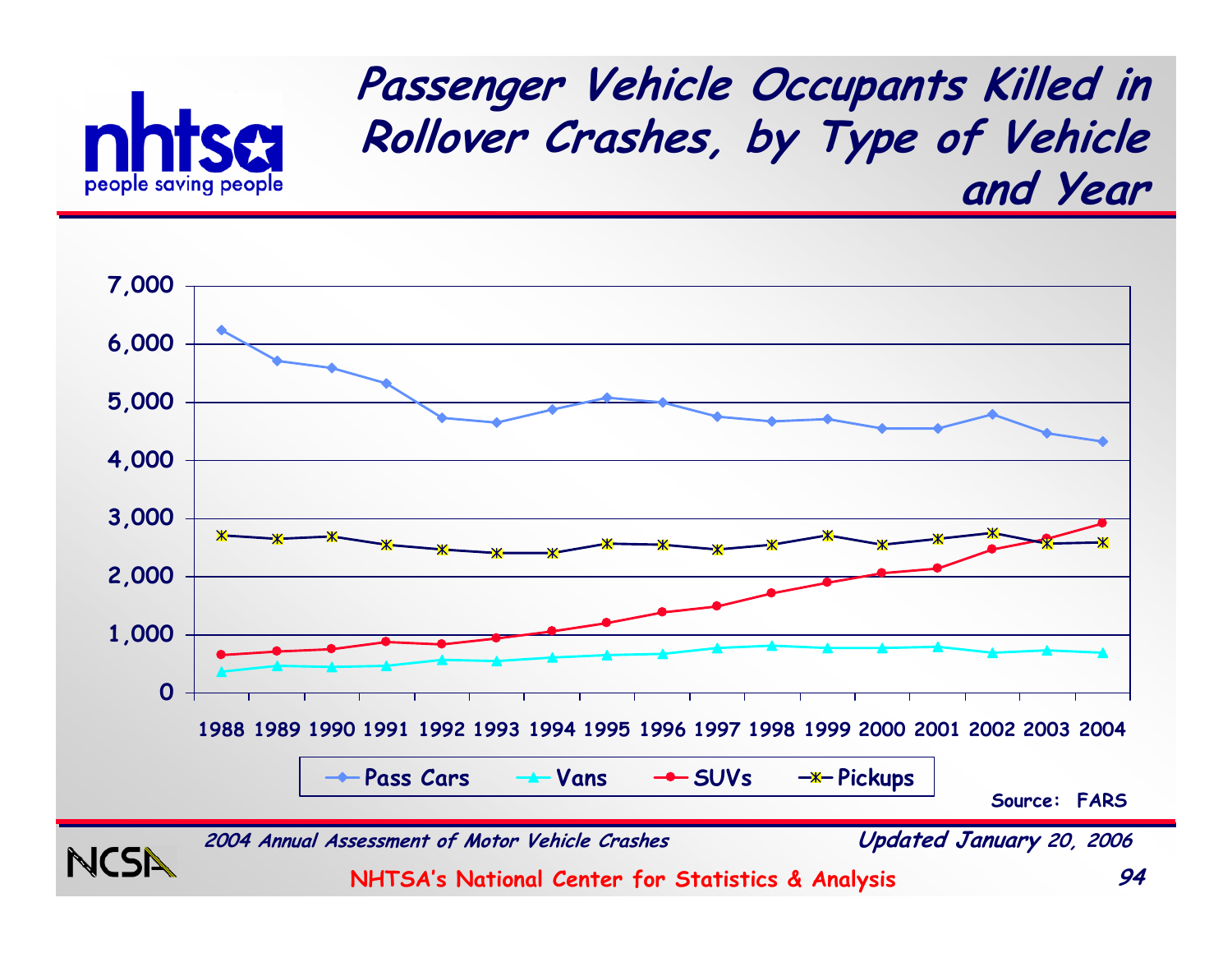



## ¾ **Passenger Vehicle Occupant Fatality Rates in Rollover Crashes per 100,000 Registered Vehicles declined**



**2004 Annual Assessment of Motor Vehicle Crashes Updated January 20, 2006**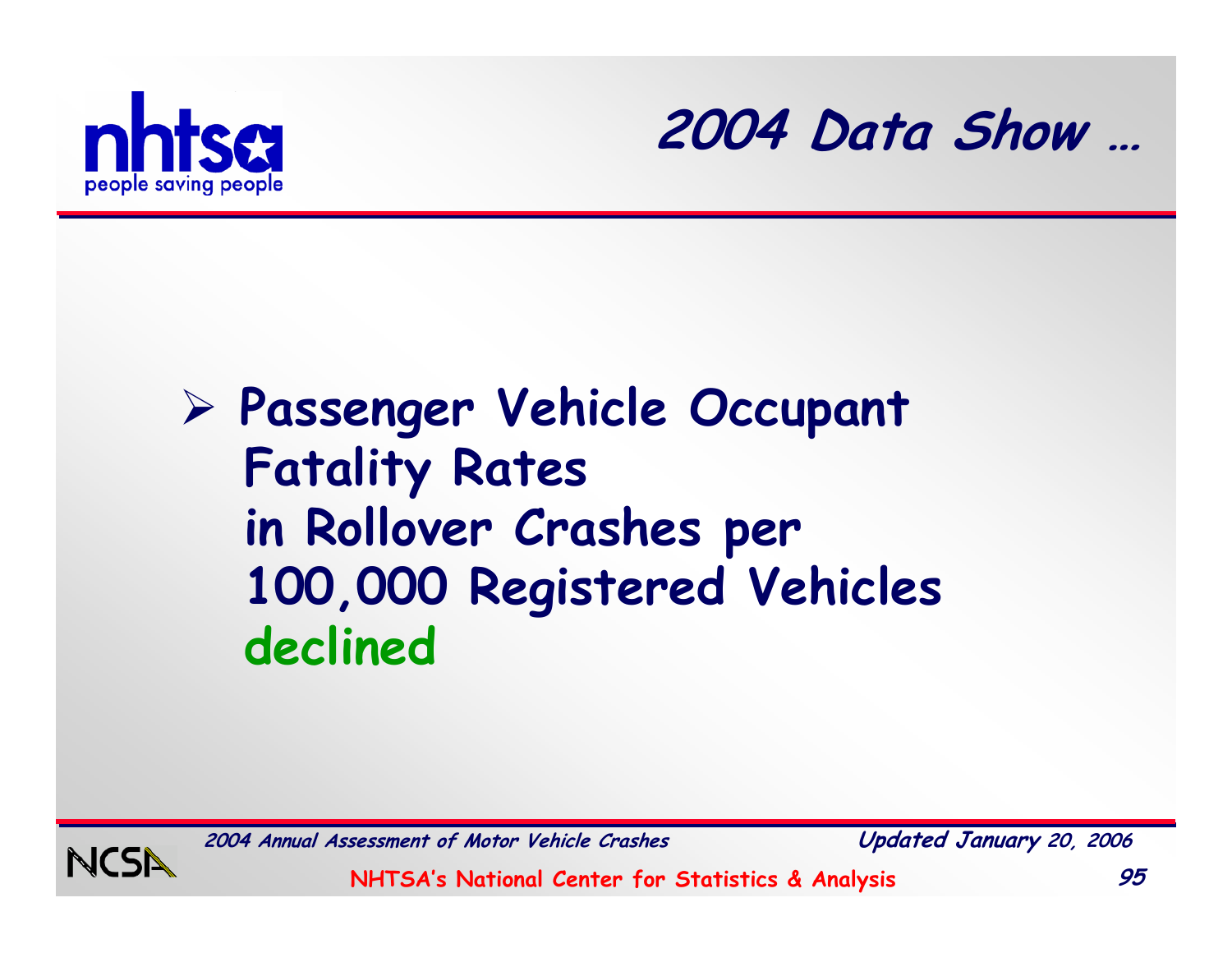

#### **Passenger Vehicle Occupant Fatality Rate\* in Rollover Crashes, by Type of Vehicle**

| Type of Vehicle              | *Rate per 100,000 Registered Vehicles |      |          |  |  |
|------------------------------|---------------------------------------|------|----------|--|--|
|                              | 2003                                  | 2004 | % Change |  |  |
| Passenger Vehicles**         | 4.82                                  | 4.73 | $-1.9%$  |  |  |
| Passenger Cars               | 3.39                                  | 3.25 | $-4.1%$  |  |  |
| <b>Light Trucks and Vans</b> | 7.02                                  | 6.91 | $-1.6%$  |  |  |
| Vans                         | 3.92                                  | 3.66 | $-6.6%$  |  |  |
| <b>SUVs</b>                  | 9.38                                  | 9.29 | $-1.0%$  |  |  |
| <b>Pickup Trucks</b>         | 6.92                                  | 6.72 | $-2.9%$  |  |  |

\*\*Includes Other Light Trucks **Sources: FARS, R.L. Polk** 

NCSI

**2004 Annual Assessment of Motor Vehicle Crashes Updated January 20, 2006**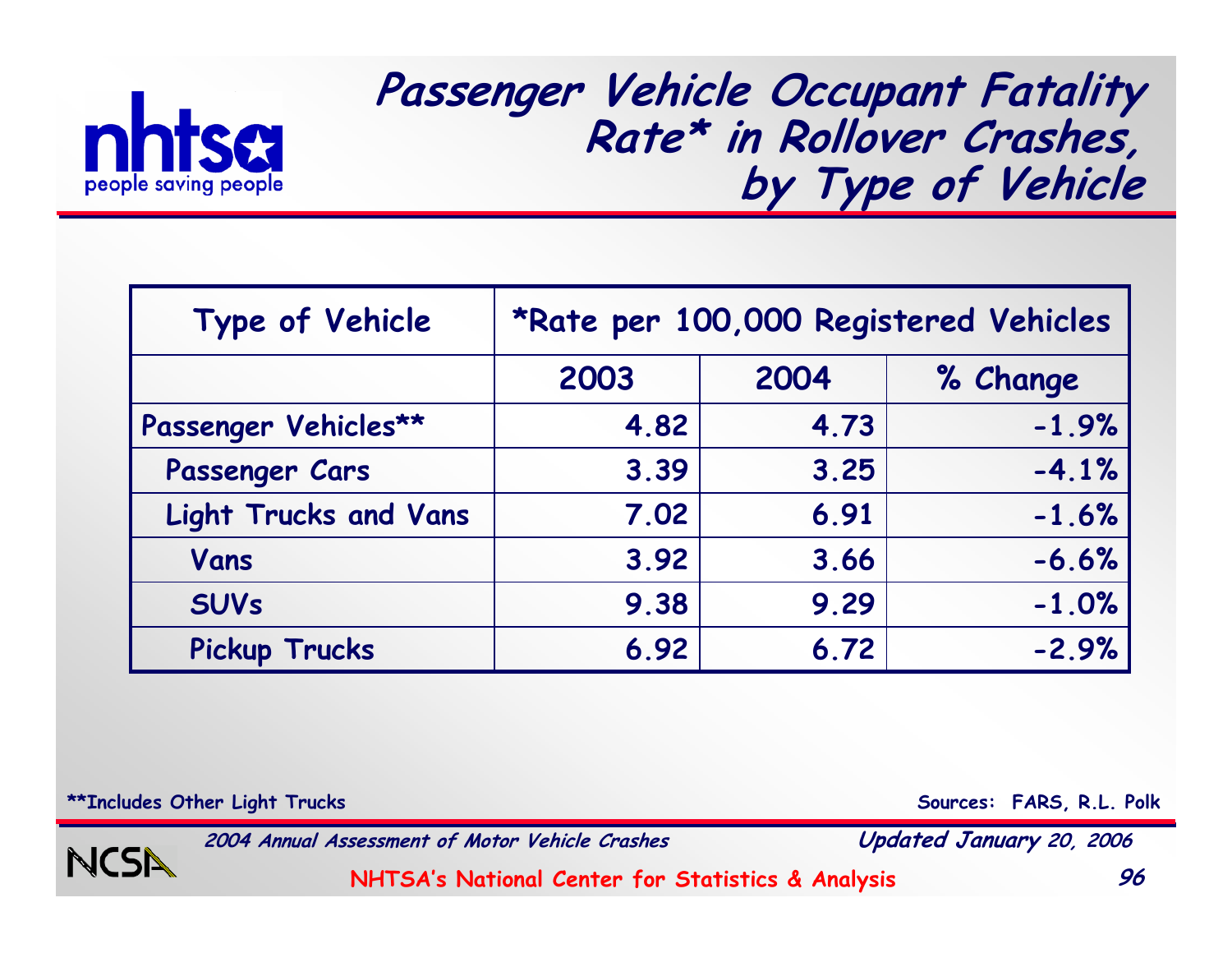

**Passenger Vehicle Occupant Fatality Rate\* in Rollover Crashes, by Type of Vehicle and Year**



**\*Rate per 100,000 Registered Vehicles**

**Sources: FARS, R.L. Polk**

**2004 Annual Assessment of Motor Vehicle Crashes Updated January 20, 2006**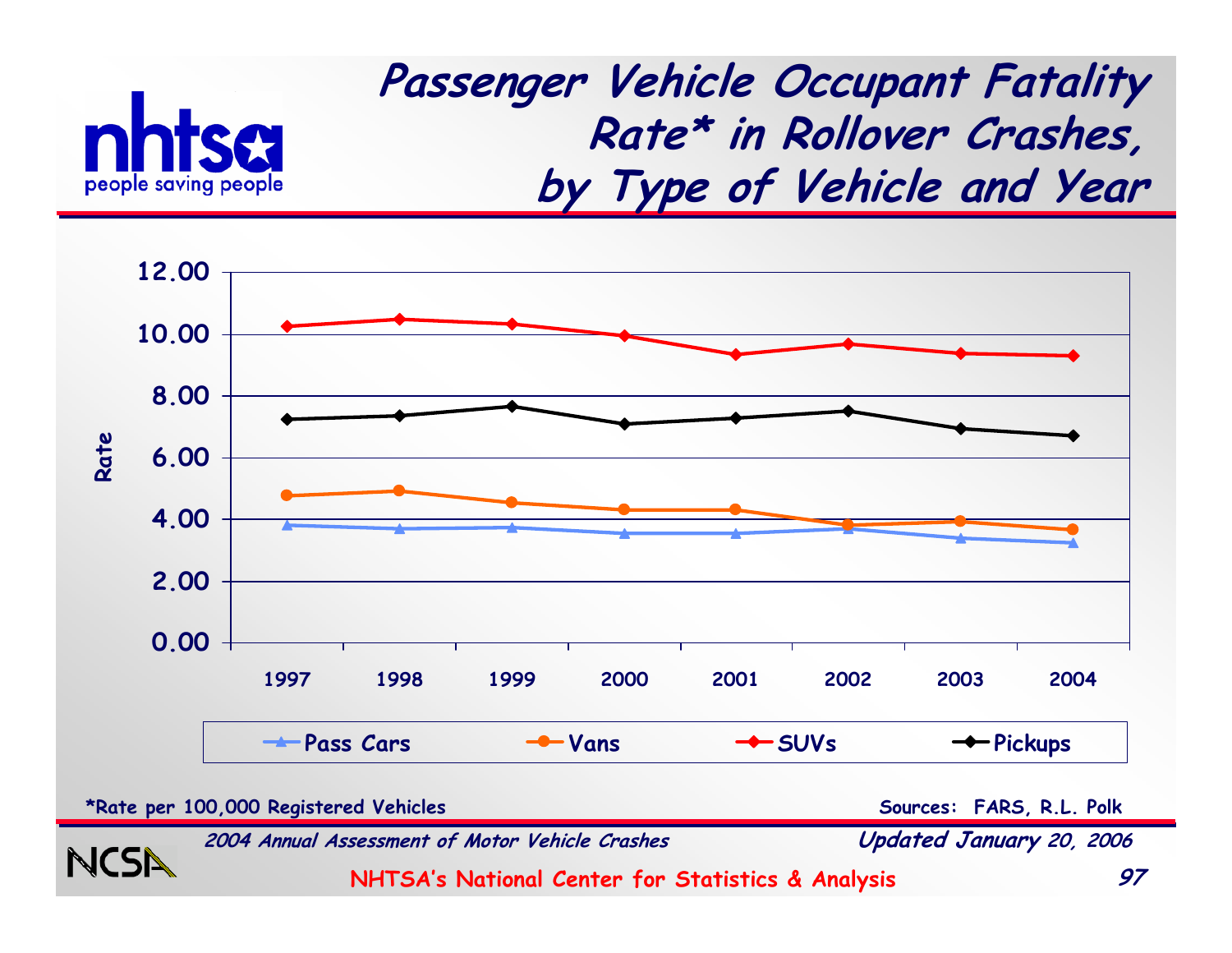



## ¾ **62% of SUV Occupant Fatalities occurred in Rollover Crashes**

¾ **The Type of Vehicle with the Next Highest Percentage (45%) was Pickup Trucks**



**2004 Annual Assessment of Motor Vehicle Crashes Updated January 20, 2006**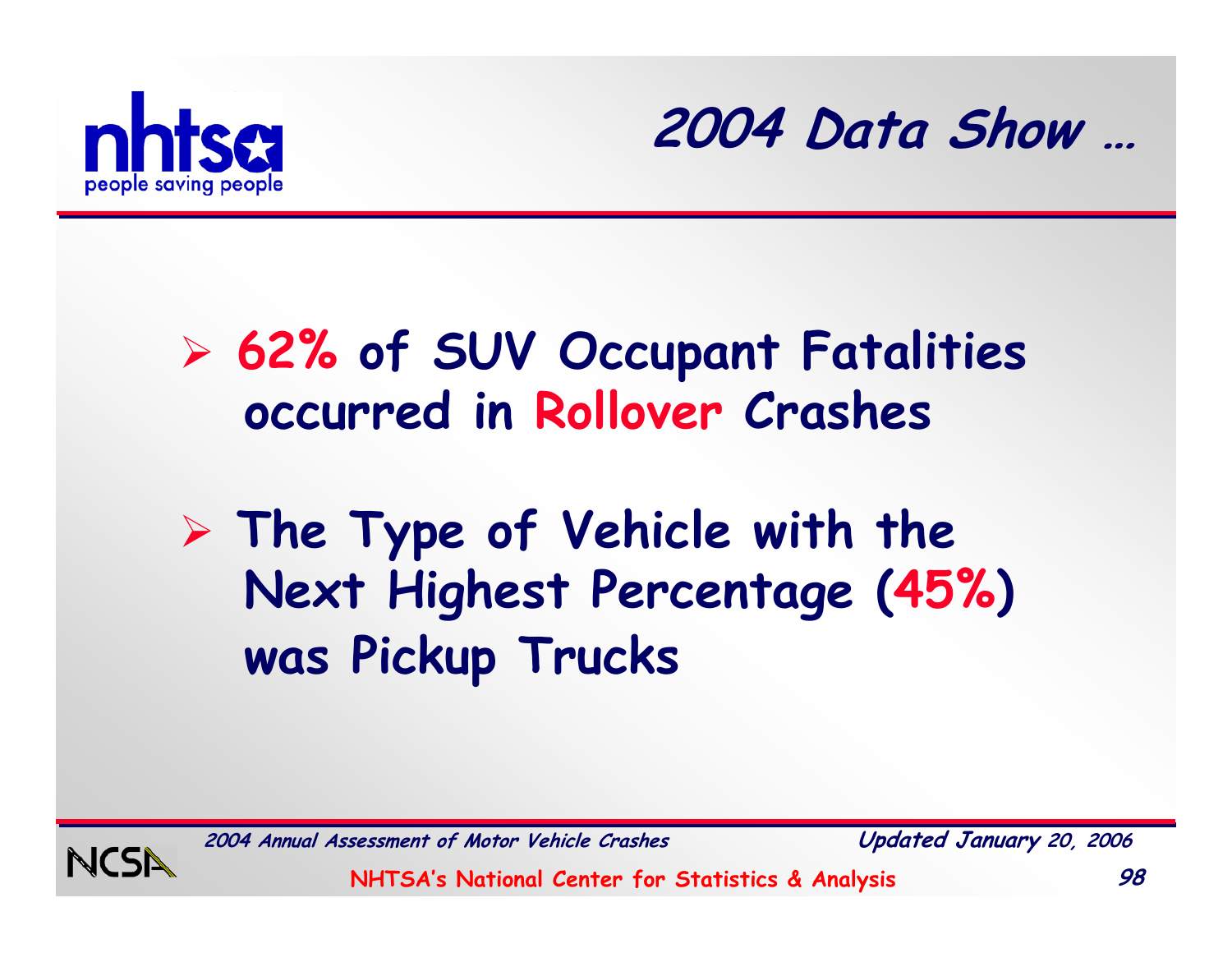

#### **Passenger Vehicle Occupants Killed and Injured, by Percent Rollover and Type of Vehicle**

|                          |           | 2003     |           | 2004      |            |            |
|--------------------------|-----------|----------|-----------|-----------|------------|------------|
| Vehicle Type             |           | Rollover |           |           | Rollover   |            |
|                          | Total     | Yes      | <b>No</b> | Total     | <b>Yes</b> | <b>No</b>  |
| <b>Occupants Killed</b>  |           |          |           |           |            |            |
| Passenger Cars           | 19,725    | 23%      | 77%       | 19,091    | 23%        | <b>77%</b> |
| Vans                     | 2,080     | 35%      | 65%       | 2,036     | 34%        | 66%        |
| <b>SUVs</b>              | 4,483     | 59%      | 41%       | 4,735     | 62%        | 38%        |
| <b>Pickup Trucks</b>     | 5,957     | 43%      | 57%       | 5,801     | 45%        | 55%        |
| <b>Occupants Injured</b> |           |          |           |           |            |            |
| Passenger Cars           | 1,756,000 | 6%       | 94%       | 1,643,000 | 6%         | 94%        |
| Vans                     | 203,000   | 9%       | 91%       | 211,000   | 9%         | 91%        |
| <b>SUVs</b>              | 338,000   | 20%      | 80%       | 364,000   | 19%        | 81%        |
| <b>Pickup Trucks</b>     | 333,000   | 13%      | 87%       | 309,000   | 15%        | 85%        |

**Sources: FARS, NASS GES**



**2004 Annual Assessment of Motor Vehicle Crashes Updated January 20, 2006**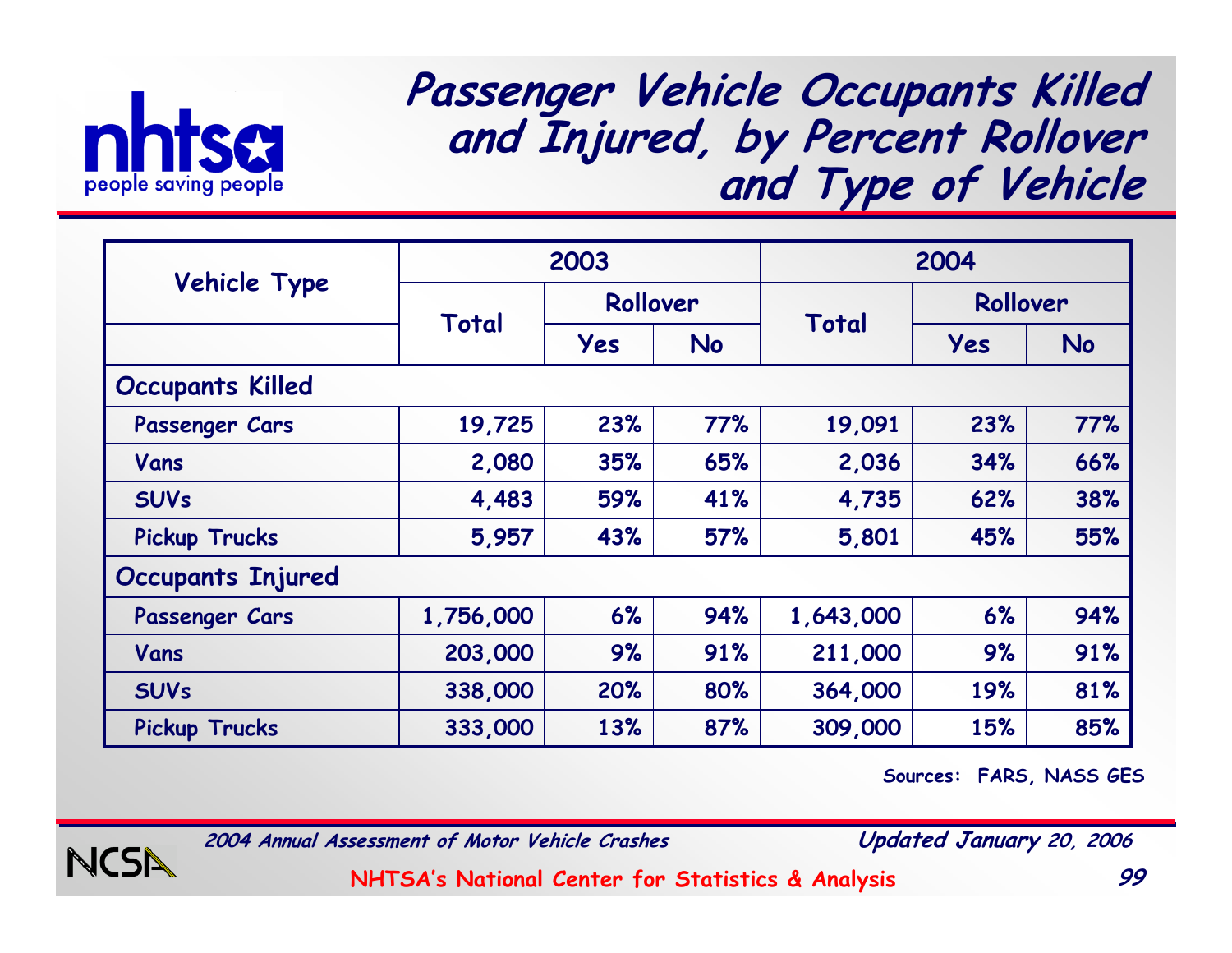



- ¾ **Overall, Passenger Vehicle Occupant Fatalities in Single Vehicle Rollover Crashes Increased slightly**
- ¾ **However, by Vehicle Type, only SUVs had an increase in Single Vehicle Rollover Fatalities (10%). SUV Registrations increased 11% over 2003.**



**2004 Annual Assessment of Motor Vehicle Crashes Updated January 20, 2006**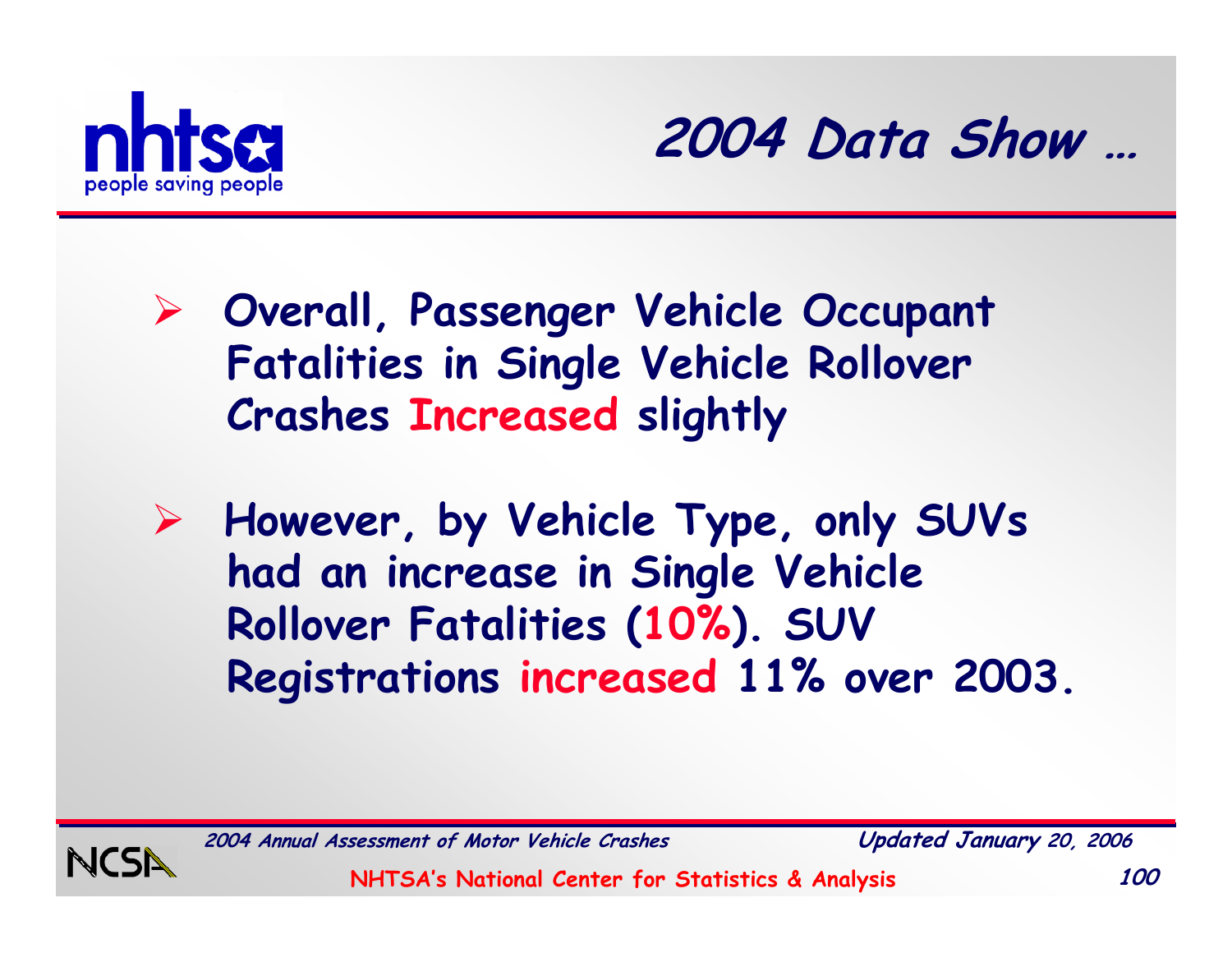

**Passenger Vehicle Occupants Killed in Single Vehicle Rollover Crashes, by Type of Vehicle**

|                      | Year         | % Change |         |
|----------------------|--------------|----------|---------|
| Type of Vehicle      | 2004<br>2003 |          |         |
| Occupants Killed*    | 8,529        | 8,565    | $+0.4%$ |
| Passenger Cars       | 3,752        | 3,640    | $-3.0%$ |
| Vans                 | 521          | 487      | $-6.5%$ |
| <b>SUVs</b>          | 2,120        | 2,331    | $+10%$  |
| <b>Pickup Trucks</b> | 2,130        | 2,100    | $-1.4%$ |

\* Includes Occupants of Other Light Trucks **Source: FARS** 



**2004 Annual Assessment of Motor Vehicle Crashes Updated January 20, 2006**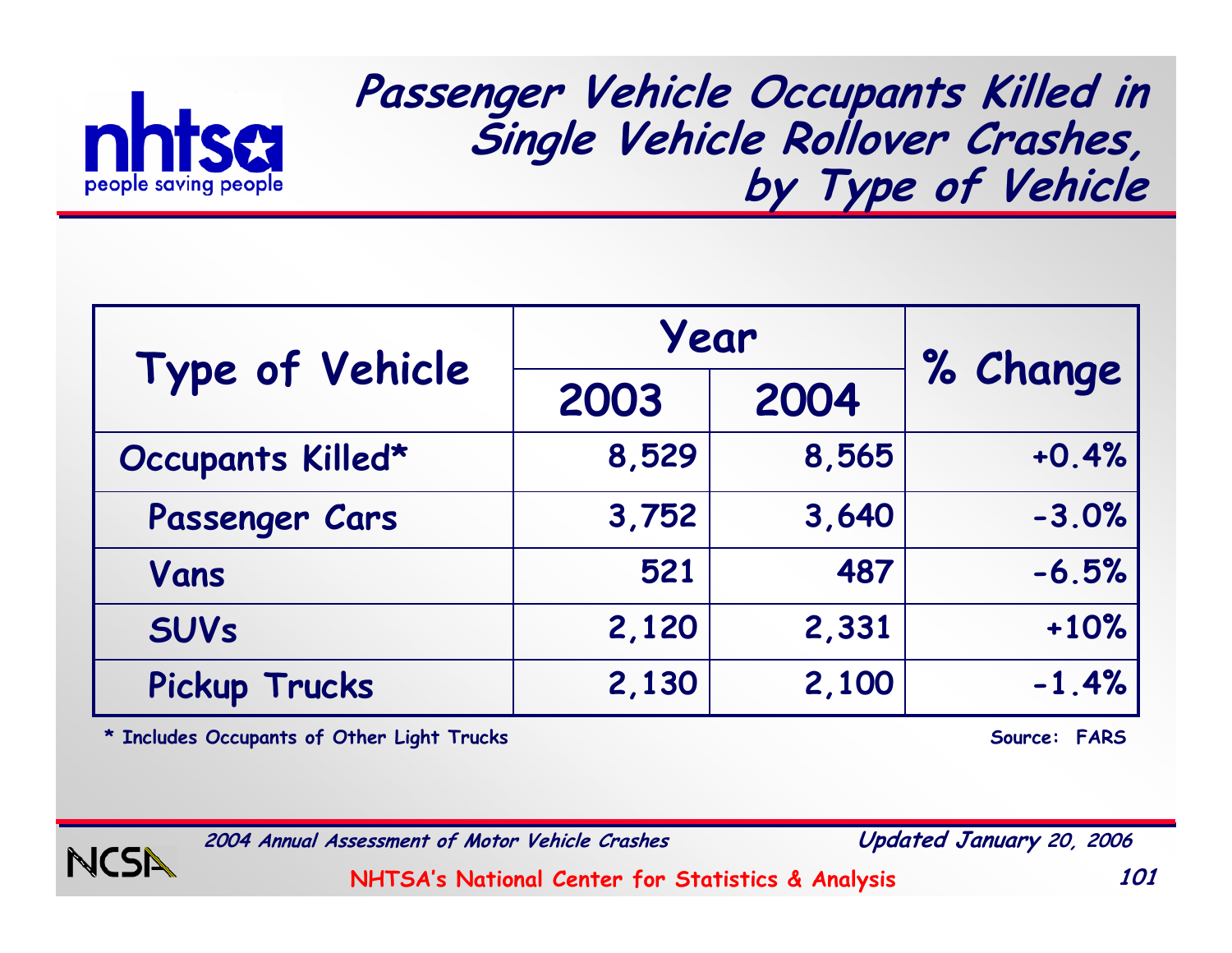

**Passenger Vehicle Occupants Killed in Single Vehicle Rollover Crashes, by Type of Vehicle and Year**



**2004 Annual Assessment of Motor Vehicle Crashes Updated January 20, 2006**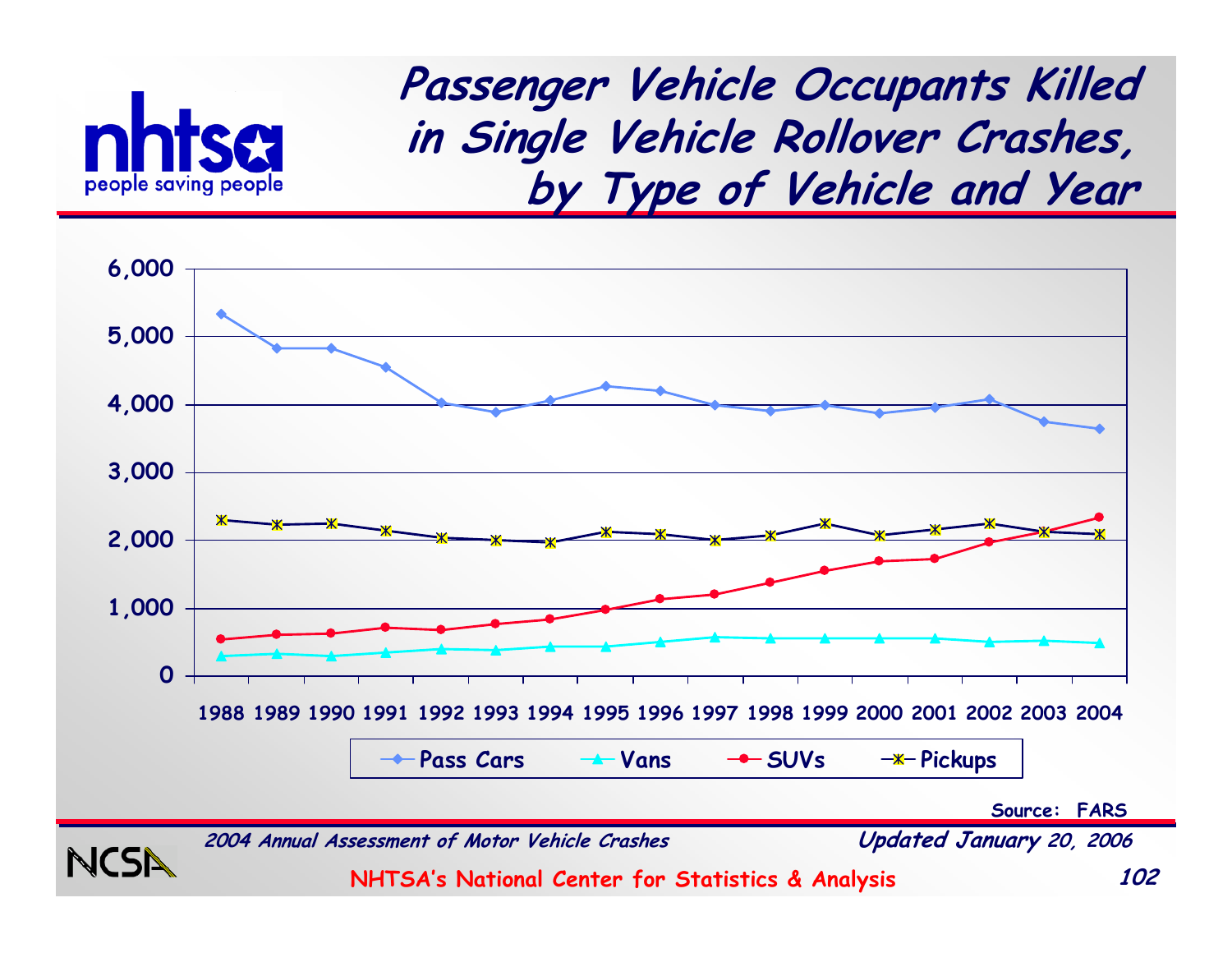



## ¾ **75% of Single Vehicle SUV Occupant Fatalities were in Rollover Crashes**

¾ **The Type of Vehicle with the Next Highest Percentage (60%) was Pickup Trucks**



**2004 Annual Assessment of Motor Vehicle Crashes Updated January 20, 2006**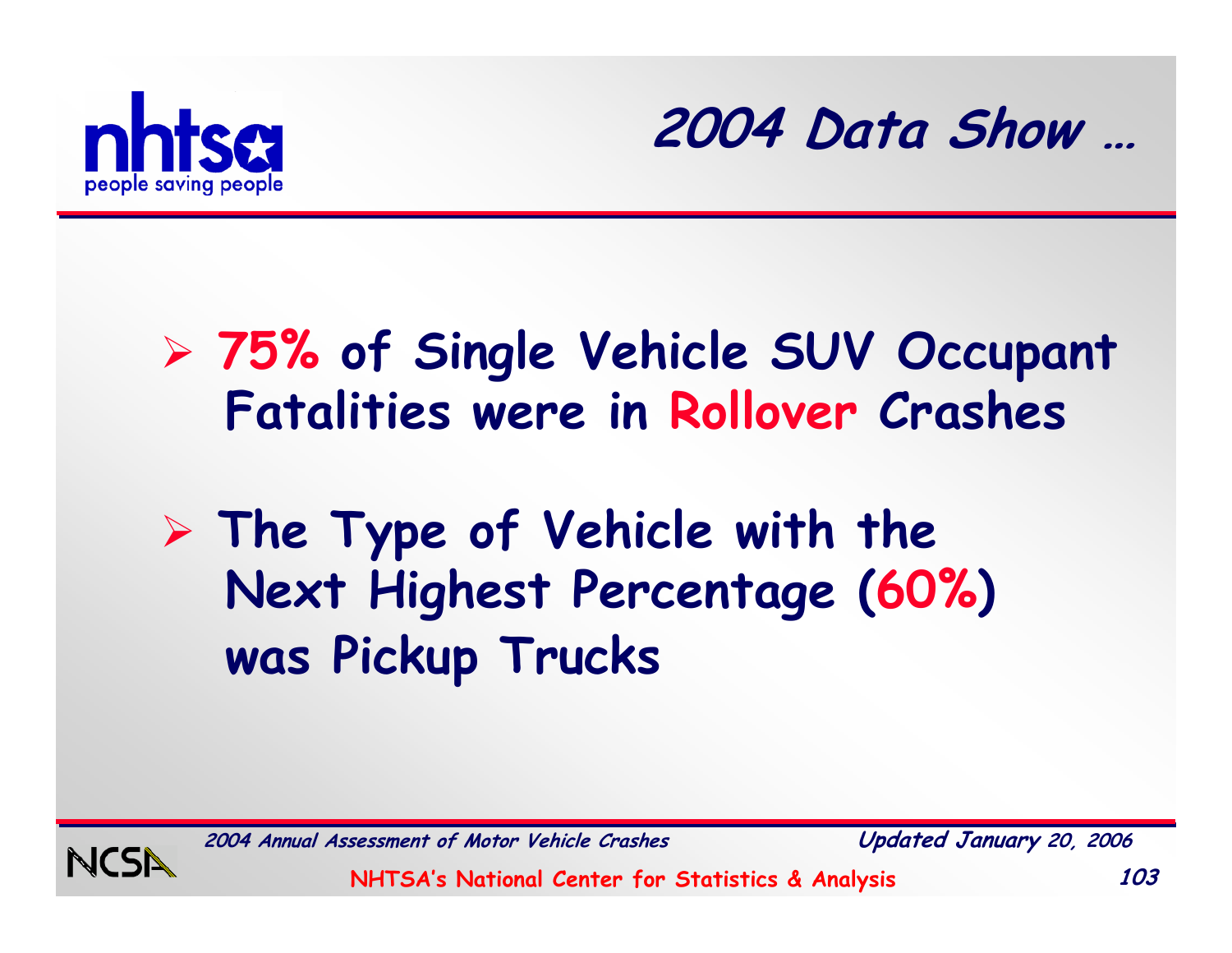#### **Passenger Vehicle Occupants Killed in Single Vehicle Crashes by Type of Vehicle and Percent Rollover**

|                      |       | 2003 |          |       | 2004     |           |
|----------------------|-------|------|----------|-------|----------|-----------|
| <b>Vehicle Type</b>  | Total |      | Rollover |       | Rollover |           |
|                      |       | Yes  | No       | Total | Yes      | <b>No</b> |
| Passenger Cars       | 8,465 | 44%  | 56%      | 8,190 | 44%      | 56%       |
| Vans                 | 892   | 58%  | 42%      | 821   | 59%      | 41%       |
| <b>SUVs</b>          | 2,850 | 74%  | 26%      | 3,110 | 75%      | 25%       |
| <b>Pickup Trucks</b> | 3,571 | 60%  | 40%      | 3,479 | 60%      | 40%       |

**Source: FARS**



**2004 Annual Assessment of Motor Vehicle Crashes Updated January 20, 2006**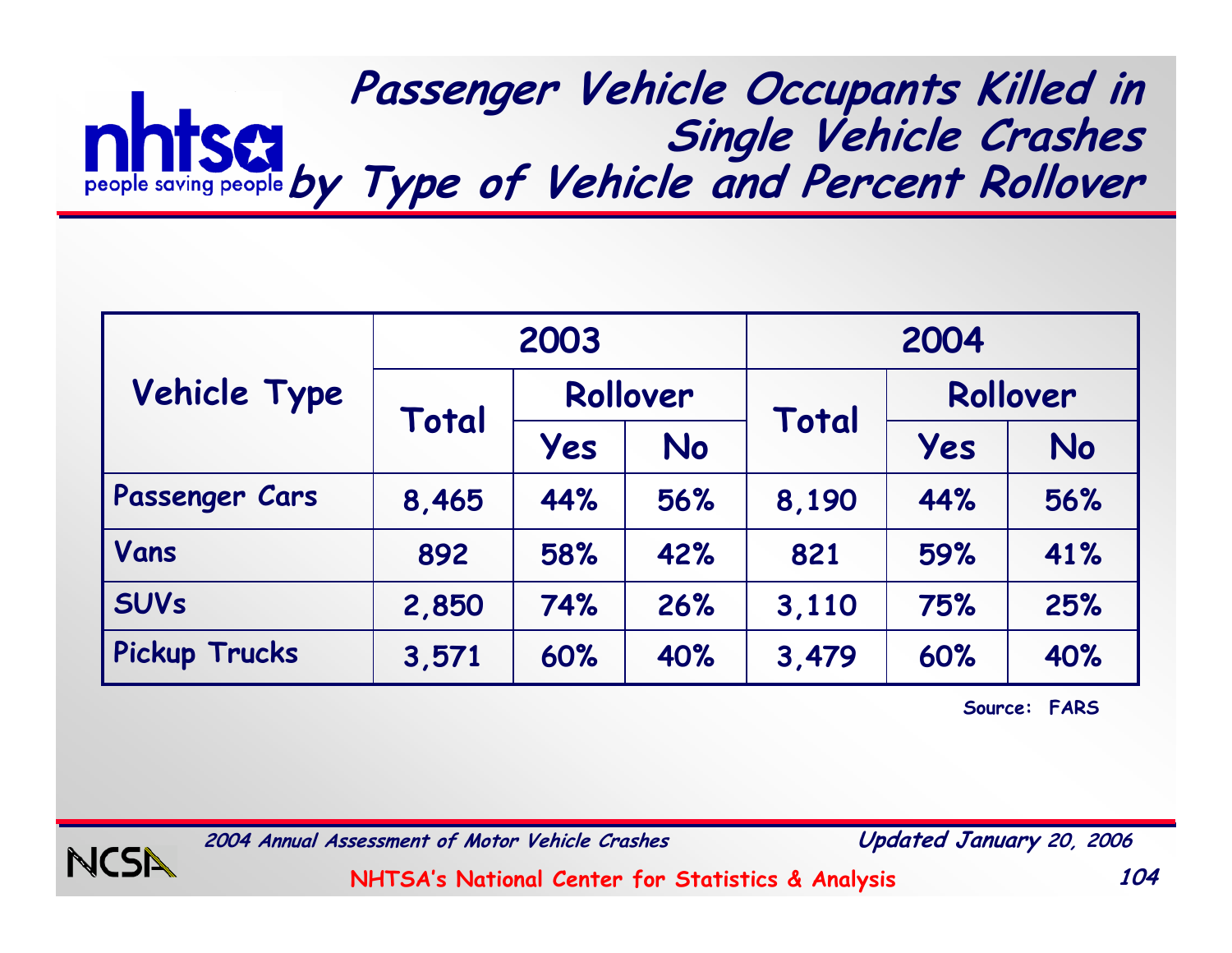

**Agency Priority Vehicle Compatibility**

# **Two-Vehicle Crashes between Passenger Cars and LTVs**



**2004 Annual Assessment of Motor Vehicle Crashes Updated January 20, 2006**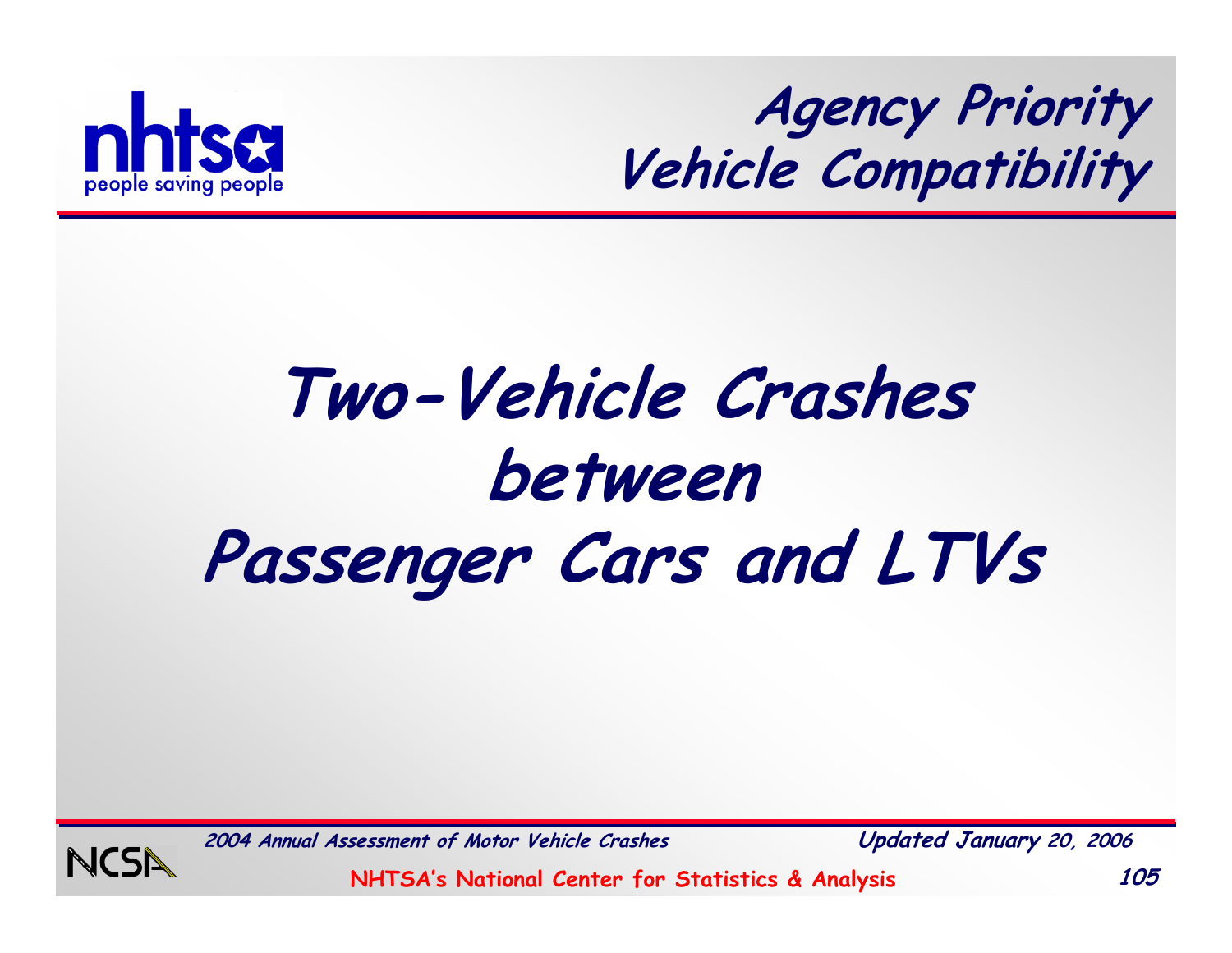



# ¾ **The Number of Occupants killed or Injured in Two-Vehicle Crashes between a Passenger Car and an LTV (Pickup Truck, Van or SUV) Declined**



**2004 Annual Assessment of Motor Vehicle Crashes Updated January 20, 2006**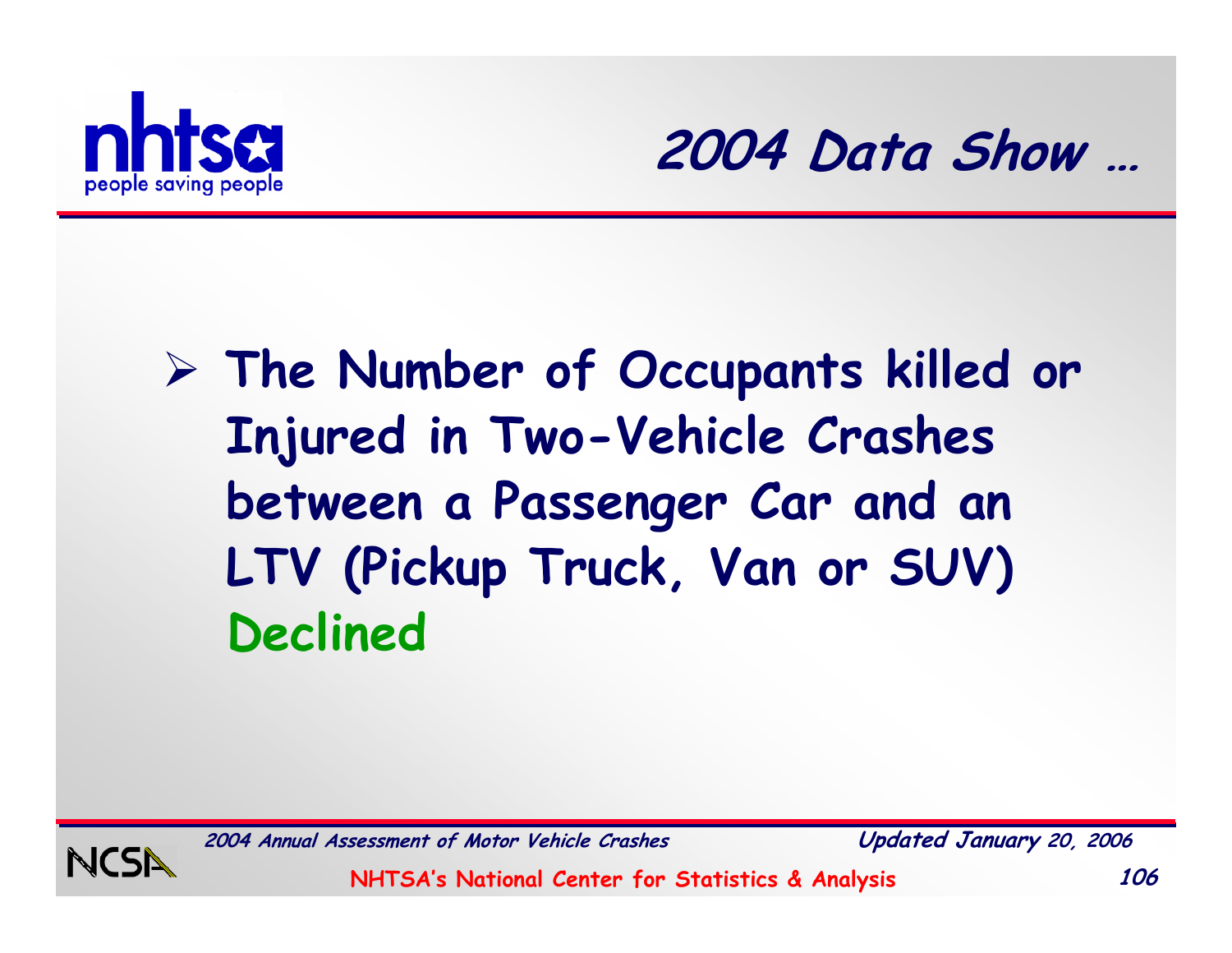

**Occupants Killed and Injured in Two Vehicle Crashes Involving a Passenger Car and a LTV\*\***

|                       | Year    |         | $\%$    |
|-----------------------|---------|---------|---------|
|                       | 2003    | 2004    | Change  |
| <b>Fatal Crashes</b>  |         |         |         |
| Killed in PC          | 4,535   | 4,387   | $-3.3%$ |
| Killed in LTV**       | 1,111   | 1,073   | $-3.4%$ |
| <b>Injury Crashes</b> |         |         |         |
| Injured in PC         | 443,000 | 415,000 | $-6.3%$ |
| Injured in LTV**      | 298,000 | 278,000 | $-6.7%$ |

\*Changes within injury crashes are statistically significant at 95% confidence intervals.

PC = Passenger Car

\*\*LTV = Pickup Truck, Van, and Sport Utility Vehicle **Sources: FARS, NASS GES** 

**2004 Annual Assessment of Motor Vehicle Crashes Updated January 20, 2006**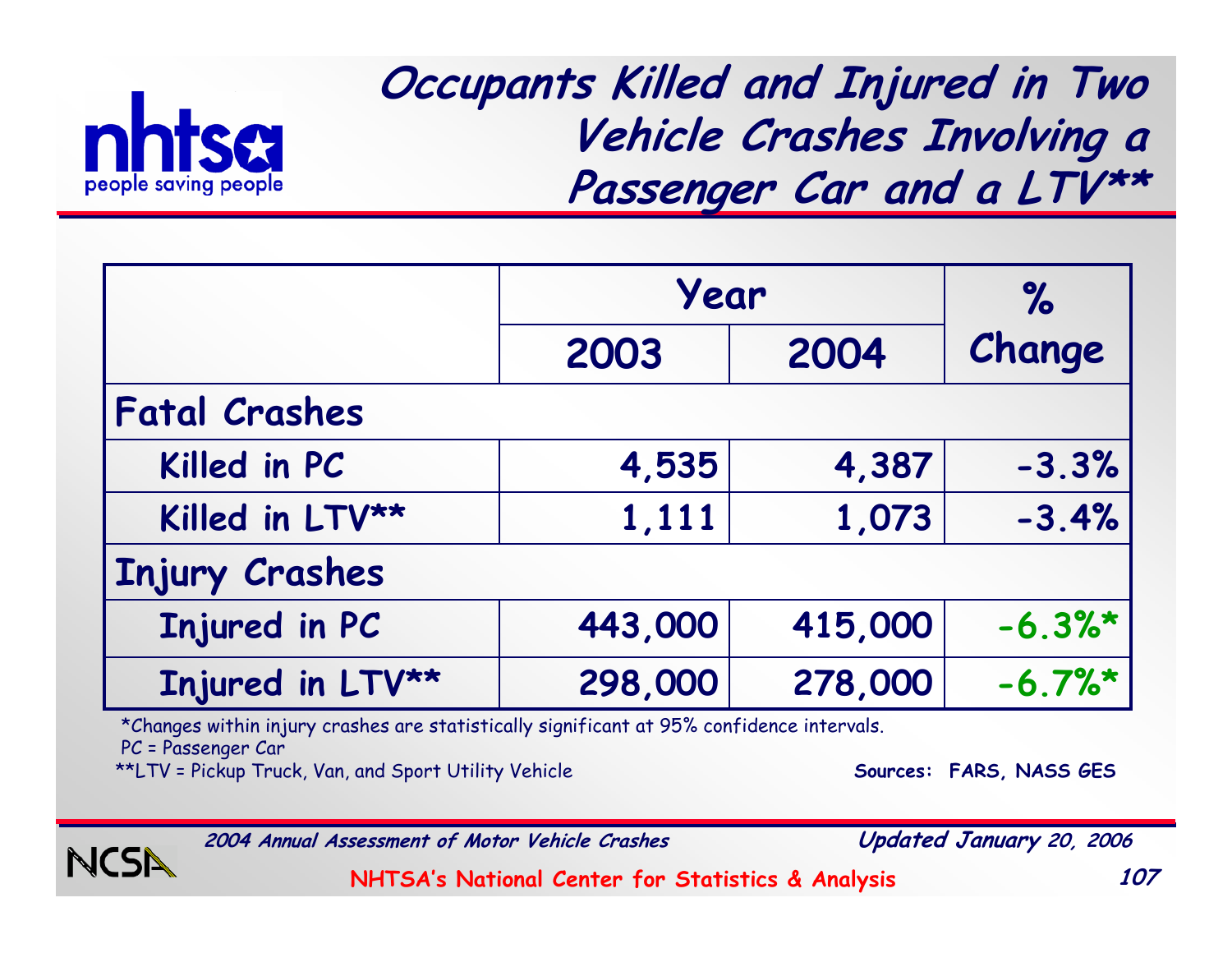

**Occupants Killed in Two Vehicle Crashes Involving a Passenger Car and a LTV\*, by Year**

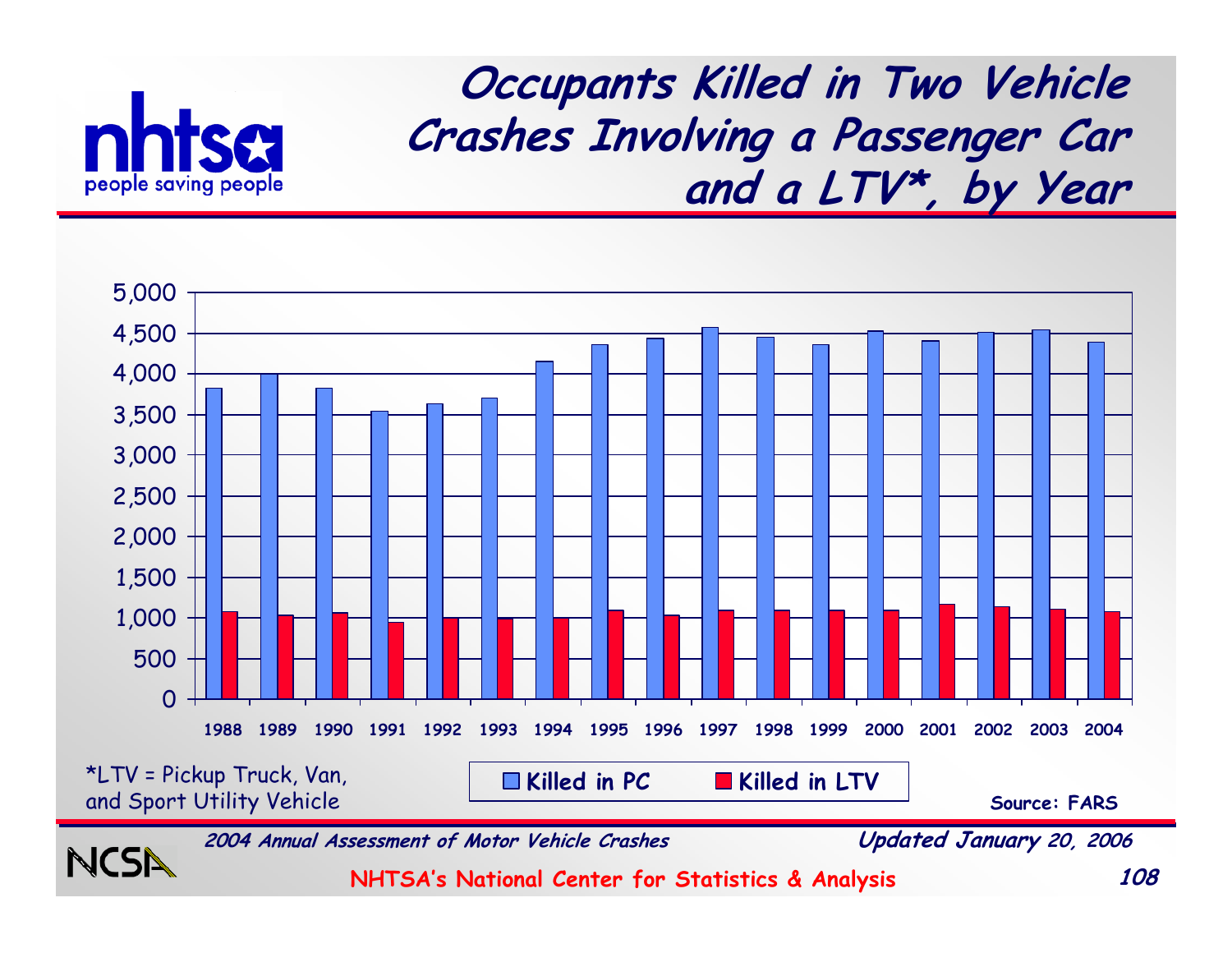

**Two -vehicle crashes involving a passenger car and a LTV\* continued…**

- ¾ **In a head-on collision, 3.6 times as many passenger car occupants were killed as LTV occupants.**
- ¾ **When a LTV was struck in the side by a passenger car, 1.8 times as many LTV occupants were killed as passenger car occupants.**
- ¾ **When a passenger car was struck in the side by a LTV, 22 times as many passenger car occupants were killed as LTV occupants.**

\*Include Pickup Trucks, SUVs and Vans

**2004 Annual Assessment of Motor Vehicle Crashes Updated January 20, 2006**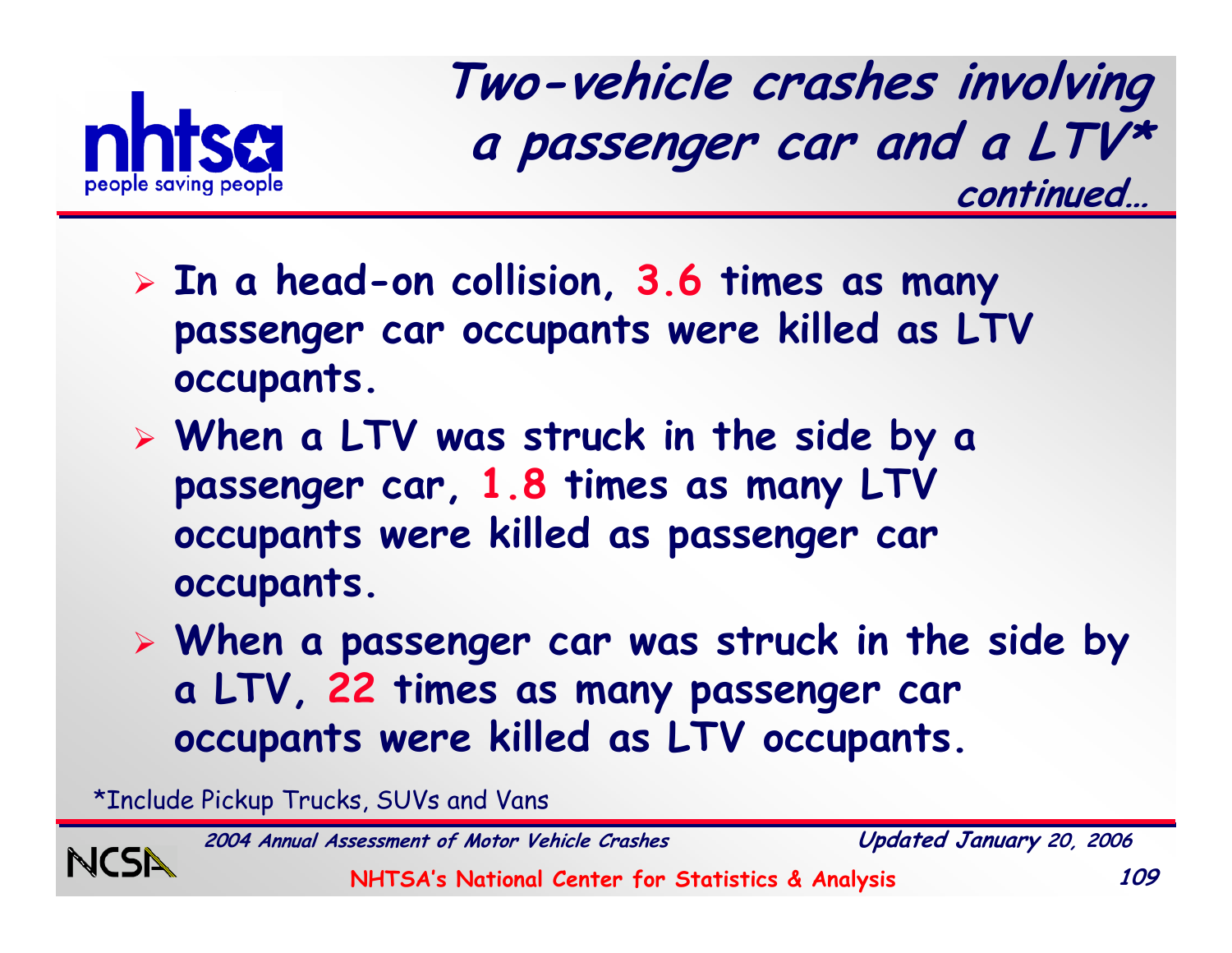

**Occupants Killed in Two Vehicle Crashes Involving a Passenger Car and a LTV\*, by Collision Type**

|                                      | Year                                 | % Change |         |  |  |  |  |
|--------------------------------------|--------------------------------------|----------|---------|--|--|--|--|
|                                      | 2003                                 | 2004     |         |  |  |  |  |
|                                      | <b>Head-on Collisions</b>            |          |         |  |  |  |  |
| Killed in PC                         | 1,576                                | 1,646    | $+4.4%$ |  |  |  |  |
| Killed in LTV                        | 475                                  | 451      | $-5.1%$ |  |  |  |  |
|                                      | Passenger Car Front Strikes LTV Side |          |         |  |  |  |  |
| Killed in PC                         | 213                                  | 168      | $-21%$  |  |  |  |  |
| Killed in LTV                        | 321                                  | 297      | $-7.5%$ |  |  |  |  |
| LTV Front Strikes Passenger Car Side |                                      |          |         |  |  |  |  |
| Killed in PC                         | 2,323                                | 2,154    | $-7.3%$ |  |  |  |  |
| Killed in LTV                        | 98                                   | 100      | $+2.0%$ |  |  |  |  |

PC = Passenger Car

NCSI

\*LTV = Light Trucks which include Pickup Trucks, Vans, and Sport Utility Vehicles Source: FARS

**2004 Annual Assessment of Motor Vehicle Crashes Updated January 20, 2006**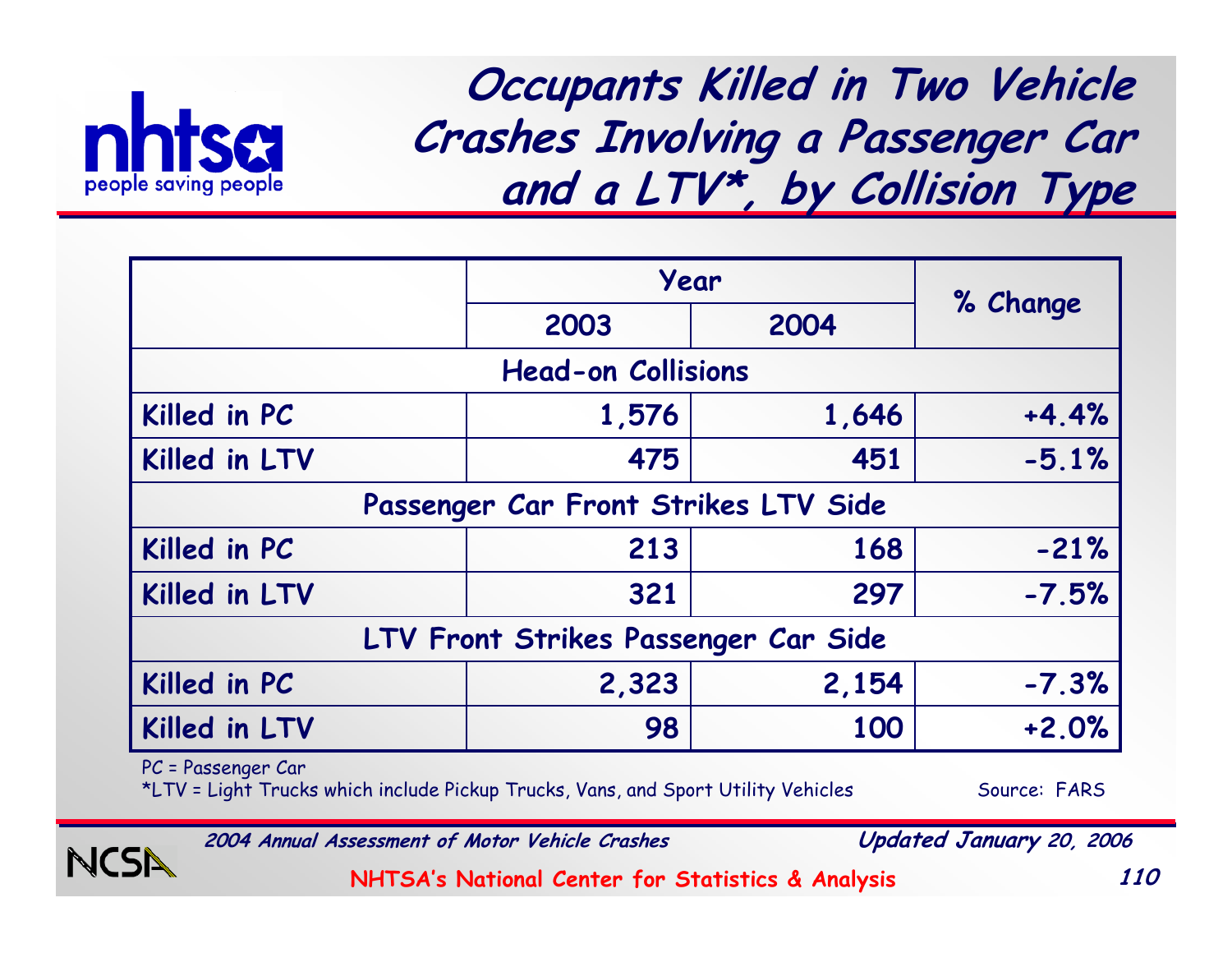

**Occupants Killed in Two Vehicle Crashes Involving a Passenger Car and a LTV\*, by Year**

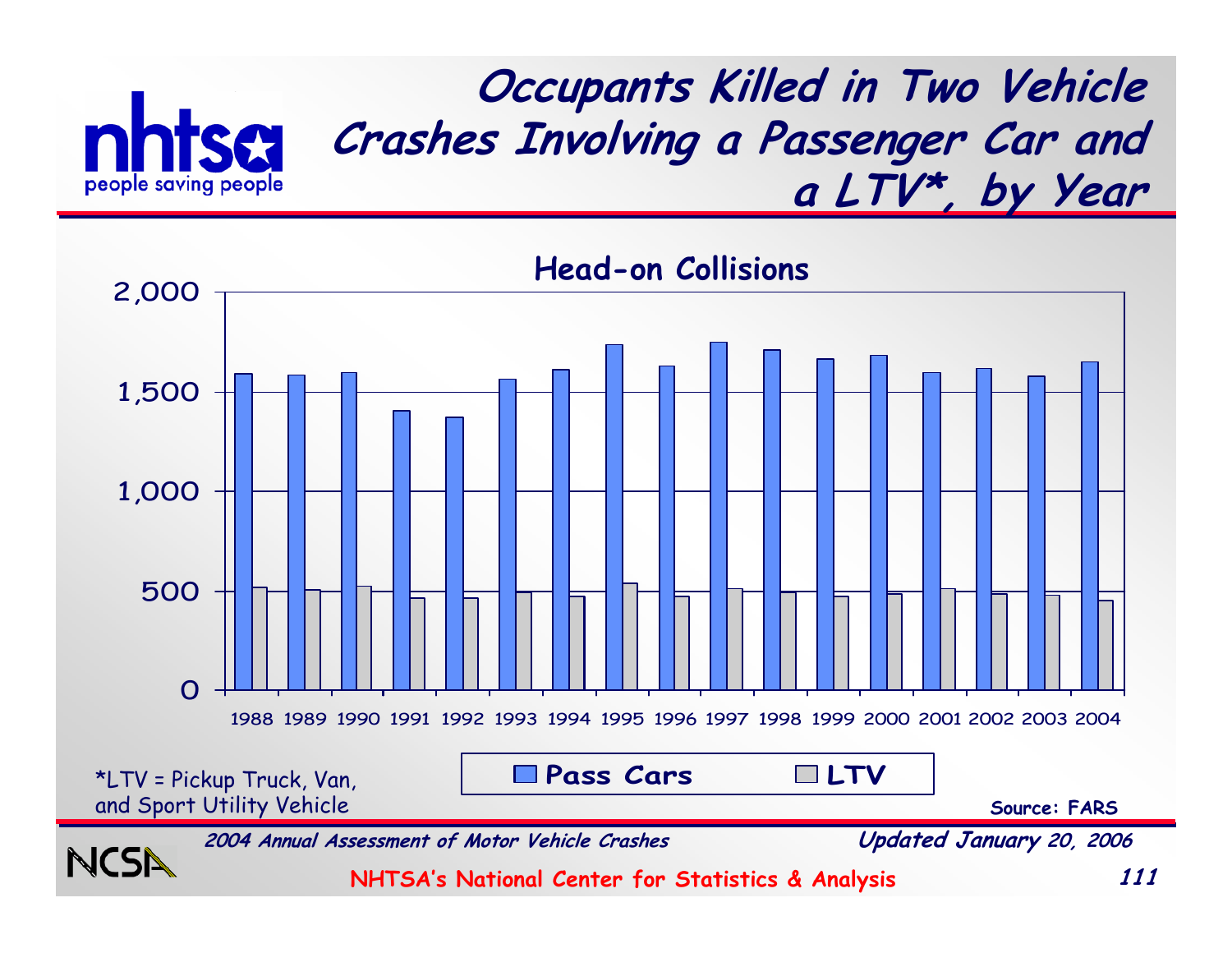

**NCS** 

**Occupants Killed in Two Vehicle Crashes Involving a Passenger Car and a LTV\*, by Year**

\*LTV = Pickup Truck, Van, and Sport Utility Vehicle **Source: FARS** 0100200300400 1988 1989 1990 1991 1992 1993 1994 1995 1996 1997 1998 1999 2000 2001 2002 2003 2004 **Pass Cars LTVPassenger Car Front Strikes LTV in the Side**

**2004 Annual Assessment of Motor Vehicle Crashes Updated January 20, 2006**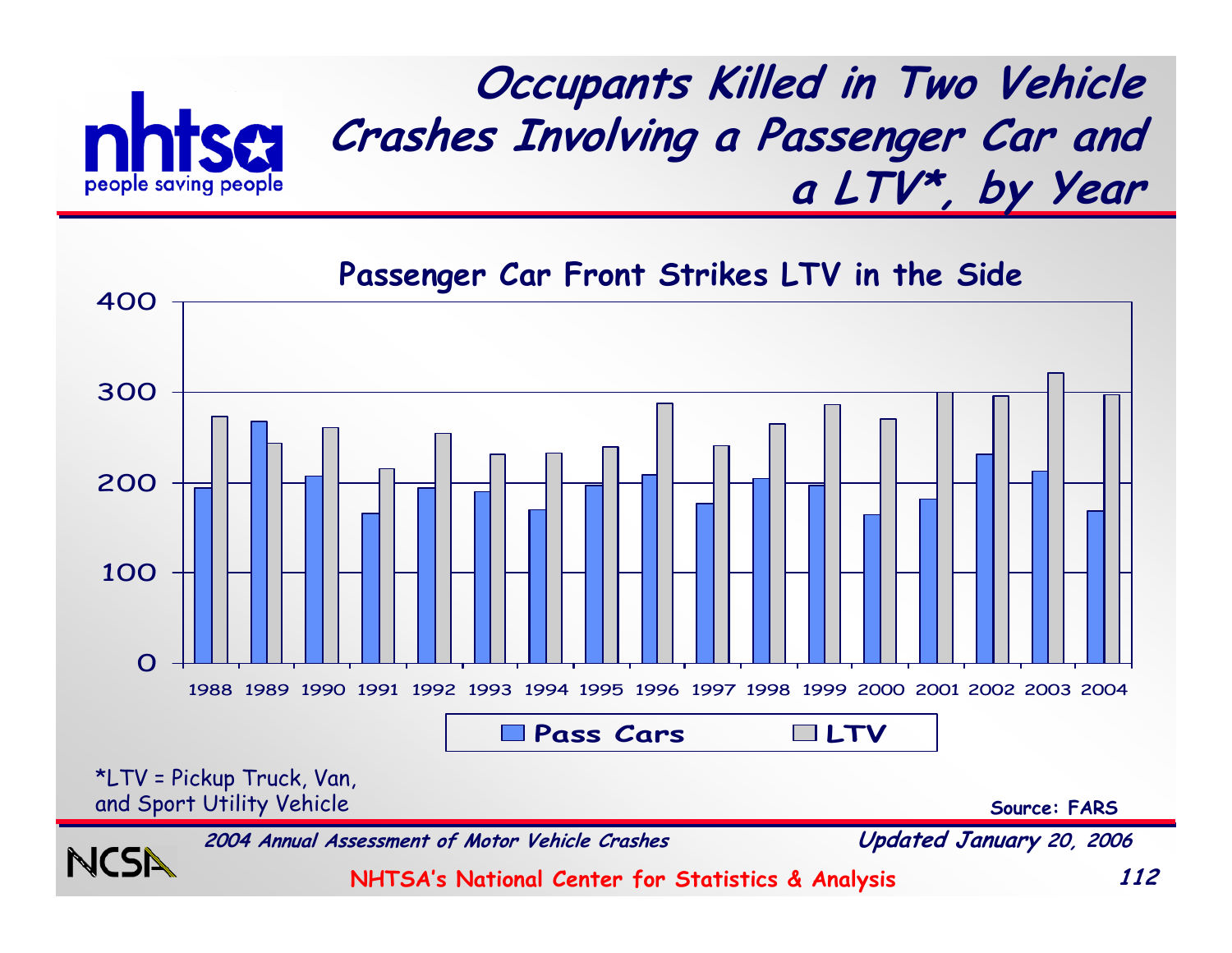

**Occupants Killed in Two Vehicle Crashes Involving a Passenger Car and a LTV\*, by Year**

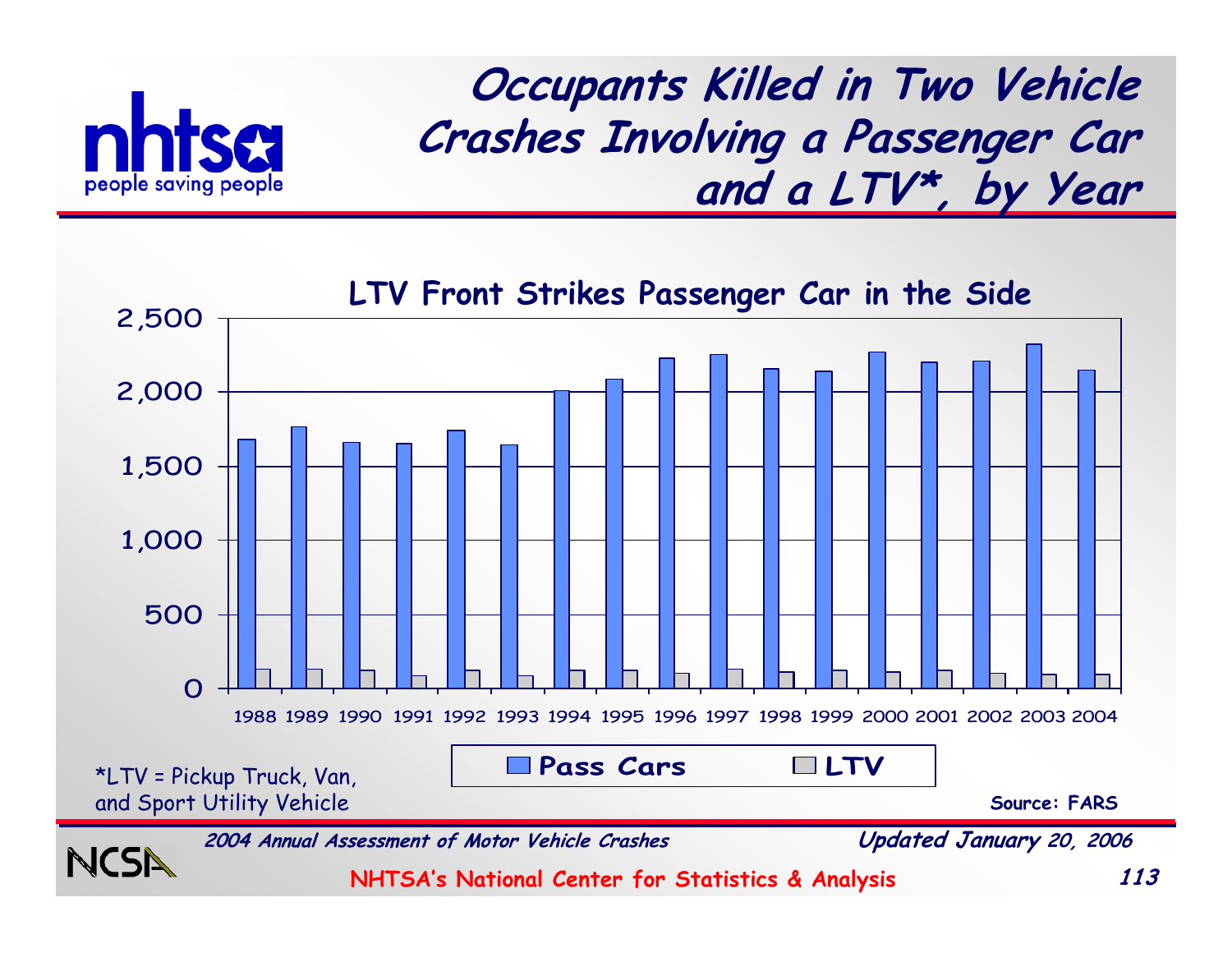

**2004 Annual Assessment**

### **Other Focus Areas**

**Motorcycles Large Trucks Speeding Intersection Related and Roadway Departure Non-Occupants Children and Youth Young Drivers**

**2004 Annual Assessment of Motor Vehicle Crashes Updated January 20, 2006**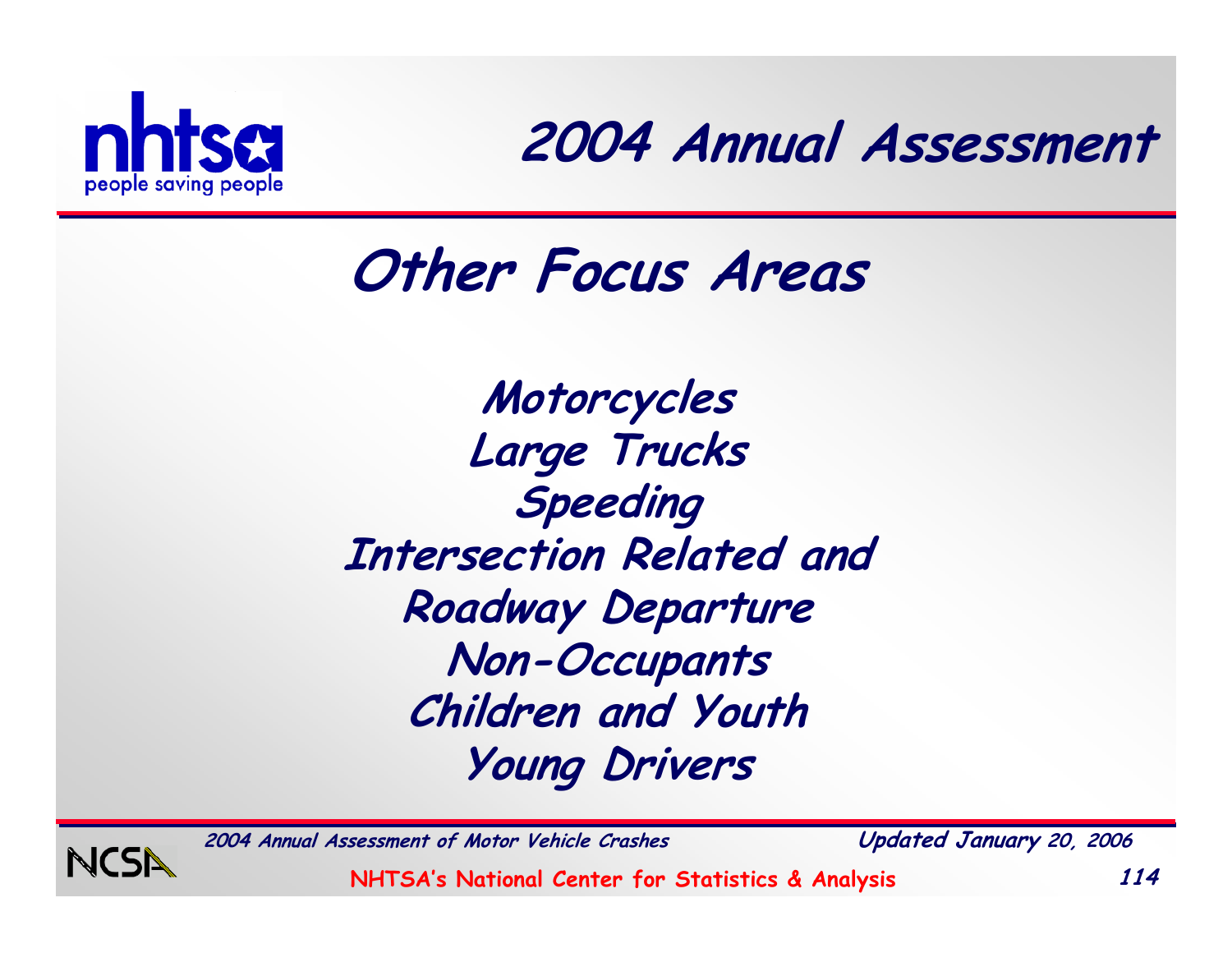

**Other Focus Areas Motorcycles**

#### ¾ **Motorcycle Rider Fatalities Increased 7th Year in a Row Compared to 1997, an increase of 89% -- 1,892 more Fatalities**

♦ **Reaching the level last seen in 1987**



**2004 Annual Assessment of Motor Vehicle Crashes Updated January 20, 2006**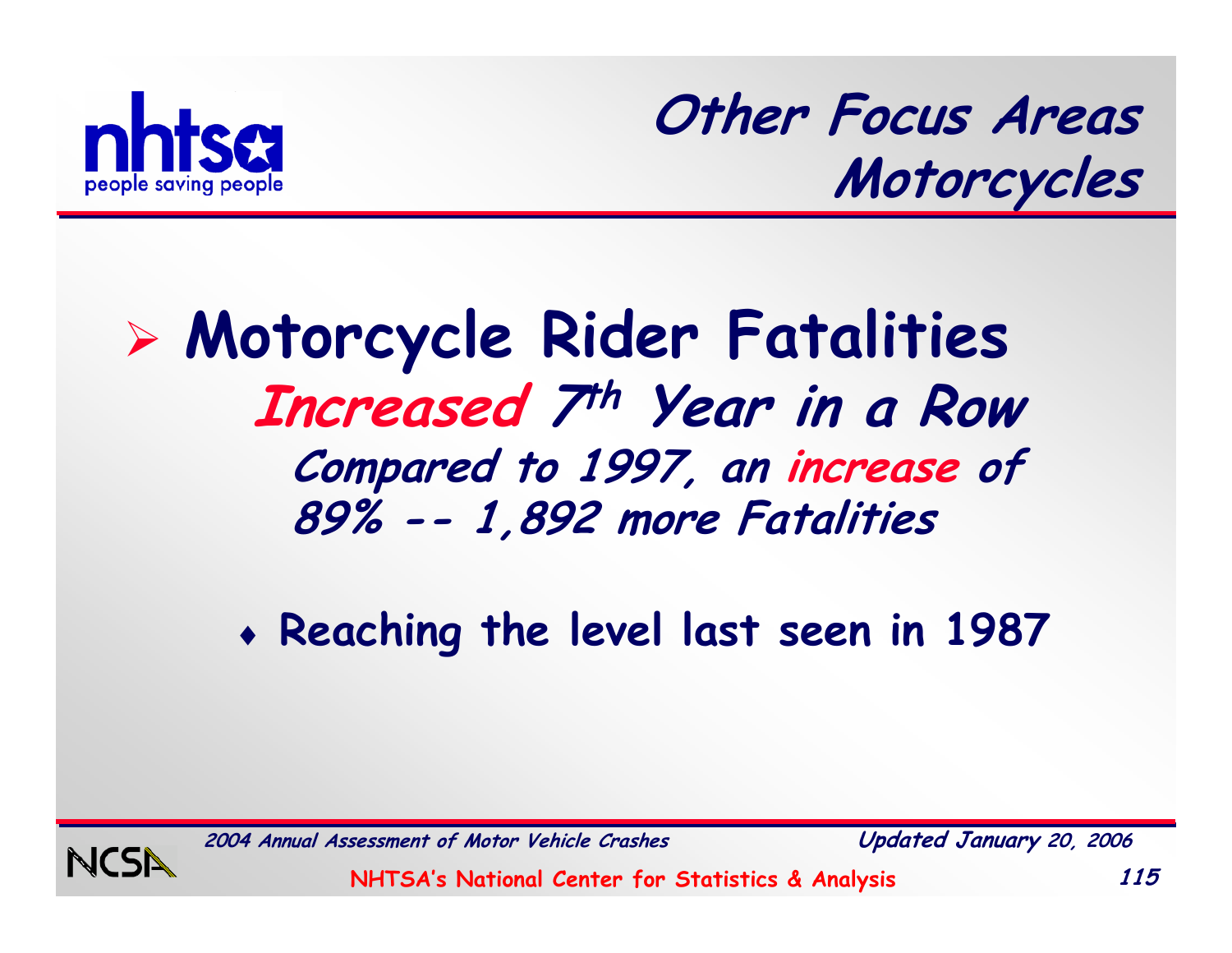

NCSI

## **Motorcycle Riders Killed by Year**



**Source: FARS**

**2004 Annual Assessment of Motor Vehicle Crashes Updated January 20, 2006**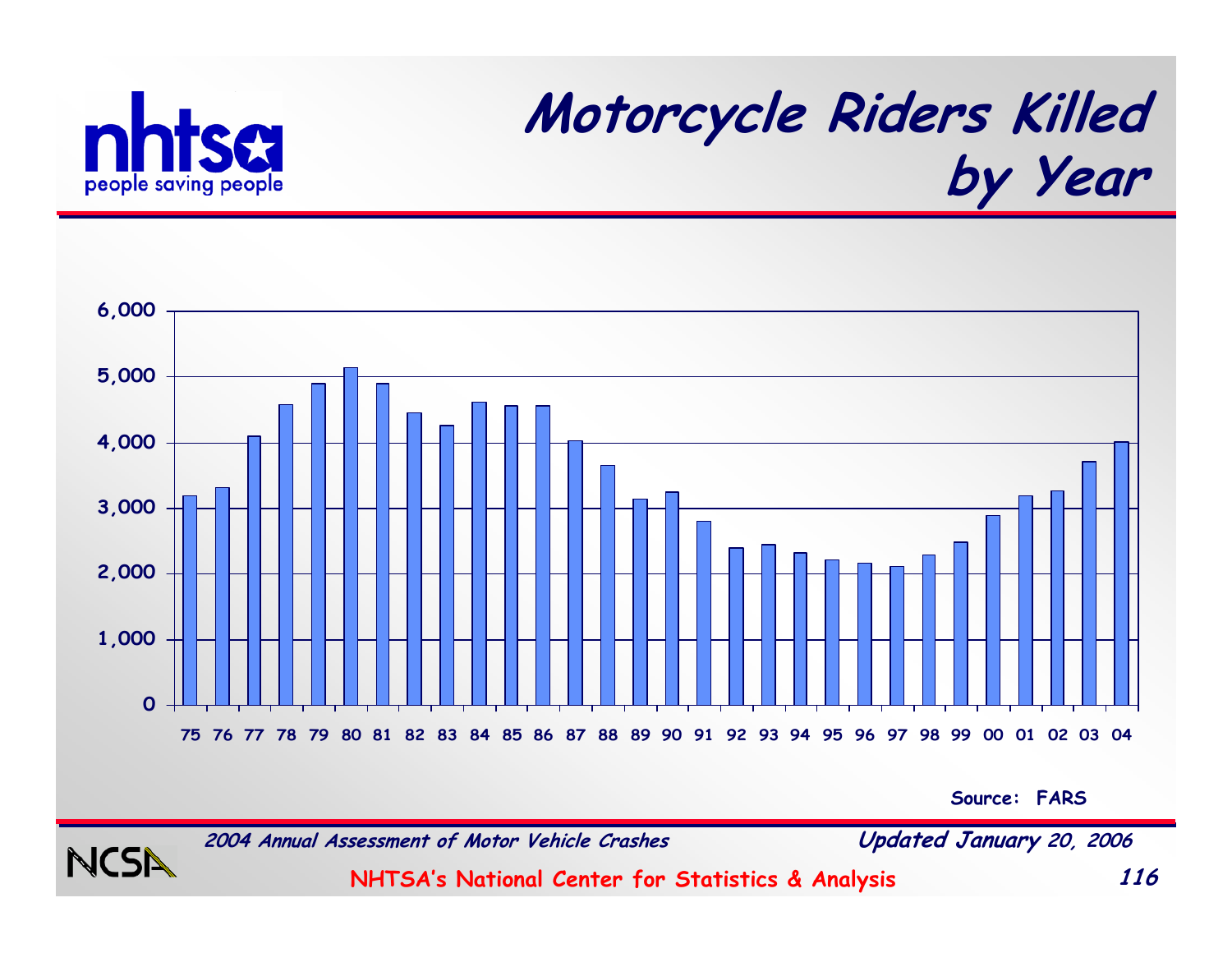



# ¾ **Motorcycle rider fatalities increased to 9.4% of all motor vehicle traffic crash fatalities**



**2004 Annual Assessment of Motor Vehicle Crashes Updated January 20, 2006**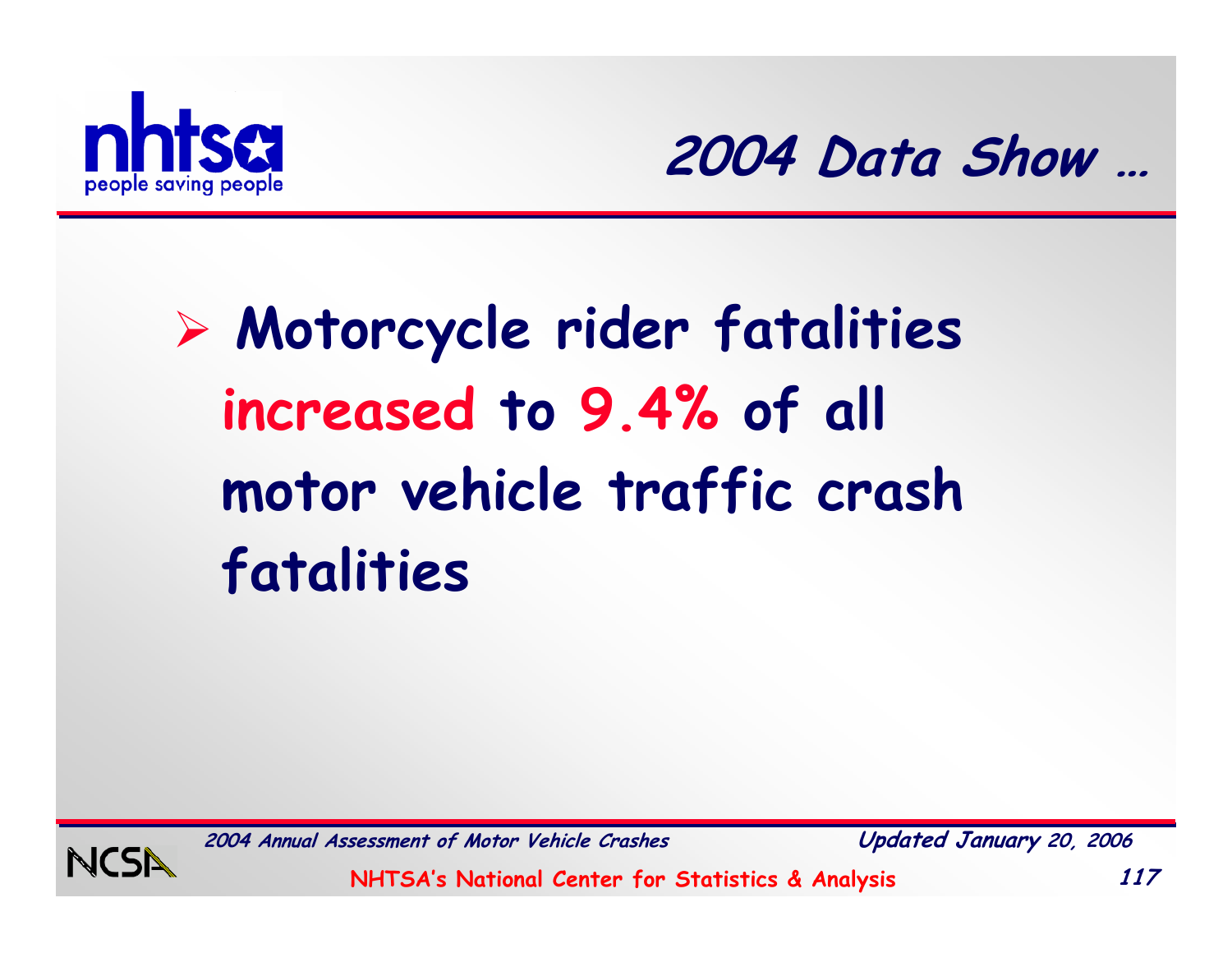

#### **Total vs. Motorcycle Rider Fatalities by Year, 1997-2004**

| <b>Fatalities</b>            | Year   |        |        |        |        |        |        |        |
|------------------------------|--------|--------|--------|--------|--------|--------|--------|--------|
|                              | 1997   | 1998   | 1999   | 2000   | 2001   | 2002   | 2003   | 2004   |
| Total                        | 42,013 | 41,501 | 41,717 | 41,945 | 42,196 | 43,005 | 42,884 | 42,636 |
| Change                       |        | $-512$ | $+216$ | $+228$ | $+251$ | $+809$ | $-121$ | $-248$ |
| Motorcycle<br><b>Riders</b>  | 2,116  | 2,294  | 2,483  | 2,897  | 3,197  | 3,270  | 3.714  | 4,008  |
| Change                       |        | $+178$ | $+189$ | $+414$ | $+300$ | $+73$  | $+444$ | $+294$ |
| Percent of<br>all Fatalities | 5.0%   | 5.5%   | 6.0%   | 6.9%   | 7.6%   | 7.6%   | 8.7%   | 9.4%   |

**Source: FARS**



**2004 Annual Assessment of Motor Vehicle Crashes Updated January 20, 2006**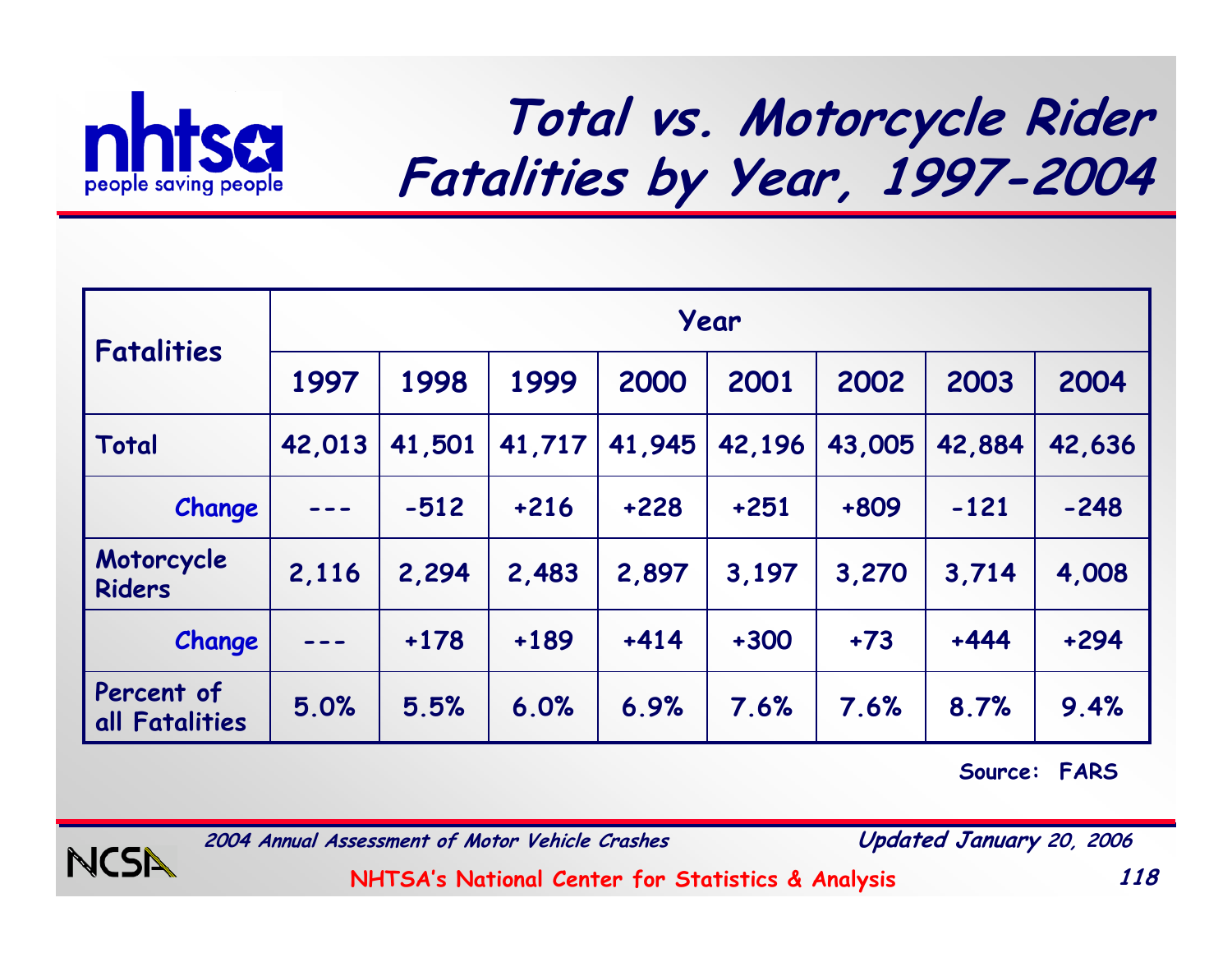



- ¾ **Motorcycle Rider Fatalities and Motorcycle Registrations have both been on the Rise since 1997**
- ¾ **However, in most of these years the Rate of Increase in Motorcycle Rider Fatalities has been Higher than the Rate of Increase in Motorcycle Registrations (as reflected in the rate increase).**



**2004 Annual Assessment of Motor Vehicle Crashes Updated January 20, 2006**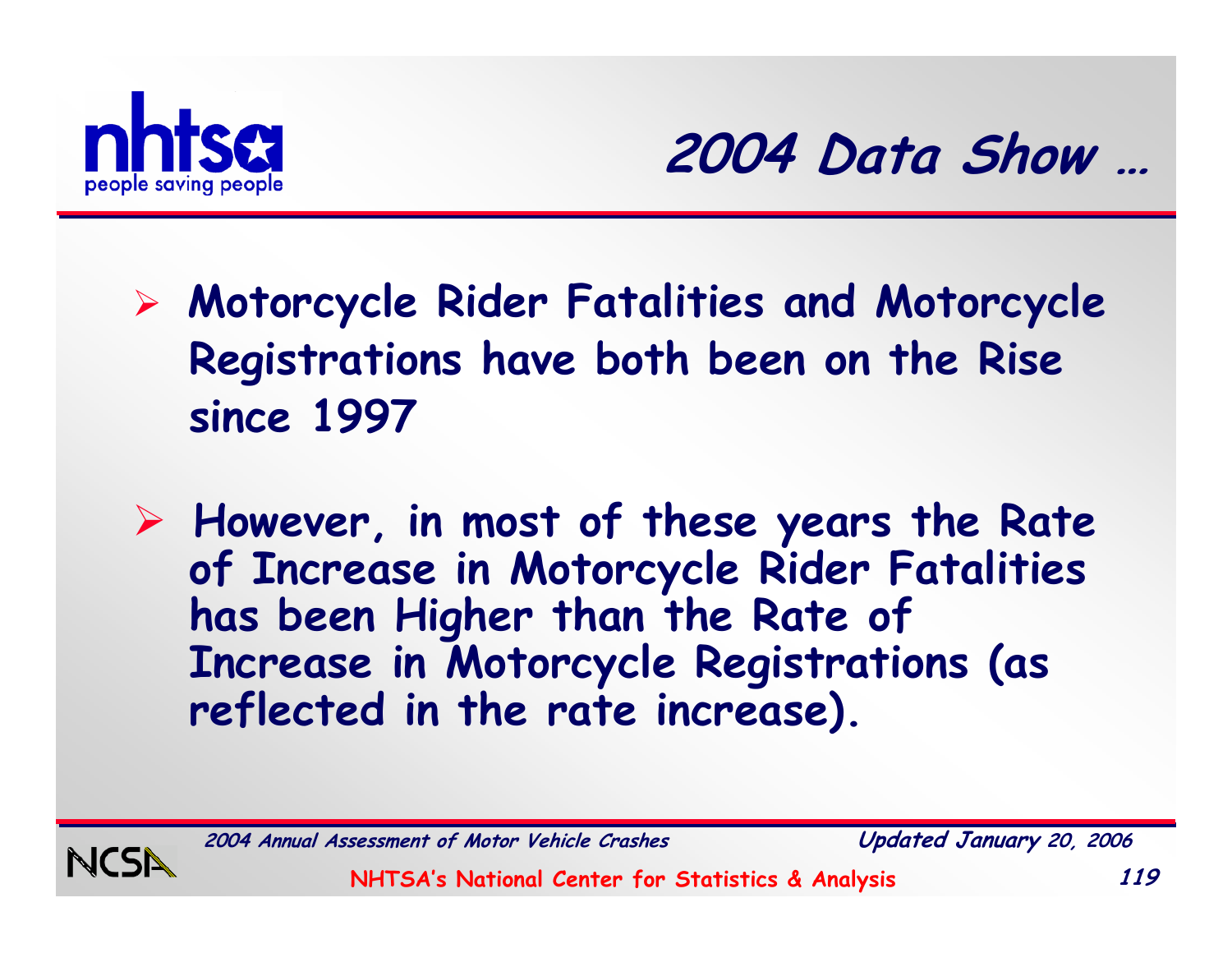

#### **Motorcycle Rider Fatality Rates, by Year, 1997-2004**

| Rate                                         | Year  |       |       |       |       |       |       |       |
|----------------------------------------------|-------|-------|-------|-------|-------|-------|-------|-------|
|                                              | 1997  | 1998  | 1999  | 2000  | 2001  | 2002  | 2003  | 2004  |
| Motorcycle<br><b>Riders Killed</b>           | 2,116 | 2,294 | 2,483 | 2,897 | 3,197 | 3,270 | 3,714 | 4,008 |
| /100M<br>Motorcycle<br><b>Miles Traveled</b> | 20.99 | 22.31 | 23.46 | 27.67 | 33.17 | 34.23 | 38.78 | 39.89 |
| /100K<br>Registered<br>Motorcycles           | 55.30 | 59.13 | 59.80 | 66.66 | 65.20 | 65.35 | 69.16 | 69.33 |
| Sources: FARS, FHWA                          |       |       |       |       |       |       |       |       |



**2004 Annual Assessment of Motor Vehicle Crashes Updated January 20, 2006**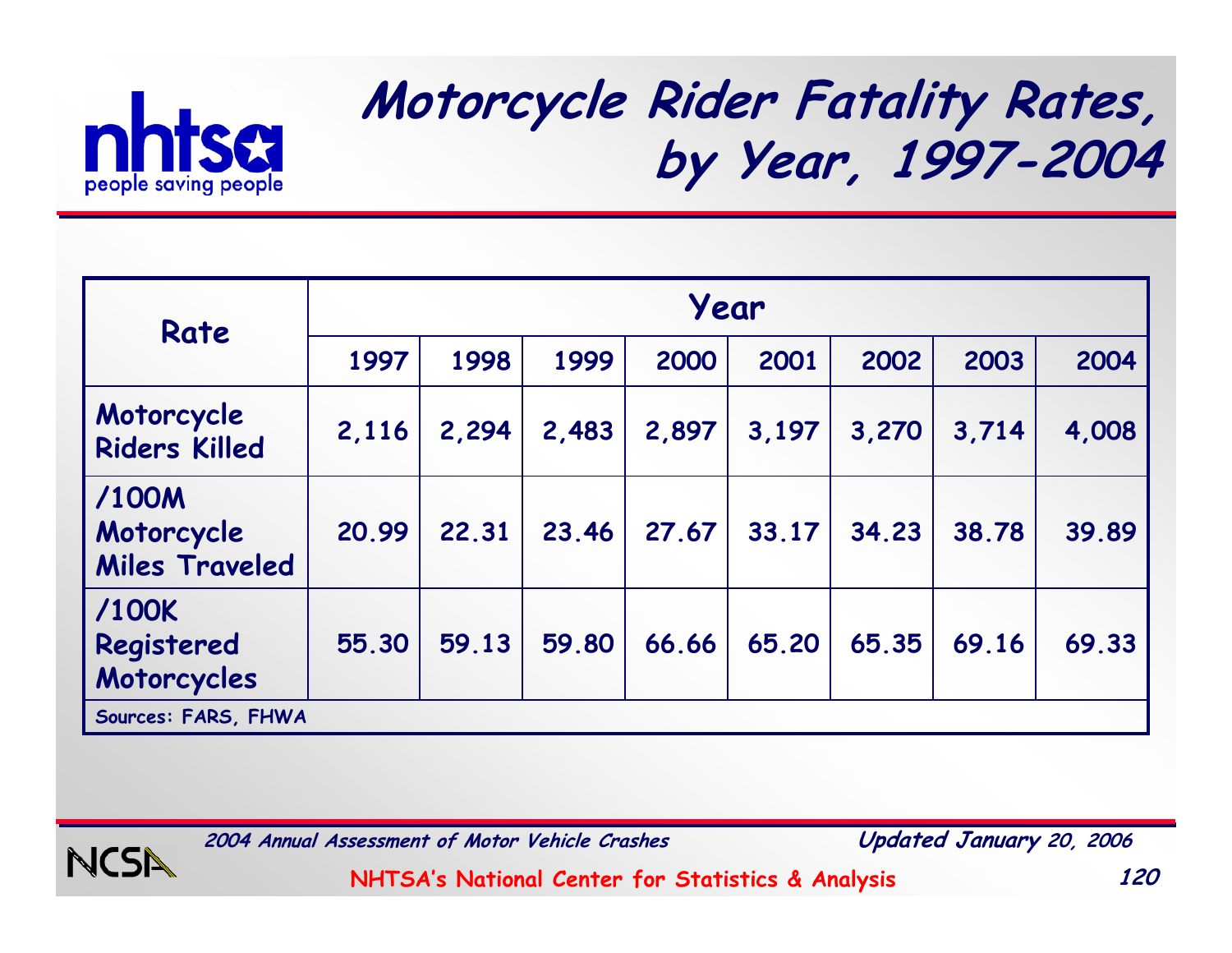



¾ **The proportions of Motorcycle Rider Killed in either Single Vehicle or Multi-Vehicle Crashes varies slightly year-to-year, but has been relatively constant since 1997**



**2004 Annual Assessment of Motor Vehicle Crashes Updated January 20, 2006**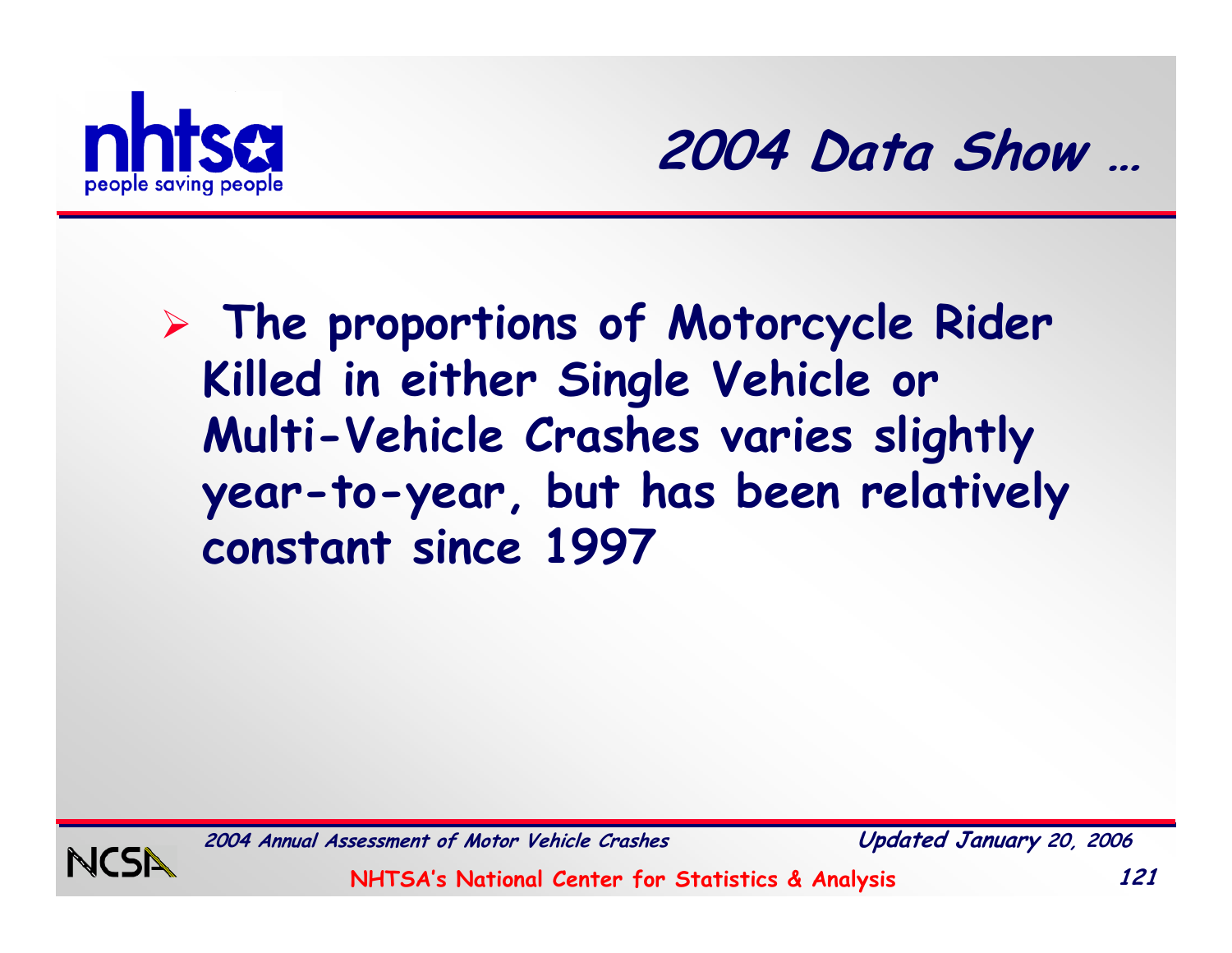

# **Motorcycle Rider Fatalities by Crash Type and Year**

|                                  | Year  |       |       |       |       |       |       |       |
|----------------------------------|-------|-------|-------|-------|-------|-------|-------|-------|
|                                  | 1997  | 1998  | 1999  | 2000  | 2001  | 2002  | 2003  | 2004  |
| <b>Single Vehicle</b><br>Crash   | 937   | 1,042 | 1,140 | 1,307 | 1,469 | 1,540 | 1,629 | 1,808 |
| Percent                          | 44%   | 45%   | 46%   | 45%   | 46%   | 47%   | 44%   | 45%   |
| Multiple<br><b>Vehicle Crash</b> | 1,179 | 1,252 | 1,343 | 1,590 | 1,728 | 1,730 | 2,085 | 2,200 |
| Percent                          | 56%   | 55%   | 54%   | 55%   | 54%   | 53%   | 56%   | 55%   |
| Total<br><b>Fatalities</b>       | 2,116 | 2,294 | 2,483 | 2,897 | 3,197 | 3,270 | 3,714 | 4,008 |

**Source: FARS**



**2004 Annual Assessment of Motor Vehicle Crashes Updated January 20, 2006**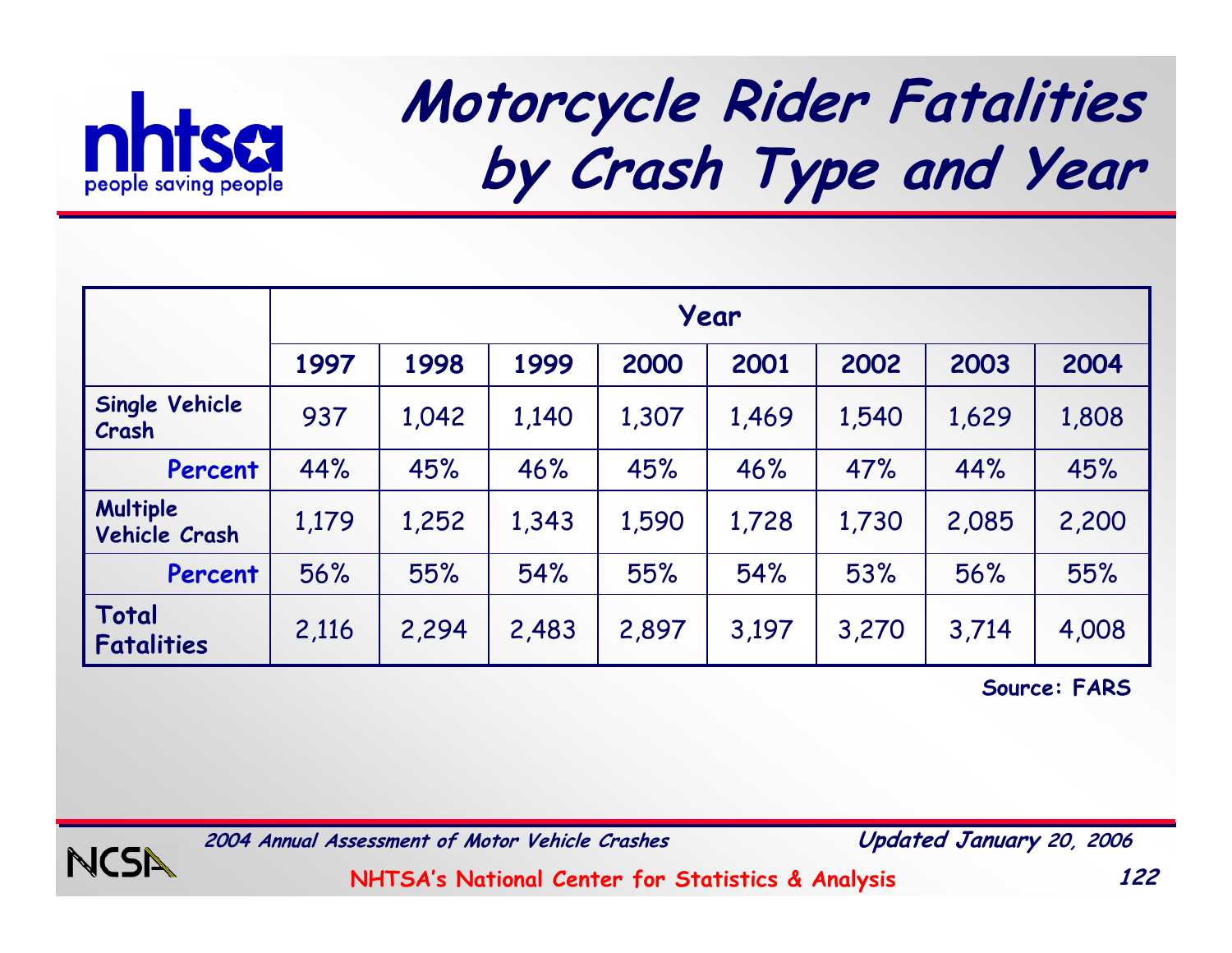



### ¾ **Motorcycle rider fatalities increased for every age group**

**The largest percentage increase was in the 50 and over age group, followed by the under 30 age groups**



**2004 Annual Assessment of Motor Vehicle Crashes Updated January 20, 2006**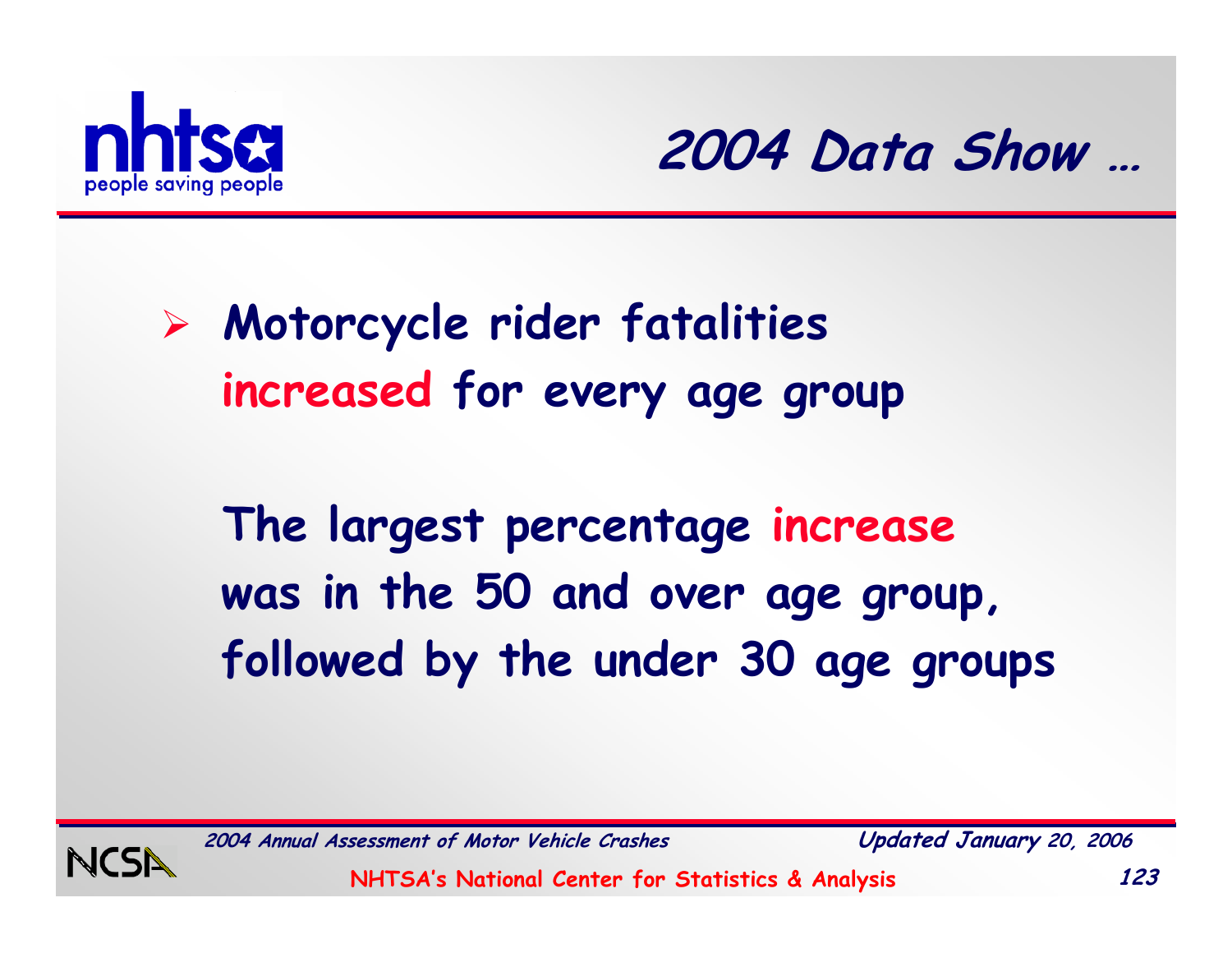

## **Motorcycle Riders Killed, by Age Group**

|                 | Year           |       |        |          |  |
|-----------------|----------------|-------|--------|----------|--|
| Age Group       | 2003           | 2004  | Change | % Change |  |
| <b>Under 20</b> | 229            | 250   | $+21$  | $+9.2%$  |  |
| $20 - 29$       | 950            | 1,041 | $+91$  | $+9.6%$  |  |
| $30 - 39$       | 839            | 869   | $+30$  | $+3.6%$  |  |
| 40-49           | 904            | 971   | $+67$  | $+7.4%$  |  |
| $50+$           | 790            | 876   | $+86$  | $+11%$   |  |
| <b>Unknown</b>  | $\overline{2}$ |       | $-1$   |          |  |
| Total           | 3,714          | 4,008 | $+294$ | $+7.9%$  |  |

**Source: FARS**



**2004 Annual Assessment of Motor Vehicle Crashes Updated January 20, 2006**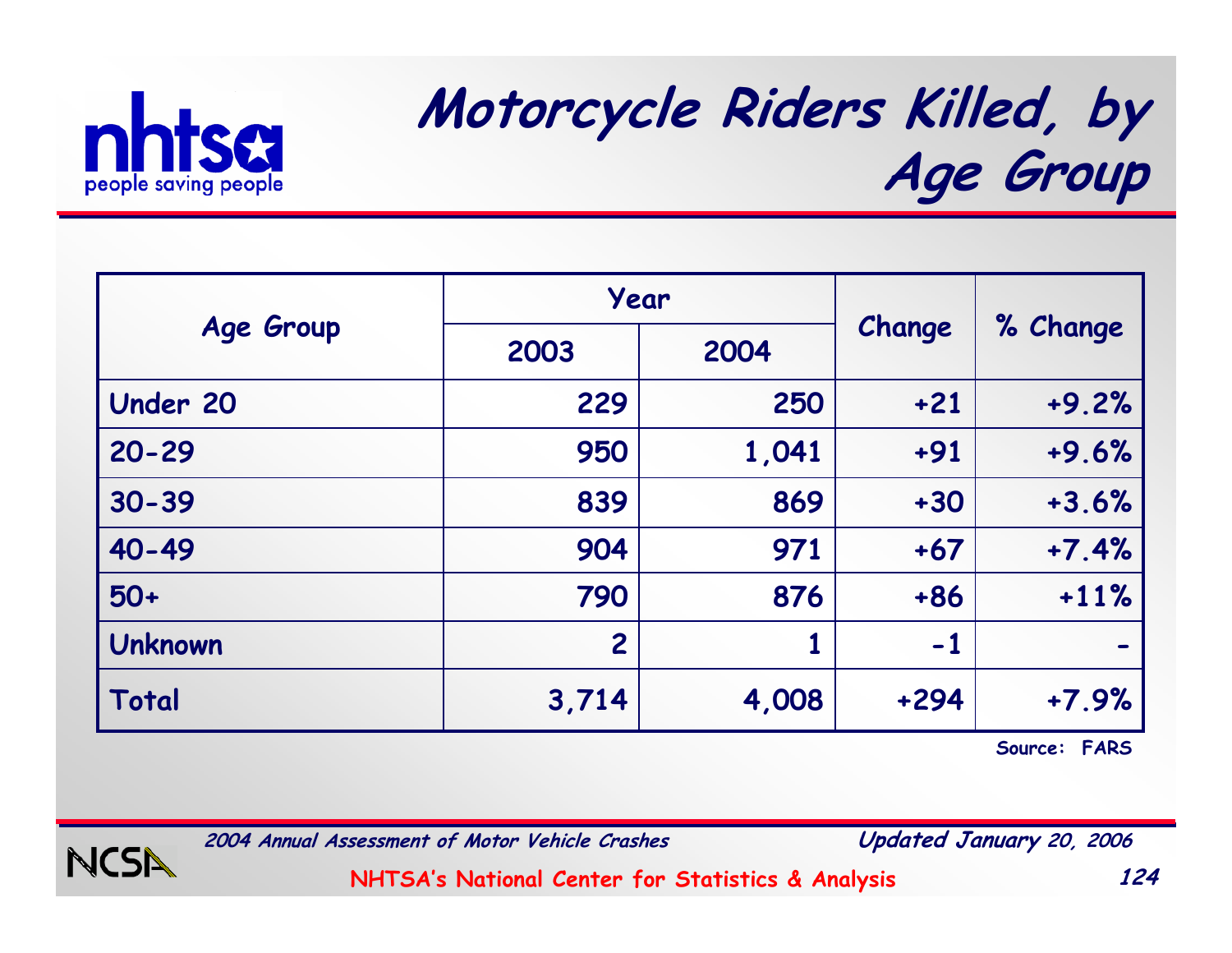

#### **Number of Motorcycle Riders Killed, by Age Group, by Year**

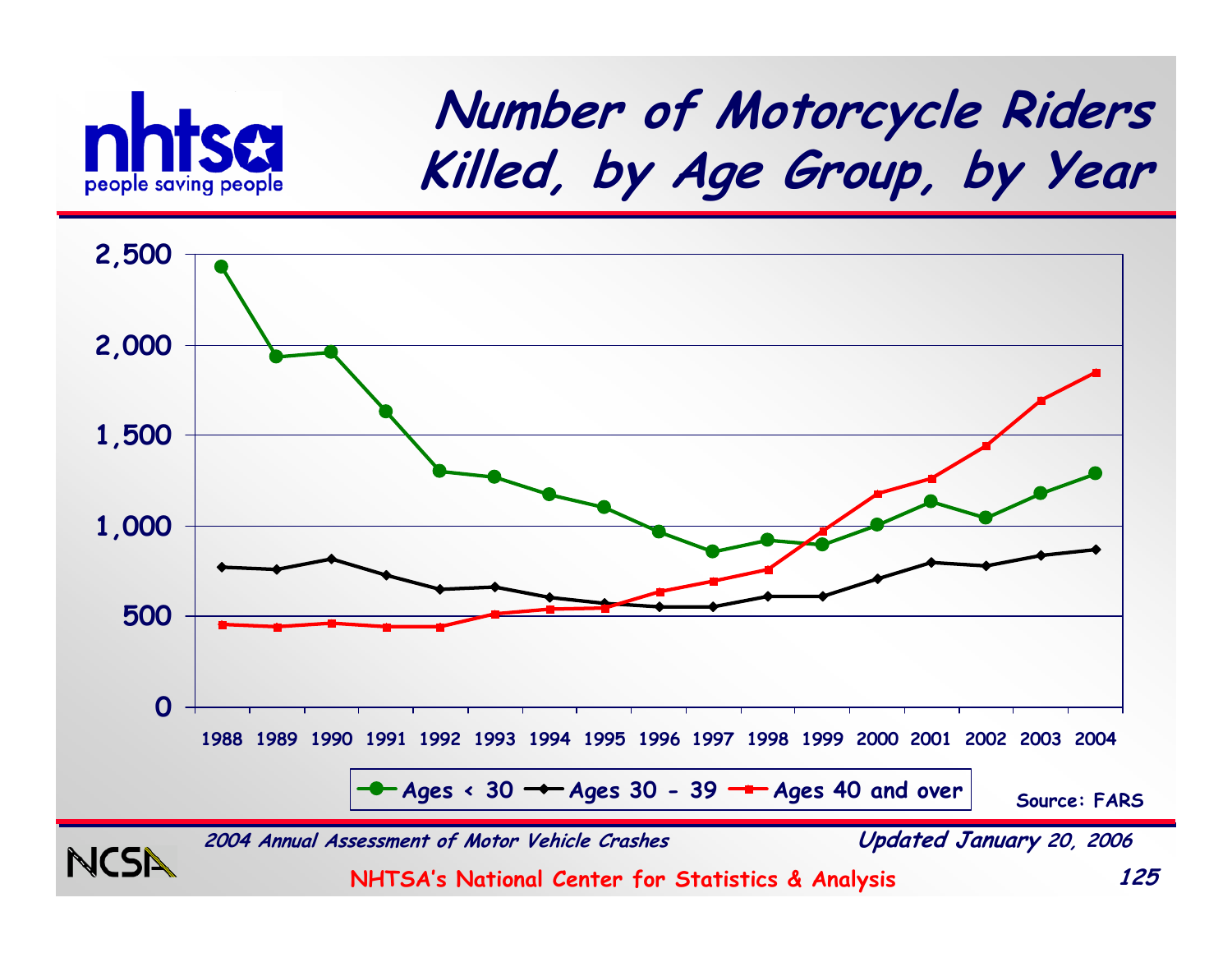



¾ **About two-thirds (66 percent) of the fatally injured motorcycle riders were not wearing a helmet in states without universal helmet laws compared to 15% in states with universal helmet laws.**



**2004 Annual Assessment of Motor Vehicle Crashes Updated January 20, 2006**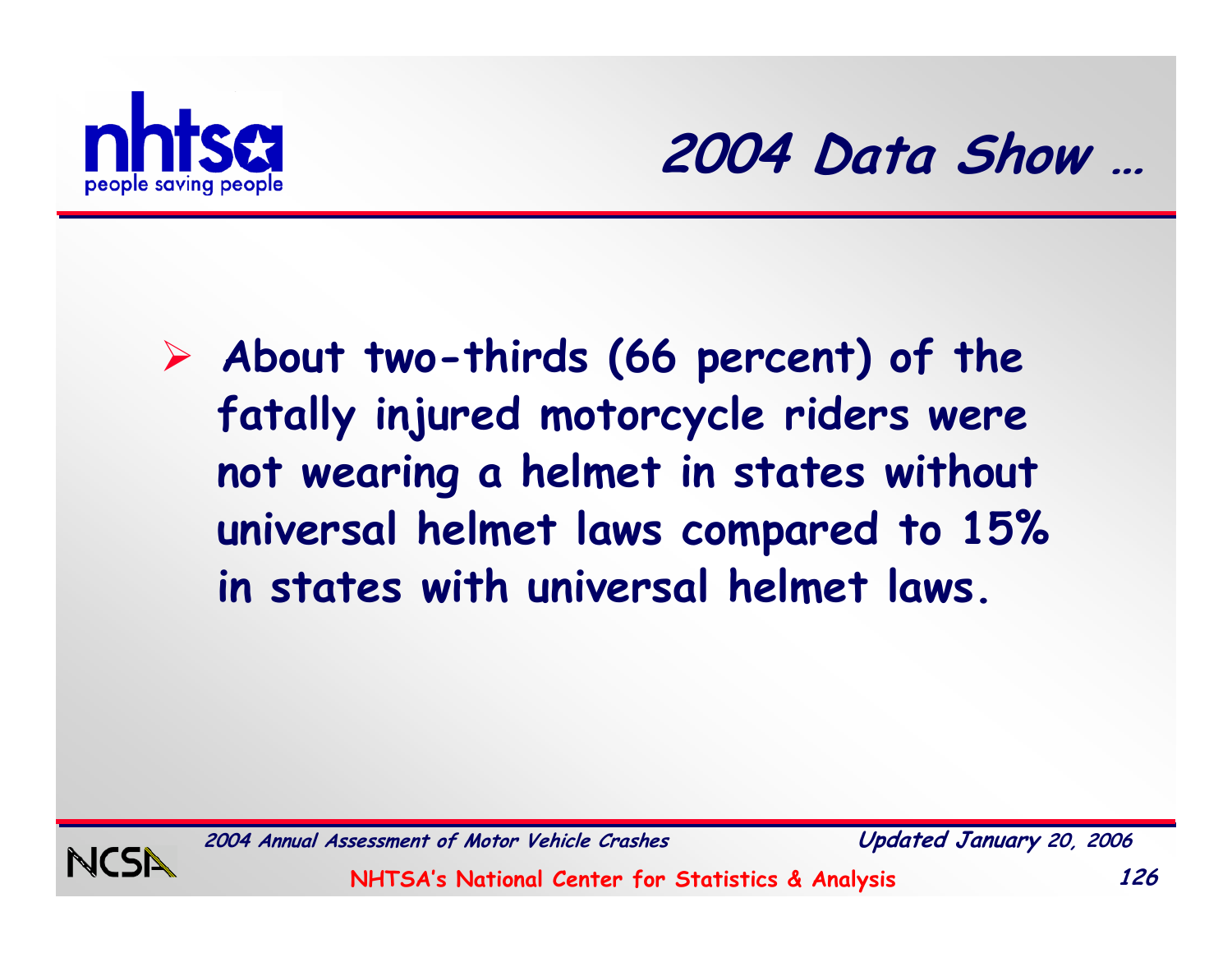

**Fatally Injured Motorcycle Riders in States with Universal Helmet Laws vs. w/o Universal Helmet Laws**

|                                                                | Year  |      |       |      |  |
|----------------------------------------------------------------|-------|------|-------|------|--|
|                                                                | 2003  |      | 2004  |      |  |
| <b>Total in States with Universal</b><br><b>Helmet Laws</b>    | 1,610 | 100% | 1,677 | 100% |  |
| <b>Helmeted</b>                                                | 1,365 | 85%  | 1,428 | 85%  |  |
| Not Helmeted                                                   | 245   | 15%  | 249   | 15%  |  |
| <b>Total in States without Universal</b><br><b>Helmet Laws</b> | 2,104 | 100% | 2,331 | 100% |  |
| <b>Helmeted</b>                                                | 615   | 29%  | 792   | 34%  |  |
| Not Helmeted                                                   | 1,489 | 71%  | 1,539 | 66%  |  |

**Source: FARS**

Motorcycle rider fatalities whose helmet use was unknown were distributed proportionally to the known use categories. Total fatalities may not add due to rounding.

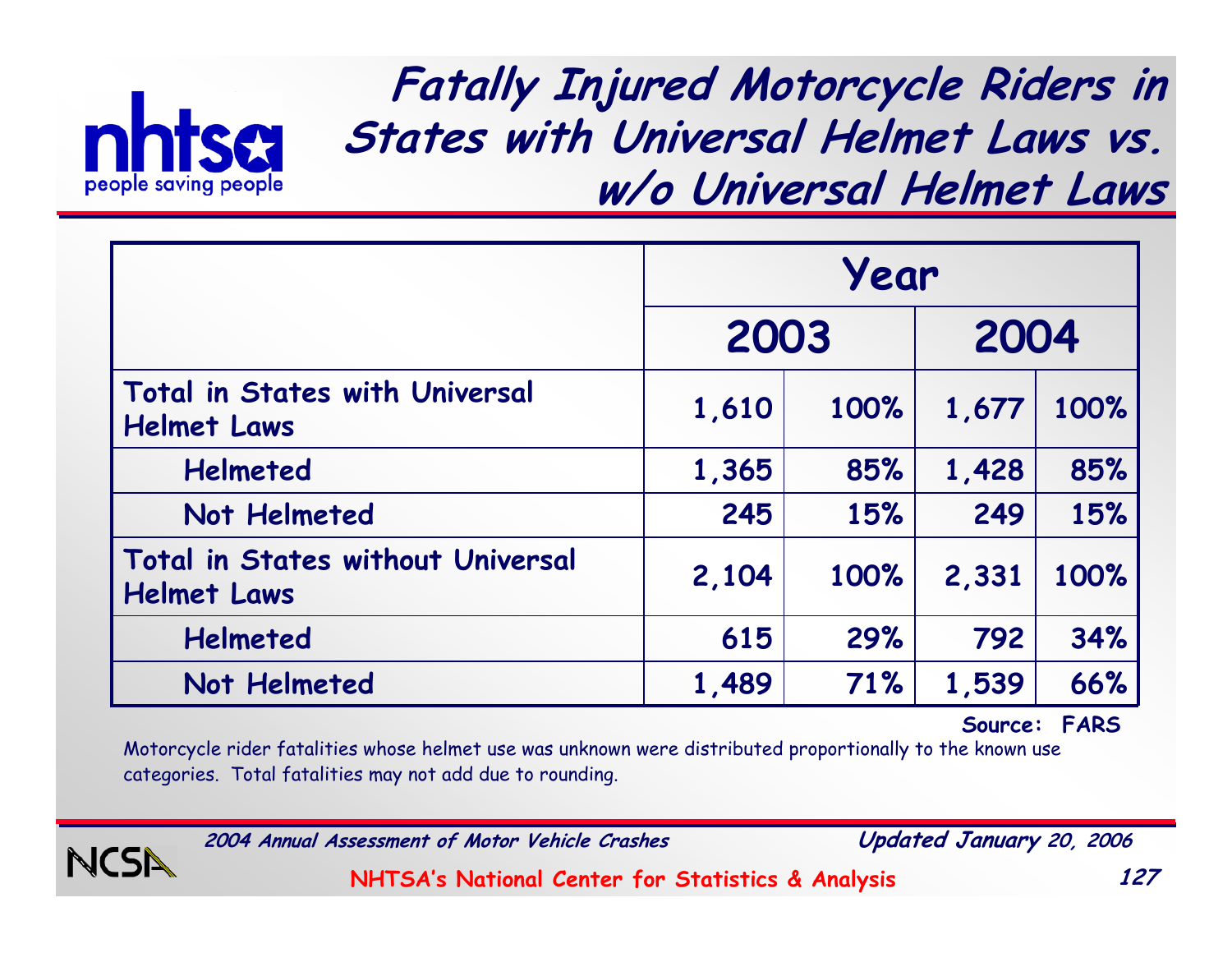

**Other Focus Areas Large Trucks**

- ¾ **The number of persons killed in crashes involving large trucks increased by 3.1%** ¾ **Truck occupant fatalities** 
	- **increased by 4.8%**
- ¾ **Fatalities in large truck crashes increased for the second consecutive year**



**2004 Annual Assessment of Motor Vehicle Crashes Updated January 20, 2006**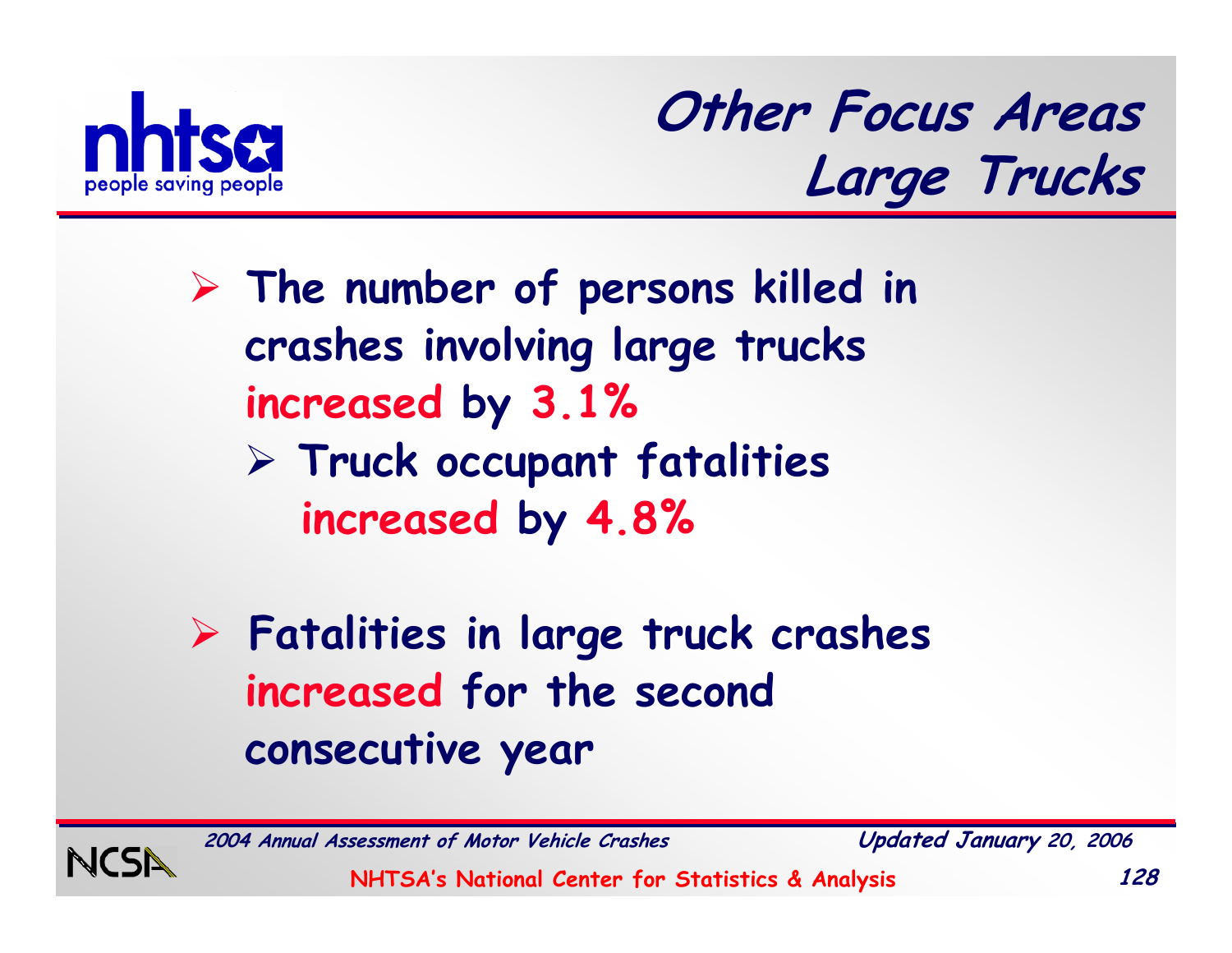

## **Persons Killed in Large Truck Crashes, by Type**

|                                | Year  |       |          |
|--------------------------------|-------|-------|----------|
| <b>Type</b>                    | 2003  | 2004  | % Change |
| <b>Truck Occupants</b>         | 726   | 761   | $+4.8%$  |
| <b>Single Vehicle</b>          | 457   | 466   | $+2.0%$  |
| <b>Multiple Vehicle</b>        | 269   | 295   | $+9.6%$  |
| <b>Other Vehicle Occupants</b> | 3,919 | 4,006 | $+2.2%$  |
| <b>Non-Occupants</b>           | 391   | 423   | $+8.2%$  |
| Total                          | 5,036 | 5,190 | $+3.1%$  |

**Source: FARS**



**2004 Annual Assessment of Motor Vehicle Crashes Updated January 20, 2006**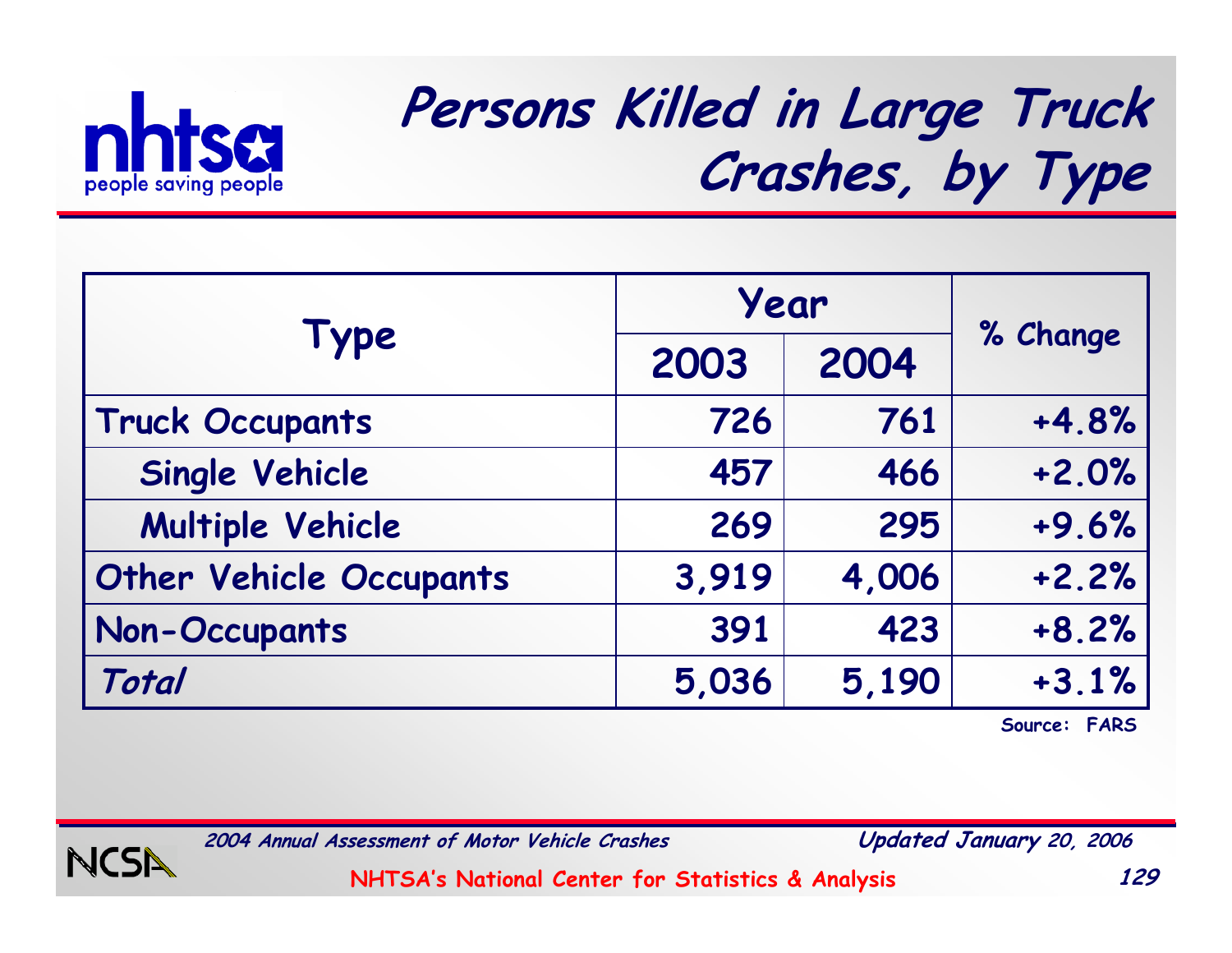



**Source: FARS**



**NCS**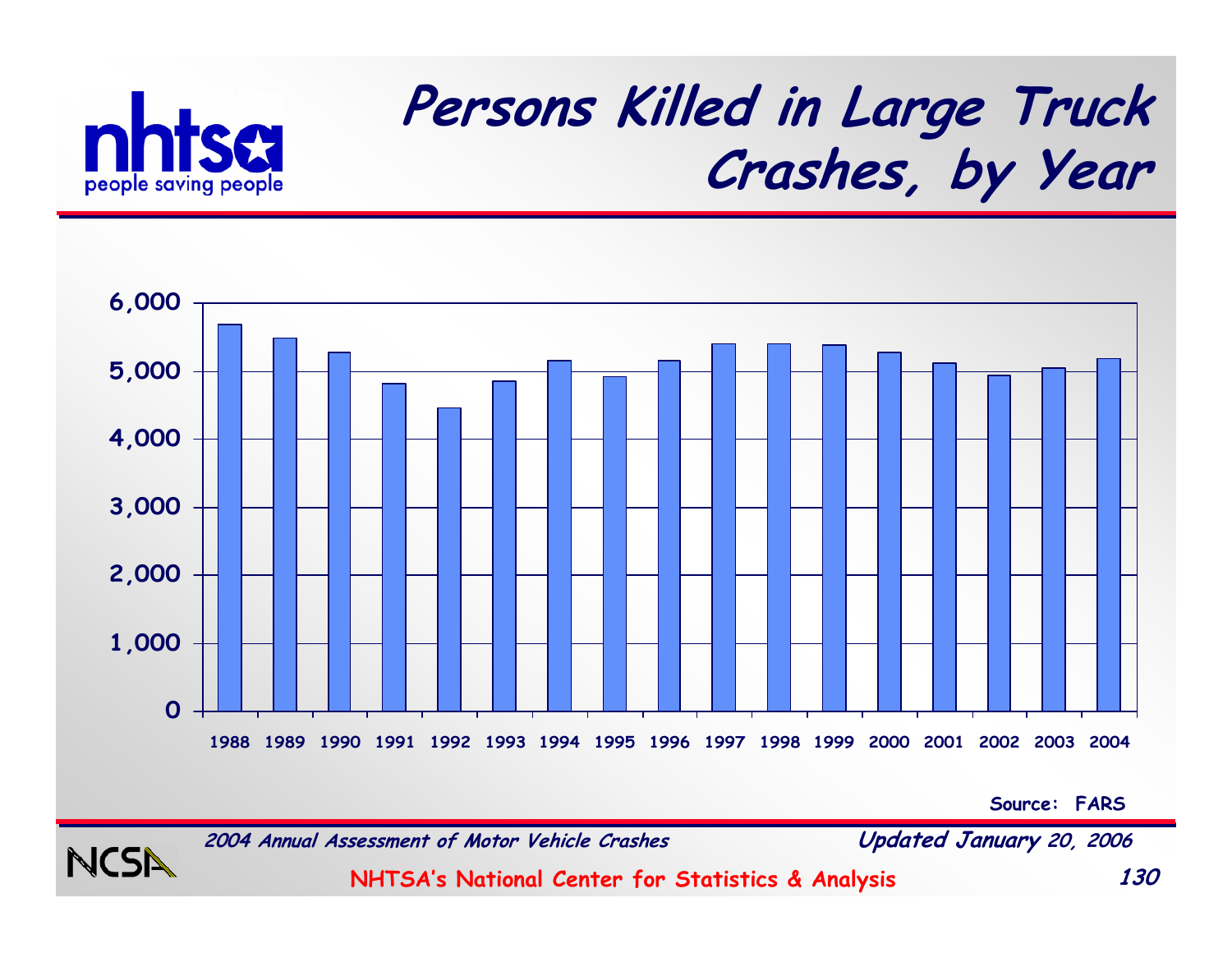

## **Fatality Rate\* in Large Truck Crashes, by Year**



**NCSN** 

**2004 Annual Assessment of Motor Vehicle Crashes Updated January 20, 2006**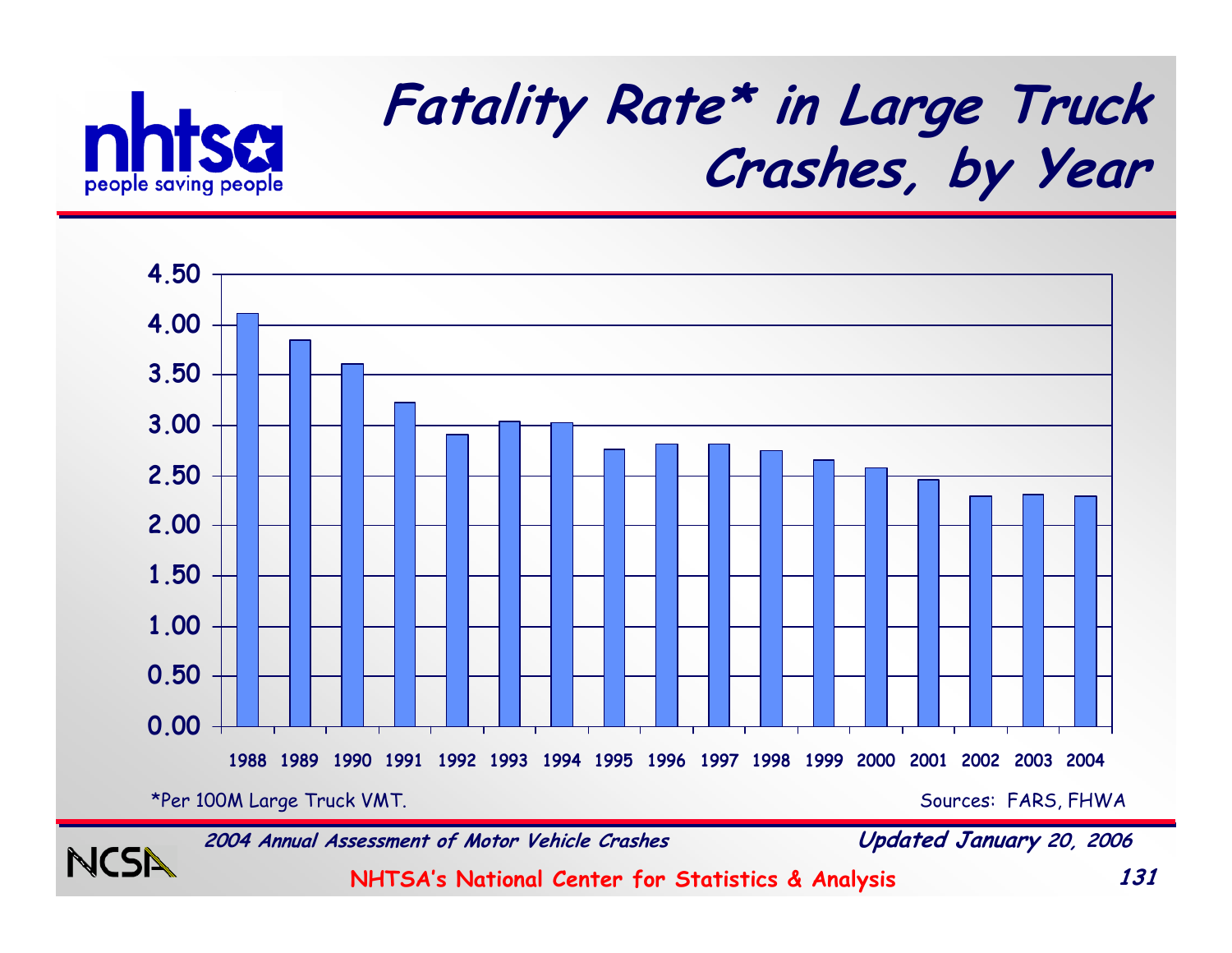

## **Persons Injured in Large Truck Crashes, by Type**

|                                | Year    | $\%$    |         |
|--------------------------------|---------|---------|---------|
| Type                           | 2003    | 2004    | Change  |
| <b>Truck Occupants</b>         | 27,000  | 27,000  | 0%      |
| <b>Single Vehicle</b>          | 11,000  | 13,000  | $+18%$  |
| <b>Multiple Vehicle</b>        | 16,000  | 14,000  | $-13%$  |
| <b>Other Vehicle Occupants</b> | 92,000  | 85,000  | $-7.6%$ |
| <b>Non-Occupants</b>           | 3,000   | 4,000   | $+33%$  |
| Total*                         | 122,000 | 116,000 | $-4.9%$ |

\*Totals may not add due to rounding. Percentages computed after rounding. **Source: NASS GES**



**2004 Annual Assessment of Motor Vehicle Crashes Updated January 20, 2006**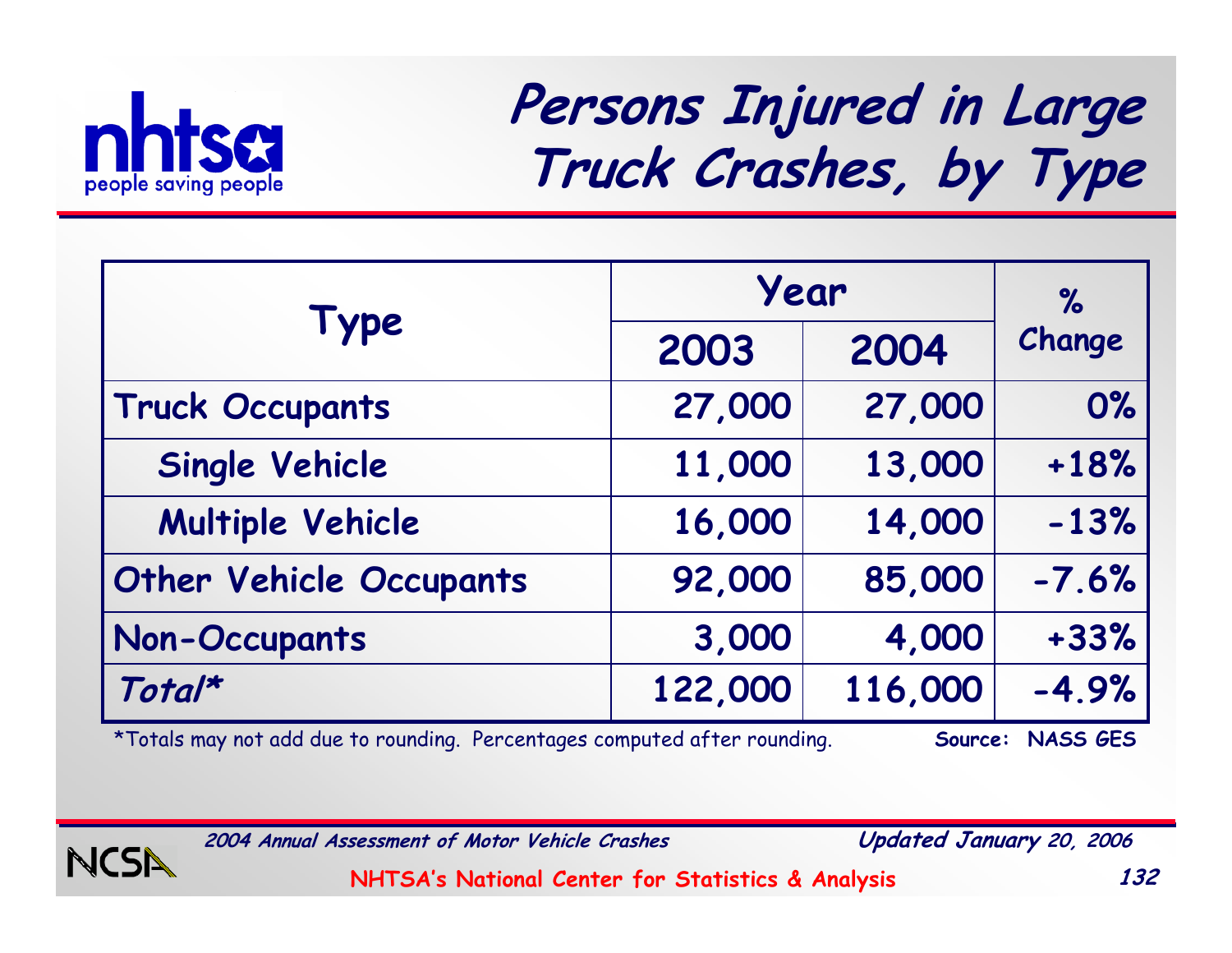

**NCSI** 

### **Persons Injured in Large Truck Crashes, by Year**



**2004 Annual Assessment of Motor Vehicle Crashes Updated January 20, 2006**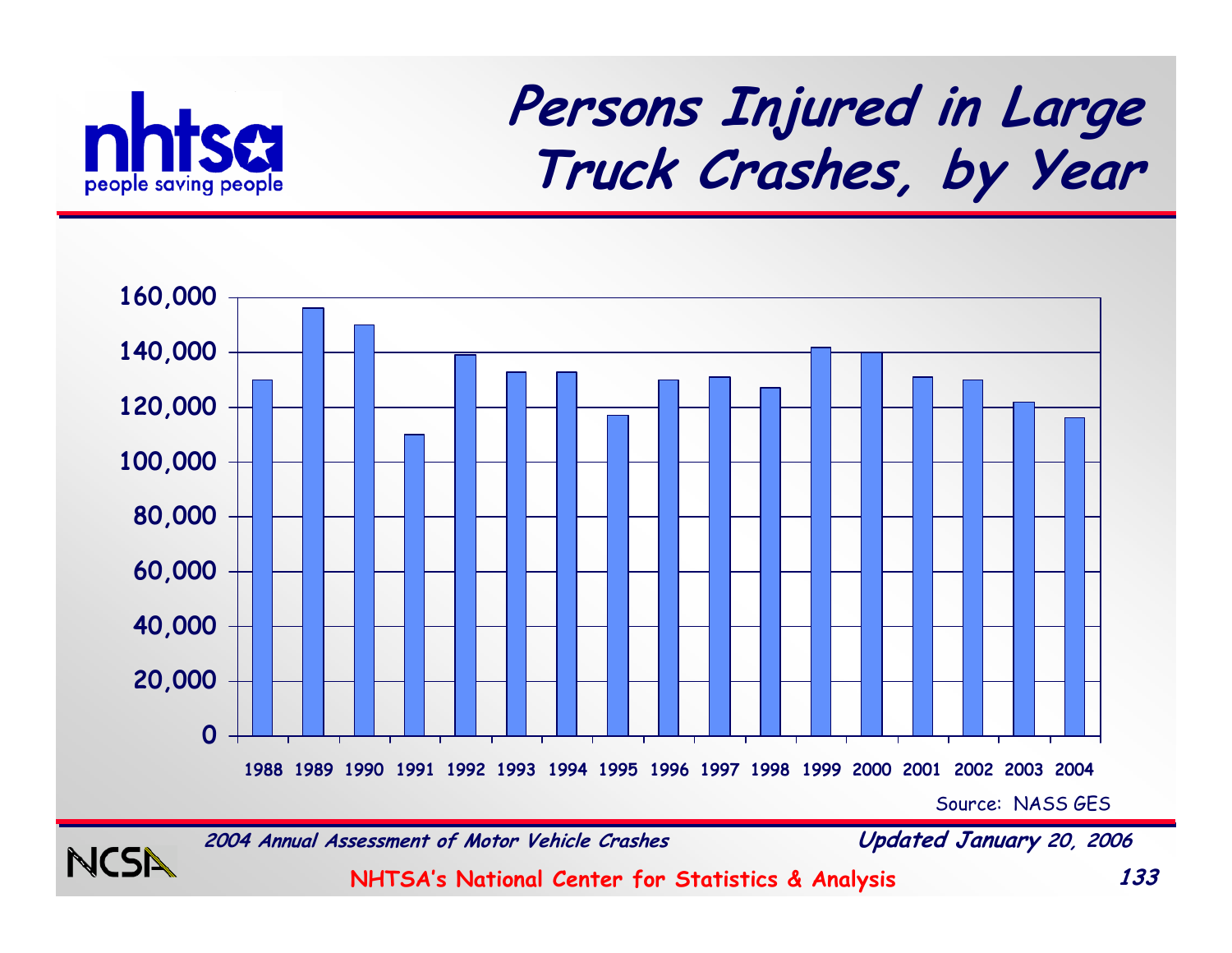

**Other Focus Areas Large Trucks**

# ¾ **Most of the Large Truck Occupant Fatalities continue to be Unrestrained**



**2004 Annual Assessment of Motor Vehicle Crashes Updated January 20, 2006**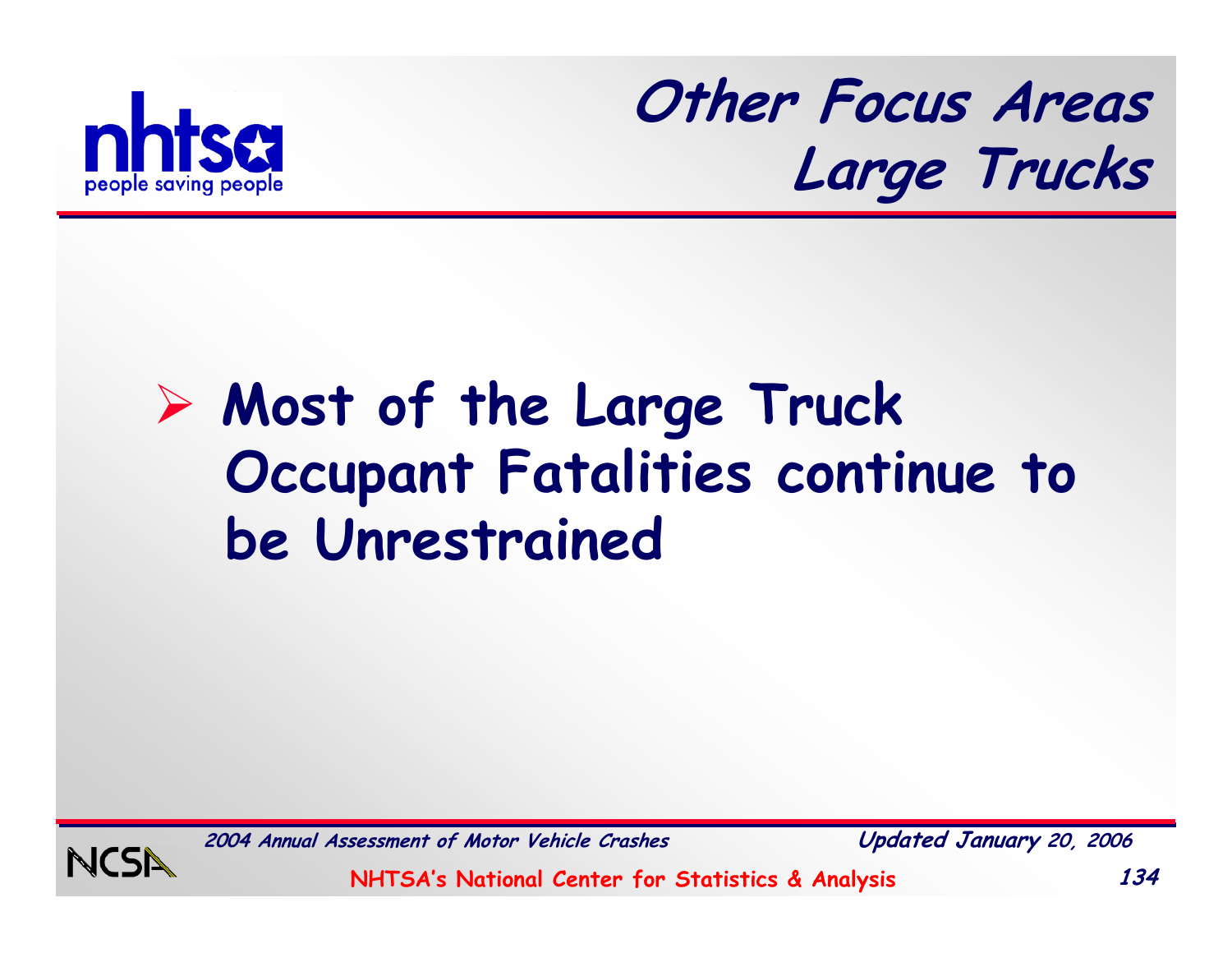

#### **Large Truck Occupant Fatalities by Person Type and Restraint Use\***

|                           | Year |     |      |     |  |  |
|---------------------------|------|-----|------|-----|--|--|
| <b>Restraint Use</b>      | 2003 |     | 2004 |     |  |  |
| <b>Occupants Killed</b>   | 726  |     | 761  |     |  |  |
| <b>Drivers</b>            |      | 623 |      | 634 |  |  |
| Restraint Used**          | 244  | 39% | 272  | 43% |  |  |
| <b>Restraint Not Used</b> | 379  | 61% | 362  | 57% |  |  |
| Passengers                |      | 103 |      | 127 |  |  |
| Restraint Used**          | 11   | 11% | 11   | 8%  |  |  |
| <b>Restraint Not Used</b> | 92   | 89% | 116  | 92% |  |  |

\*Occupant Fatalities whose restraint use was unknown were distributed proportionally to the known use categories. \*\* Restraint Used = Use of any type of restraint, e.g., lap belt, lap/shoulder belt, child safety seat, etc.

**Source: FARS**



**2004 Annual Assessment of Motor Vehicle Crashes Updated January 20, 2006**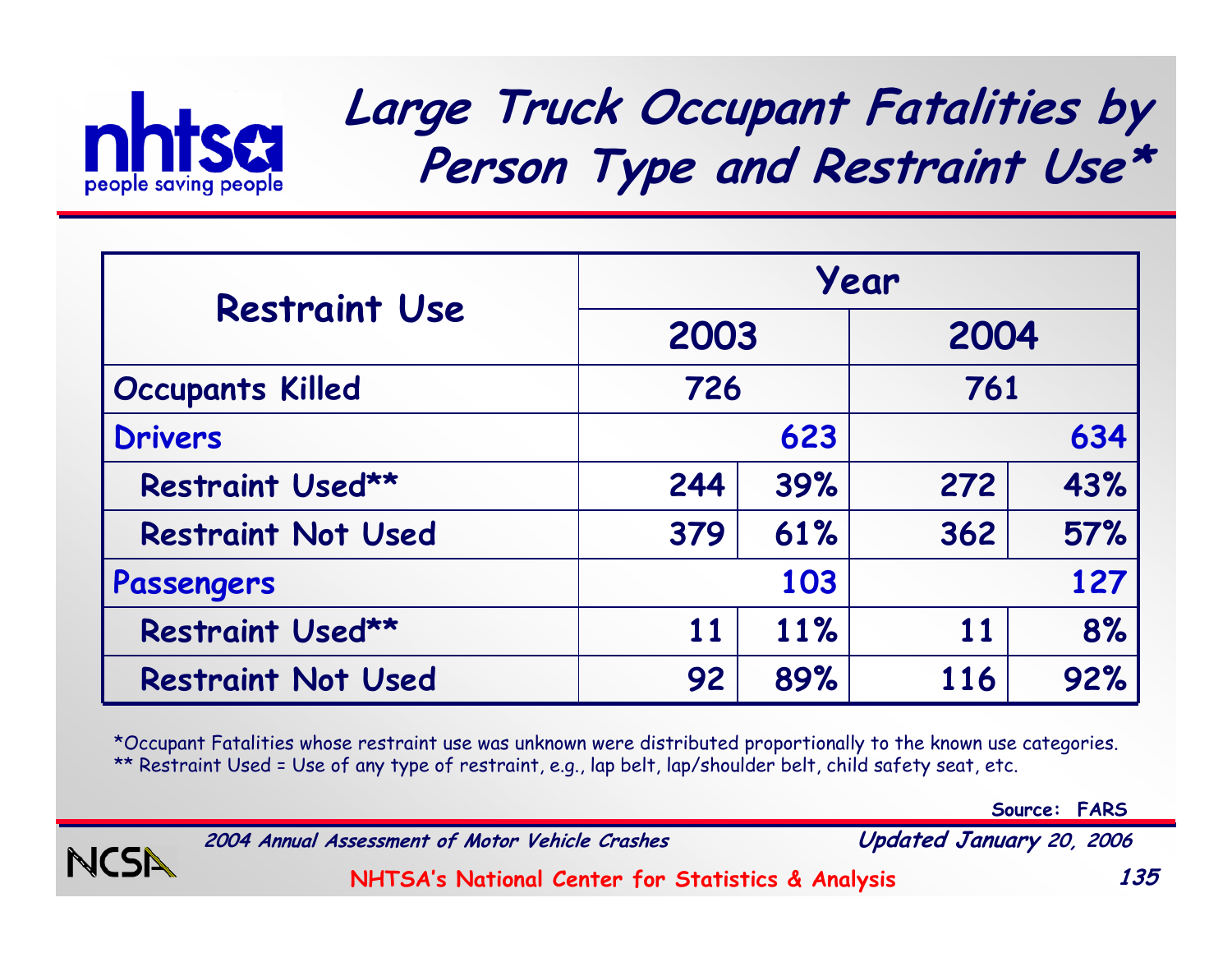



# ¾ **Fatalities in Speeding Related Crashes Declined by 2.3%**



**2004 Annual Assessment of Motor Vehicle Crashes Updated January 20, 2006**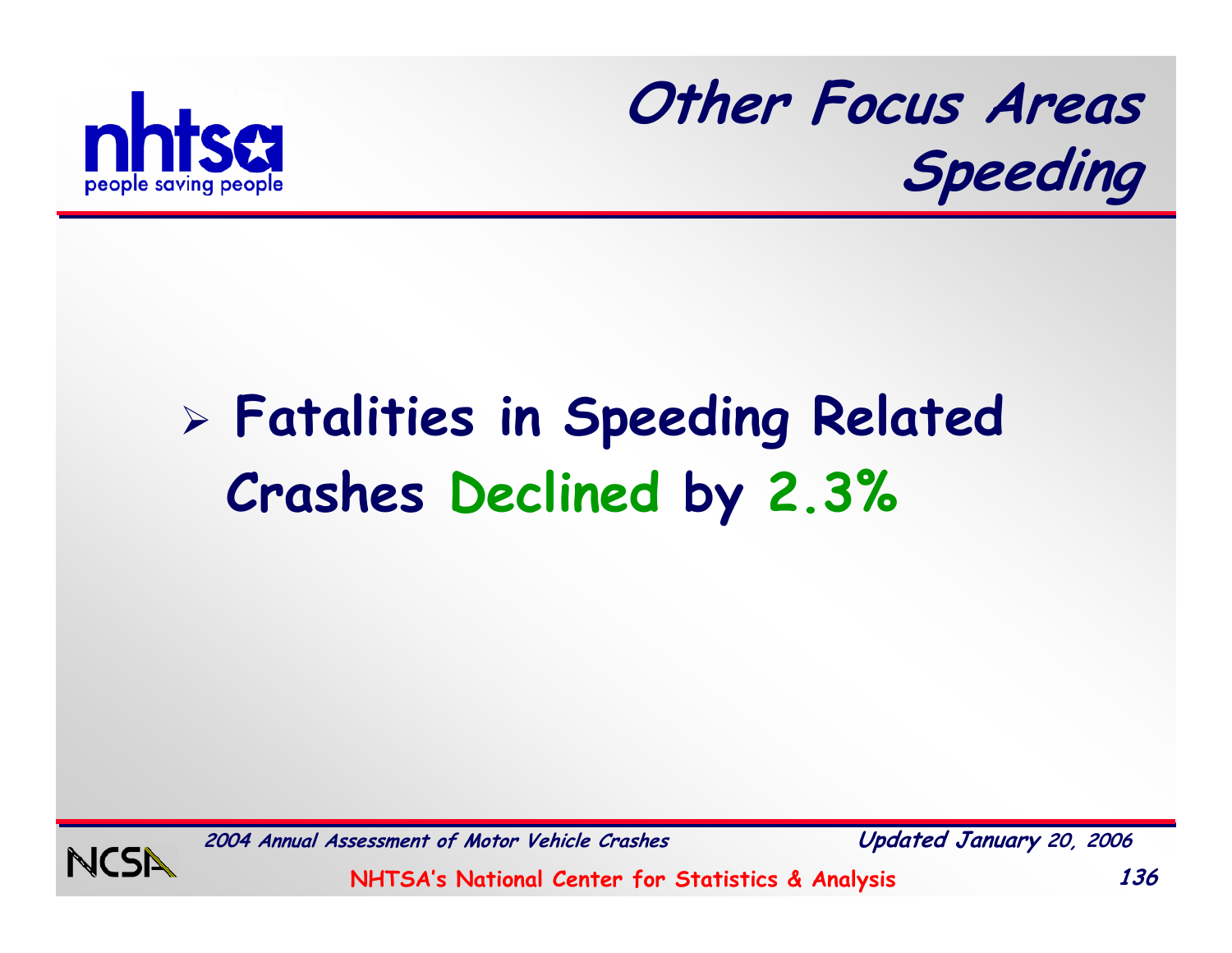

## **Speeding Related Crashes and Fatalities, by Year**

|                         | Year   |        |        |          |
|-------------------------|--------|--------|--------|----------|
|                         | 2003   | 2004   | Change | % Change |
| Crashes                 |        |        |        |          |
| <b>Speeding</b>         | 11,868 | 11,585 | $-283$ | $-2.4%$  |
| Not Speeding            | 26,609 | 26,668 | $+59$  | $+0.2%$  |
| <b>Percent Speeding</b> | 31%    | 30%    |        |          |
| <b>Fatalities</b>       |        |        |        |          |
| <b>Speeding</b>         | 13,499 | 13,192 | $-307$ | $-2.3%$  |
| Not Speeding            | 29,385 | 29,444 | $+59$  | $+0.2%$  |
| <b>Percent Speeding</b> | 31%    | 31%    |        |          |

**Source: FARS**



**2004 Annual Assessment of Motor Vehicle Crashes Updated January 20, 2006**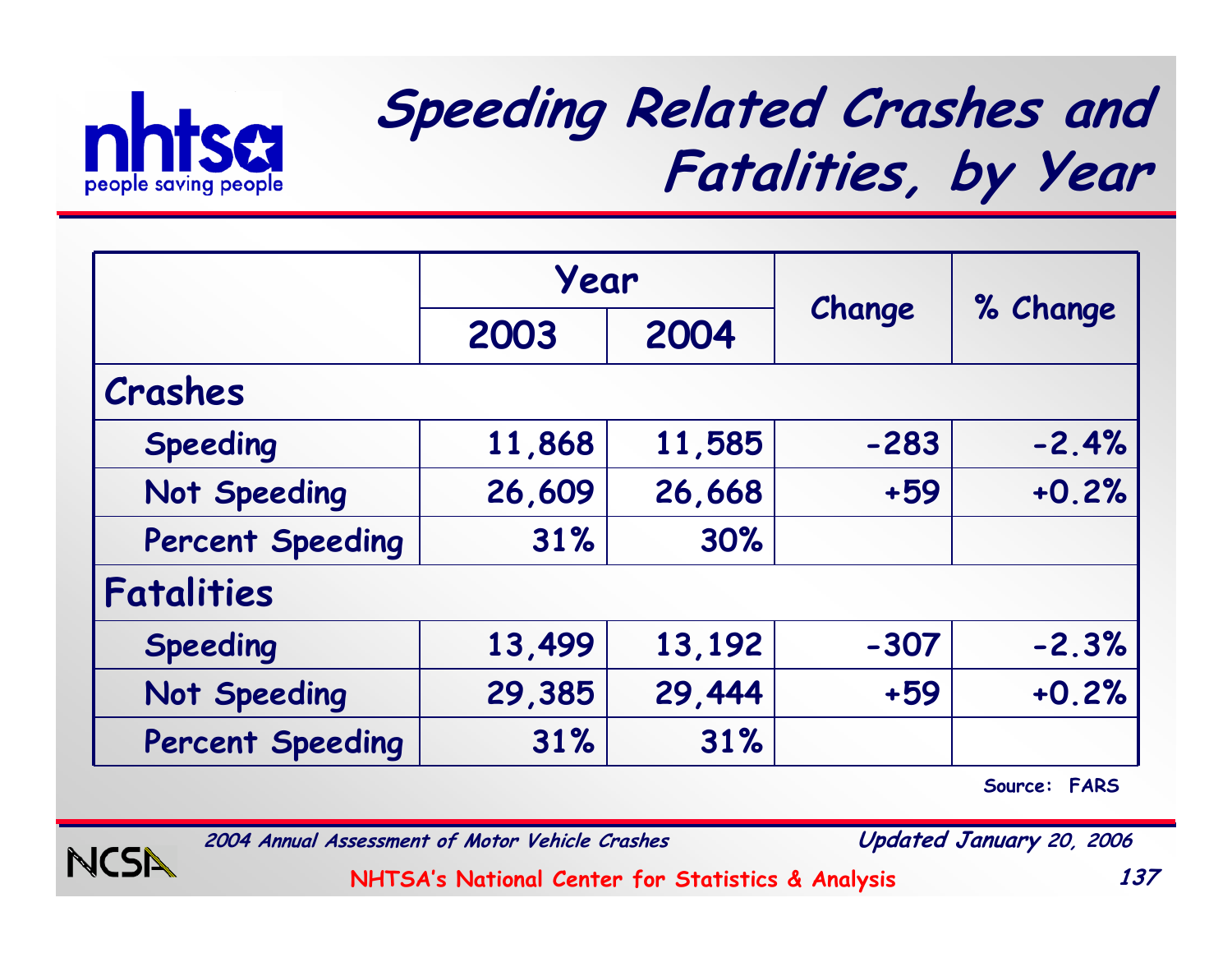



**Source: FARS**



NC'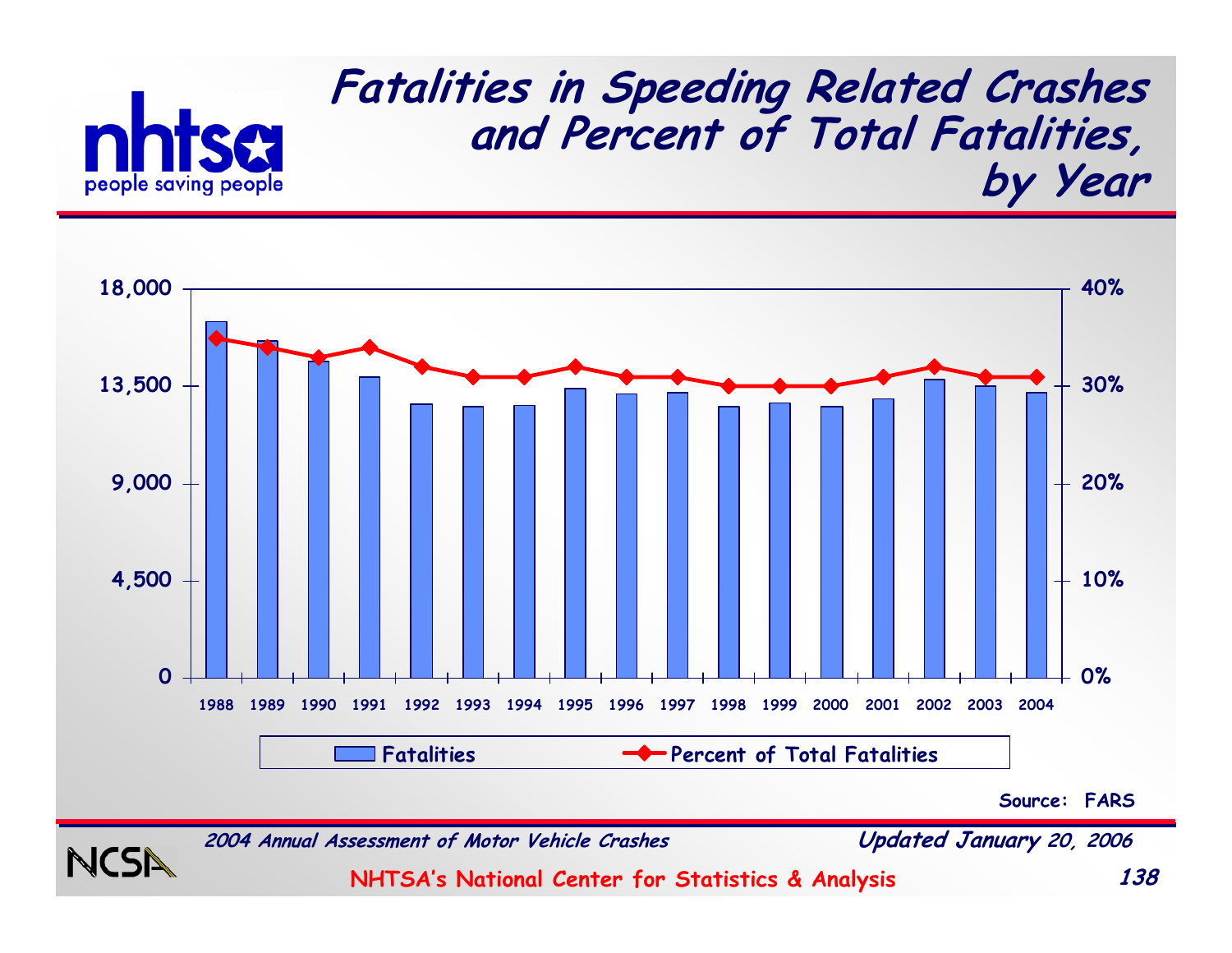

**Other Focus Areas Intersection Related and Roadway Departure**

## ¾ **Intersection and Intersection Related\* Fatalities Declined by 2.6%**

## ¾ **Roadway Departure\*\* Fatalities Increased slightly**

**\*A crash is Intersection related if the first harmful event occurs within the limits of an intersection or at an approach to or exit from an intersection only within a Non-interchange area.** 

- **\*\* A crash is considered a roadway departure crash if it is:**
- **a single vehicle crash occurring off the roadway OR**
- **• a multiple vehicle crash where the manner of collision was head-on or a side-swipe in opposite direction.**

**2004 Annual Assessment of Motor Vehicle Crashes Updated January 20, 2006**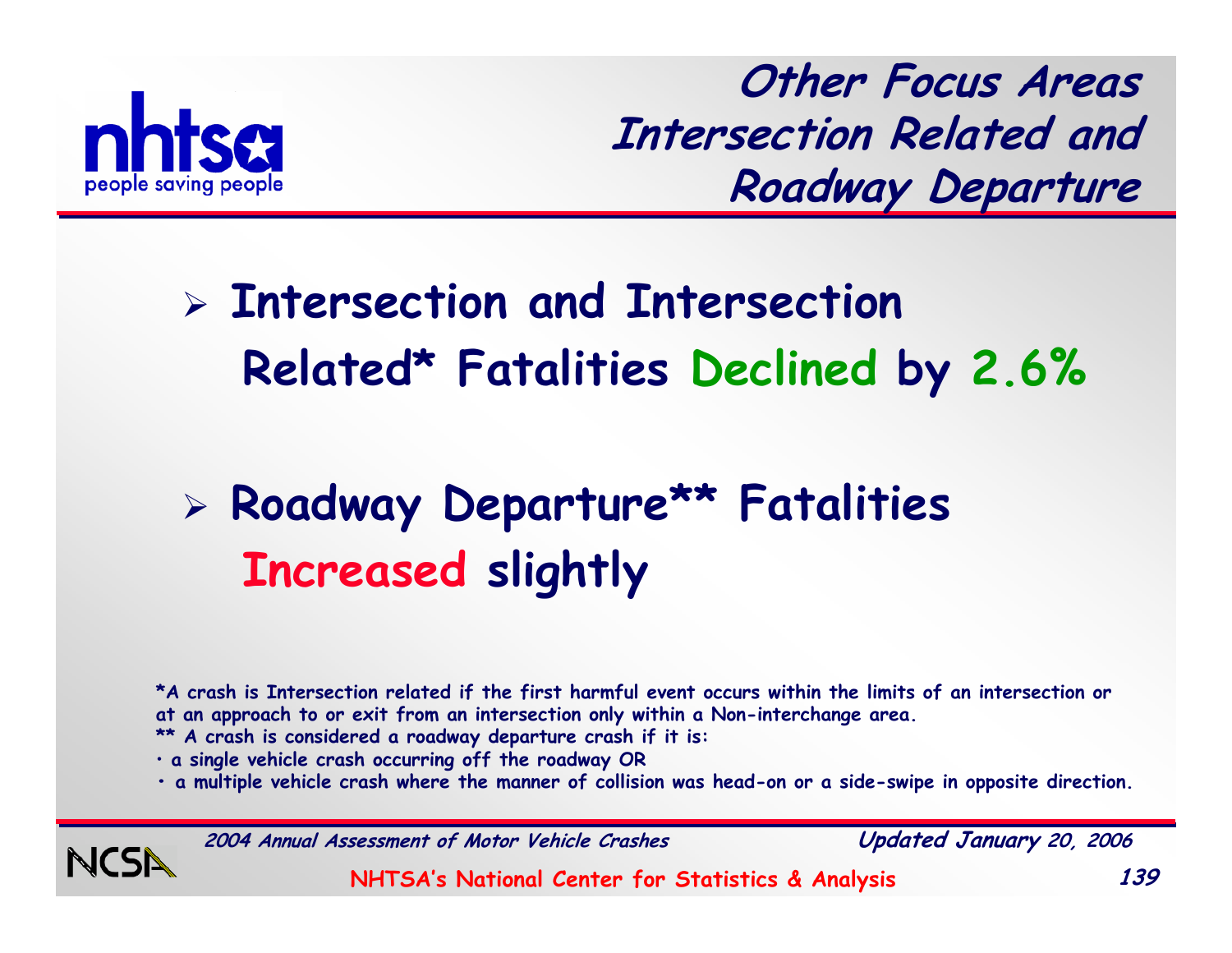

**Intersection, Intersection Related and Roadway Departure Fatalities, by Year**

|                                                  | Year   |        | Change | % Change |  |
|--------------------------------------------------|--------|--------|--------|----------|--|
|                                                  | 2003   | 2004   |        |          |  |
| <b>Intersection and</b><br>Intersection Related* | 9,362  | 9,117  | $-245$ | $-2.6%$  |  |
| Roadway Departure*                               | 25,562 | 25,676 | $+114$ | $+0.4%$  |  |

**\*FHWA Definition Source: FARS**



**2004 Annual Assessment of Motor Vehicle Crashes Updated January 20, 2006**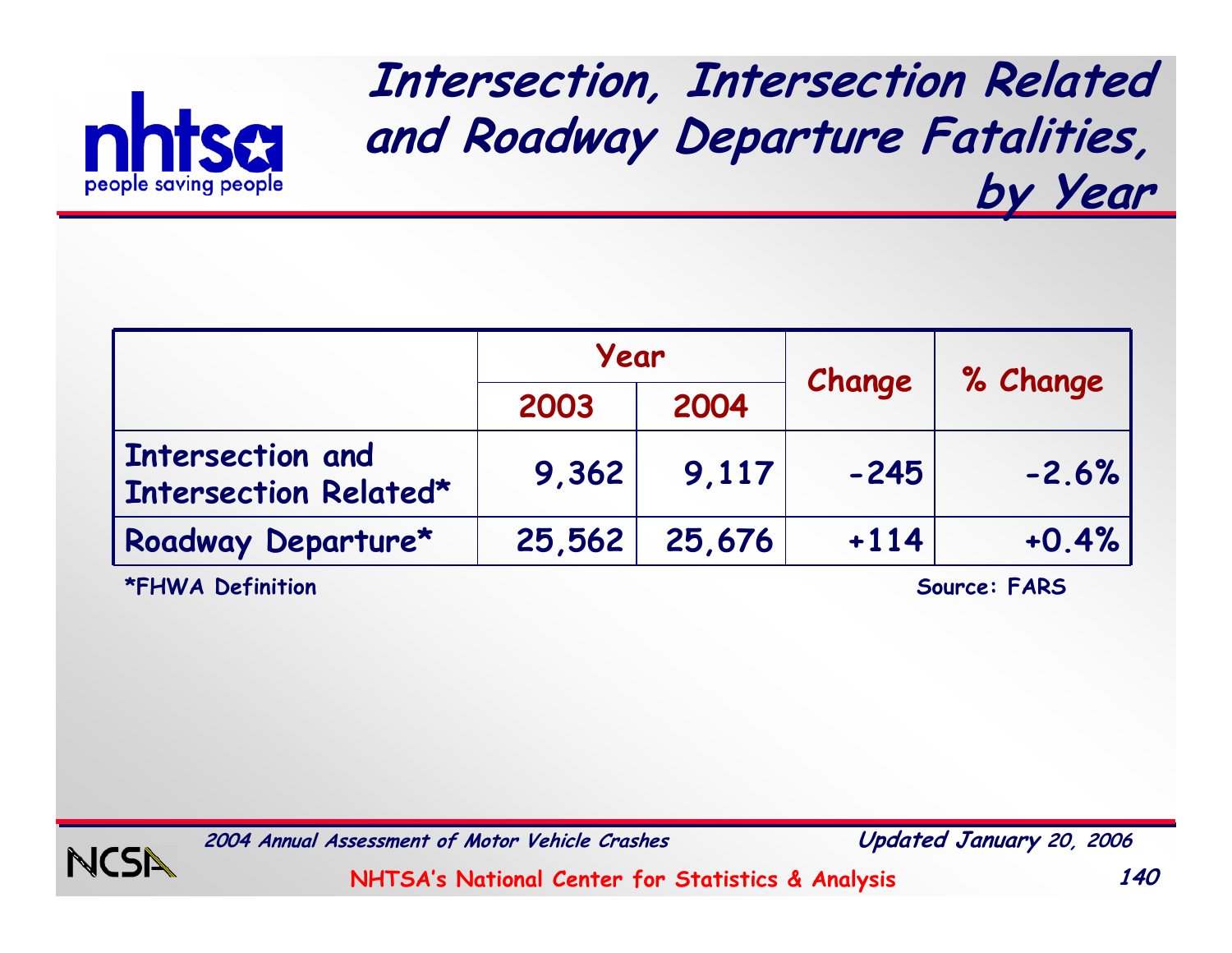

**Other Focus Areas Non-Occupants**

# **The Number of Non-Occupants Killed or Injured Declined**



**2004 Annual Assessment of Motor Vehicle Crashes Updated January 20, 2006**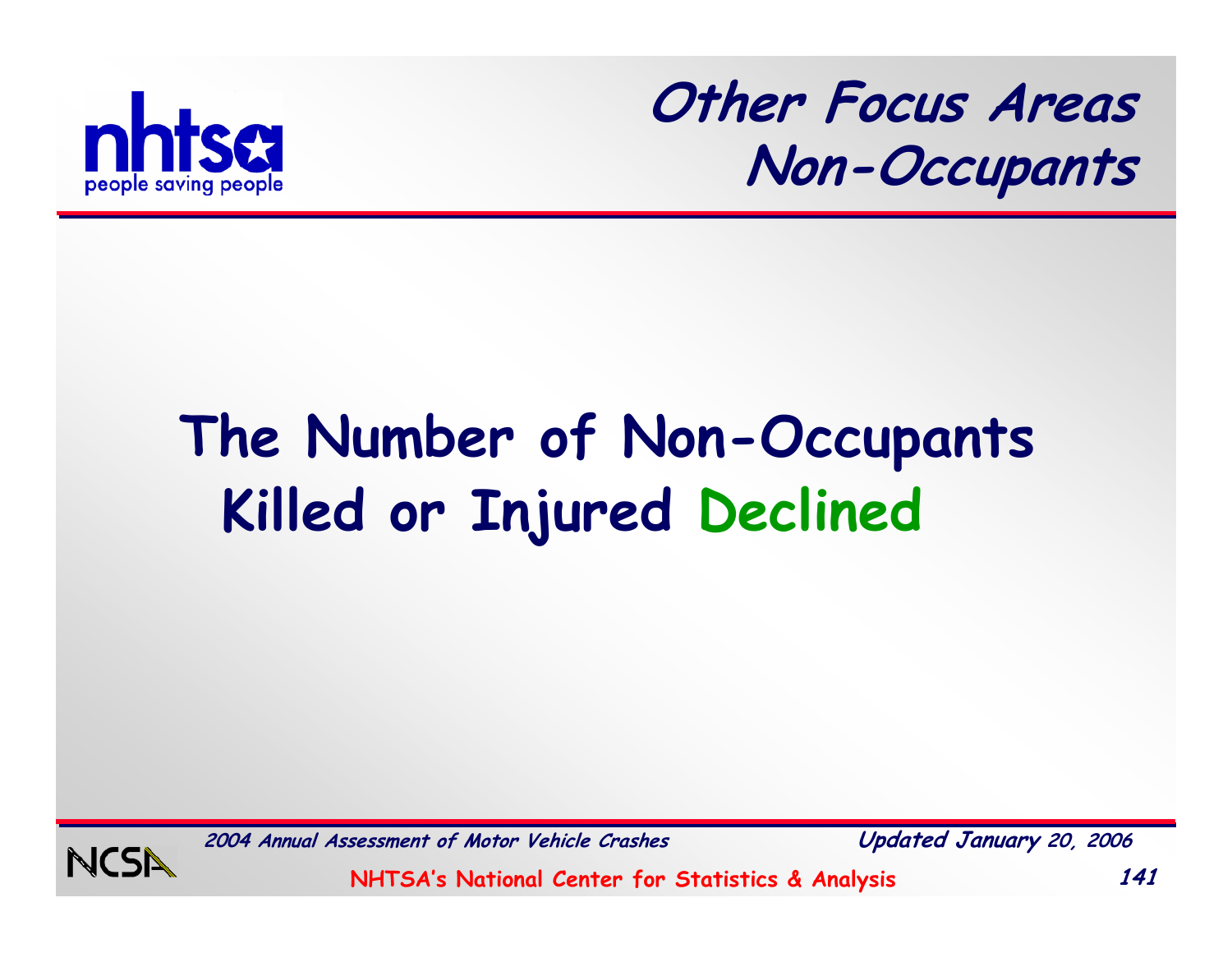

NCSN

## **Non-Occupants Killed or Injured, by Type**

|                             | Year    |         |          |
|-----------------------------|---------|---------|----------|
| Type                        | 2003    | 2004    | % Change |
| <b>Non-Occupants Killed</b> | 5,543   | 5,494   | $-0.9%$  |
| Pedestrians                 | 4,774   | 4,641   | $-2.8%$  |
| Pedalcyclists               | 629     | 725     | $+15%$   |
| Others <sup>**</sup>        | 140     | 128     | $-8.6%$  |
| Non-Occupants Injured*      | 124,000 | 118,000 | $-4.8%$  |
| Pedestrians                 | 70,000  | 68,000  | $-2.9%$  |
| Pedalcyclists               | 46,000  | 41,000  | $-11%$   |
| Others **                   | 8,000   | 9,000   | $+13%$   |

\*Totals may not add due to rounding. Percentages computed after rounding. **Sources: FARS, NASS GES** \*\*Includes occupants of motor vehicles not in transport and of non-motor vehicle transport devices.

**2004 Annual Assessment of Motor Vehicle Crashes Updated January 20, 2006**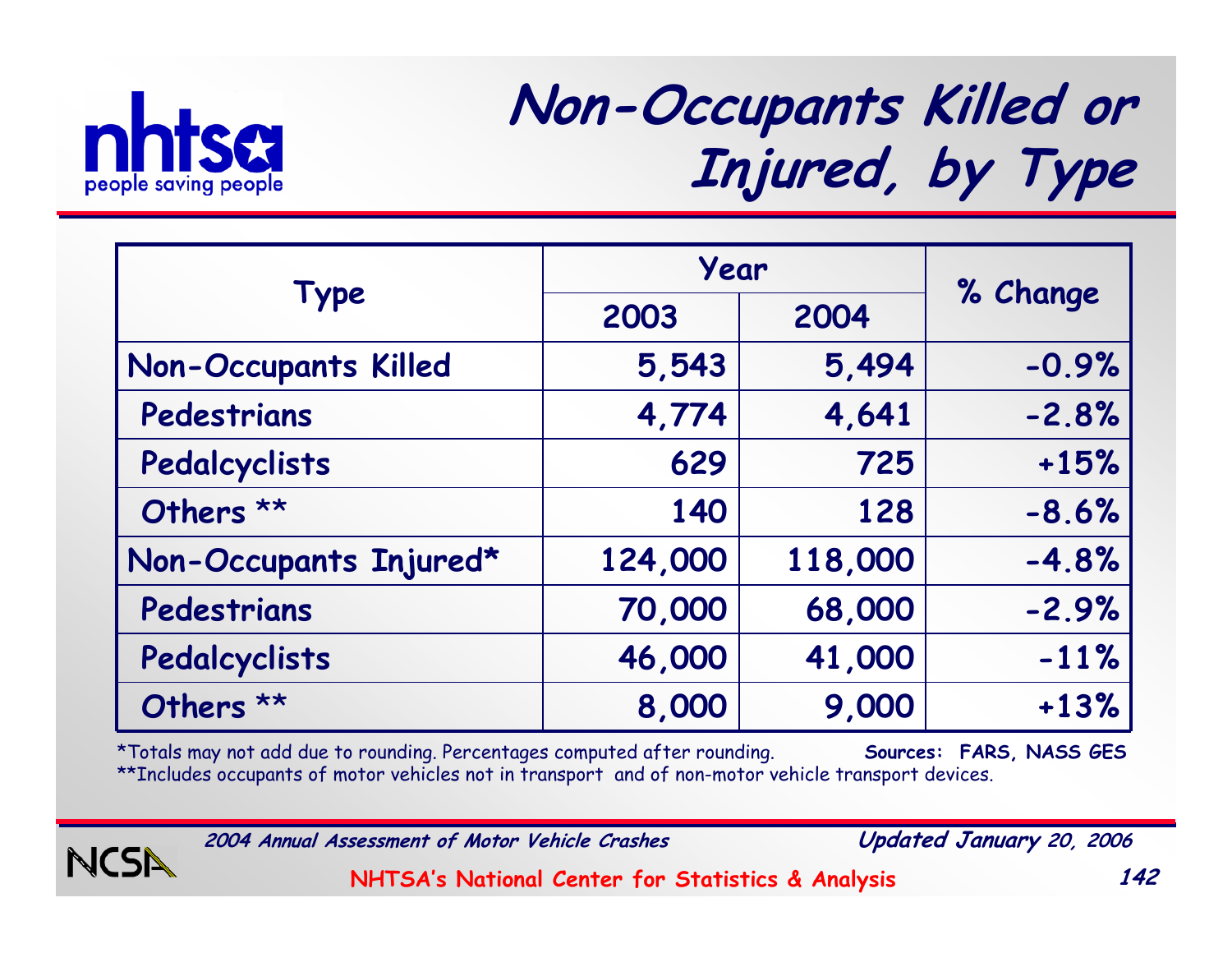

**NCSN** 

## **Pedestrians and Pedalcyclists Killed, by Year**



**2004 Annual Assessment of Motor Vehicle Crashes Updated January 20, 2006**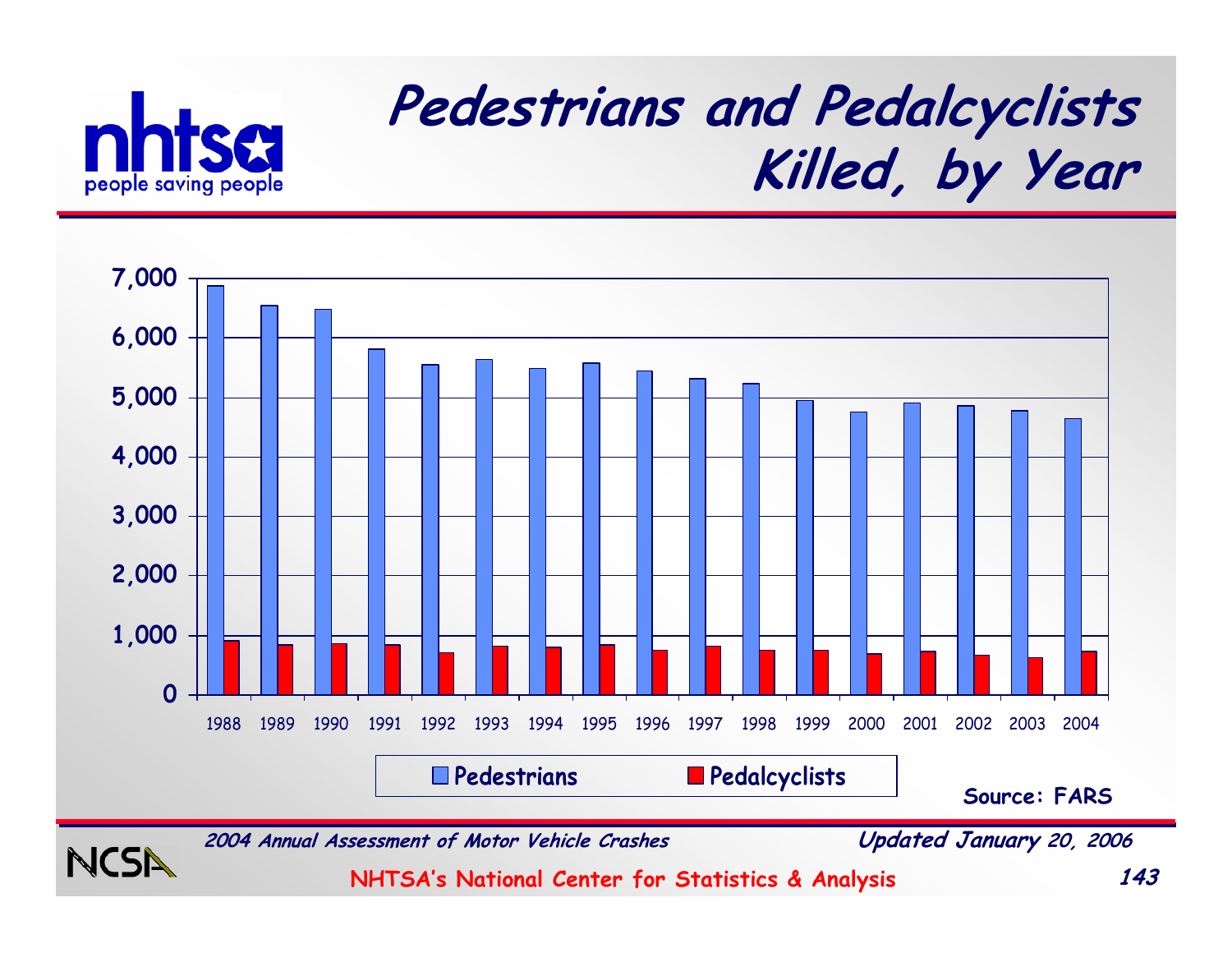

**Other Focus Areas Children and Youth**

#### ¾ **Fatalities for Children Ages 0 – 3 increased by 3.2% after reaching an all time low in 2003**

### ¾ **Occupant Fatalities increased for the second year in a row**



**2004 Annual Assessment of Motor Vehicle Crashes Updated January 20, 2006**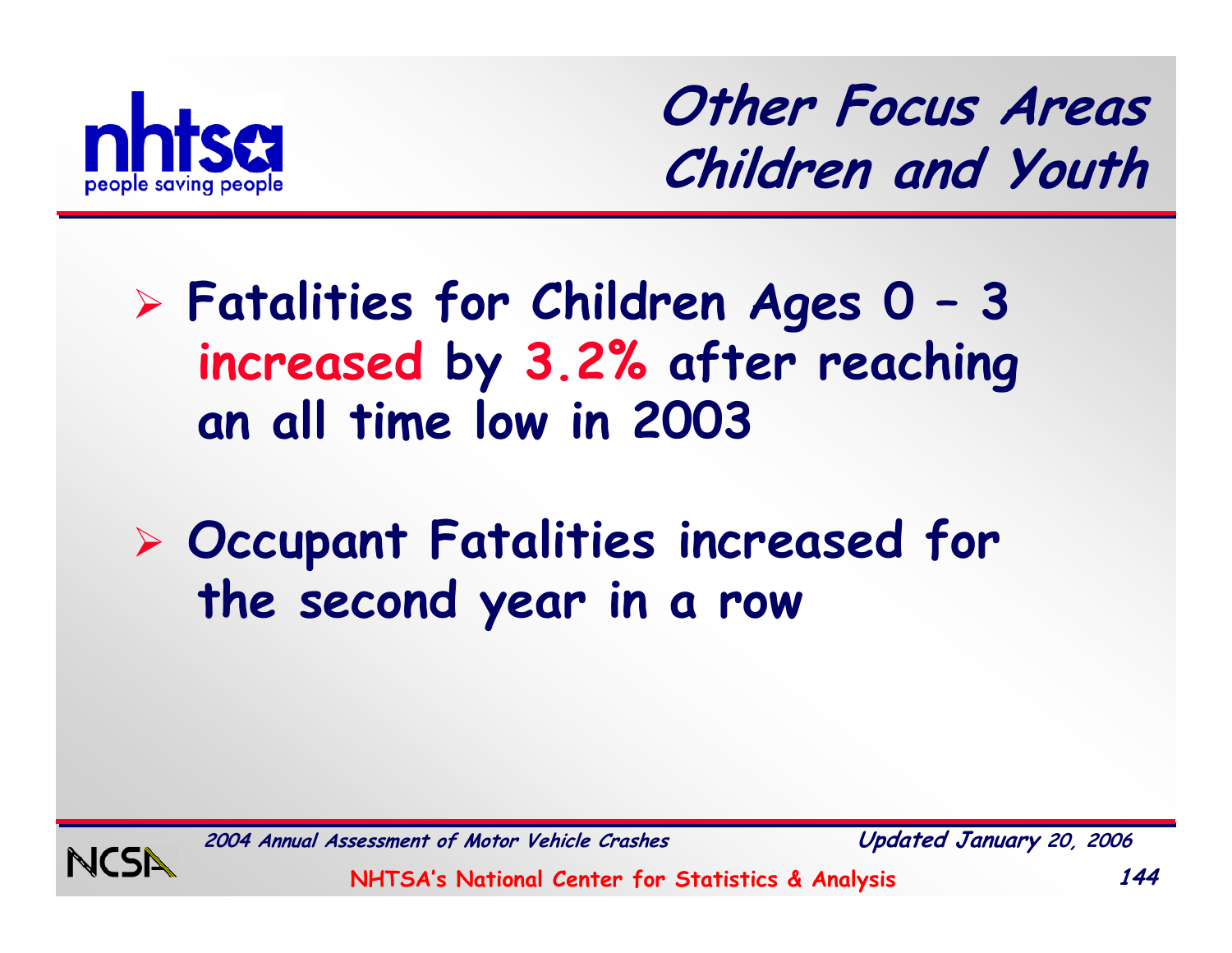

## **Children, Ages 0-3, Killed or Injured, by Role**

| Role                 | Year   |        |          |  |
|----------------------|--------|--------|----------|--|
|                      | 2003   | 2004   | % Change |  |
| Killed               | 494    | 510    | $+3.2%$  |  |
| <b>Occupants</b>     | 394    | 422    | $+7.1%$  |  |
| <b>Non-Occupants</b> | 100    | 88     | $-12%$   |  |
| Injured*             | 49,000 | 44,000 | $-10%$   |  |
| <b>Occupants</b>     | 47,000 | 41,000 | $-13%$   |  |
| <b>Non-Occupants</b> | 2,000  | 2,000  | 0%       |  |

**\*Totals may not add due to rounding. Percentages computed after rounding.**

**Sources: FARS, NASS GES**

NCSN

**2004 Annual Assessment of Motor Vehicle Crashes Updated January 20, 2006**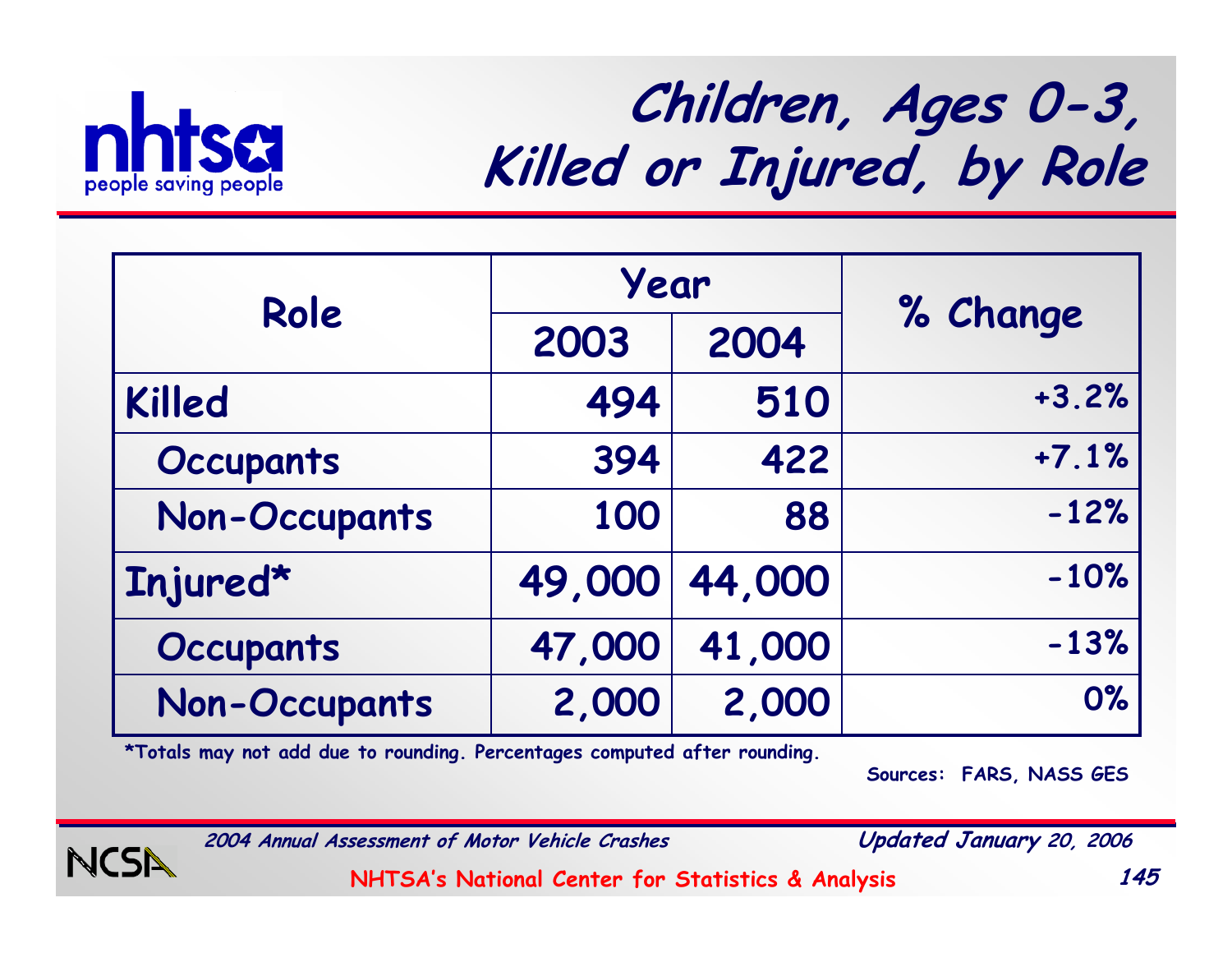

### **Children, Ages 0-3, Killed, by Year and Role**

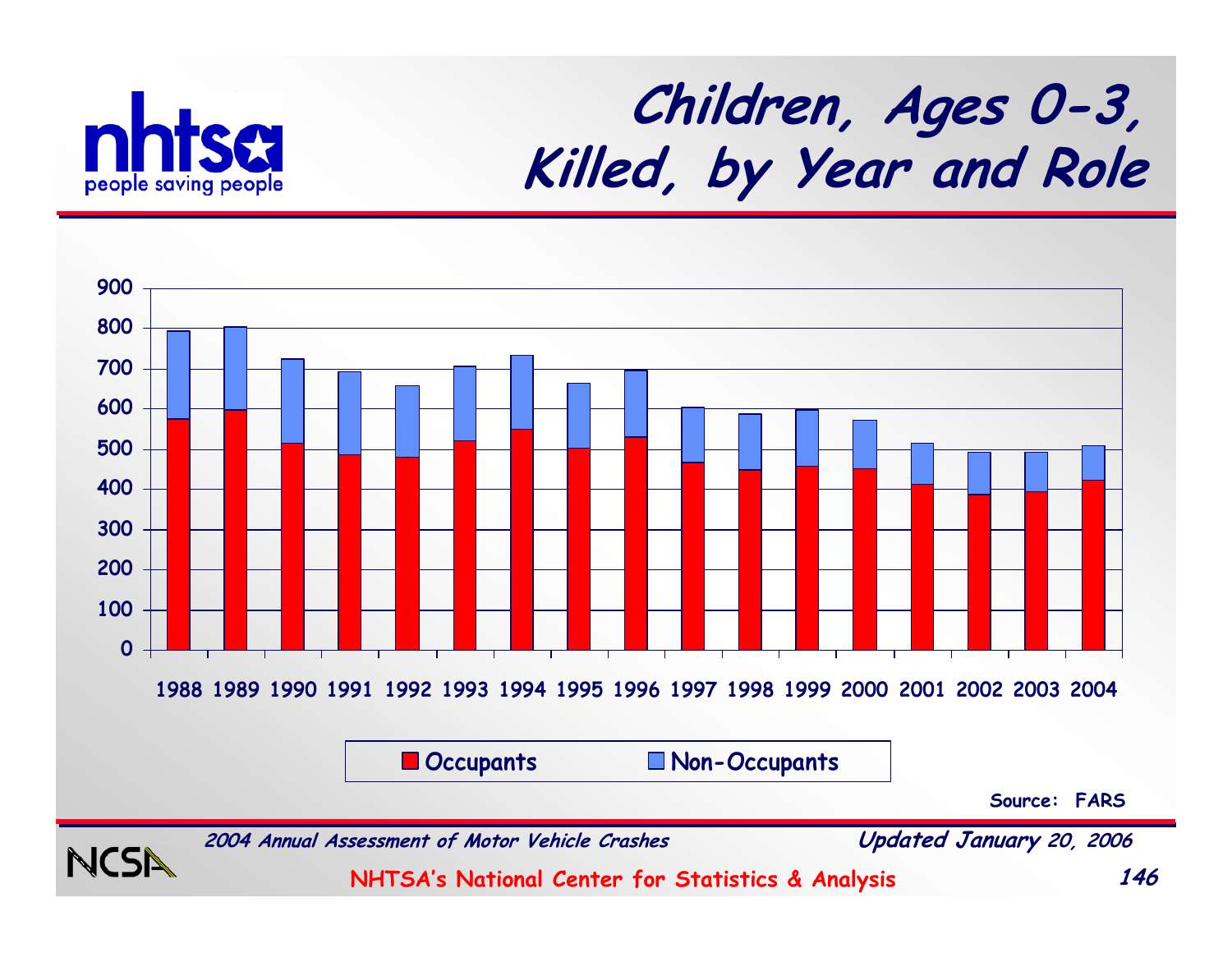

**Other Focus Areas Children and Youth**

### **The Number of Unrestrained Children Ages 0 – 3 Killed increased after declining for 4 years in a row.**



**2004 Annual Assessment of Motor Vehicle Crashes Updated January 20, 2006**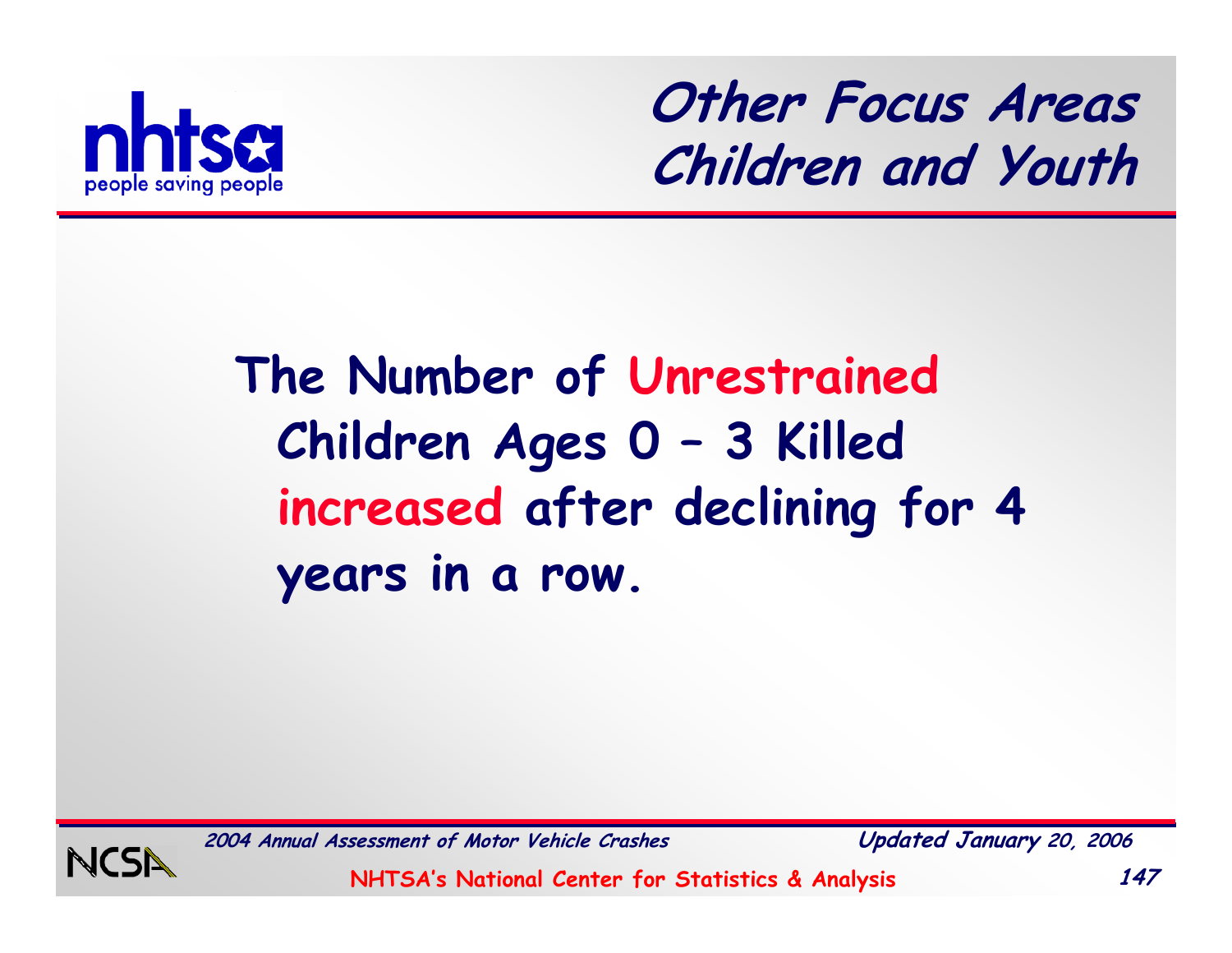

#### **Passenger Vehicle Occupants, Ages 0-3 killed by Restraint Use\* and Year**



**2004 Annual Assessment of Motor Vehicle Crashes Updated January 20, 2006**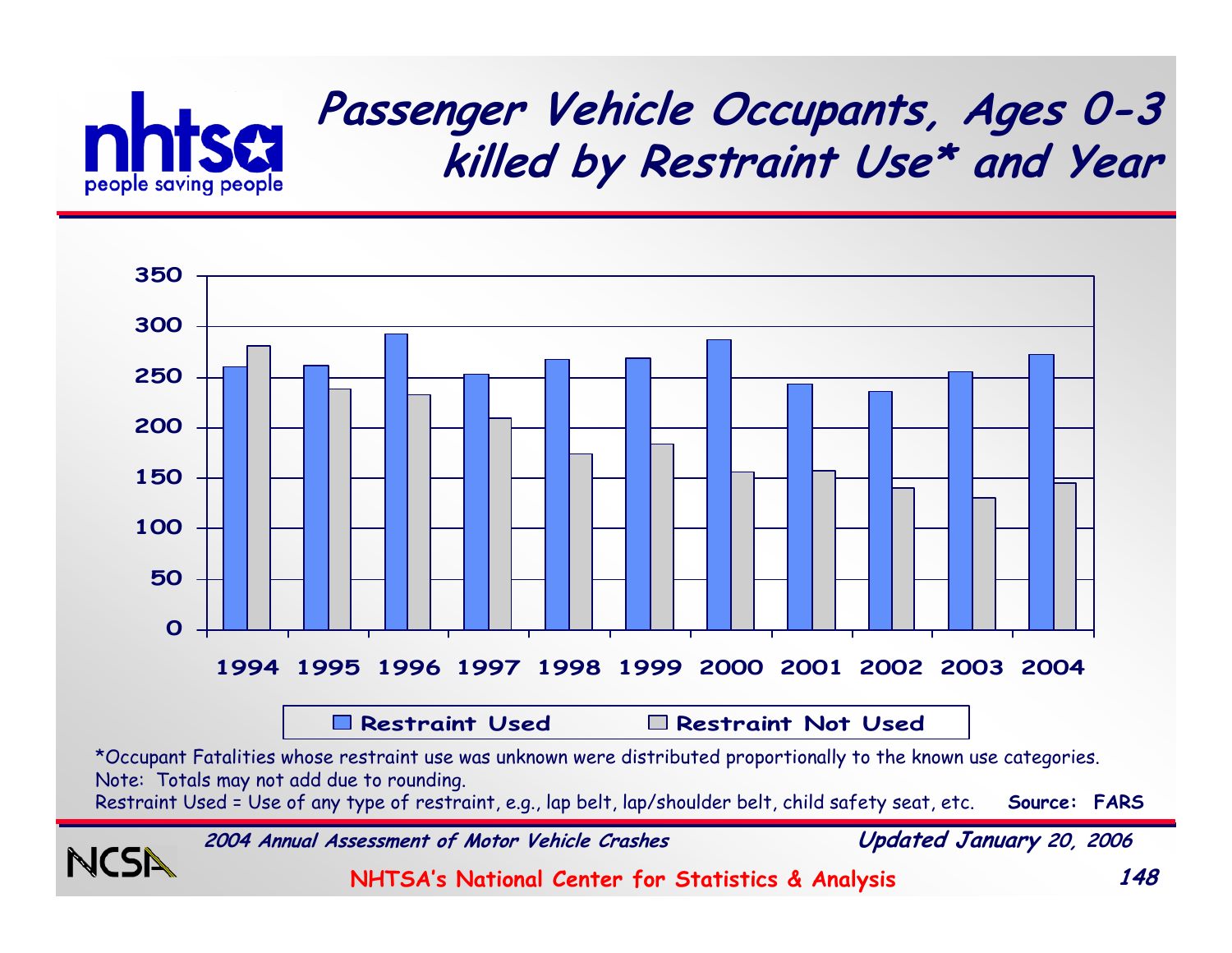

**Other Focus Areas Children and Youth**

### ¾ **Fatalities for Children Ages 4 – 7 increased by 2.7%**

#### ¾ **Fatalities remained below 500 for the third consecutive year**

¾ **Vehicle occupant fatalities remained the same while non-occupant fatalities increased**



**2004 Annual Assessment of Motor Vehicle Crashes Updated January 20, 2006**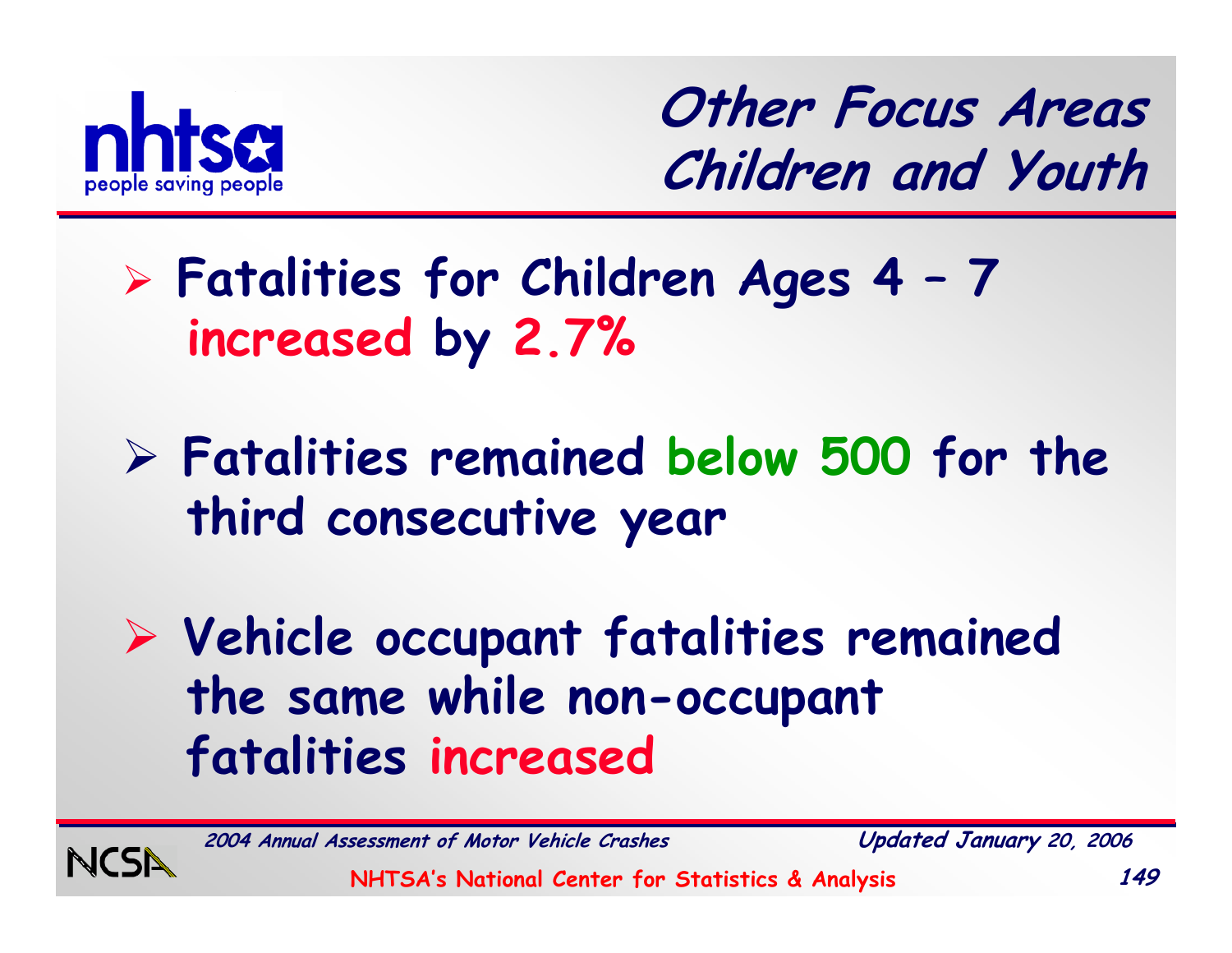

## **Children, Ages 4-7, Killed or Injured, by Role**

| Role                 | Year   |        |          |
|----------------------|--------|--------|----------|
|                      | 2003   | 2004   | % Change |
| <b>Killed</b>        | 474    | 487    | $+2.7%$  |
| <b>Occupants</b>     | 351    | 350    | $-0.3%$  |
| <b>Non-Occupants</b> | 123    | 137    | $+11%$   |
| <b>Injured</b>       | 60,000 | 60,000 | 0%       |
| <b>Occupants</b>     | 53,000 | 53,000 | 0%       |
| <b>Non-Occupants</b> | 7,000  | 7,000  | 0%       |

**Note: Totals may not add due to rounding. Percentages computed after rounding.**

**Sources: FARS, NASS GES**

NCSN

**2004 Annual Assessment of Motor Vehicle Crashes Updated January 20, 2006**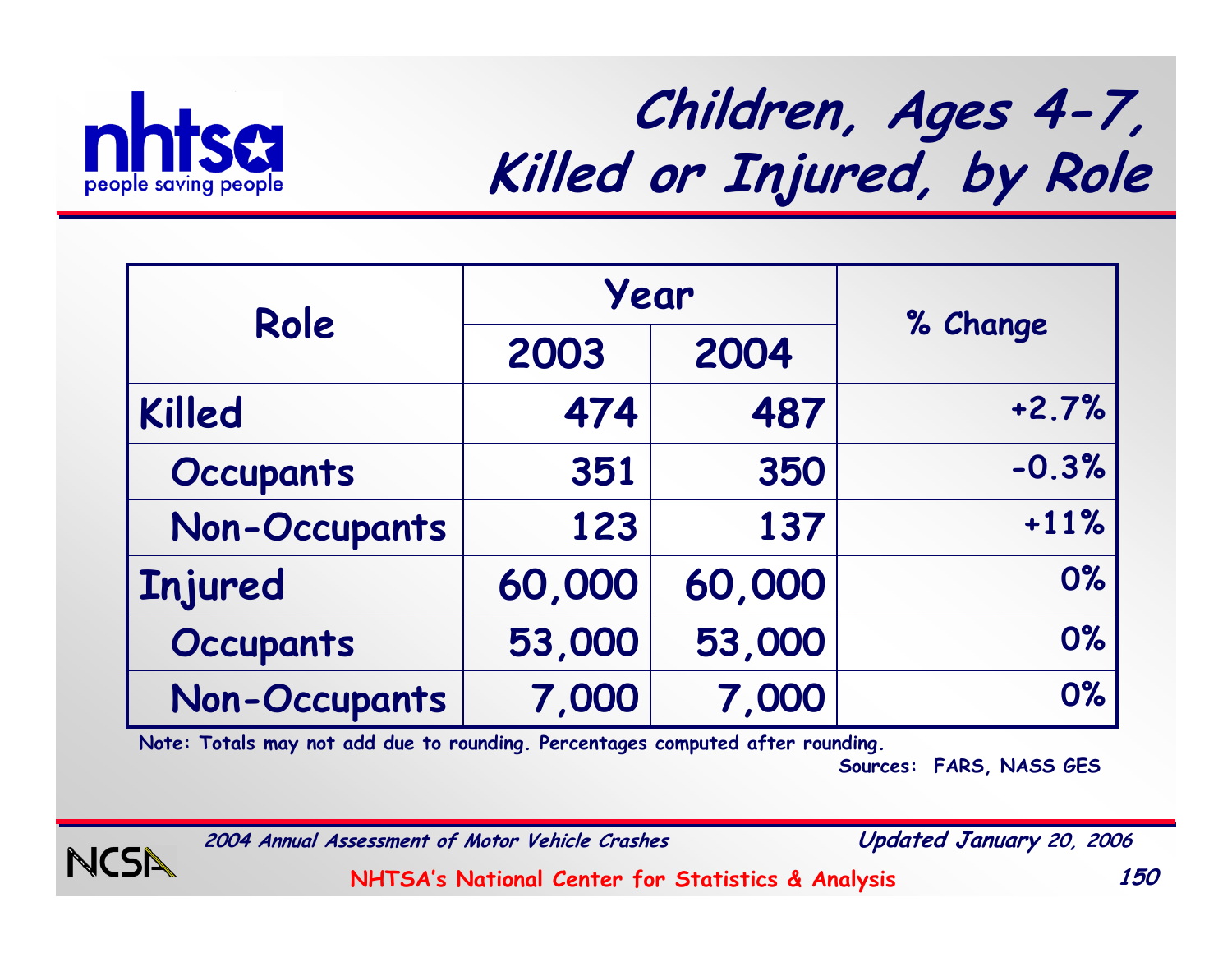

## **Children, Ages 4-7, Killed, by Year and Role**

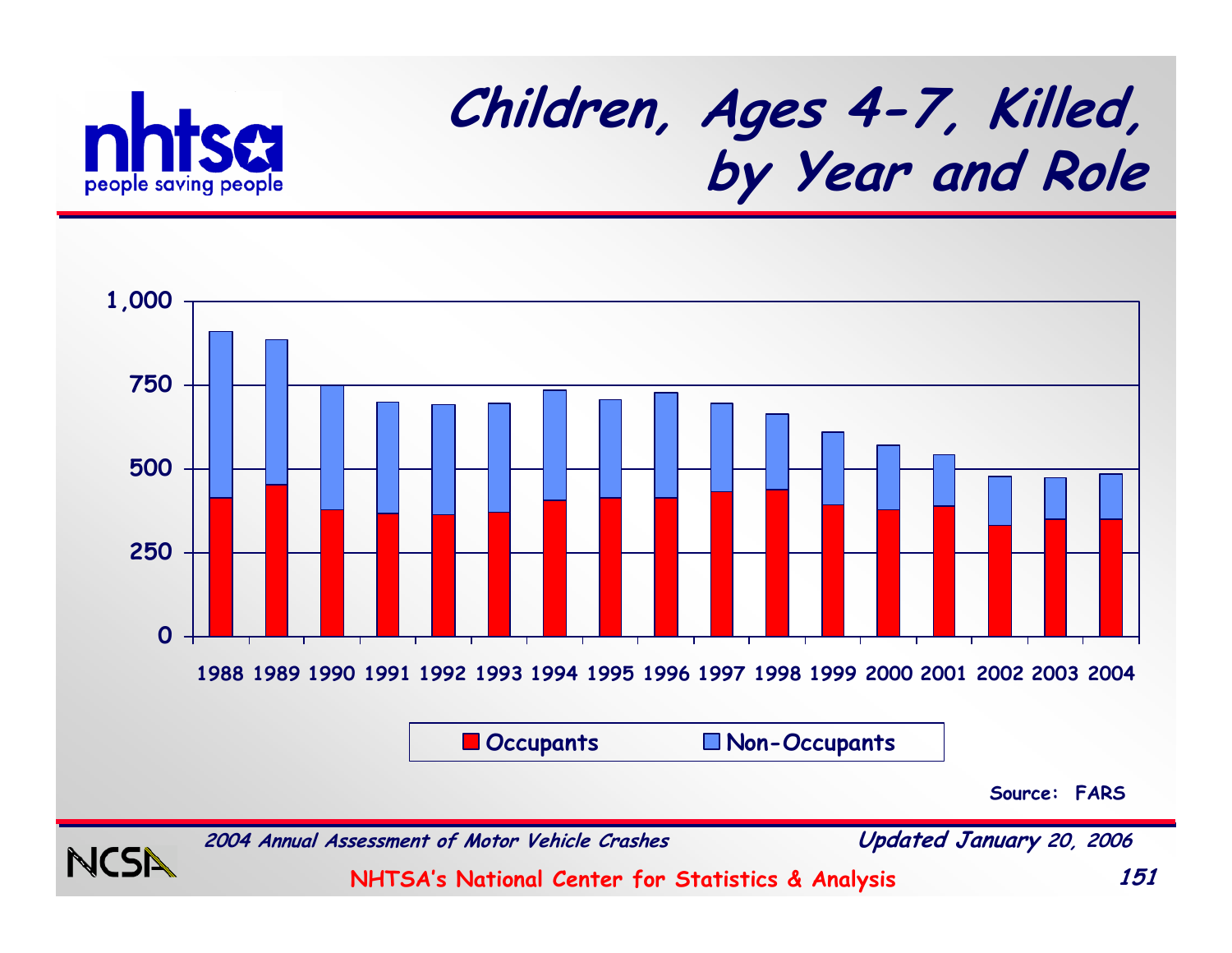

**Other Focus Areas Children and Youth**

#### ¾ **Overall Fatalities in Children and Youth, Ages 8 – 15, remained unchanged**

¾ **Occupant Fatalities increased by 3.7%**



**2004 Annual Assessment of Motor Vehicle Crashes Updated January 20, 2006**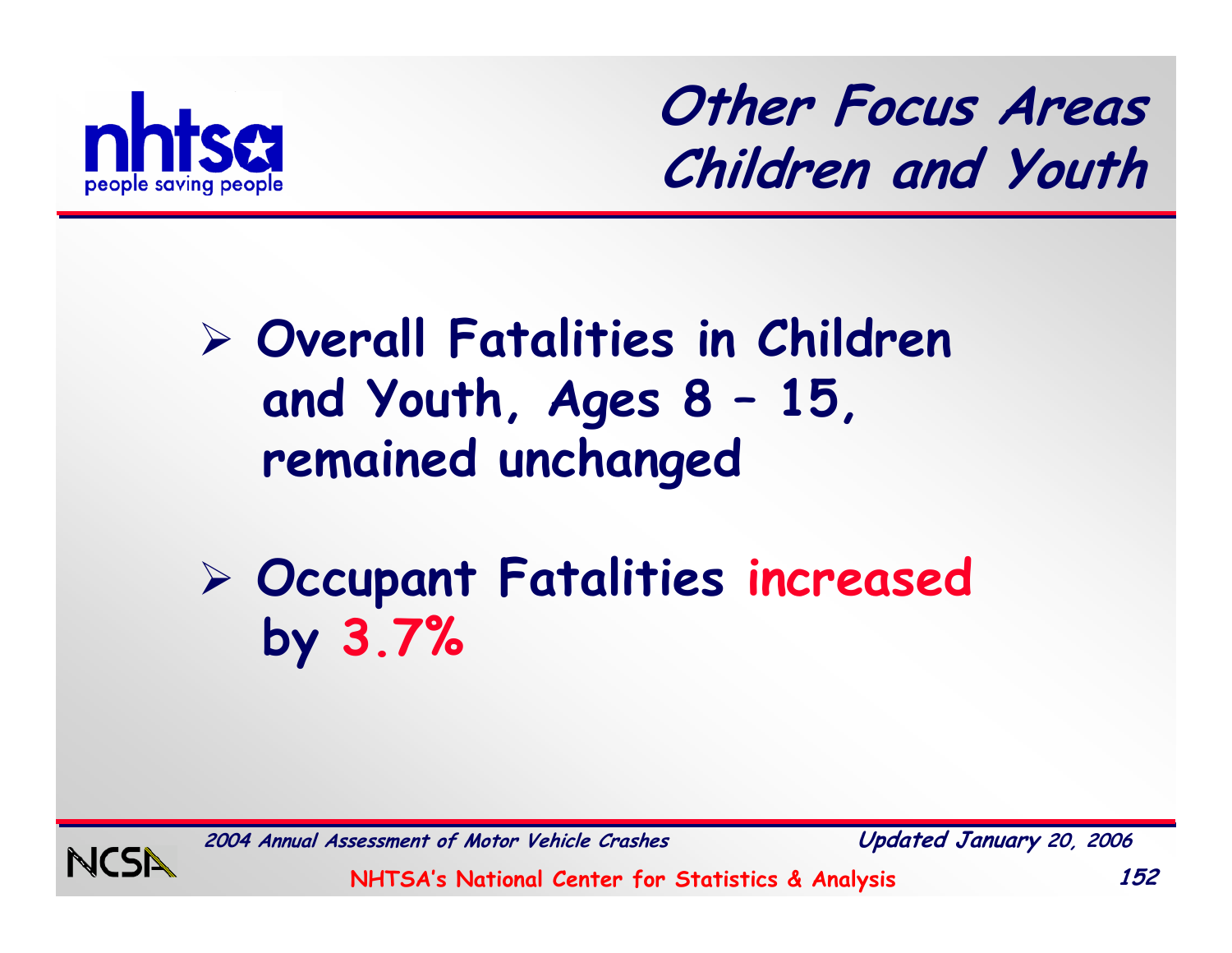

### **Children and Youth, Ages 8-15, Killed or Injured, by Role**

| Role                 | Year    |         |          |
|----------------------|---------|---------|----------|
|                      | 2003    | 2004    | % Change |
| <b>Killed</b>        | 1,611   | 1,608   | $-0.2%$  |
| <b>Occupants</b>     | 1,216   | 1,261   | $+3.7%$  |
| <b>Non-Occupants</b> | 395     | 347     | $-12%$   |
| Injured              | 182,000 | 178,000 | $-2.2%$  |
| <b>Occupants</b>     | 153,000 | 152,000 | $-0.7%$  |
| <b>Non-Occupants</b> | 29,000  | 26,000  | $-10%$   |

**Note: Totals may not add due to rounding. Percentages computed after rounding.**

**Sources: FARS, NASS GES**

NCSN

**2004 Annual Assessment of Motor Vehicle Crashes Updated January 20, 2006**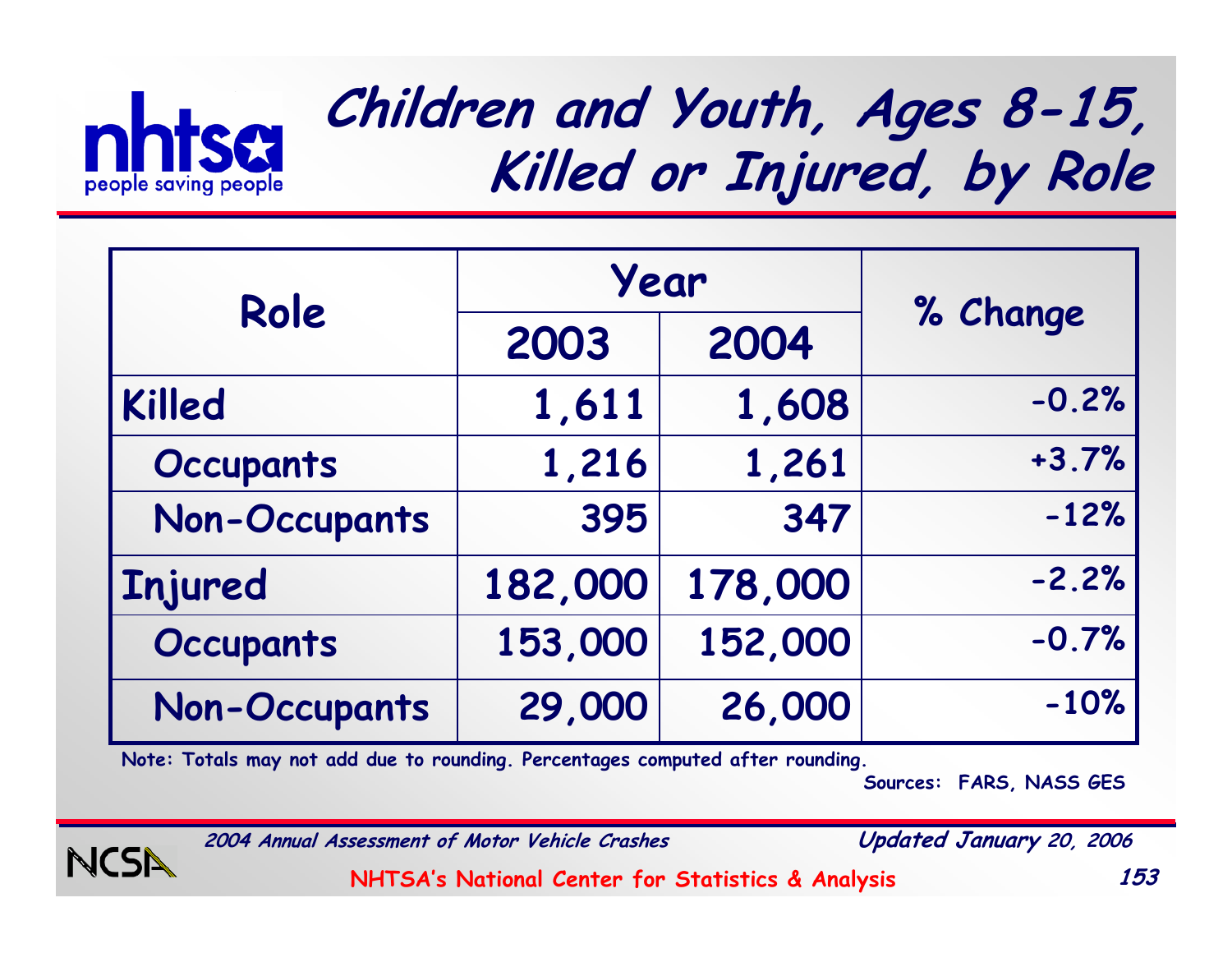



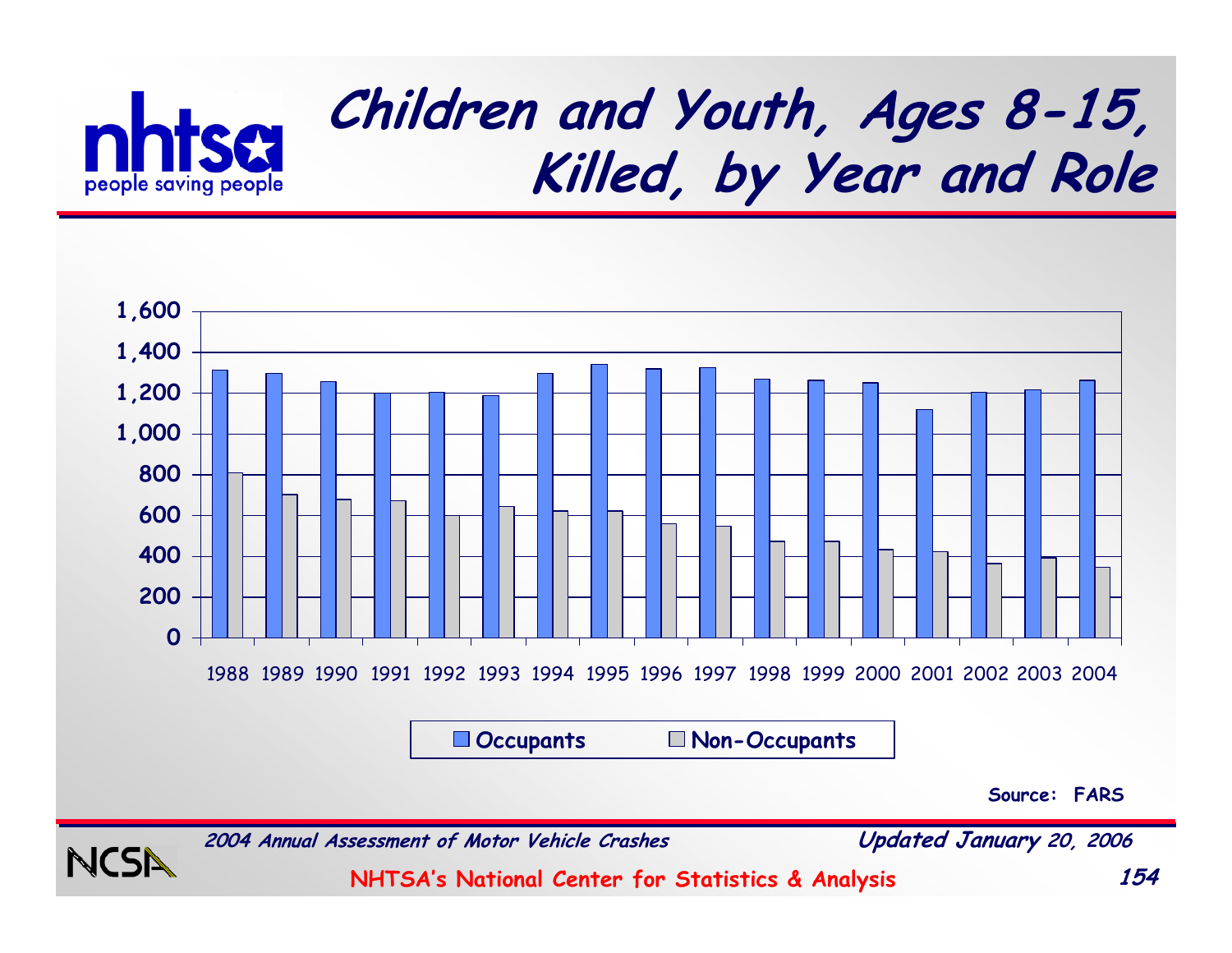

**Other Focus Areas Young Drivers**

### ¾ **The number of Young Drivers (Ages 16 – 20) killed declined by 1.8%**

¾ **And Fatal Crash Involvements of Young Drivers remained essentially unchanged**



**2004 Annual Assessment of Motor Vehicle Crashes Updated January 20, 2006**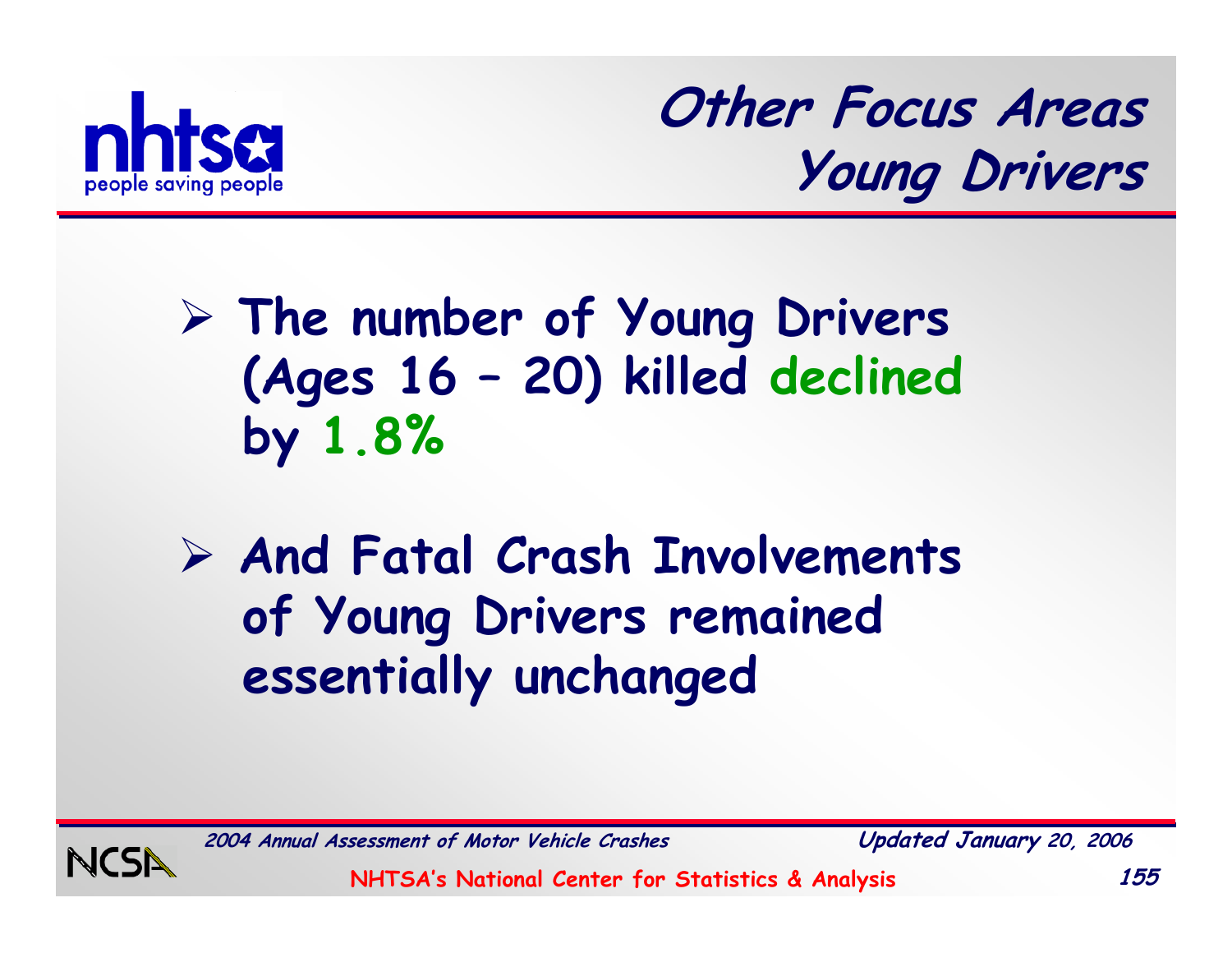

NCSI

**Number of Crashes and Persons Killed in Crashes Involving Young Drivers (Ages 16-20)**

| <b>Crashes or</b>     | Year         |           |          |  |
|-----------------------|--------------|-----------|----------|--|
| <b>Persons Killed</b> | 2004<br>2003 |           | % Change |  |
| Crashes               |              |           |          |  |
| Fatal                 | 7,404        | 7,386     | $-0.2%$  |  |
| <b>Injury</b>         | 538,000      | 517,000   | $-3.9%$  |  |
| <b>PDO</b>            | 1,212,000    | 1,269,000 | $+4.7%$  |  |
| <b>Persons Killed</b> |              |           |          |  |
| <b>Young Drivers</b>  | 3,588        | 3,523     | $-1.8%$  |  |
| Male                  | 2,596        | 2,522     | $-2.9%$  |  |
| <b>Female</b>         | 992          | 1,001     | $+0.9%$  |  |
| Passengers**          | 2,306        | 2,311     | $+0.2%$  |  |
| All Others            | 2,620        | 2,701     | $+3.1%$  |  |

\*Changes in Property-Damage-Only (PDO) crashes are statistically significant at 95% confidence intervals. Sources: FARS, NASS GES

**2004 Annual Assessment of Motor Vehicle Crashes Updated January 20, 2006**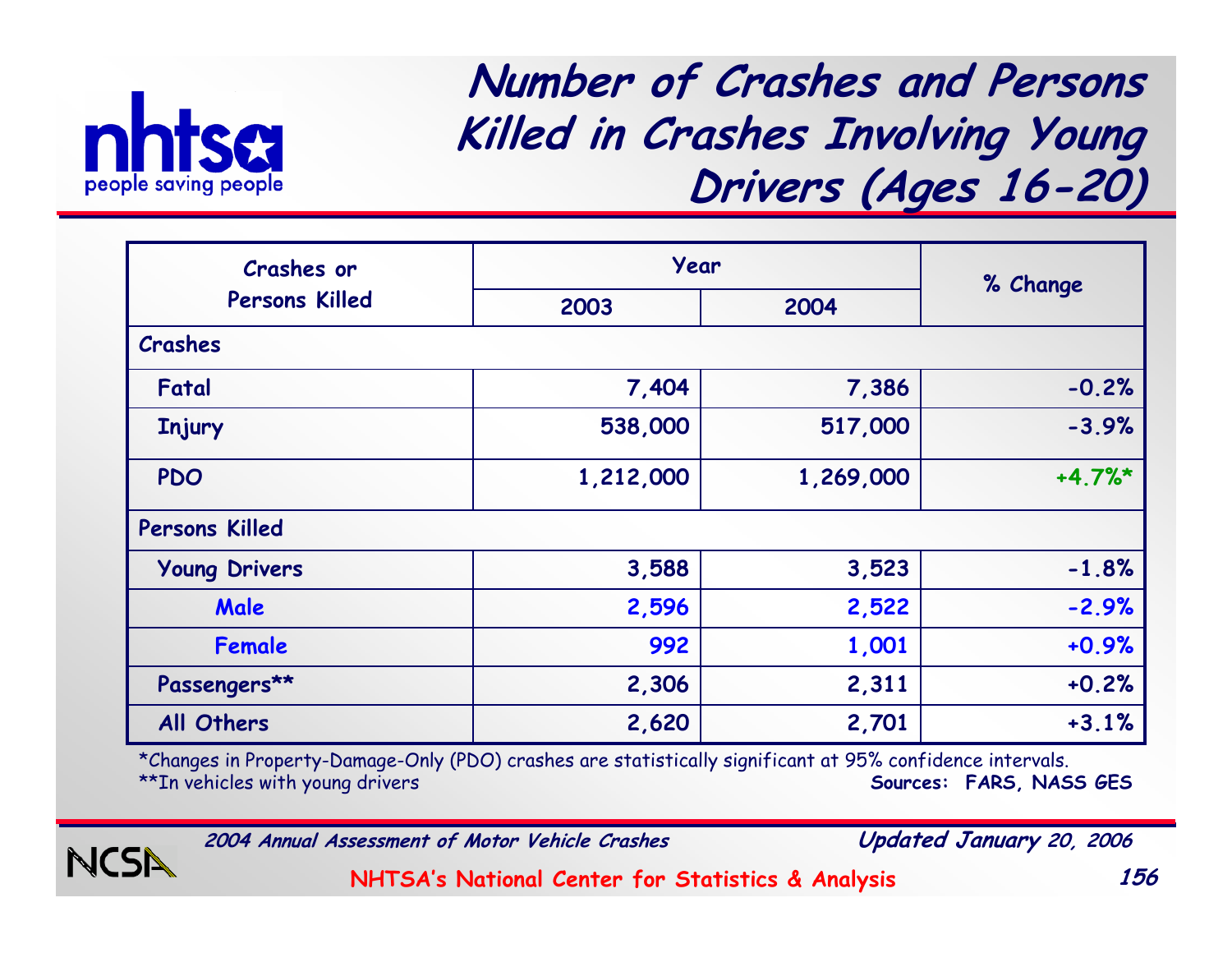





\*In vehicles with young drivers

**Source: FARS**

**2004 Annual Assessment of Motor Vehicle Crashes Updated January 20, 2006**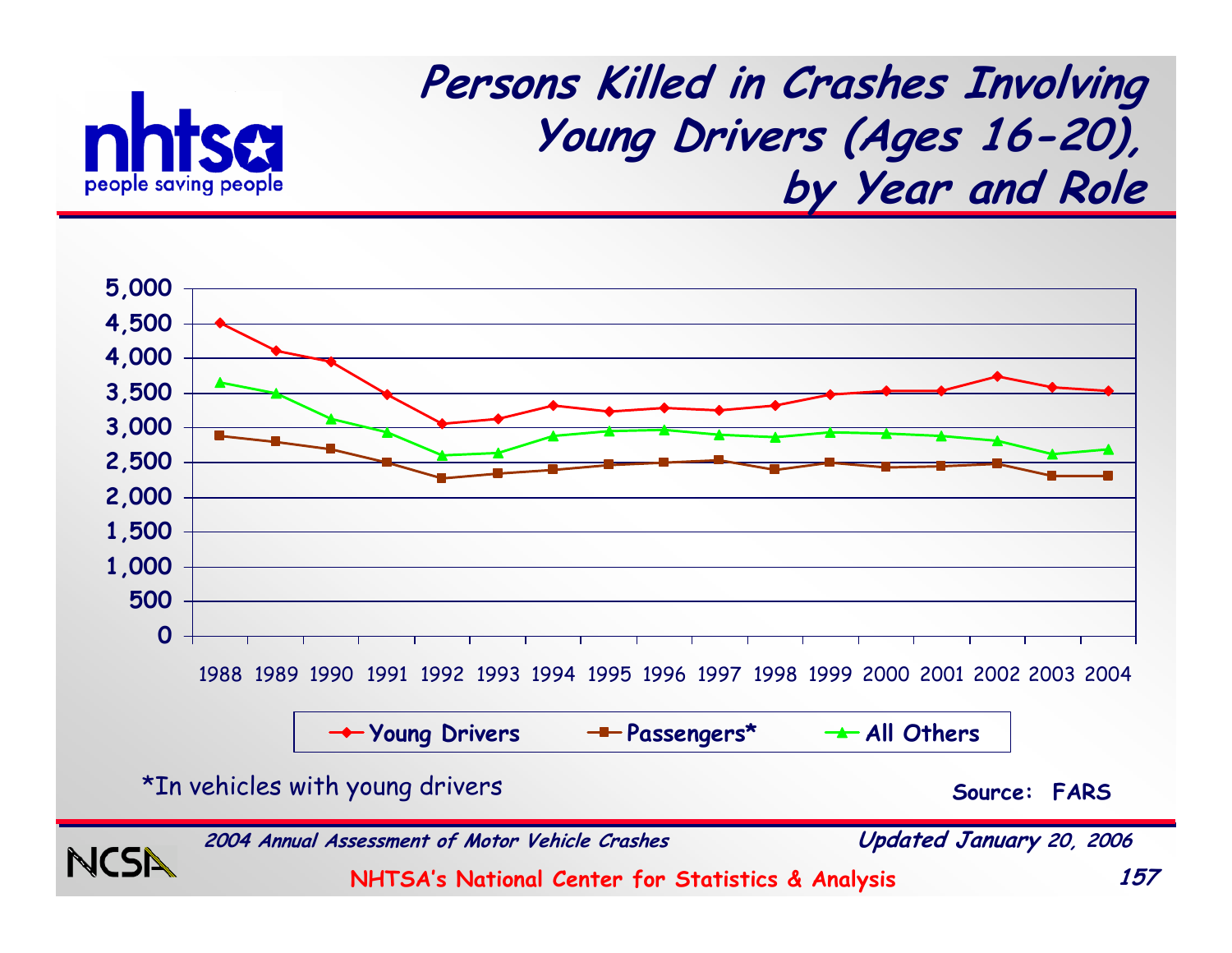

**Passenger Fatalities in Vehicles Driven by a 16-20 Year Old, by Year and Age of Passenger**



**Under 1616-20 21 & Older**

**Source: FARS**

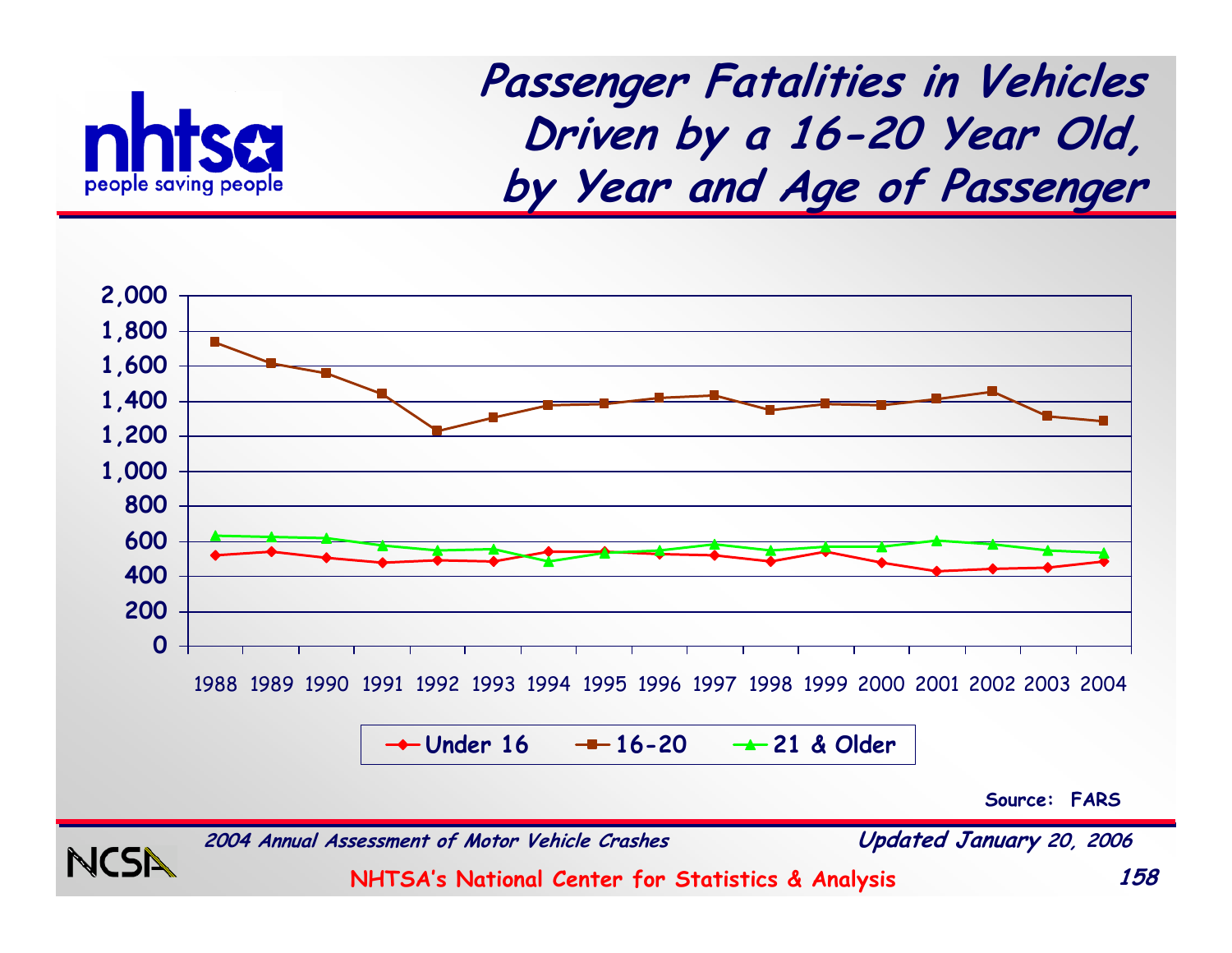

**Other Areas Day/Night**

# **Both Daytime and Nighttime Fatalities Declined** ¾ **Daytime: -128** ¾ **Nighttime: -59**



**2004 Annual Assessment of Motor Vehicle Crashes Updated January 20, 2006**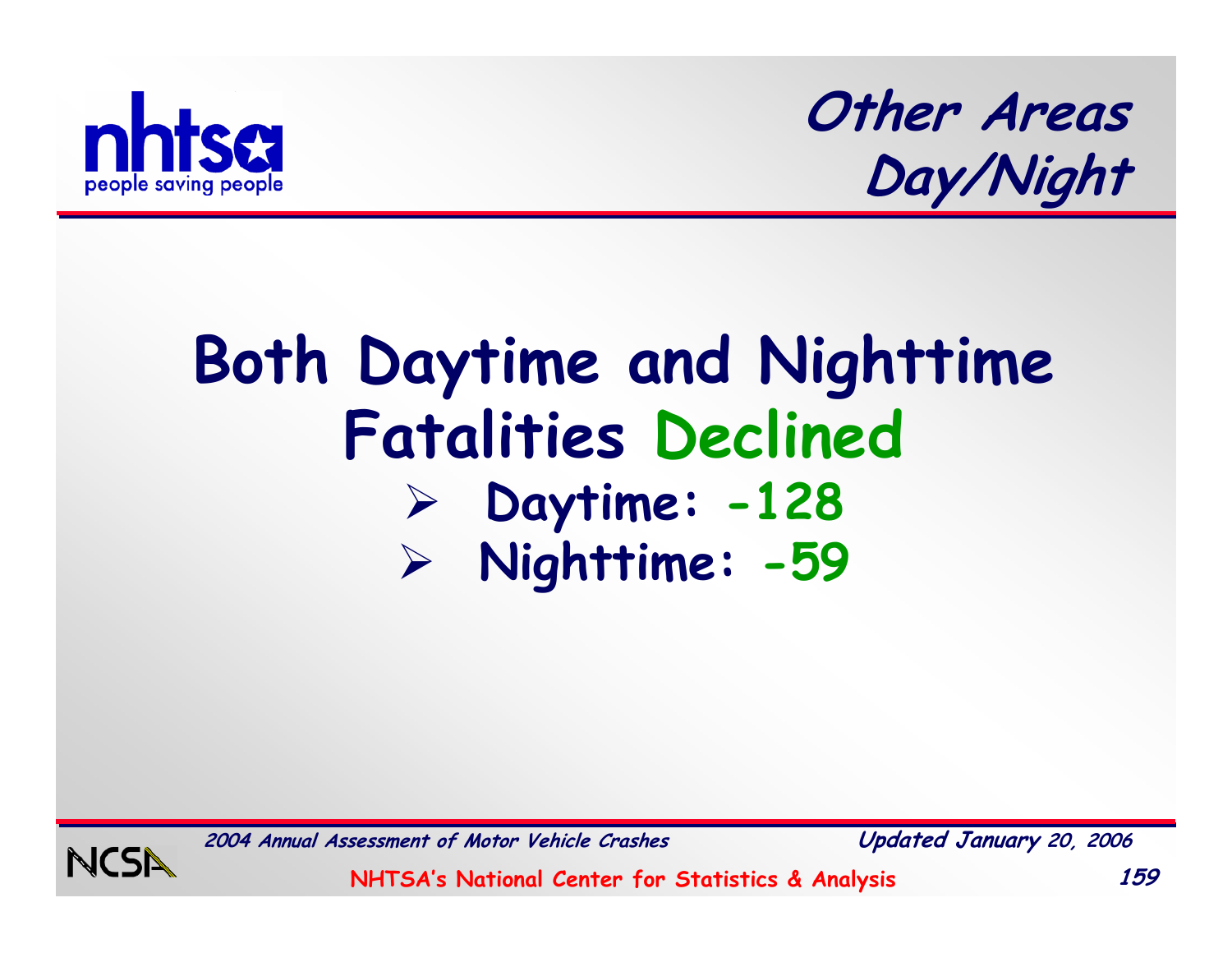

**Fatalities by Day/Night**

| Time of Day | Year   | $\%$   |         |
|-------------|--------|--------|---------|
|             | 2003   | 2004   | Change  |
| Day         | 21,202 | 21,074 | $-0.6%$ |
| Night       | 21,247 | 21,188 | $-0.3%$ |
| Total*      | 42,884 | 42,636 | $-0.6%$ |

\*Total includes unknown time of day. **Source: FARS** 

**Day (6:00 am – 5:59 pm) Night (6:00 pm – 5:59 am)**



**2004 Annual Assessment of Motor Vehicle Crashes Updated January 20, 2006**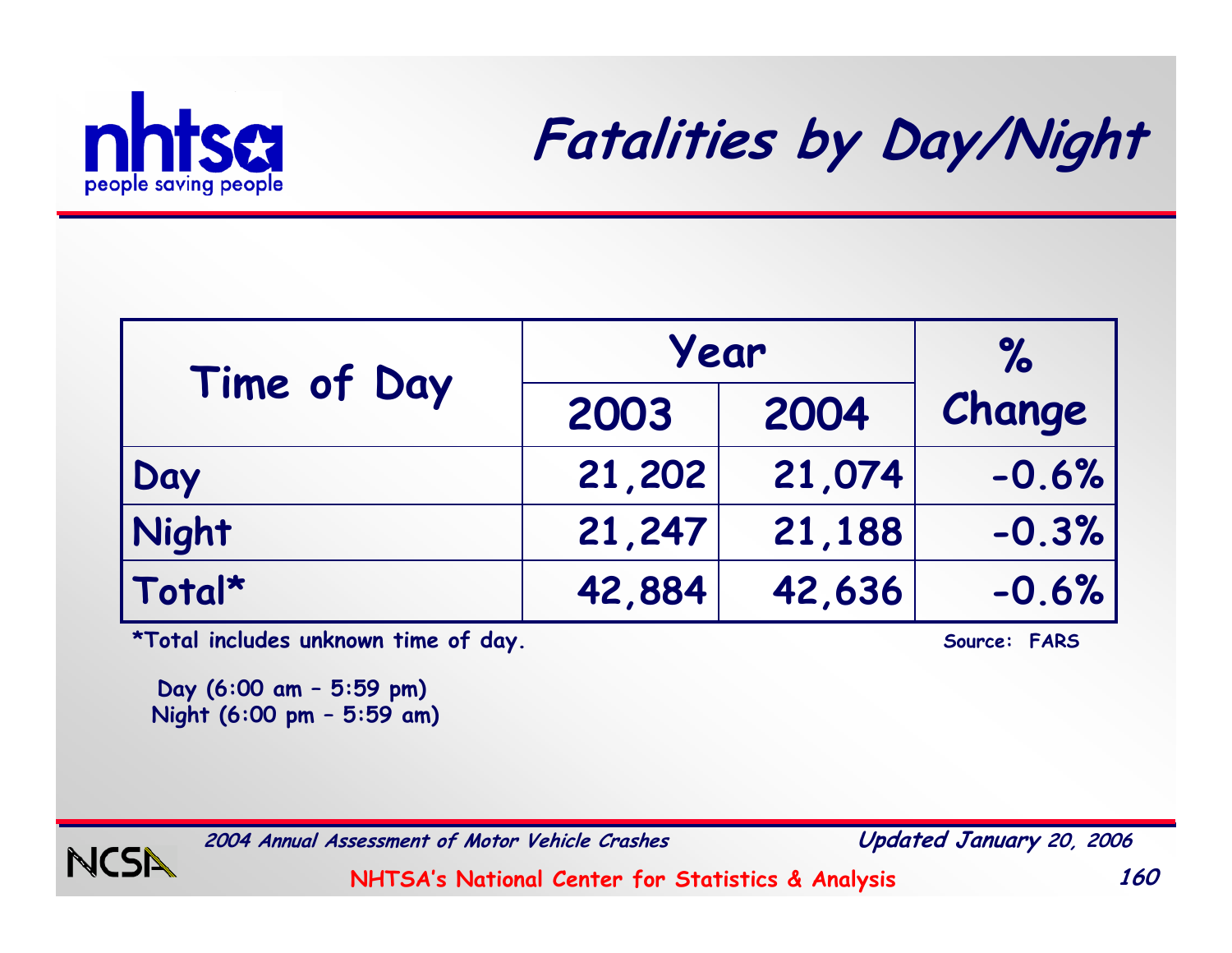

### **Persons Killed in Crashes, by Year and Time of Day**



**Source: FARS**

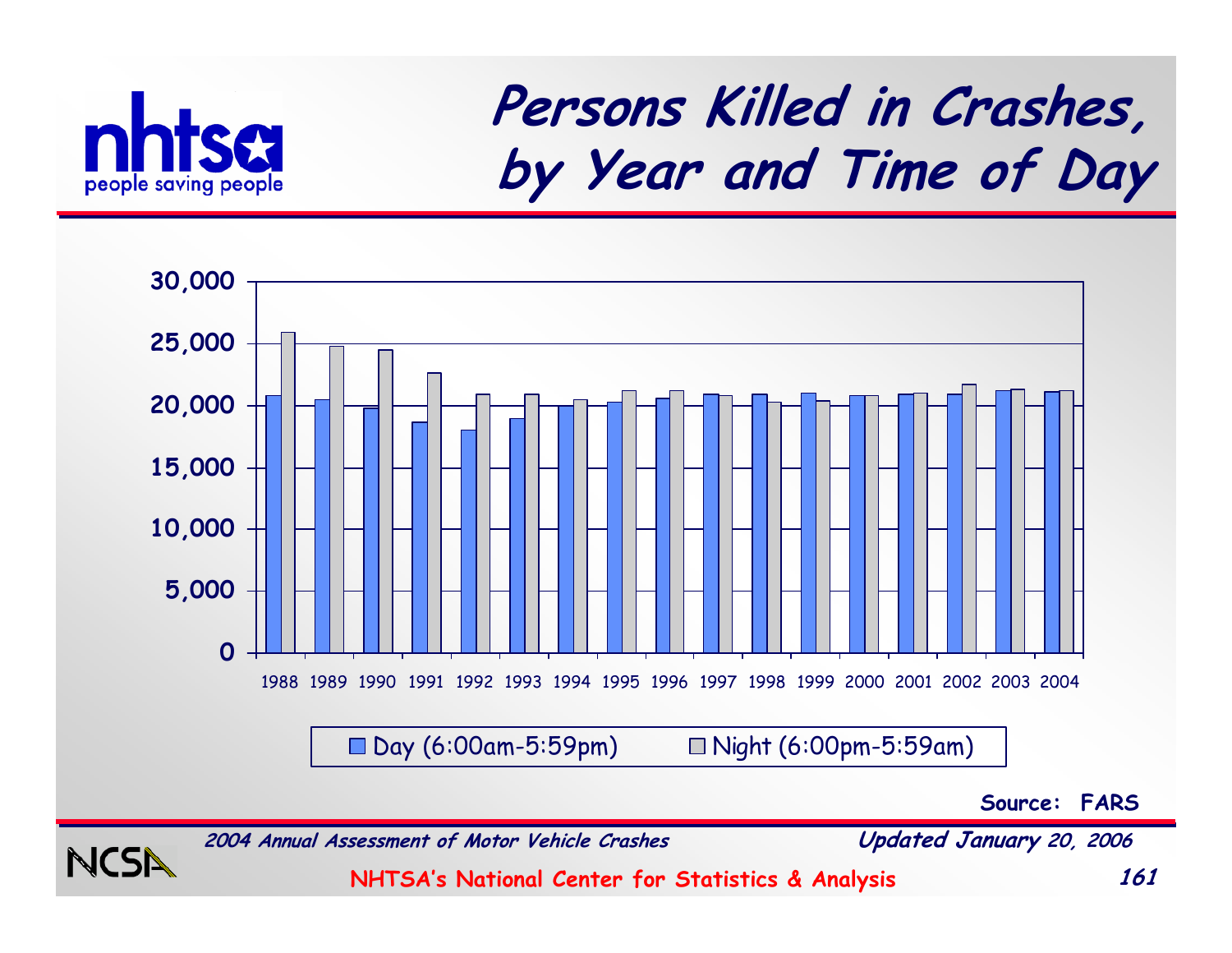

**Other Areas Male/Female**

#### ¾ **Fatalities among males remained about the same**

#### ¾ **Fatalities among females declined by 1.6%**



**2004 Annual Assessment of Motor Vehicle Crashes Updated January 20, 2006**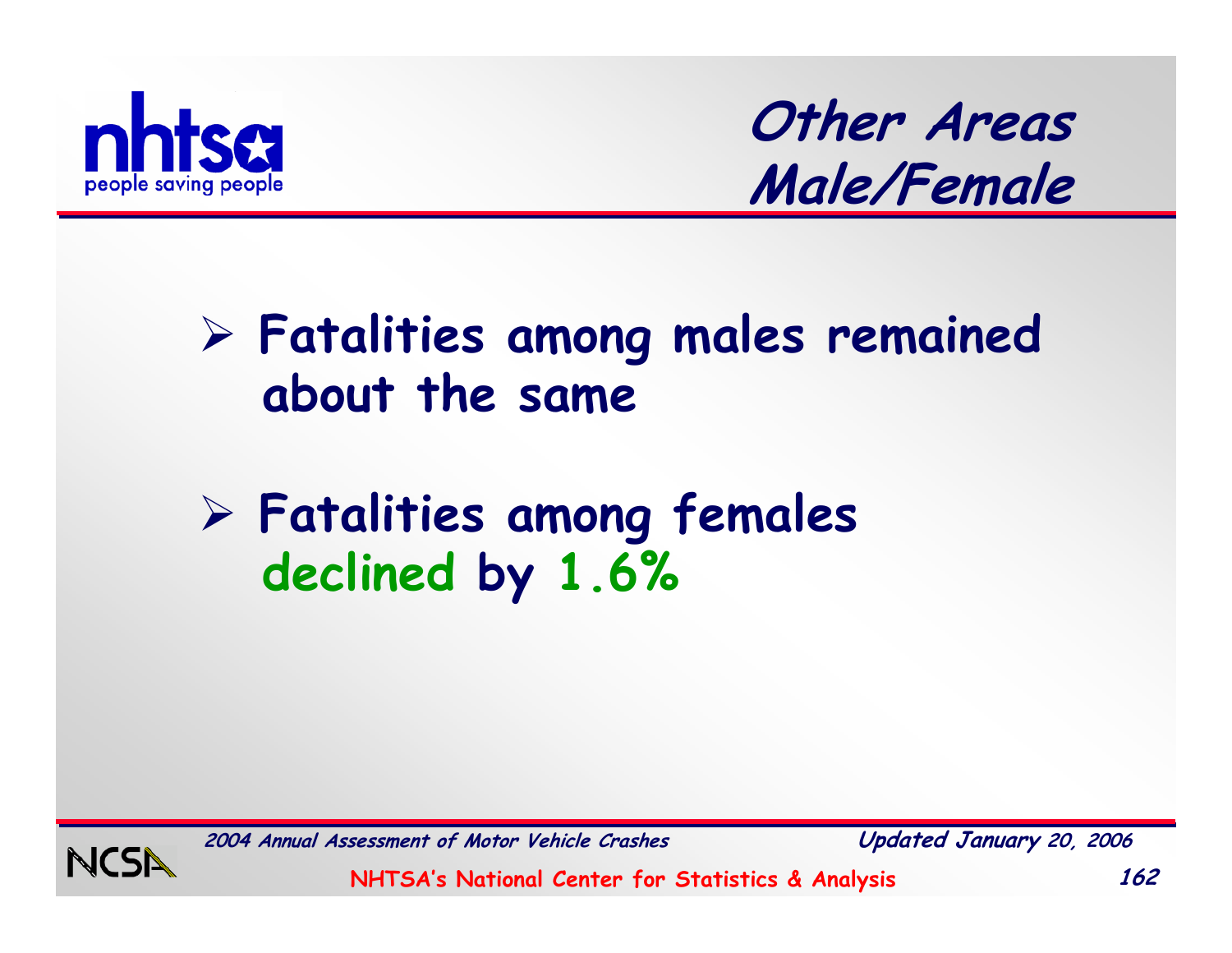

### **Fatalities in Traffic Crashes, by Gender**

|                | Year          |         |               |         | $\%$    |
|----------------|---------------|---------|---------------|---------|---------|
| Gender         | 2003          |         | 2004          |         | Change  |
|                | <b>Number</b> | Percent | <b>Number</b> | Percent |         |
| Male           | 29,346        | 68%     | 29,320        | 69%     | $-0.1%$ |
| Female         | 13,532        | 32%     | 13,310        | 31%     | $-1.6%$ |
| <b>Unknown</b> | 6             | $1\%$   | 6             | $1\%$   | 0.0%    |
| Total          | 42,884        | 100%    | 42,636        | 100%    | $-0.6%$ |

**Source: FARS**



**2004 Annual Assessment of Motor Vehicle Crashes Updated January 20, 2006**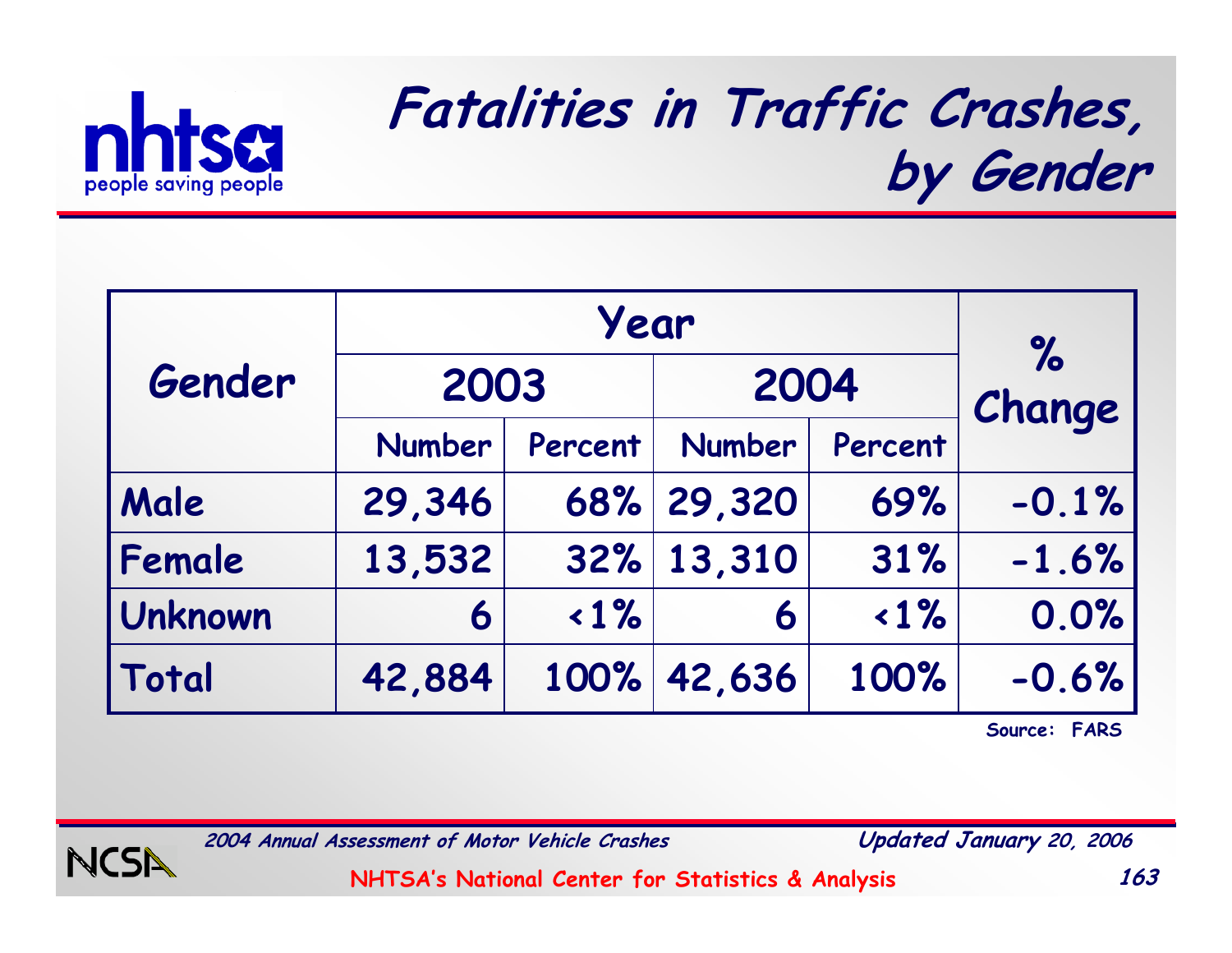

### **Fatalities in Traffic Crashes, by Year and Gender**



**Source: FARS**